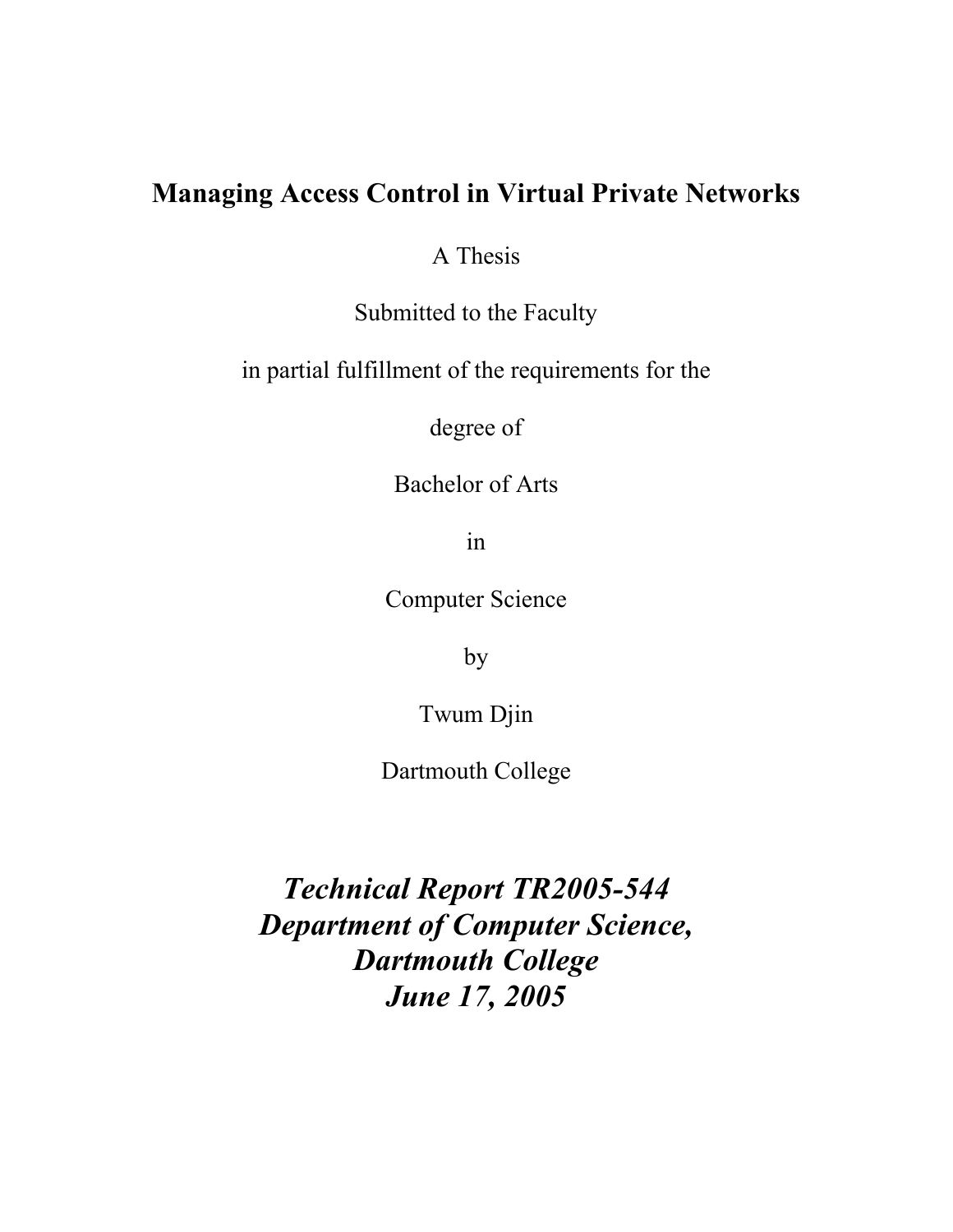### Abstract

Virtual Private Network technology allows remote network users to benefit from resources on a private network as if their host machines actually resided on the network. However, each resource on a network may also have its own access control policies, which may be completely unrelated to network access. Thus users' access to a network (even by VPN technology) does not guarantee their access to the sought resources. With the introduction of more complicated access privileges, such as delegated access, it is conceivable for a scenario to arise where a user can access a network remotely (because of direct permissions from the network administrator or by delegated permission) but cannot access any resources on the network. There is, therefore, a need for a network access control mechanism that understands the privileges of each remote network user on one hand, and the access control policies of various network resources on the other hand, and so can aid a remote user in accessing these resources based on the user's privileges.

This research presents a software solution in the form of a centralized access control framework called an Access Control Service (ACS), that can grant remote users network presence and simultaneously aid them in accessing various network resources with varying access control policies. At the same time, the ACS provides a centralized framework for administrators to manage access to their resources. The ACS achieves these objectives using VPN technology, network address translation and by proxying various authentication protocols on behalf of remote users.

Keywords: Virtual Private Network, Access Control, Network Address Translation, and Decentralized Delegation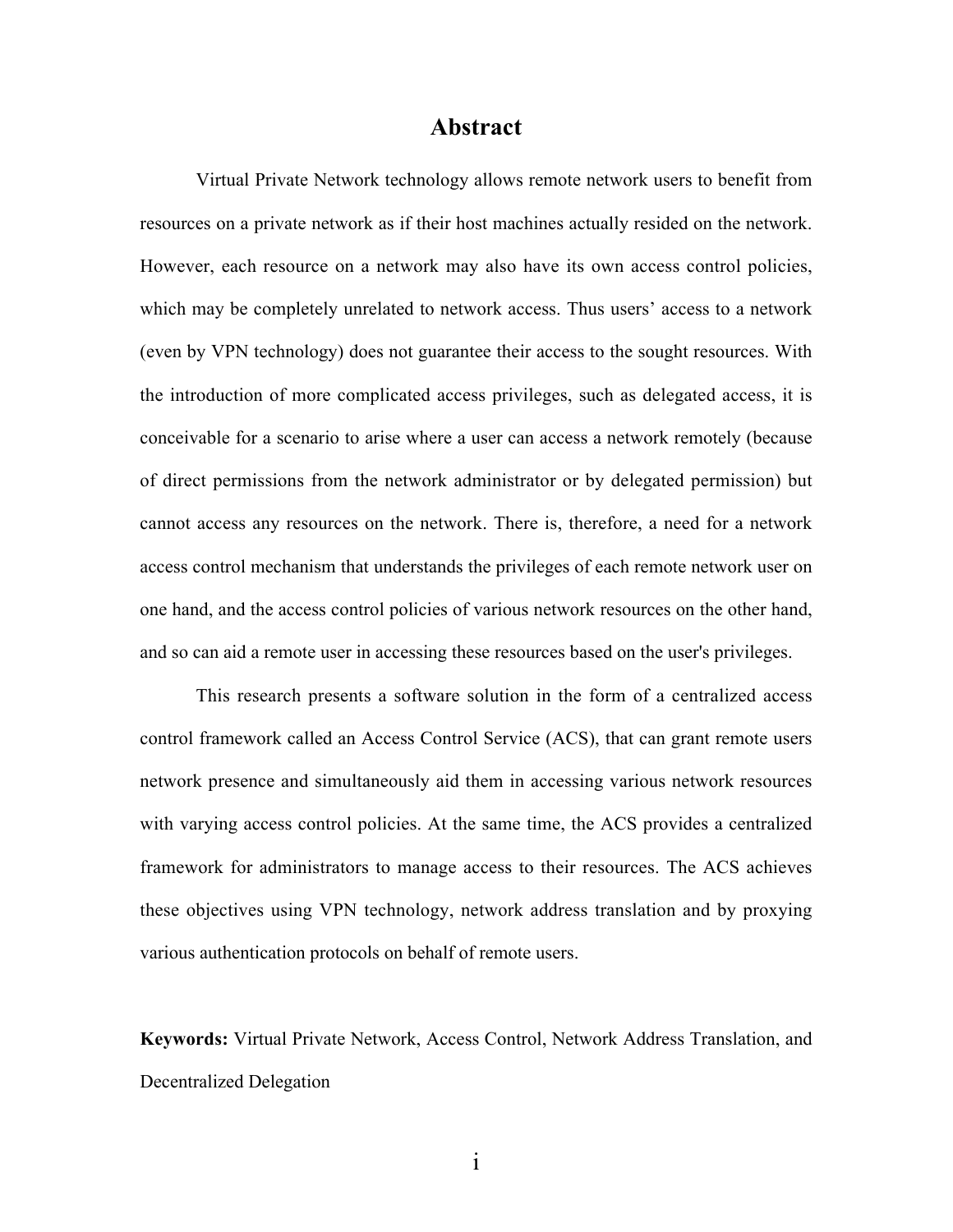### Acknowledgements

First, I would like to acknowledge Professor Sean Smith, and all his support throughout this research. Professor Smith was instrumental in helping me identify a topic and develop the ideas that have lead to this work. His optimism has been inspirational, especially when I was not sure how to progress with my research.

I owe much gratitude to the other members of my thesis committee as well: Doug McIlroy and Tristan Henderson. Both were patient enough to listen to my proposals and their suggestions were most helpful in refining this research. I appreciate the time they took in reading over each revision of this document, as well as their comments about both the writing and content.

I must acknowledge the support of members of the Dartmouth Greenpass Project team: Punch Taylor, Bob Brentrup, Christopher Masone, Kwang-Hyun Baek, and Meiyuan Zhao, as well as Professor Smith's students and staff in the Dartmouth PKI Lab. These people have been very accommodating, and provided me with plenty of advice concerning my research. I thank John Marchesini, another of Professor Smith's students, who dedicated a good deal of his time to helping me configure and test installations that I needed for the project.

I must also thank Nicholas Goffee; whose work served as the inspiration for this research. His thesis document on the Greenpass Client Tools served as a guideline for this document, and I owe much of the structure and organization to the good work he did on his thesis.

ii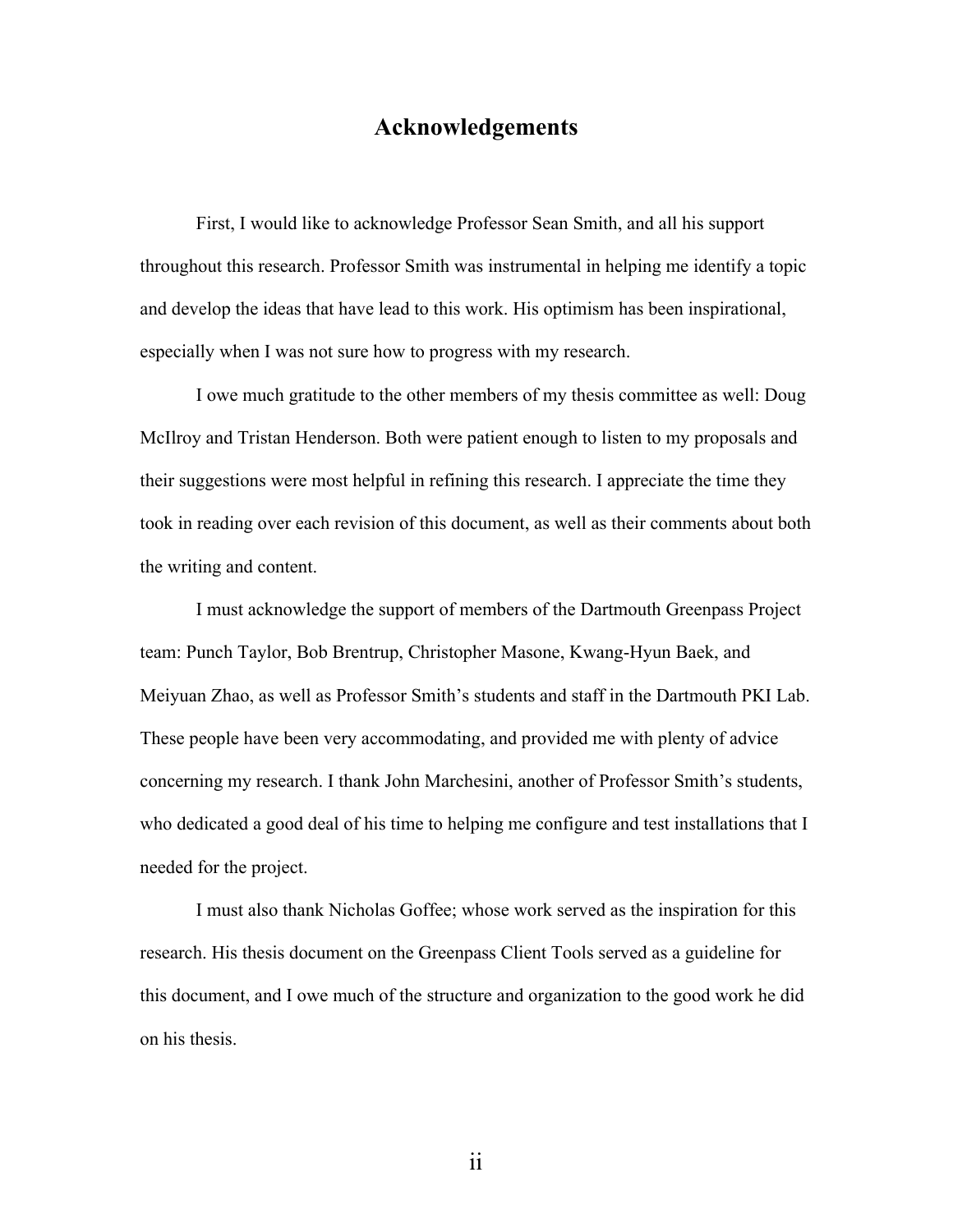I am also grateful to Jacco De Leeuw and members of the Xelerance team for being responsive to my inquiries into issues related to VPN services and setting up my own VPN server.

Much gratitude is owed to all my friends here at Dartmouth and in other colleges across the country. My friends have been most supportive of me during this research. I owe so much to the love and support of Denise Twum and Kwasi Ohene-Adu here in States, and the rest of my family back home.

 My greatest gratitude goes to God who has made this work possible from start to finish; He has been my strength and wisdom throughout my life and especially in my career at Dartmouth. None of this work would be possible without Him.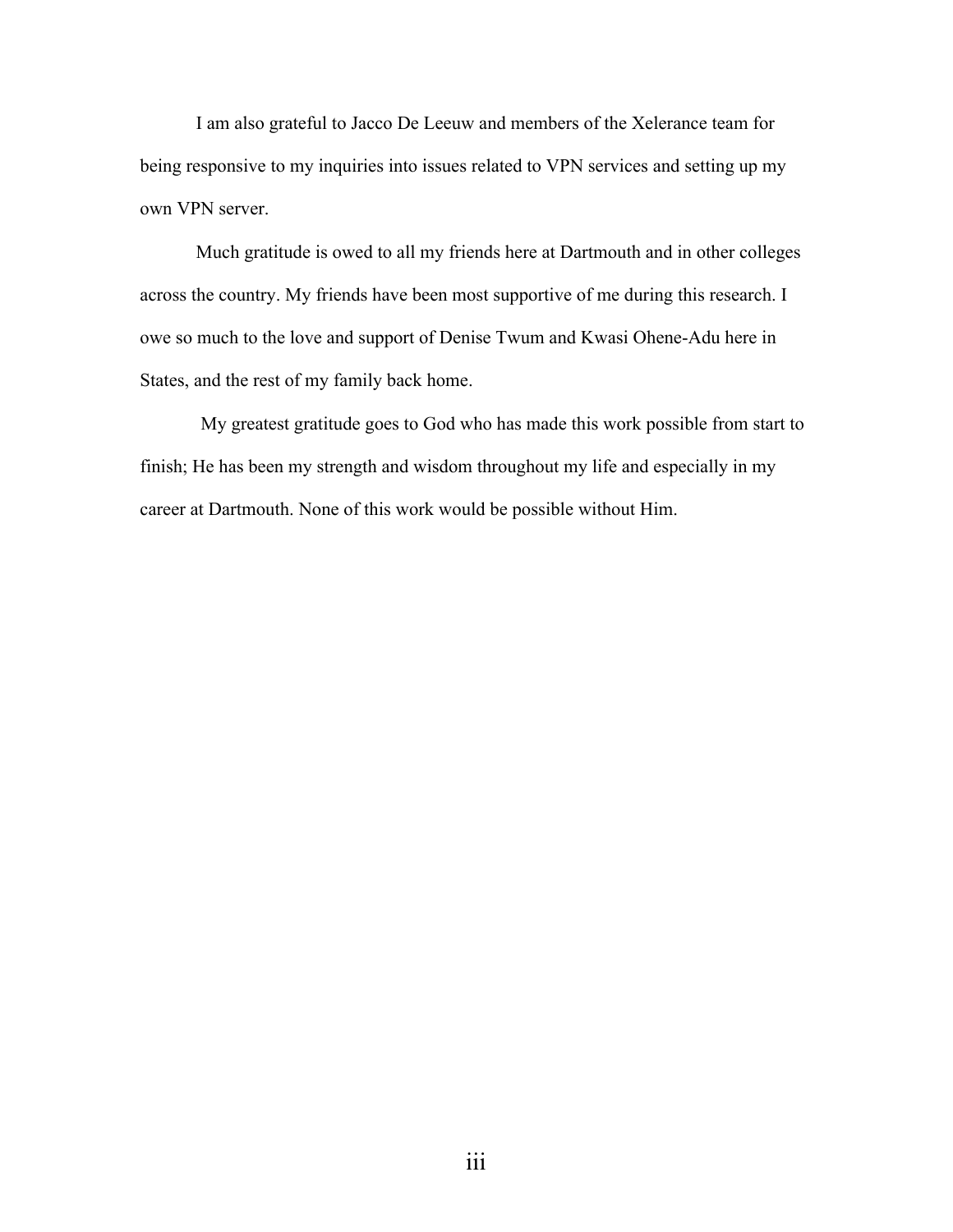# **Contents**

| 1. Introduction                                         | 1  |
|---------------------------------------------------------|----|
|                                                         | 1  |
|                                                         | 13 |
|                                                         | 17 |
| 1.4 Organization, Style and Formatting of this Document | 18 |
|                                                         | 20 |
| 2. Background                                           | 21 |
|                                                         | 21 |
|                                                         | 21 |
|                                                         | 24 |
|                                                         | 26 |
|                                                         | 27 |
|                                                         | 28 |
|                                                         | 29 |
|                                                         | 29 |
|                                                         | 33 |
|                                                         | 33 |
|                                                         | 34 |
|                                                         | 36 |
|                                                         | 36 |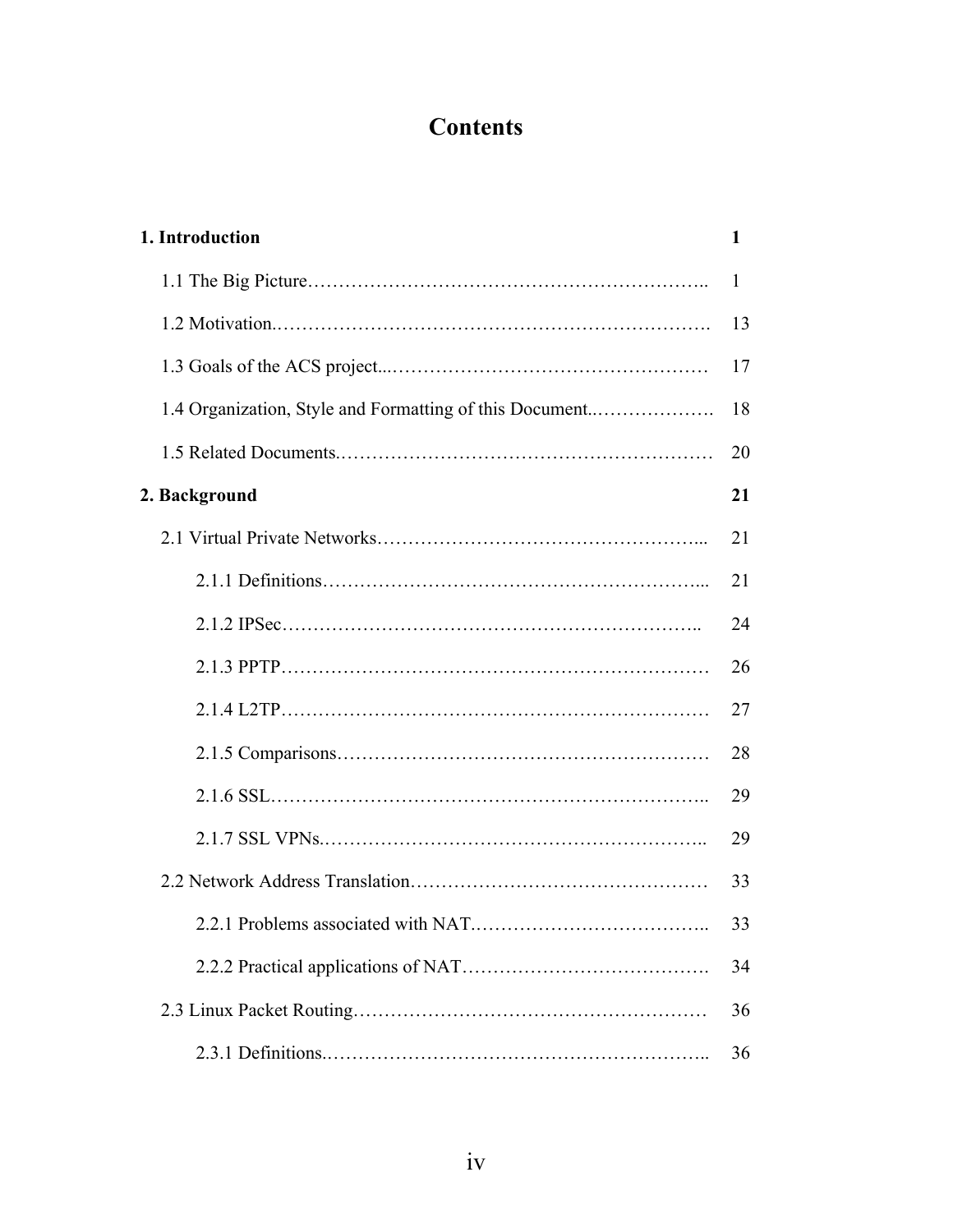|                                      | 37 |
|--------------------------------------|----|
|                                      | 40 |
|                                      | 43 |
|                                      | 43 |
|                                      | 46 |
| <b>3. The Access Control Service</b> | 47 |
|                                      | 47 |
|                                      | 48 |
|                                      | 50 |
|                                      | 52 |
|                                      | 55 |
|                                      | 57 |
|                                      | 61 |
|                                      | 63 |
|                                      | 67 |
|                                      | 69 |
|                                      | 71 |
|                                      | 72 |
| 4. Discussions                       | 73 |
|                                      | 73 |
|                                      | 74 |
|                                      | 75 |
|                                      | 77 |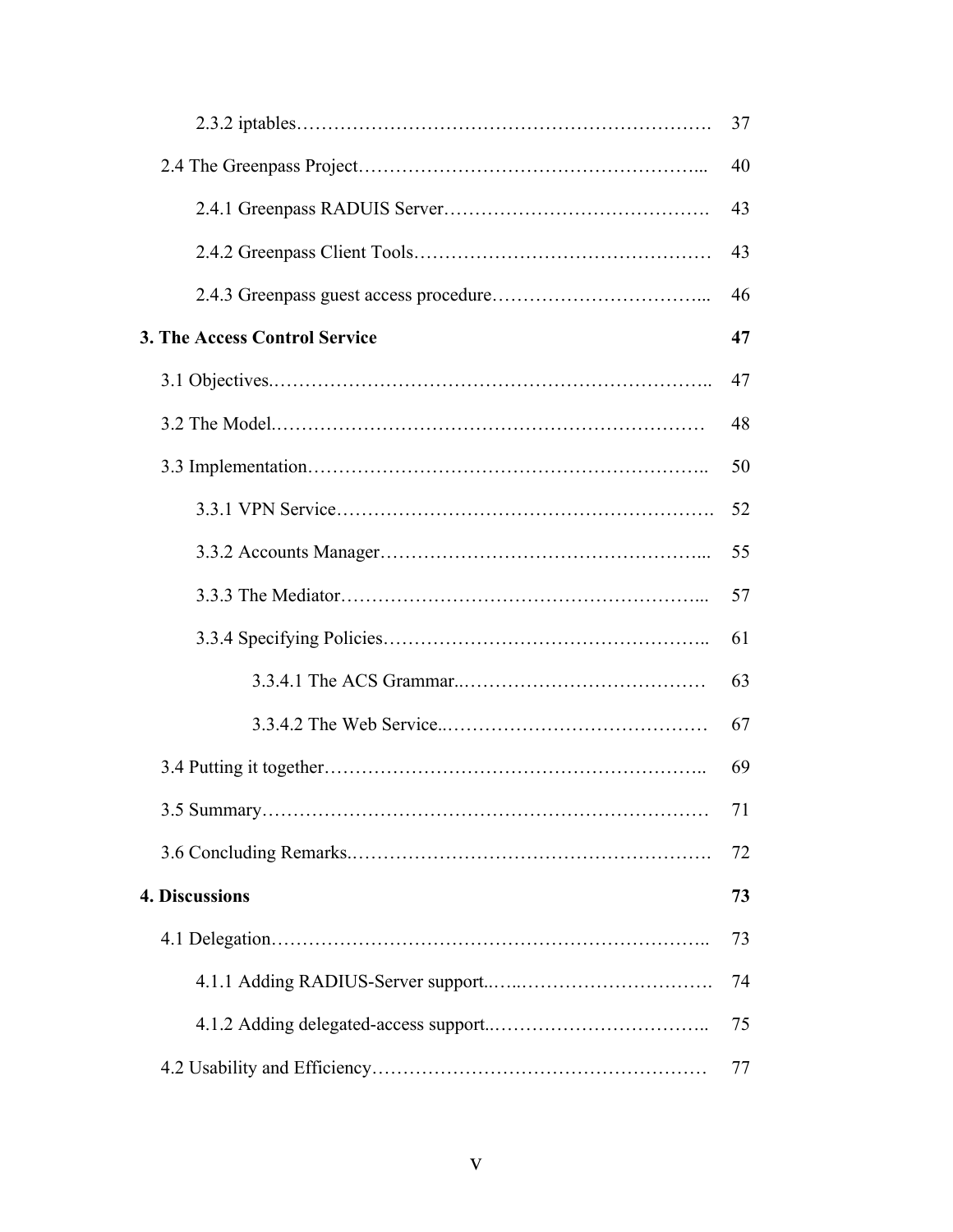|                                                            | 77  |
|------------------------------------------------------------|-----|
|                                                            | 78  |
| 4.3 Security Considerations for the ACS Framework          | 78  |
|                                                            | 79  |
|                                                            | 81  |
| 4.3.3 Concerns about binding IP addresses to privileges    | 81  |
|                                                            | 84  |
| <b>5. Related Works</b>                                    | 85  |
|                                                            | 85  |
| 5.2 Integrated Secure Communications System (ISCS) Project | 85  |
|                                                            | 87  |
|                                                            | 88  |
| <b>6. Conclusion</b>                                       | 90  |
| <b>Appendix A</b>                                          |     |
|                                                            | 91  |
|                                                            | 94  |
|                                                            | 103 |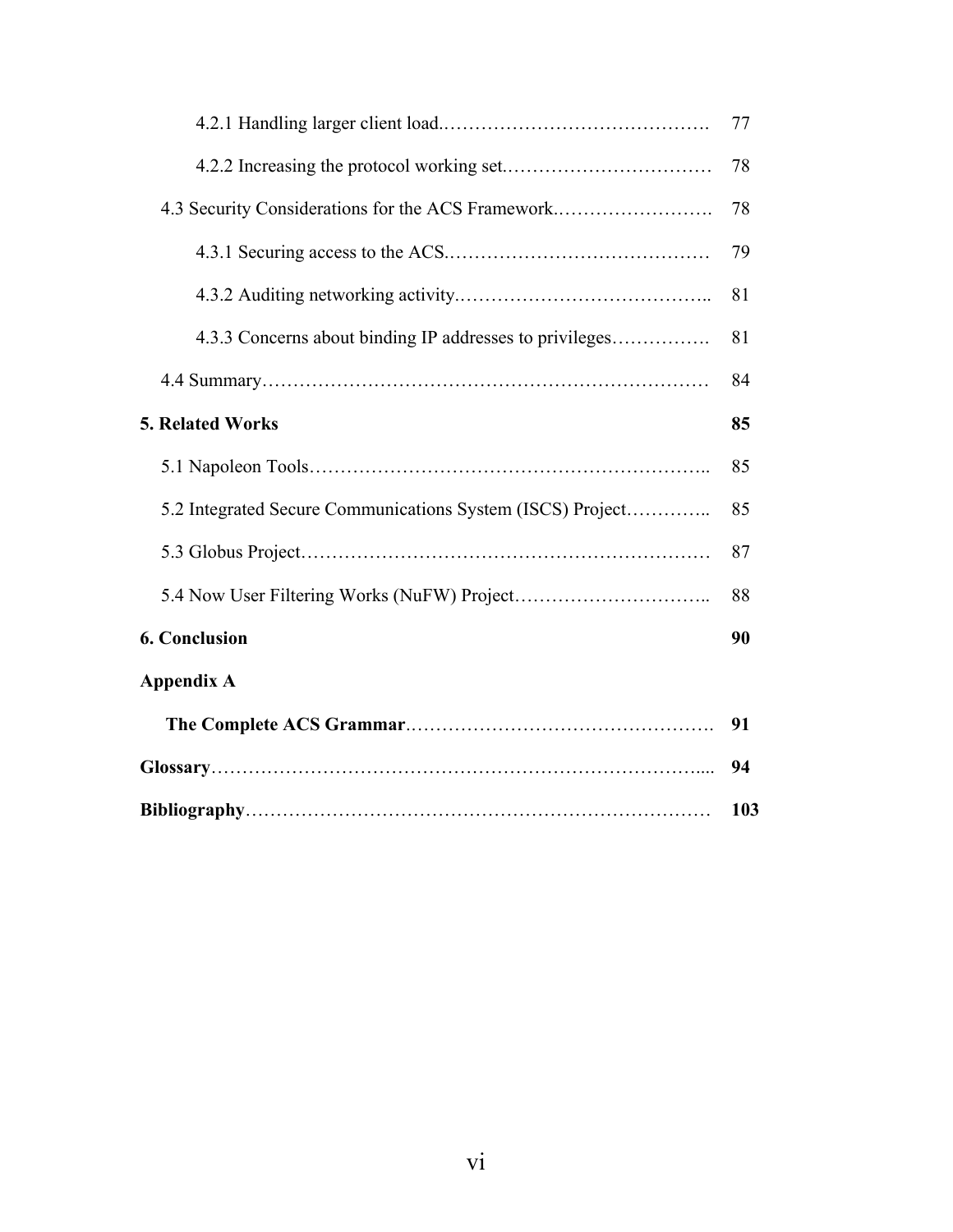# Chapter 1

### Introduction

### 1.1 The Big Picture

Today, the world is considered a global village because of the extensive access the Internet provides. Without the Internet, computer networks would be isolated clusters of interconnected machines. The Internet provides communication between these clusters, or Local Area Networks (LANs). However, connectivity comes at a price; without secure measures in place to check access to networks, anybody and everybody would have access, including malicious network users looking to corrupt data, try out a new virus or worm, or simply steal private information. Access control can be defined as all those security measures that dictate which users can or cannot gain access to a network, a device on the network, or an application (a program) on a device on the network. A network is said to be *private* when access control restricts which network users can or cannot access it. Typically, for a network to remain private the devices on the network must be accessible only via a few administrative machines generally called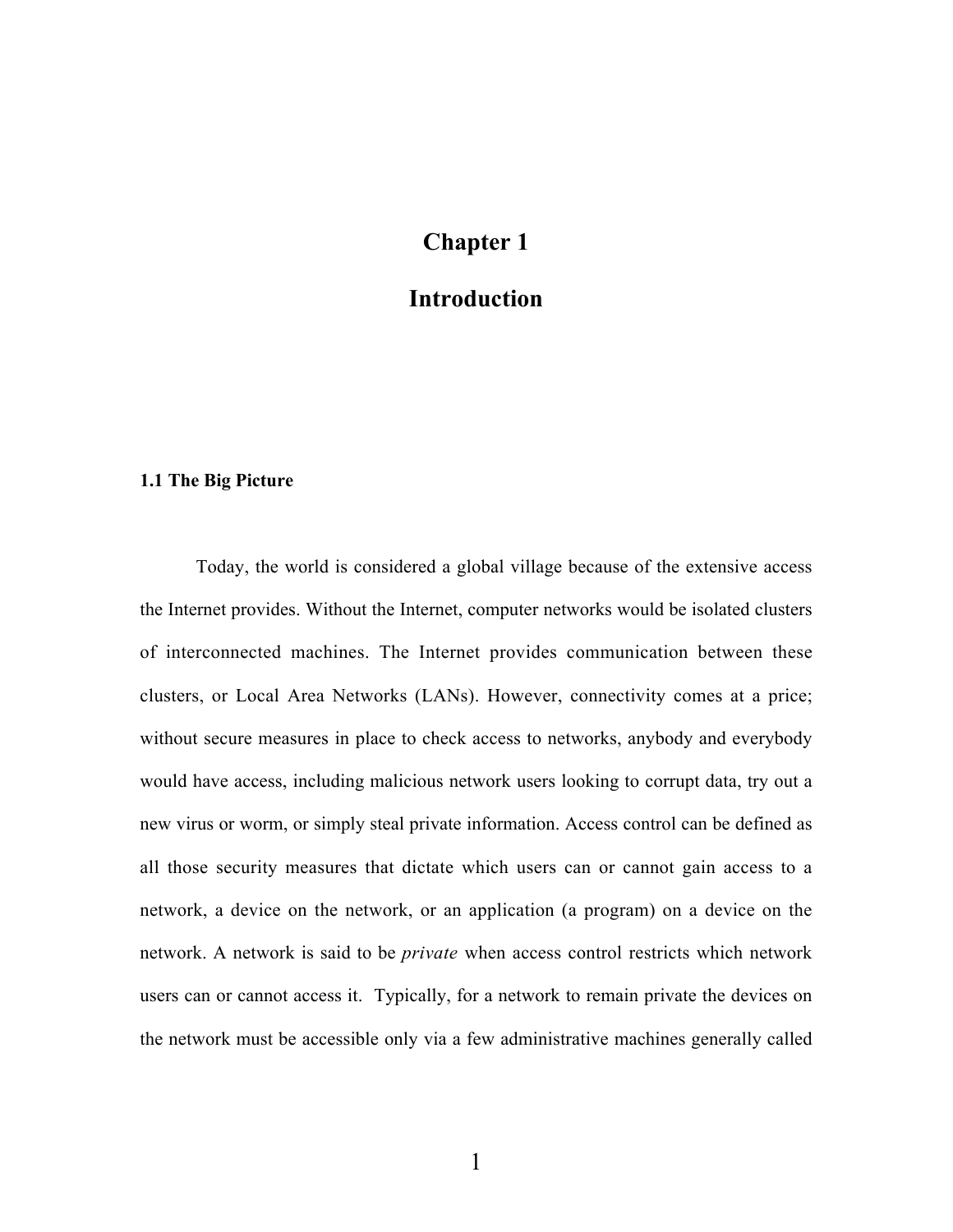gateways<sup>1</sup>; devices on a private network are connected to the rest of the Internet only through these gateways. Similarly devices on the Internet (outside the network) can only access network resources through these gateways.

Broadly speaking, a *network resource* is anything on a network that a user may want to gain access to - a web server, a printer, a file system, an application, etc. A network user who wishes to access resources on a private network must satisfy one or more criteria before the gateway would grant her access. The set of criteria that the user must satisfy is specified by the *access control policy* of the private network. The policy might state that the user's machine (called a *host*) should have a specific IP address (or one of a range of IP addresses), or that the user should possess some credential (such as a *certificate*) or be able to prove knowledge of some secret (a password or private key). The process by which the gateway uses its access control policy to determine who a network user is, in order to determine if the user should be allowed to access the private network, is called *authentication*. Unfortunately, there is no uniform way by which a user must authenticate with a gateway. While there are standards for authenticating called *protocols*, there are a myriad of these. Furthermore, most of those protocols require software support on the network user's machine.

 $\frac{1}{1}$  $^{1}$  A gateway is not restricted to secure or private networks; in most LAN setups, not all devices on the network have direct access to the Internet. Instead, there are a few devices that do (gateways) have direct access to the Internet, and all other devices that do not have direct access communicate with the rest of the Internet through one of those that do.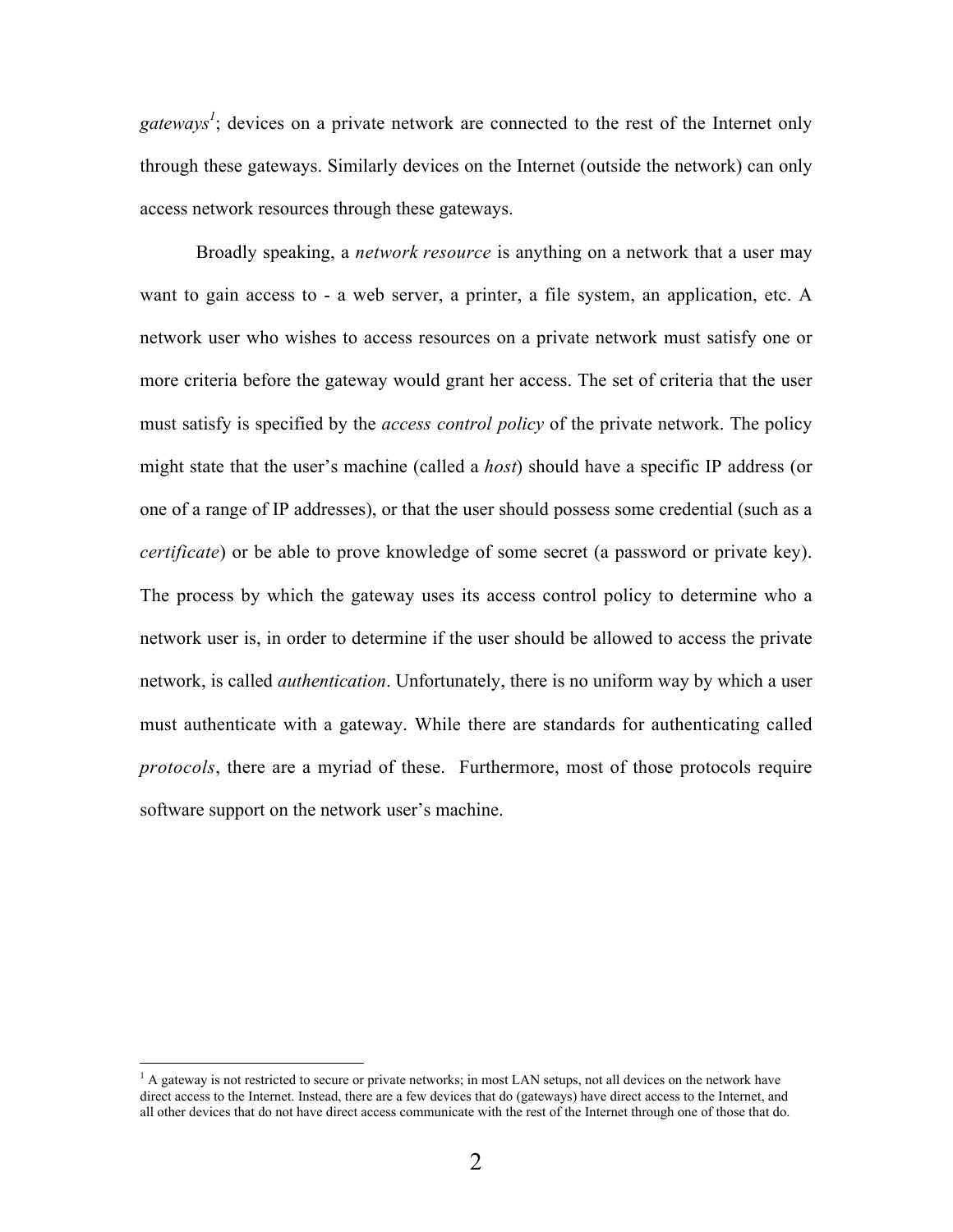

Figure 1.1-1: Resources on a network. Any device outside the cloud is considered a part of the Internet.

More recently network users are witnessing a new class of private networks called secure private networks or *Virtual Private Networks* (VPNs) [VPN04] [SBDG02] [MSFT00] [Fra01]. Apart from using access control, the gateways to these networks provide security to their users by encrypting information leaving or entering the network. This security allows many devices and network users to become a part of a *simulated* (or virtual) private network. These networks are 'virtual' or 'simulated' because the resources on these networks may not be within the same LAN yet, like regular private networks, the rest of the Internet may access these resources only through a gateway. Similarly, devices and users that are part of the network must access the Internet through a gateway. Because the various devices and network users of a VPN may not be on the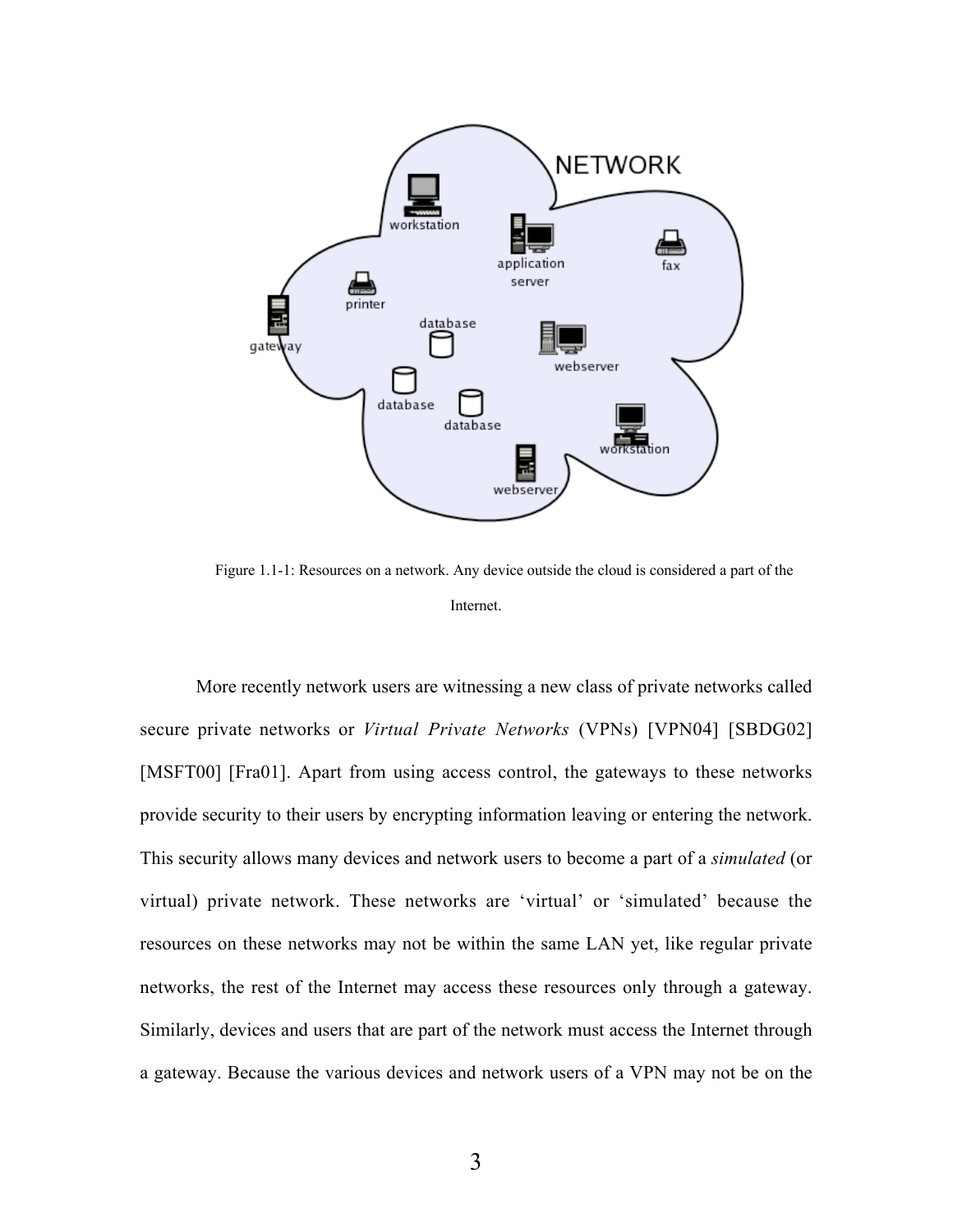same network, VPNs achieve privacy by using encryption. Even though the Internet (generally consider public and so insecure) may exist between VPN users and resources, the VPN gateway encrypts all network traffic that must cross the Internet. A VPN gateway, thus, gives a network user *network presence*. This means that it creates the illusion that the user's machine is a part of some private LAN. Chapter 2 gives more details on the technology that allows VPNs to operate.

Access control is not only restricted to network access; devices on a network, and even the applications running on network devices may also enforce their own access control. This can present a number of access control boundaries or *network access rings*. Figure 1.1-2 below demonstrates how these rings interact. Each area within a ring represents a network entity: for example the area in ring A may be a private network, the area in ring B may be a machine running a network application (typically called a *server machine*), and the area within ring C is the application itself.



Figure 1.1-2: Network access rings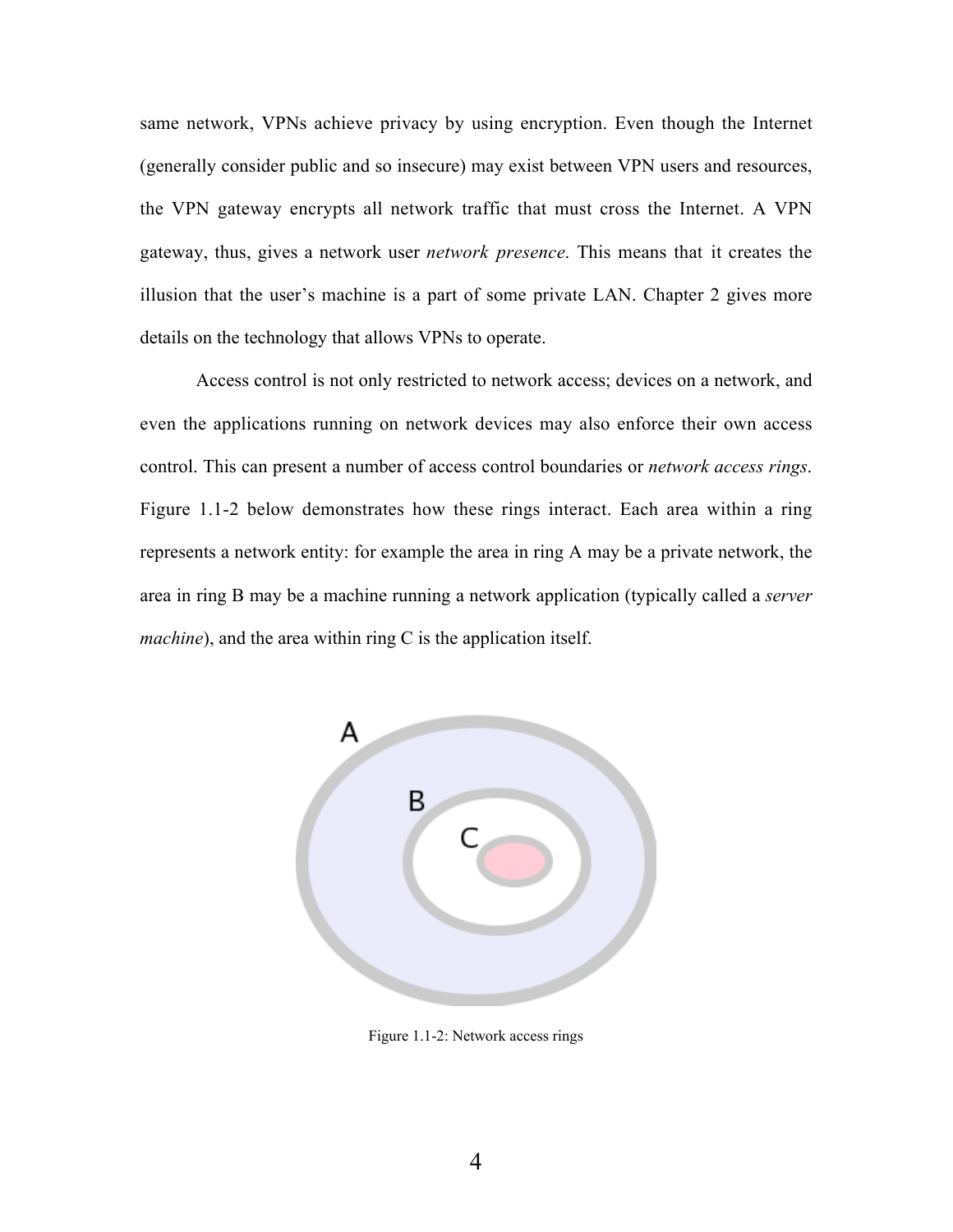Each ring represents some access control policy that a network user must satisfy to gain access to the region within it (but not necessarily beyond an internal ring). In large networks, the manager of the network's gateway (called the *administrator*) - and thus the overseer of its access control policies - may not be the manager of the servers on the network. Because of this, access control policies are not typically *synchronized*. By this, I mean that the ability of a network user to satisfy the access control policy of ring A does not guarantee that she would be able to satisfy that of ring B as well. A sequence of rings as described above creates a hierarchy of access control that a network user must satisfy if she wishes to use an application in the region within ring C. The differentiation of access control by the network gateway, individual server machines on the network, and even applications on these machines, allows network resource administrators the freedom to decide who can or cannot use their resources. For remote users, however, these rings can be an impediment: because a remote network user may not be using the same host each time she connects to the network, she is now faced with ensuring that the host she uses at any one time can understand all the protocols and has all the credentials needed for each ring of access control.

Consider this scenario of a network user, Alice, and her colleague at work, Bob. Bob is the administrator for some server machine on the work LAN. Alice would like to be able to access some files on this machine, so Bob allows her to pick a username and password, and installs a Kerberos [NT94] [KN93] client application on her desktop at work. Kerberos is an authentication protocol that applications may use for access control. Kerberos requires that a network user's machine have a *client* application to present the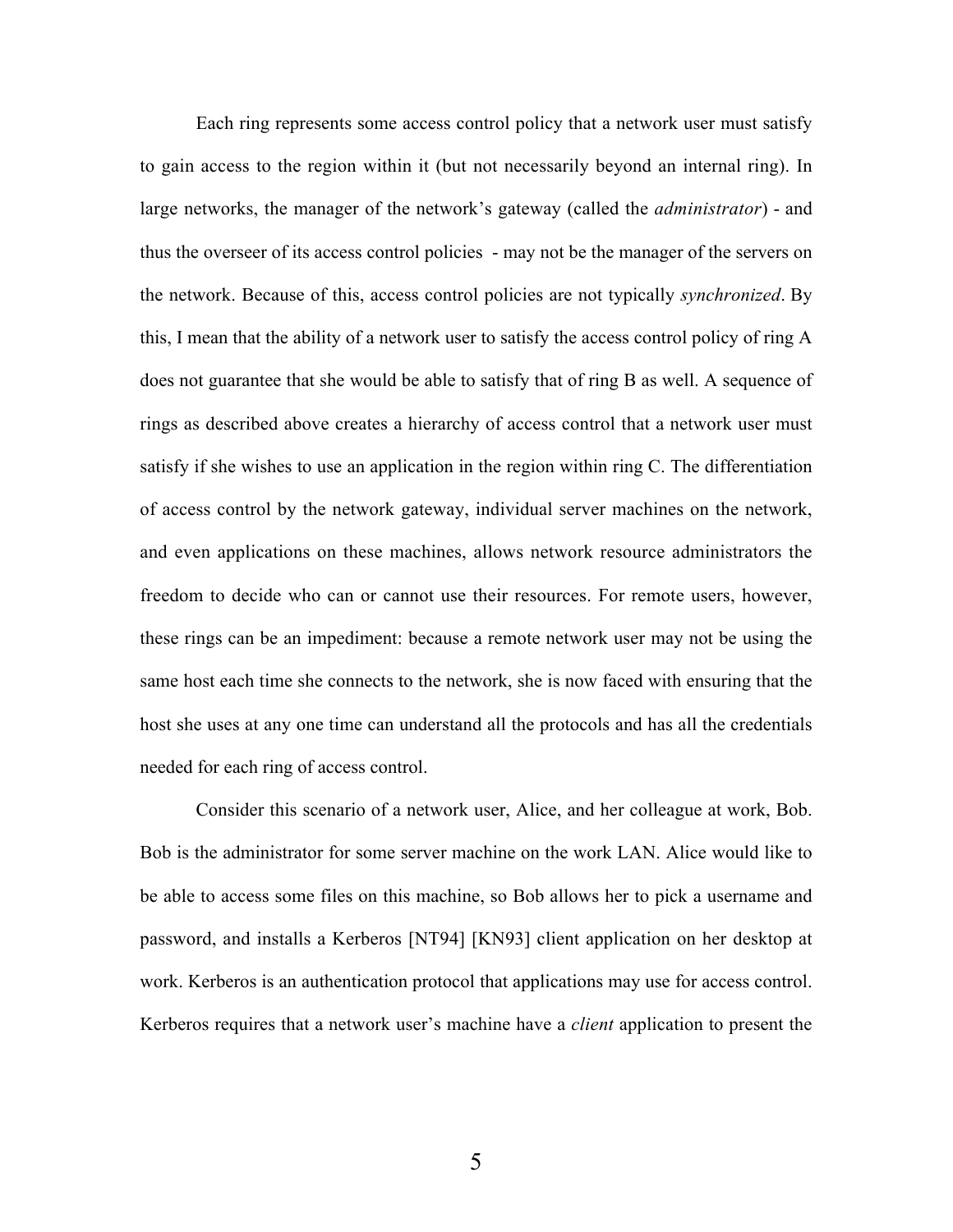user's credentials  $-$  in this case the credentials are a username and password pair<sup>2</sup>. Alice can now access these files from her desktop at work because Bob has *authorized* her to do so. However, when she gets home later on and decides to continue the work she started during the day she realizes that Bob's Kerberos server would no longer allow her to retrieve her files. Naturally, her desktop at home lacks the Kerberos client, and so she realizes that her ability to access her files on Bob's machine is not just a consequence of who she is nor of the password and username she alone knows – it is also dependent on whether the machine she chooses to work from has the right applications installed.

In some cases, administrators may not want users to access a resource from just any host: within their own LANs these administrators may have some control over the state of each machine (whether the machine has a keystroke logger<sup>3</sup> installed for instance!) but cannot possibly know that of any remote machine. Bob could not have had such a measure in mind anyway because if Alice still wanted access from home she would 'only' have to find and install the Kerberos client on her home computer. I quote 'only' because the difficulty of such a procedure depends on the availability of the software and the ease of installation. For instance, even where the client support for a protocol (such as Kerberos' client applications) can be downloaded at no cost to a network user, installing the application might be quite an inconvenience for the average computer user.

Sometimes, it is *not* the case that administrators wish to restrict network users to computers with particular applications and credentials, or to specific locations. Instead,

 $\frac{1}{2}$  $2$  The Kerberos client does not actually present the username and password for authentication with the server; it uses them to obtain a digital 'ticket' that becomes the credential for authentication instead.

<sup>&</sup>lt;sup>3</sup> A keystroke Logger is the generic name given to a program that can record characters a user types in some other application. Malicious users usually plant such programs onto machines with the intention of recording sensitive information like usernames and passwords.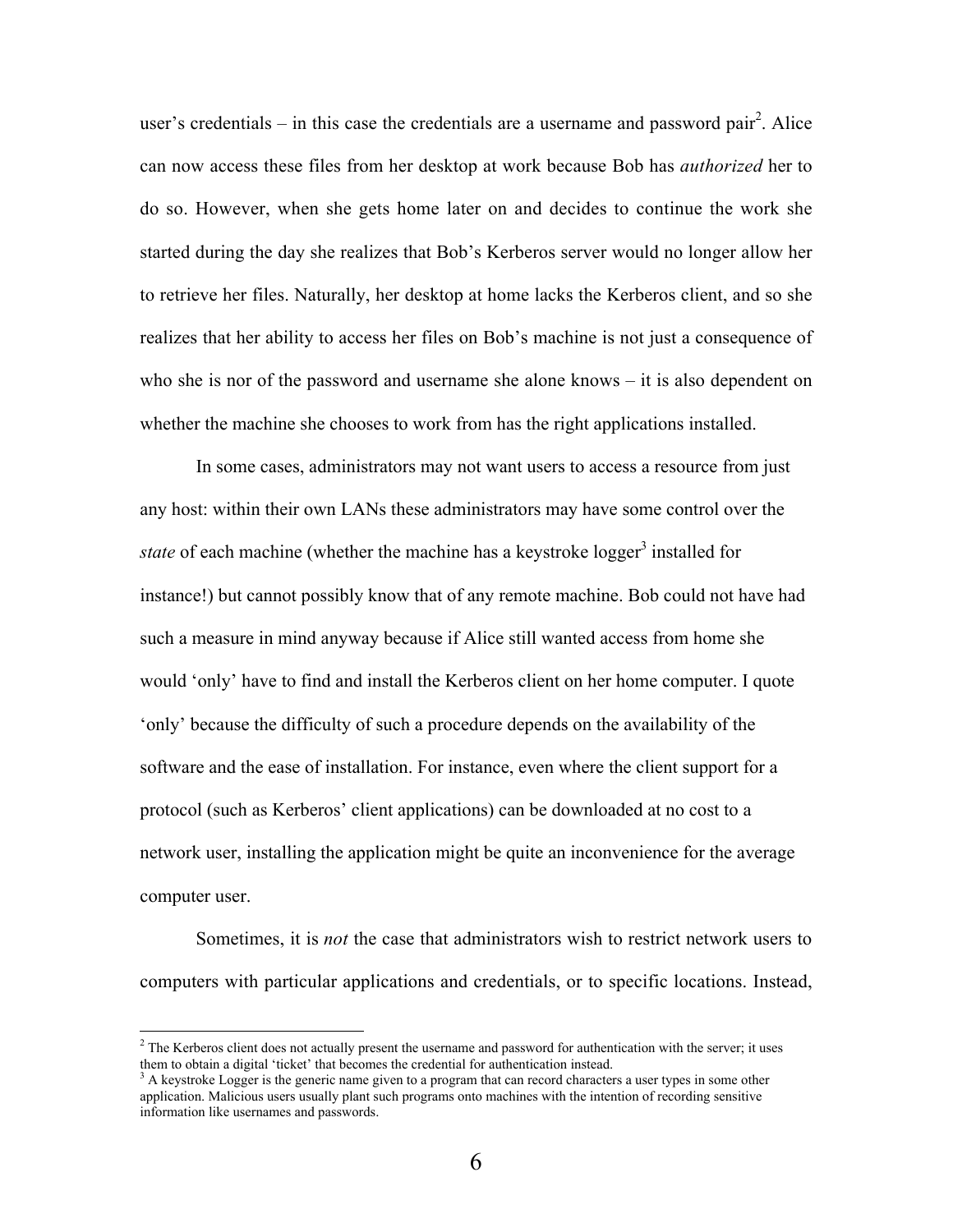some of these restrictions occur because access control policies depend on varying protocols, all of which require some software support that not every computer might have.

The following further illustrate current problems with access control. In most of these examples an administrator has granted a user access (the user is 'authorized') but the user is hindered by policy requirements. In others, access control policies simply do not capture the range of things a user would like to be able to do with their privileges:

1. Alice belongs to a team of consultants on the second floor of her office building. All of her team members keep their work files on the same file system server. Bob, the system administrator for their server, knows that the second floor computers all have IP addresses within a particular IP range. Each team member may access their files only after successfully supplying her specific username and password. Bob is an experienced administrator and understands that malicious users can more easily compromise usernames and passwords than they can many other authentication schemes. To improve the security of the server, he adds a *firewall*<sup>4</sup> that ensures that only connections originating from machines with one of the second floor IP addresses will be allowed to further communicate with the server. This is a typical IP-based (firewall) access control scheme for a device (in this case the server machine). While this provides some amount of security, it is really an inconvenience for the consulting team that would love to be able to work

 $\frac{1}{4}$ <sup>4</sup> A 'firewall' is a set of access control rules that restrict access to a device based on information about a user's network traffic. Firewalls differ from other access control schemes in that they do not require the user to use an authentication procedure or protocol. They are typically used for preliminary access control only as a first line of defense from unwanted access.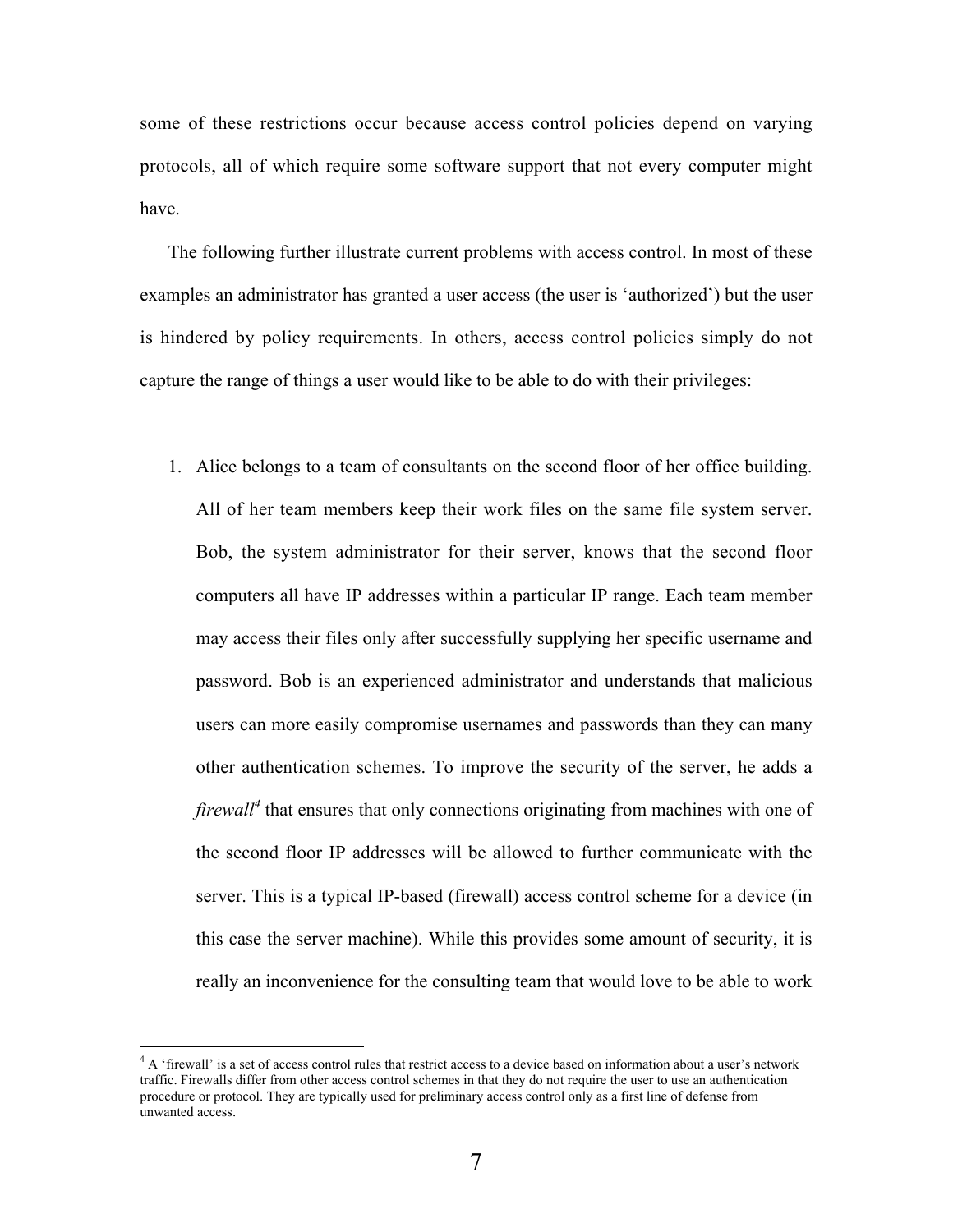from home. Even though Alice can get onto her work VPN she cannot access her team's server, which is really the only reason she wants to get onto her office's network in the first place.

- 2. Alice and her colleagues can check their profiles (personal information accounts) online. Charlie is the administrator for the web server that houses the profiles web site. Charlie understands that Alice and the other consultants may need to access their profiles outside work so he does not use IP-based firewalls. At the same time he also wants these profiles to be as secure as possible so would rather not use a username/password scheme. Instead, he sets up SSL authentication on his web server, requiring that the consultants' web browsers present a certificate, and prove knowledge of an associated private key for authorization. This is a PKI<sup>5</sup> (client-side SSL) access control approach for an application (in this case the web server). This approach is probably more flexible than Bob's but is an inconvenience to Alice who uses Internet Explorer 5.2 (the latest version of IE on Macintosh) on her Mac, which doesn't support client-side SSL authentication. What is more, it requires that the consultants have their private key and certificate installed on every browser they wish to use for accessing the web site. Again in this scenario, having access to their company's VPN does not buy the team much unless they meet the web server 's access control requirements.
- 3. Alice's team is currently dealing with a client, New Tech Co. New Tech has a VPN and has granted the team temporary access to its network. New Tech is using VPN access control for their network. Unfortunately New Tech's *VPN*

 <sup>5</sup>  $<sup>5</sup>$  PKI stands for Private Key Infrastructure. It is a term used for authentication based on public/private key pairs,</sup> certificates, and authorizing agents that issues these certificates.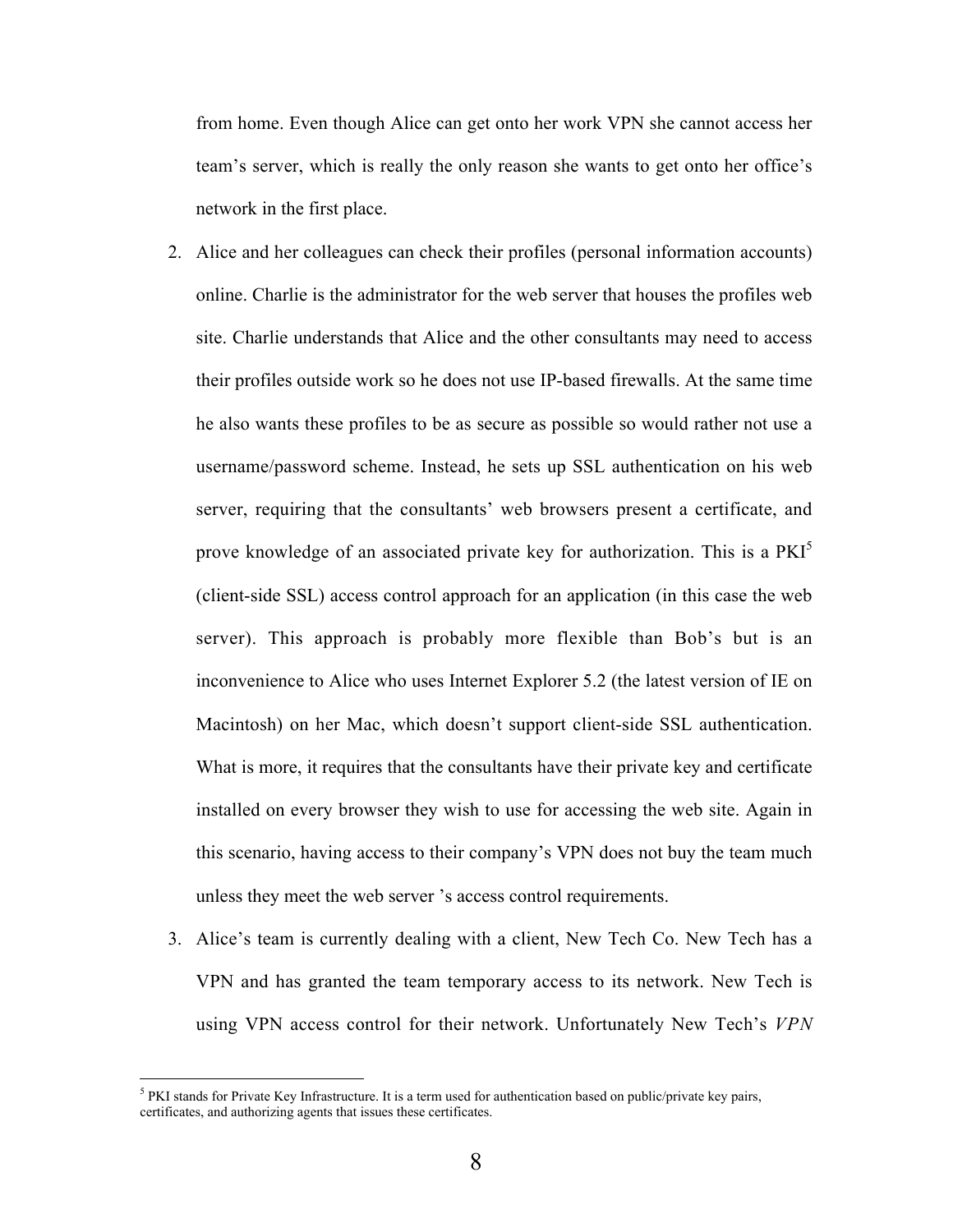*concentrator* uses the SSL<sup>6</sup> protocol for encryption. Alice's machine at home only has an *IPSec* VPN client because her workplace has an IPSec VPN and that is all she is used to. Alice's colleague, Denise, must deal with a different inconvenience: Unlike Alice, the VPN client on Denise's computer at home supports both SSL and IPSec protocols. However, Denise's VPN client can connect to only one VPN at any given time. This is an inconvenience for her because she would like to use some applications on her work VPN while retrieving files from New Tech's VPN.

4. Consider Eugene, a student at college. Eugene is going to be away in a foreign country next term, and he will not have frequent access to email. At the same time, he is expecting replies from potential employers and so would like to monitor his college's email account. What Eugene would like to do is have Felix, his best friend, monitor his email and call him up if he receives word from a potential employer. Now Eugene would really like Felix to be able to monitor the account until he gets back, and no longer than that. How does he do this without telling Felix his account password? Like most average web users, Eugene uses the same password for so many other accounts and he really wouldn't like Felix to be able to access those as well. Like most web services, the college's email access control policy has no notion of temporary or guest access.

 <sup>6</sup>  $6$  Please see Chapter 2 for more details about both the SSL and IPSec protocols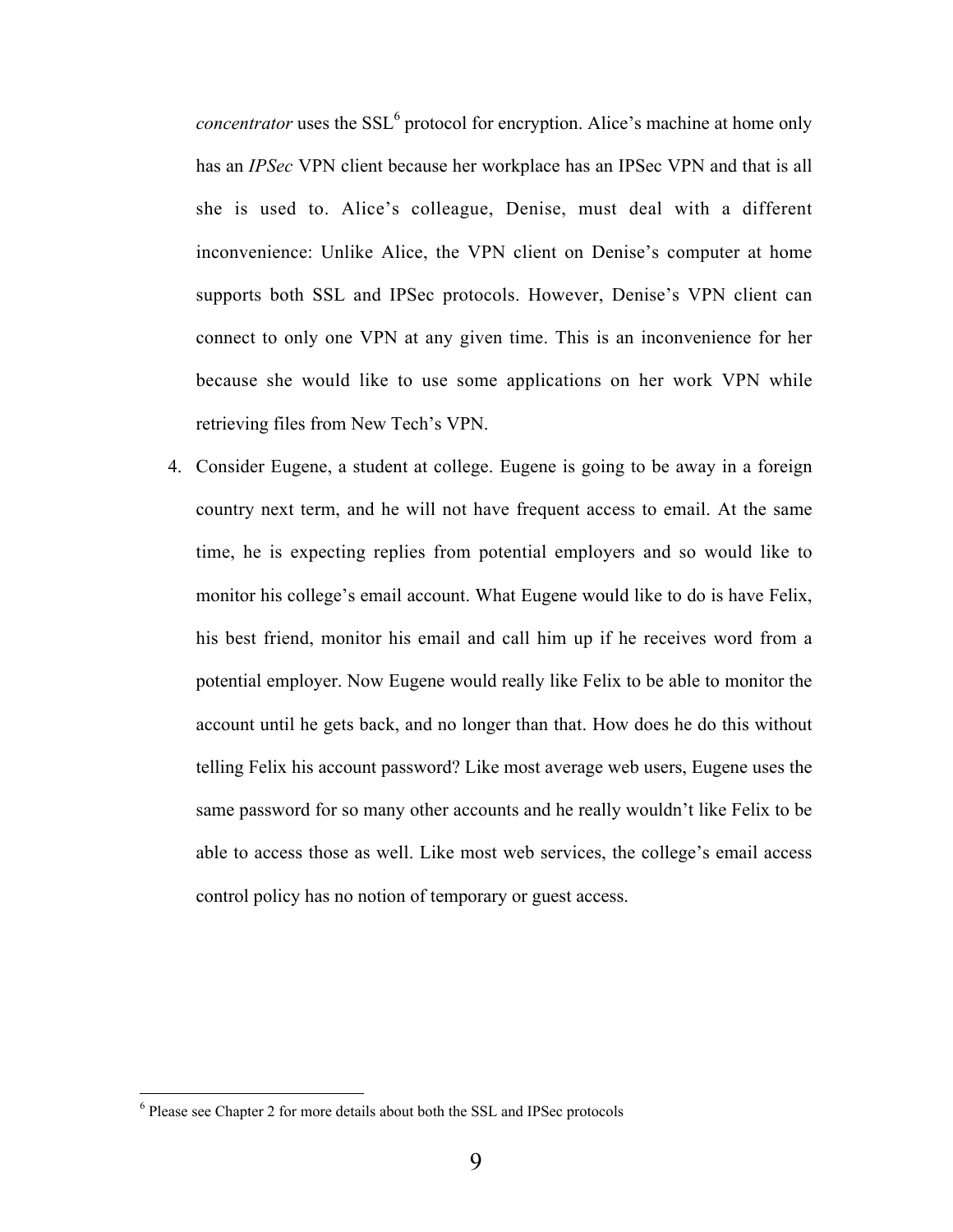In all of these examples<sup>7</sup> the problems that the users face are not unsolvable: Eugene could resolve to practice better password habits, and change his other accounts to use different passwords, Denise and Alice could find and install another VPN client that handled both IPSec and SSL protocols and could simultaneously connect to multiple VPNs. Alice could get a different browser, for her Macintosh, one that supports clientside SSL. Charlie could issue portable USB tokens that carry the consultants PKI credentials to make accessing the web site more flexible. The administrator for the workplace's VPN could set up the DHCP server to issue the consultants' IP addresses within the range of those for machines on the second floor.

However, most of these solutions can be an inconvenience to the parties involved: How many accounts must Eugene fix-up and how many 'strong'<sup>8</sup> passwords can he remember? How comfortable are Denise and Alice with installing applications and how difficult would it be to install the client they need? How flexible is Alice at using another browser, other than Internet Explorer? What would it cost Charlie to get those portable tokens for the consultants and what learning curve must the consultants go through to become comfortable with these devices?

Neither do most of the solutions scale very well: Eugene may get more accounts in the future, just how many can he keep with unique passwords and will he ever have to allow some other friend to access one of these in the future? What happens when VPN technology requires some other protocol other than IPSec and SSL and where does the introduction of new VPN protocols end? Which platforms or operating systems support

 <sup>7</sup>  $<sup>7</sup>$  Any technologies that might be unfamiliar to the reader are further explained in Chapter 2 and the</sup> glossary section of this paper.

The definition for a 'strong' password is rather ambiguous, but generally passwords that have many characters (8 or more), and include numbers and non-alphanumeric symbols are considered 'stronger' than those that do not.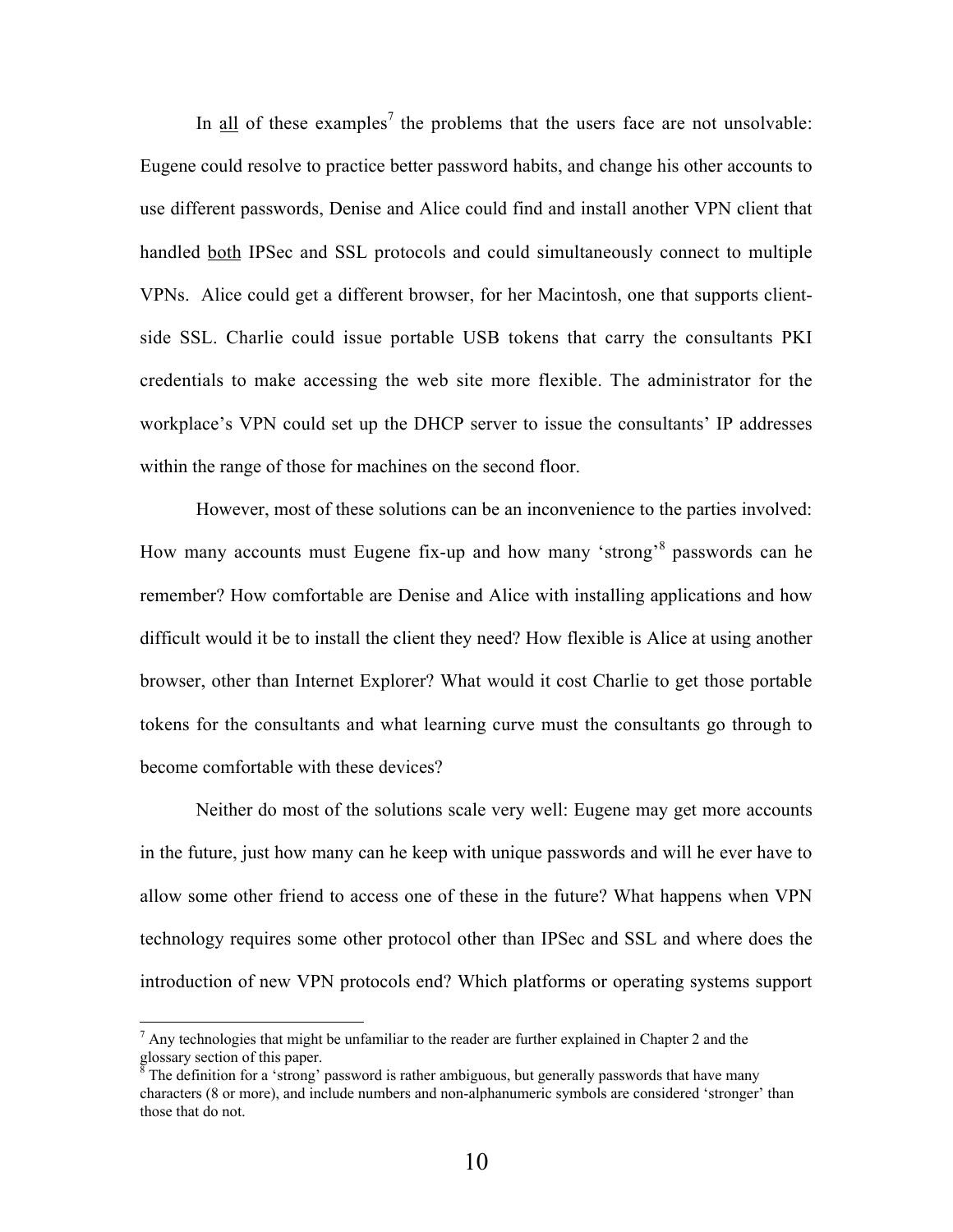Charlie's tokens and do all of these have drivers already installed on them? What happens if another administrator, Gina, decides to use IP-based filtering, and what if Alice happens to be in the group that uses Gina's server machine as well? From which IP address range would the VPN administrator assign Alice's address, the second floor's or that for the team that uses Gina's server machine?

In this paper I introduce an access control solution, called the Access Control Service, or ACS for short. The ACS provides a VPN service, so like other VPN gateways it provides network presence for remote users. The ACS also manages user account information and so is aware of what privileges each user has. The ACS provides a centralized framework for resource administrators to autonomously control access to their resources. The ACS is also able to facilitate remote-user access to resources on the VPN by establishing connections to these resources on behalf of VPN users. The ACS is, therefore, a mediator between a remote network user, and the resources that she is authorized to access. Because the ACS mediates on behalf of the remote user, a remote user will be able to access network resources for which she has permission irrespective of the particular host she might be using at any time.

Also because the ACS is an intermediary, it becomes the ACS's responsibility to be able to interoperate between various protocol versions and machine capabilities; each resource administrator only has to ensure that the ACS can satisfy the resource's access policies.

Some of the work of the Greenpass team at Dartmouth has shown that delegated access to a network can be extended to VPNs as well [Goff04]. Unfortunately, in the light of the problems highlighted above, and in the absence of any delegated access control

11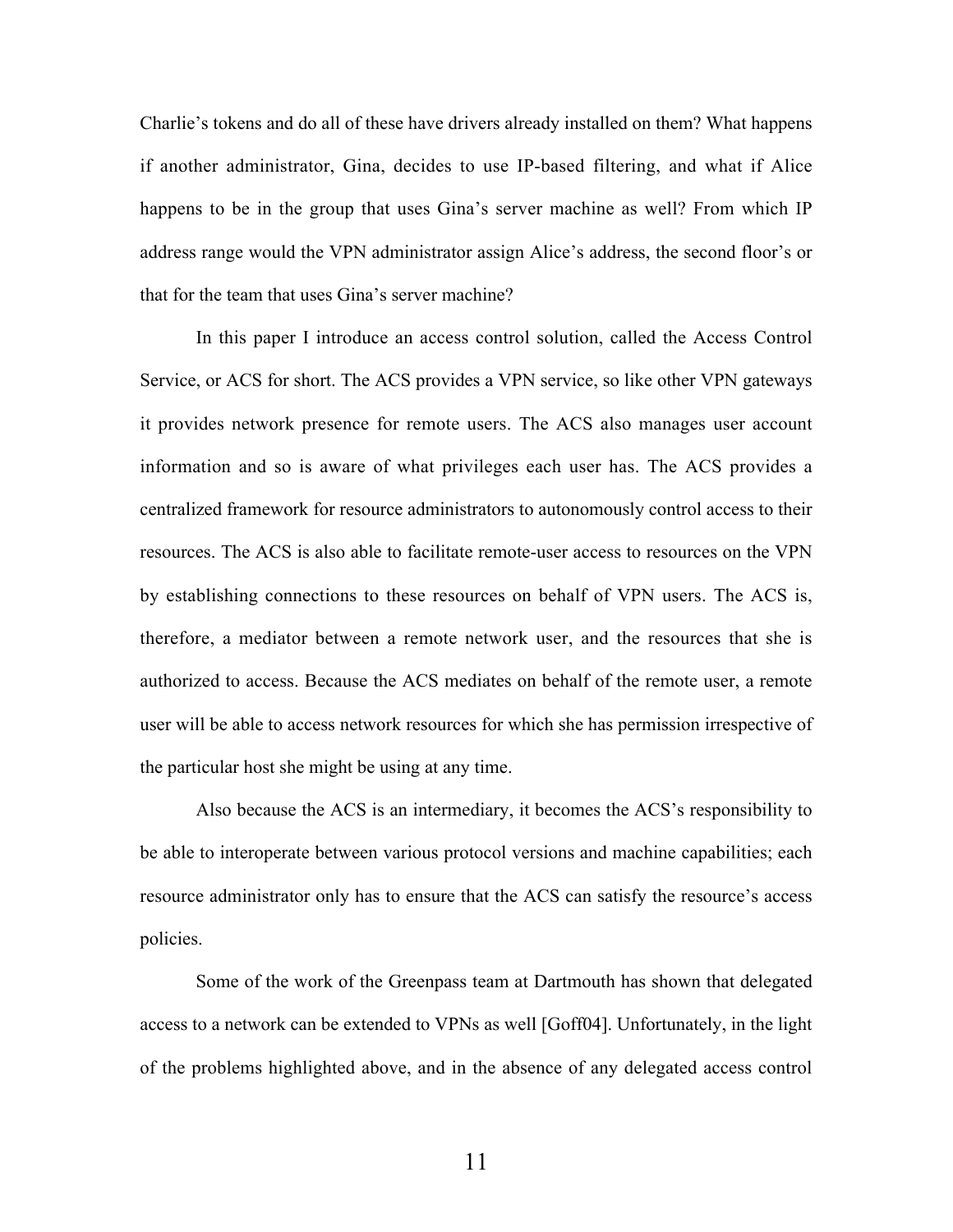schemes for individual network resources, delegated access to VPNs may not be of much use. The previous work on delegated VPN access, however, points out that VPN users may be authorized either by direct permission from an administrator or by delegated permission from another authorized user. This suggests that resources on a VPN must be able to accommodate both types of users if delegation should be seamless across the network. The ACS framework provides a solution for this problem: the ACS can incorporate Greenpass tools for determining delegated users' privileges, establish connections with resources on the VPN, and allow authorized delegated users to access these resource via the established connections. Since the ACS is an intermediary between delegated users and these resources, administrators may not have to make major to their access control systems in order to accommodate decentralized delegated access.

### Summary

While VPN technology offers authorized users network presence, it does not cater for the varying access policies on the network. This means that being able to obtain network presence via VPN access control may not benefit a remote user much because the target resources may require further authentication that her remote host may not be able to satisfy. These restrictions also mean that changes to the access policy of a resource on a private network may suddenly prevent an authorized remote user from accessing this resource. Thus user access no longer becomes based on who the user is but on what the user's host has or can do at any given time. Access protocols are typically meant to establish a user's identity and/or to ascertain a user's privileges. However,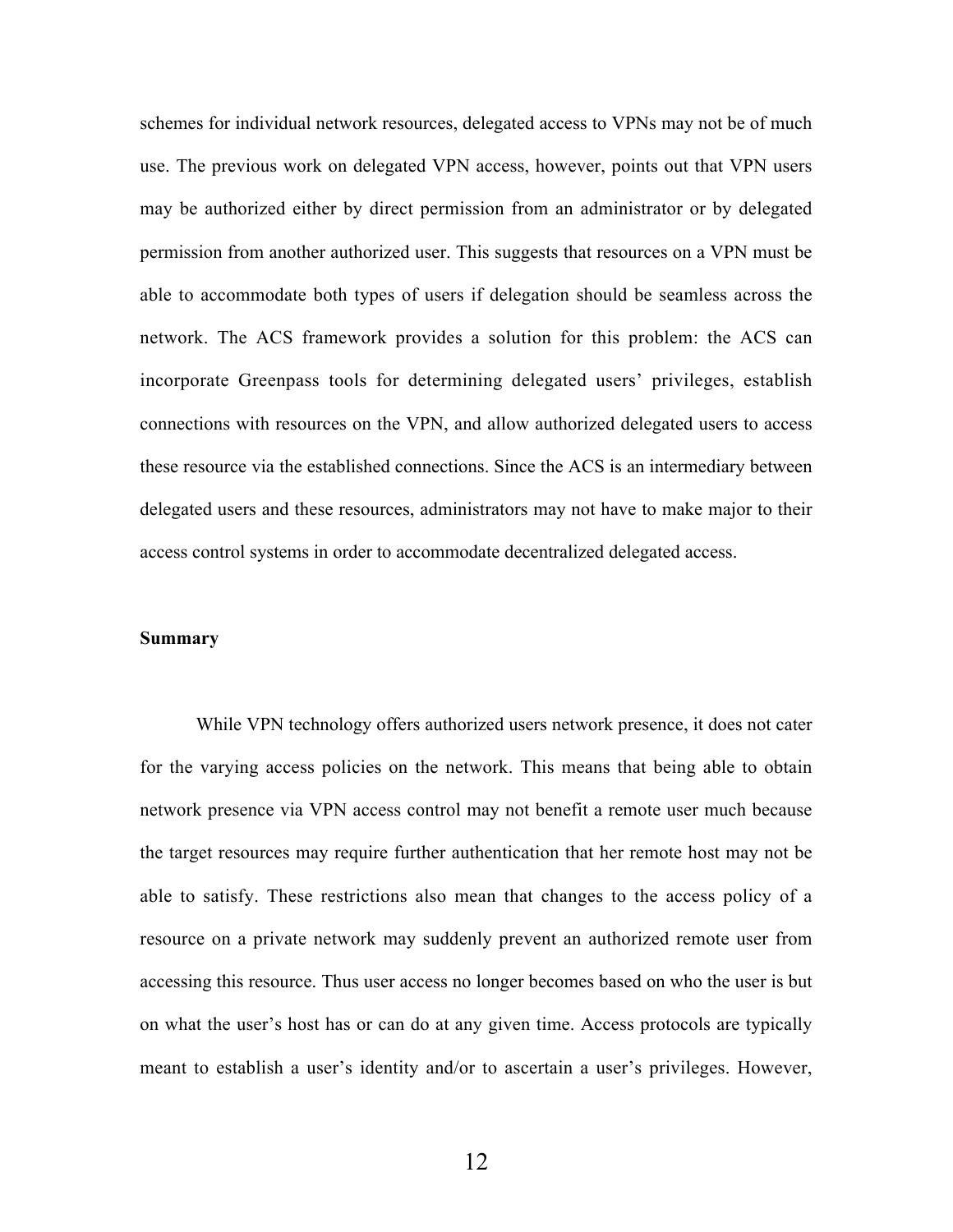where a user's host does not correctly support an access protocol, these protocols end up restricting access. Consequently, such restrictions present an inconvenience to both users and resource administrators. At the same time simply changing the access control policies for these resources cannot be the solution because: (1) network users are necessarily restricted by the capabilities and possessions of their host machines. (2) access control policies are designed with more than just authorized VPN users in mind. They are therefore necessary for providing security to these resources. A solution lies in a mediating service that understands the privileges of each remote user and the access control policies of their target resources on the VPN. By proxying authorized access, the ACS can alleviate the inconveniences caused by network access rings as well as provide a platform for introducing other network-wide technologies including decentralized delegated access.

### 1.2 Motivation

The motivation for this work arises from a rather interesting problem that exists on the Dartmouth College network, but similar cases exist on many other networks that use IP-based access control schemes for *secured server machines*. A secured server machine is a computer that runs a number of services and is secured by some access control policies; it only allows authorized users to make connections to the services it runs. At Dartmouth, there exist a number of server machines that enforce access control policies requiring that an authorized user possess an IP address within a particular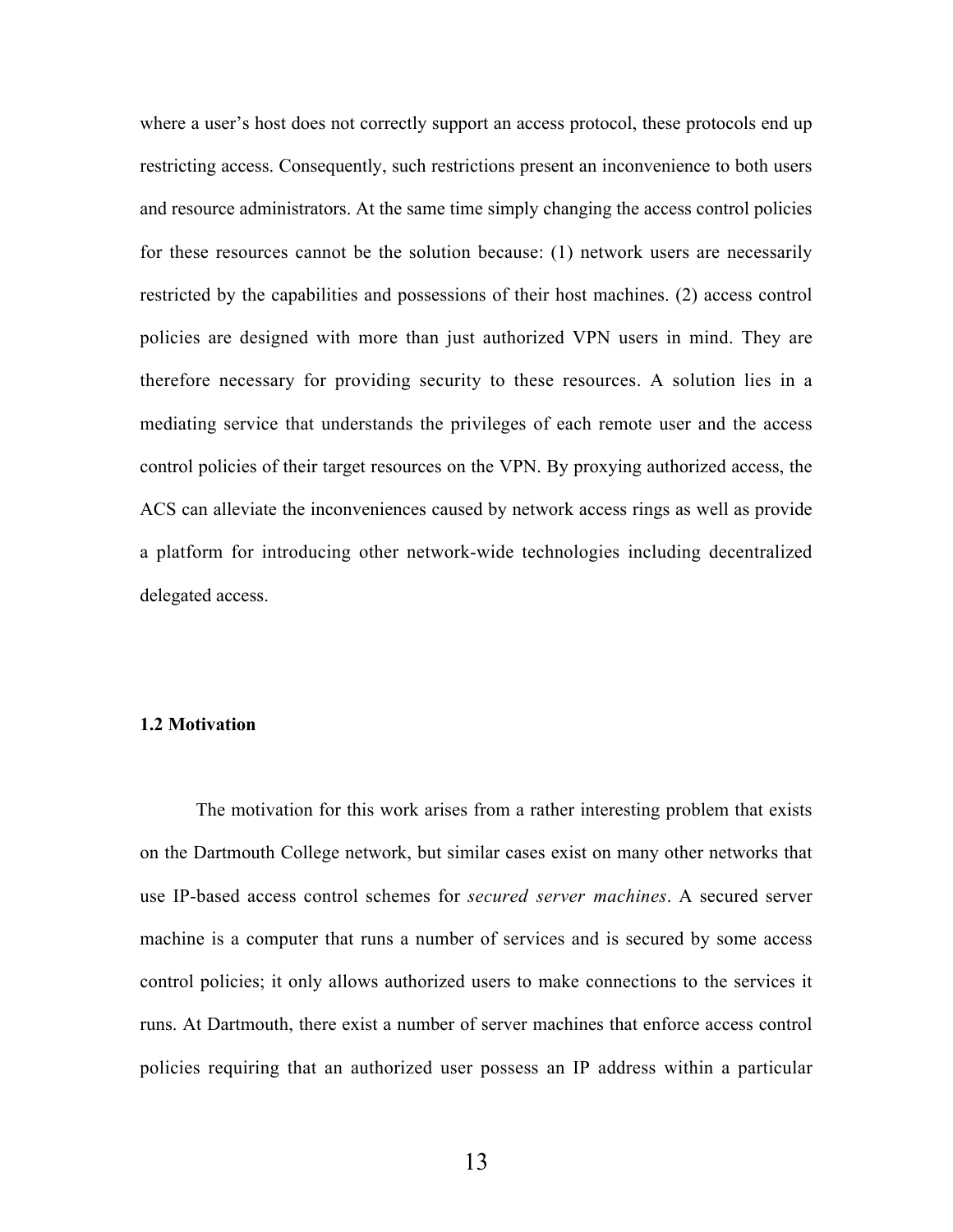address range. Thus, these machines perform preliminary authentication by IP-filtering (firewalls), i.e. the access control policy allows only users with specific IP addresses to connect to the server machine (or, alternatively, users with specific IP addresses are disallowed access). The problem with IP-filtering is that it is not the most sophisticated scheme for securing a computer; a malicious user need only spoof an IP address to be considered authorized to make a connection. Alternatively, malicious users can thwart the policy by employing a number of *packet* fragmentation attacks [ZRT95]. A network packet is a unit of network data. Because these computers discriminate purely based on the IP address of the connection requestor, a number of problems may arise:

- 1. Most host machines on the network use dynamically assigned IP addresses so in order for the host to connect to one of these server machines it must be assigned the appropriate IP address. A problem arises when a particular host desires to access more than one of these machines with non-overlapping IP address ranges.
- 2. When a user has permission to access two of these machines, system administrators may use overlapping IP address pools so that the overlaps represent users with access to both machines. This obviously doesn't scale well when a user is authorized to access three or more of these server machines.
- 3. Network Administrators may then decide to split the local address space into ranges corresponding to privilege classes, where each privilege class represents a permutation of the permissions a user has. Here problems include scaling the IP range to accommodate changes in the number of users in the corresponding class,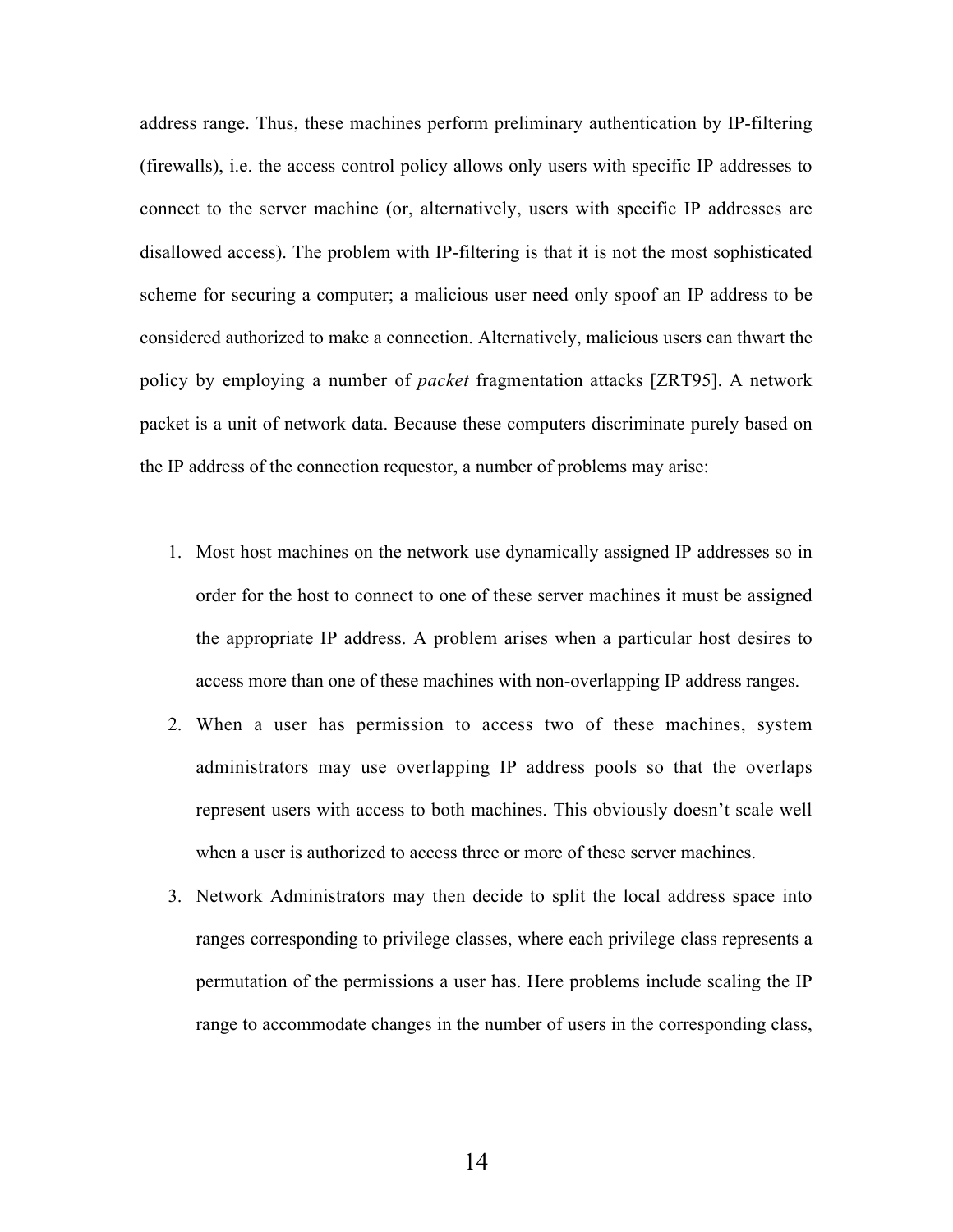and adding or removing server machines that work on this access protocol scheme.

- 4. Alternatively, the administrator may create access control lists (ACLs) for each server, listing some fixed IP addresses to which each server may grant (or deny) access. This approach may reintroduce the problem of multiple permissions identified in (1) if servers do not share IP addresses. Consequently, a number of these servers may have overlapping IP addresses that represent the intersection of their users. Again, this approach makes modifying user privileges rather cumbersome because an administrator must modify the ACLs of each server for which the user has access permissions.
- 5. Access control based purely on IP addresses does not work well with temporary access permissions. It usually involves the administrator modifying ACLs for a number of computers, or adding new IP addresses to secure server machines, and then undoing the process when the privileges expire.

At the same time filtering connections by IP addresses has advantages that make this approach a welcome choice even with the existence of more sophisticated ones. Amongst these, perhaps one of the more motivating factors is that packet filtering by IP addresses is done in the computer's *kernel* (the part of the operating system that directly interacts with hardware) so can be executed very quickly. Other approaches require user authentication that may require userland applications (applications that run on top of the operating system) and protocols that are considerably slower. Thus many of these server machines only use IP-filtering for preliminary authentication; further application-level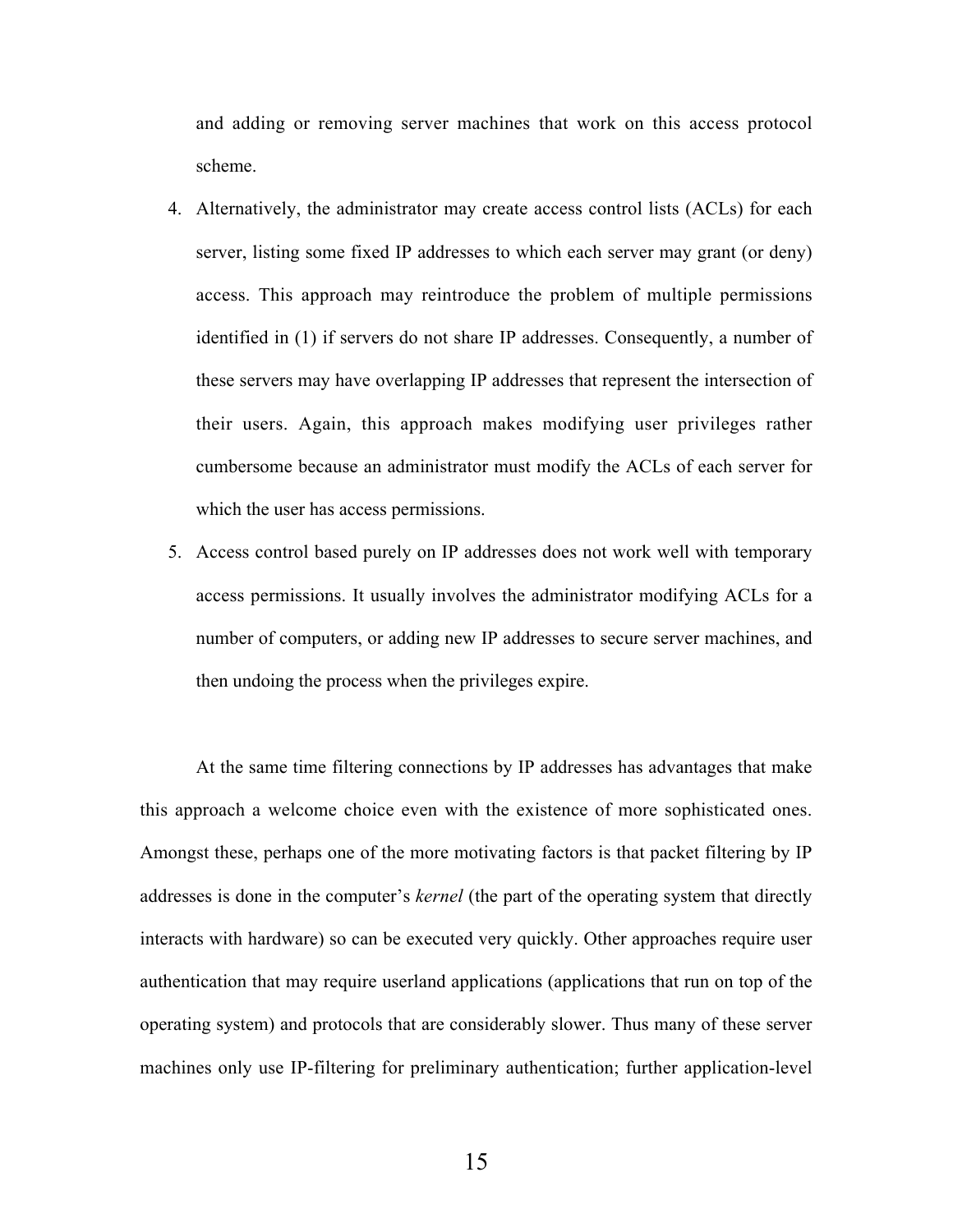authentication might be carried out by individual services after the machine accepts a network packet from a user. Thus IP-filtering serves to reduce the number of users a server must authenticate in a slower way.

Nonetheless, because of its associated problems outlined above, and the vulnerabilities mentioned earlier, the problems of maintaining access control by IPfiltering can very quickly outweigh its use as a security measure in larger networks. For many networks, including Dartmouth's, administrators have not considered eliminating IP-based access control or adopting more sophisticated schemes for a number of reasons:

- 1. The network does not yet have too many of these server machines, so maintenances has not yet become unbearable. On the Dartmouth Network, there are almost 20 such computers though administrators admit that this number is growing.
- 2. The network is still not so big that there are too many overlapping users or a lack of IP address ranges to specify new overlaps.
- 3. Guest access has not yet become an issue or has never really been considered.

While these are valid arguments they all assume that the network will not expand or require more sophisticated access control (like delegated access).

The Dartmouth network employs a VPN concentrator as a gateway to most of these server computers. At the time of researching the above problems, I was also researching VPN usage on the network and its integration with delegation tools [Goff04]. An approach to mitigating the problem of maintaining IP-based policies for secured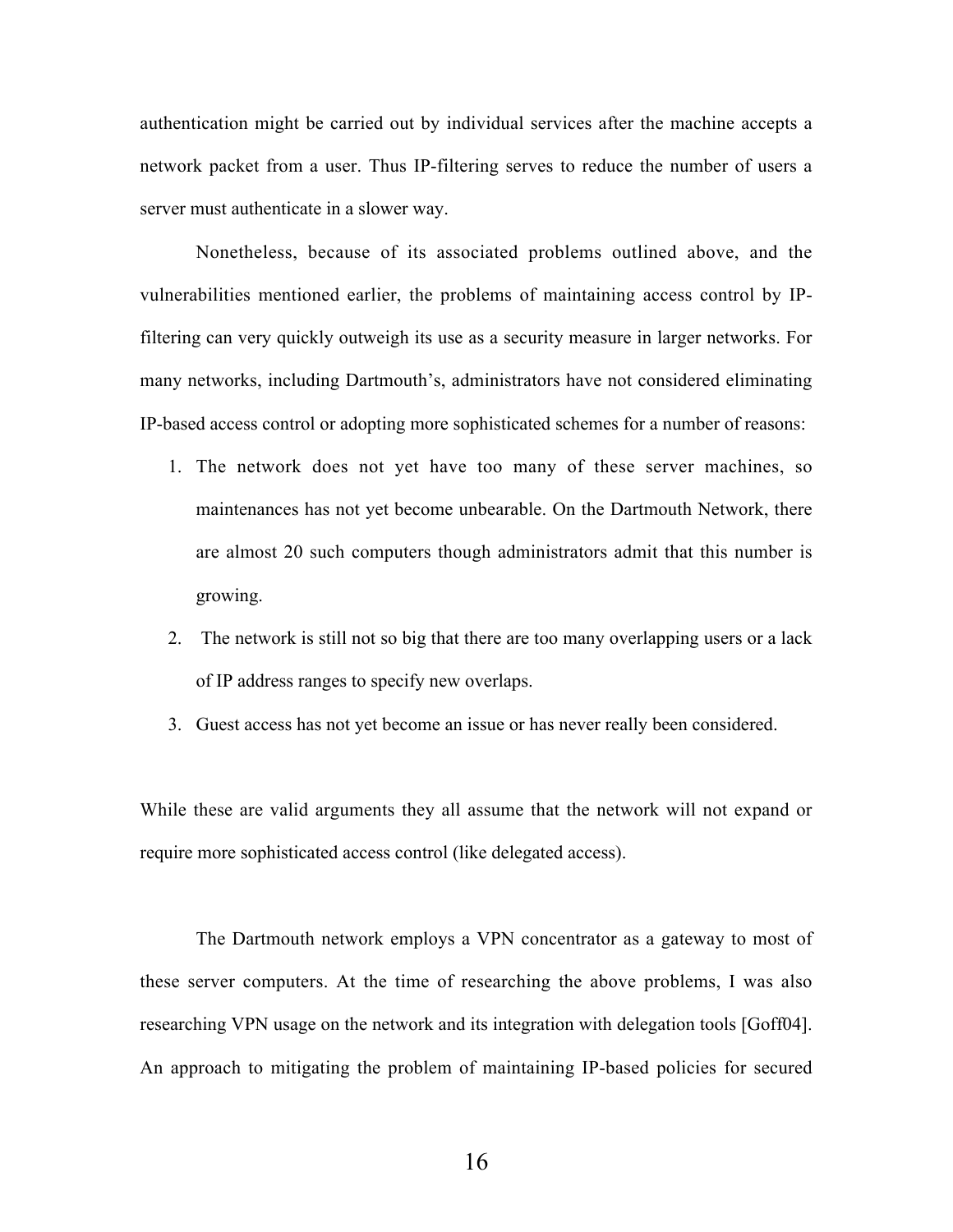server machines is presented in the ACS mentioned earlier. The ACS makes use of the authentication provided by VPN technology, as well as network address translation functionality to ensure that authorized users always meet the IP policy of the secure server machine. All this functionality is configurable so can be modified to reflect the correct freedoms and restrictions that remote users would experience had they been locally present on the network.

### 1.3 Goals of the ACS project

The goals of the Access Control Service are:

- 1. To enhance VPN user access by reducing undesired access control restrictions to network resources. These restrictions are those due to protocols that a remote host may not be able to handle or policies the remote host cannot meet even though the remote user has access privileges.
- 2. To facilitate maintenance of the access control systems for several resources, perhaps under the supervision of several administrators, by providing a centralized framework defining the privileges of users and user-groups in accessing resources and resource-groups. Sine the ACS is an intermediary in the network-access process administrators can modify user and user-group privileges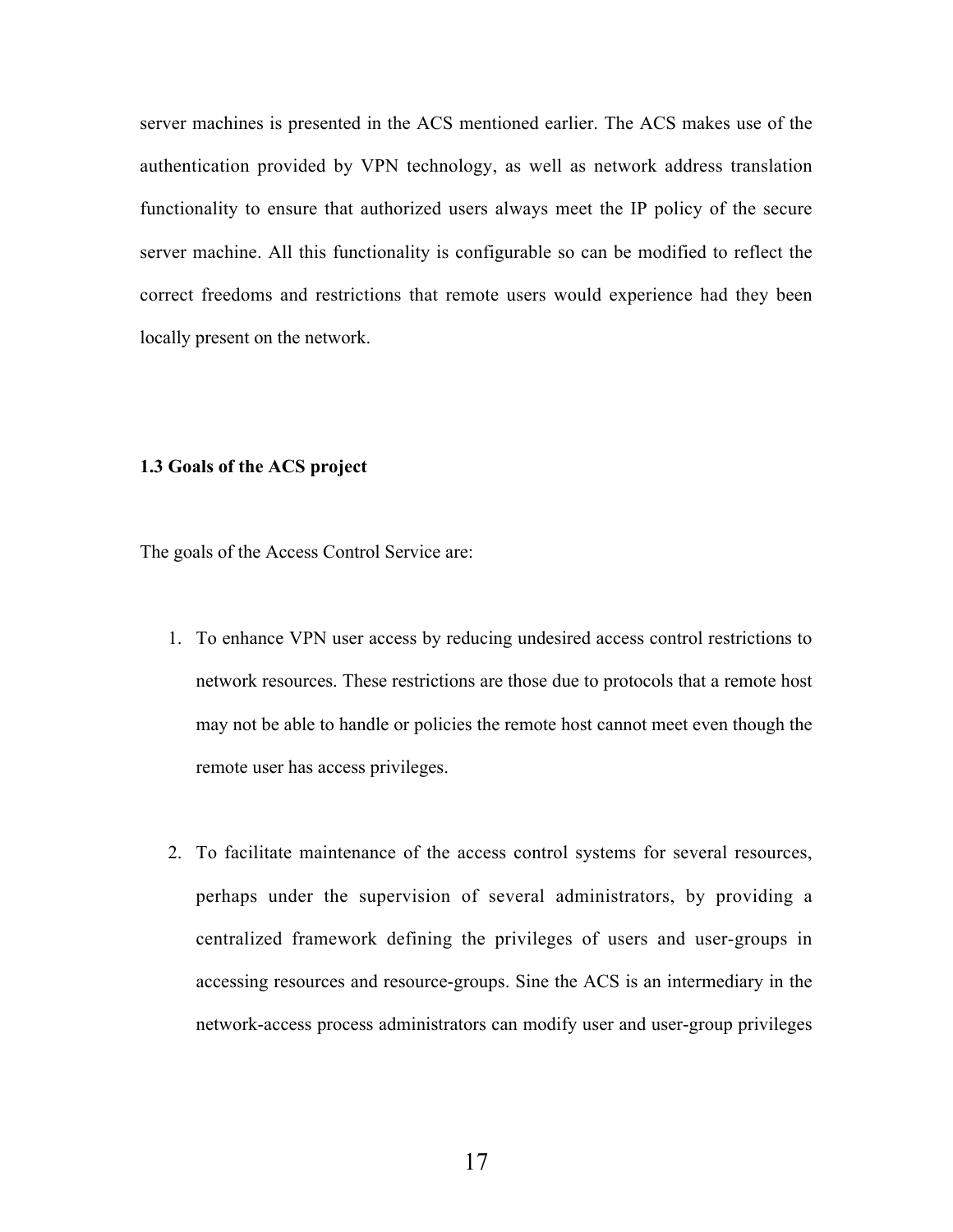on the ACS to reflect permission changes without having to change individual access control policies on multiple network resources.

3. To provide a centralized framework for introducing network-wide access control technologies and schemes such as decentralized delegation of resource access.

### 1.4 Organization, Style and Formatting of this document

Throughout this document the word 'I' is used in contexts where I am referring to work I did 'on my own.' I quote this phrase because while I coded up, put components together and wrote this document, I acknowledge the very helpful suggestions and input of my advisor and others (see Acknowledgements section). I use 'we' when I mean to engage the reader in discussion as in "we have previously identified a number of issues…" Where I use 'we' in this context, I will make it as clear as possible that it refers to the reader and I.

I will refer the reader to sections within the Background Chapter (Chapter 2) each time I make reference to some technology that I believe the reader might not be acquainted with. When I introduce a term for the first time I will *italicize* it. I will endeavor to further explain the term almost immediately after its introduction. If I do not immediately provide a definition for one of these terms, then a definition is included in the Glossary section of this paper. I may also place a term in quotes if I believe the term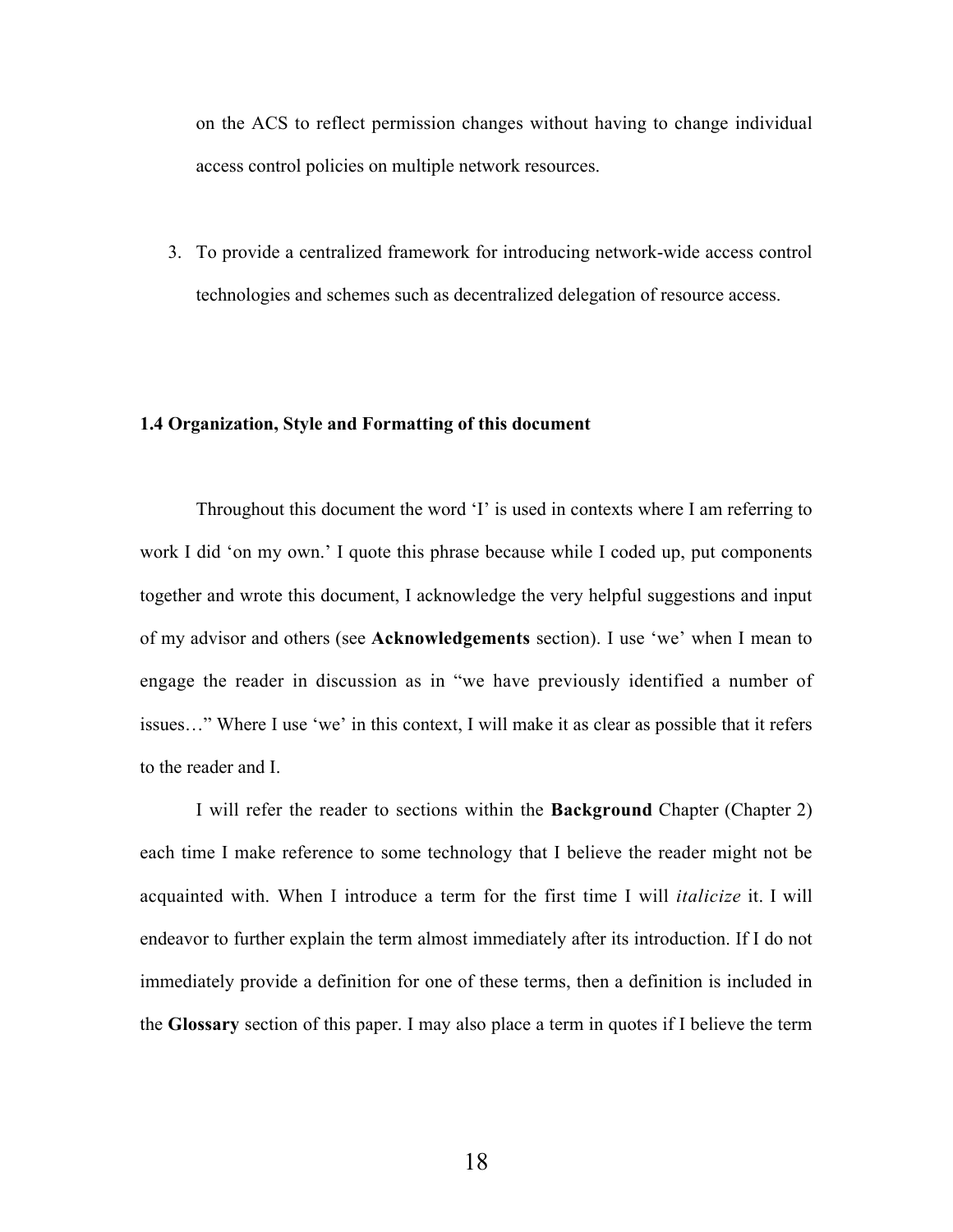is familiar to the average reader but might require further explanation in the particular context. If I have to make an emphasis, I will underline a phrase to emphasize it.

I generally use the term 'server machine' to refer to the physical device that accepts connections and provides a number of services (like the ACS). I use the term 'server' to refer to the specific service application on a machine. I will use the term 'client' in two ways: (1) the application on a host that can understand a protocol required for connecting to a server. (2) A remote user who connects to a network server. I have already used client in the first form in this chapter. The context will make either use relatively unambiguous to the reader.

I use 'public,' 'insecure,' and 'less trusted' synonymously when referring to networks. The underlying idea in all three cases is that any device on the Internet can intercept traffic on such a network so there is no confidentiality. Second, in the absence of encryption, the integrity of the data through this network cannot be guaranteed. Likewise, I use 'private' and 'trusted' synonymously; devices on the Internet are less likely to intercept traffic on such networks. Devices within these networks may, however, be able to intercept the traffic.

The paper is divided into chapters based on the nature of the information I will be presenting:

Chapter 2 highlights the main technologies employed by the ACS project. I strongly encourage the reader to at least skim this chapter before reading about the project itself.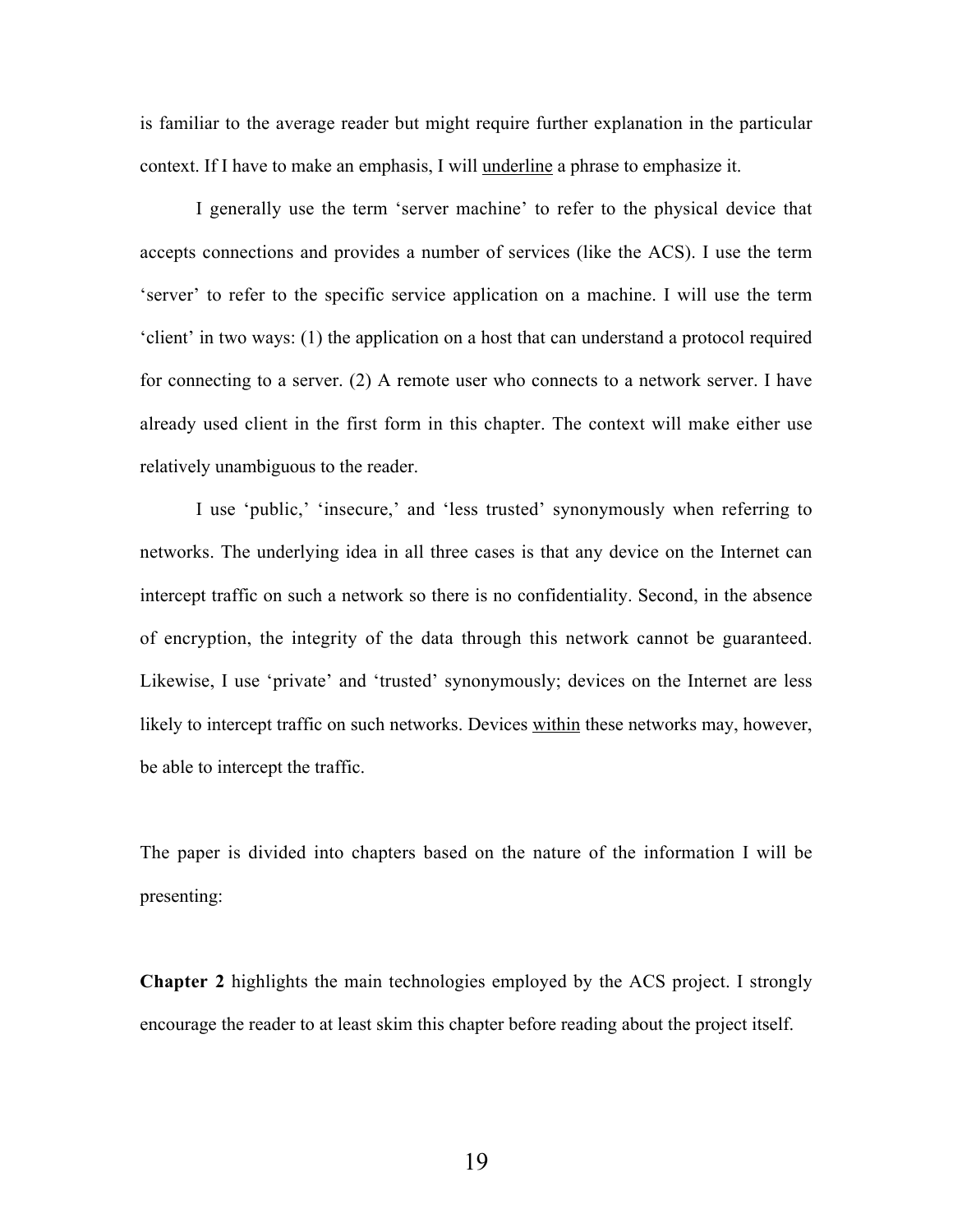Chapter 3 presents the model for the ACS as well as detailing the design and implementation of my prototype for the framework.

Chapter 4 discusses some of my thoughts on the current implementation with regard to security, usability and efficiency. These discussions also touch on my ideas for improving the prototype as well as the overall model.

Chapter 5 presents other research pertaining to network access control management and delegated access for network users.

Chapter 6 is the conclusion to the work presented in this paper.

### 1.5 Related Documents

This project was built upon Nick Goffee's experiment on delegated access and VPNs [Goff04]. His experiment was carried out as part of a larger thesis related to the Greenpass Project at Dartmouth. The Greenpass team has submitted a number of papers on this project [SGK+04a] [SGK+04b], and there have been two masters' theses [Goff04] [Kim04] on the development of the RADIUS server and Client Tools components, as well as an undergraduate thesis [Pow04]. More information about Greenpass is provided in Chapter 2.

Jacco De Leeuw [DeL02] has an online document about setting up Linux VPN servers using open source tools.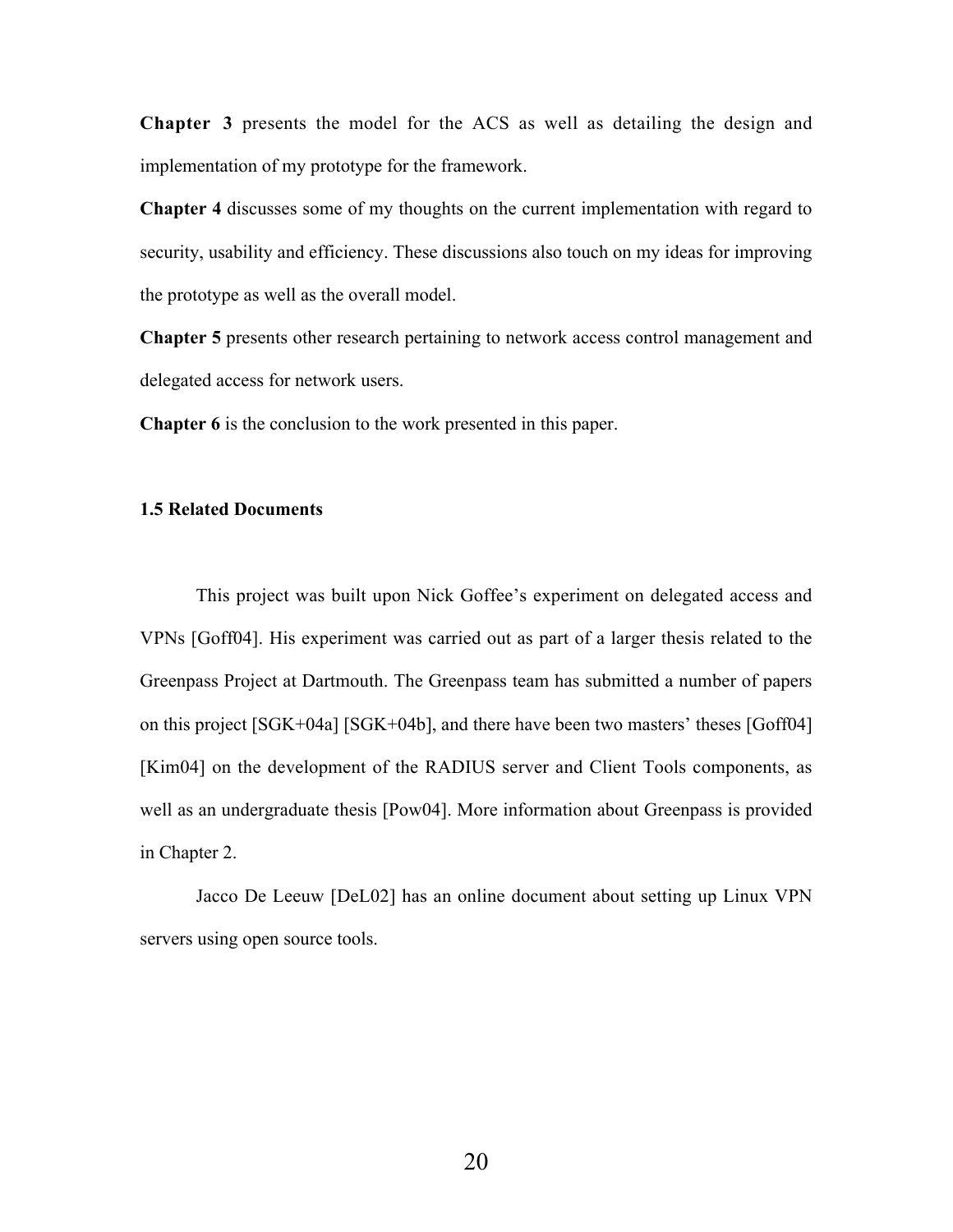## Chapter 2

# Background

### 2.1 Virtual Private Networks

### 2.1.1 Definitions

VPNs are private networks made by one or more connections over a public network infrastructure (the Internet). VPNs are typically accessible by means of one or more entry points called *Points of Presence* (POP). Figure 2.1.1-1 below shows a typical VPN setup for an organization with access capabilities for a regional branch, a remote business client, a partner and a remote employee.

In most organizations, a *concentrator* authenticates users before they gain VPN access. In network terms, a concentrator is a device that "allows a number of stations to be connected to a LAN" [Wob97]. In the case of a VPN concentrator, this 'LAN' is the VPN, and the 'stations' are remote network devices. The term 'VPN server' defines software on a machine (a gateway) that accepts connections from a remote host to enable the host to access other services on a private network. VPN servers traditionally run on PC and Mac server machines, Solaris workstations etc. As the machines running the server are not specialized for routing traffic, or handling larger volumes of connections, VPN servers are typically used on gateways to smaller subnets rather than the entire networks. Traditionally, 'VPN concentrators' refer to devices specialized for VPN access control; they may audit and monitor connections more efficiently and provide hardware support for encryption and increased connection throughput.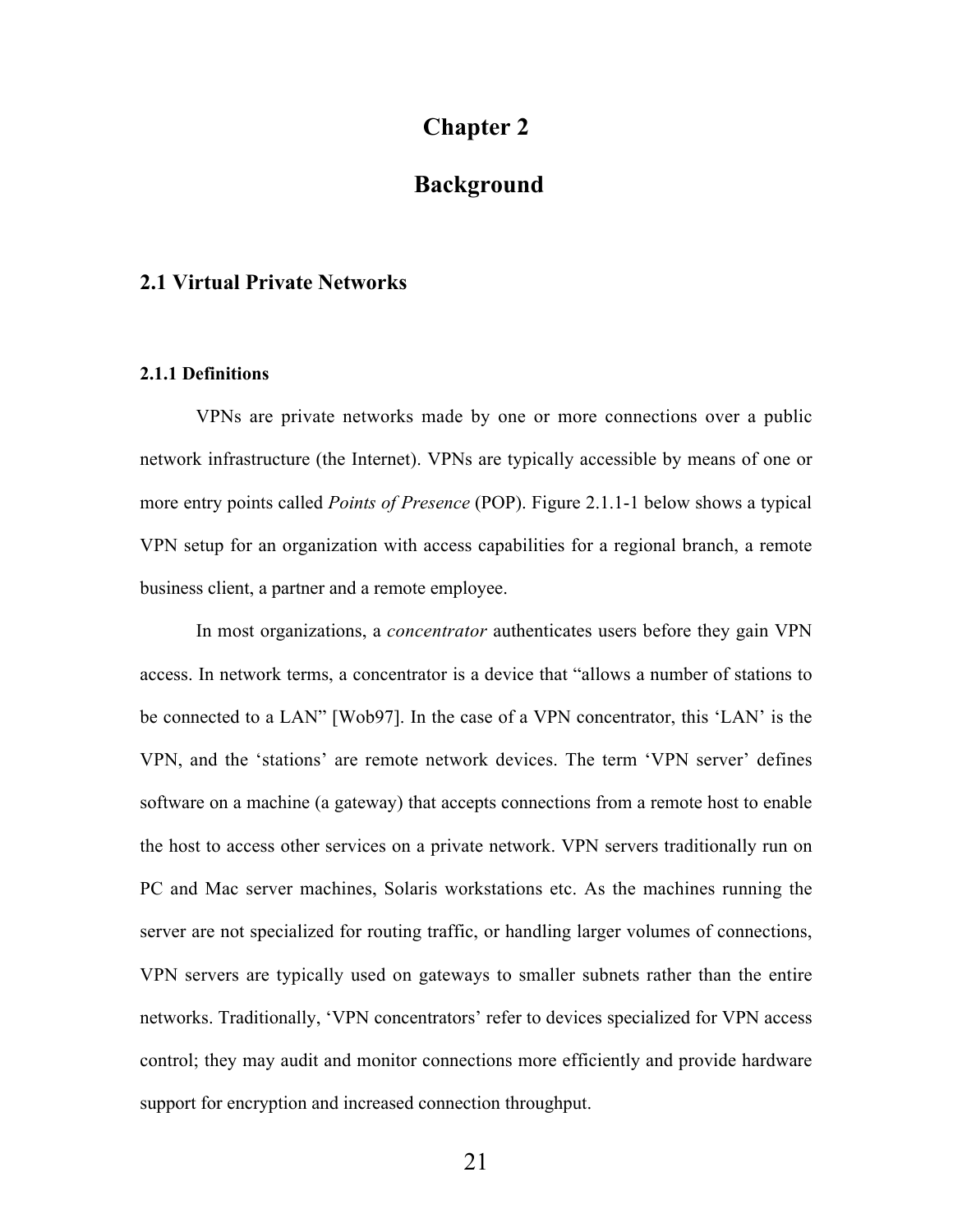

Figure 2.1.1-1: A VPN setup for a corporation, its employees, partners and clients.

VPN servers can be 'inward-facing', 'outward-facing', or both. Outward-facing servers are the public interface to a virtual private network; they receive incoming connections and forward data from remote machines to devices on the VPN and to the rest of the Internet. Inward-facing servers are the gateways for devices within the VPN; they forward packets from within the VPN to the rest of the Internet and tunnel packets destined for other servers.

VPN connections are usually referred to by the traffic that is encrypted between the two hosts on either ends of the connection. In the most basic form, a VPN connection encrypts only those packets destined for one of the two hosts. This configuration is called a *host-to-host* VPN. Second, a client may connect to a server for access to only the subnet behind the server's host (the gateway). In this configuration, called a *host-to-subnet* VPN,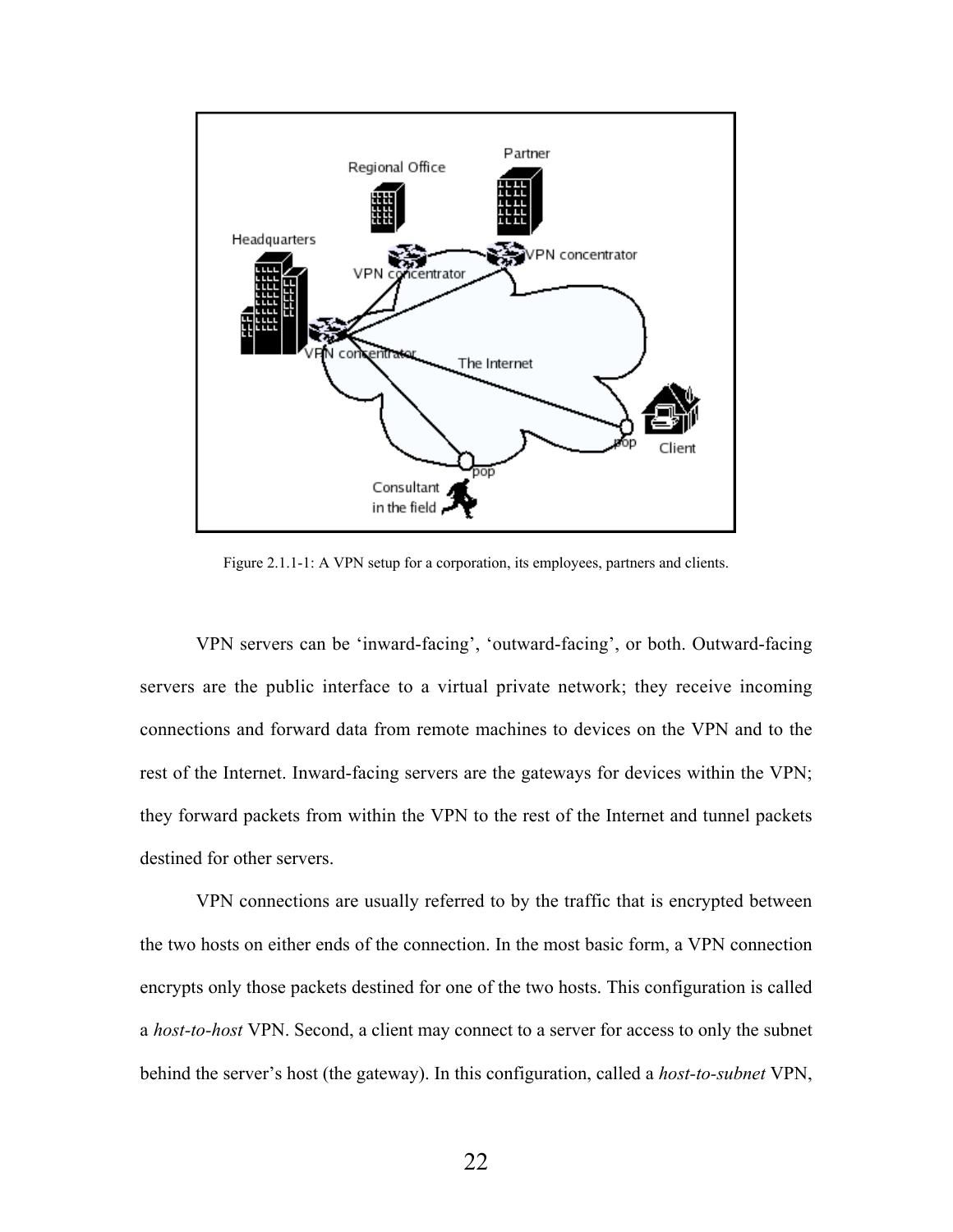the client's traffic to the rest of the world remains unencrypted, only packets destined for hosts on the remote subnet get encrypted. The third type of configuration is the *host-toanywhere* VPN. Under this setup, all the client's network traffic gets encrypted and sent to the VPN server, even those packets that are destined for hosts outside the VPN subnet. The VPN server will typically forward these packets to the rest of the Internet.

In all cases, VPN connections are considered to offer *complete site-to-site encryption* [Hos04]. 'Complete site-to-site encryption' means that all data between the VPN client's host and the VPN server's host is encrypted.

Closely related to VPNs are 'virtual LANs' (VLANs). VLANs are network devices that are clustered based on logic rather than geographical location. These devices maintain connections among themselves using software configurations. This allows a device to remain a part of the VLAN even after its physical location is changed. The fundamental difference between a VLAN and a VPN is that the definition of a VLAN does not consider security or privacy.

In networking, 'tunneling' refers to "the practice of encapsulating a message from one protocol in another, and using the facilities of the second protocol to traverse some number of network hops" [CBR03]. The VPN Consortium's white paper [VPN04] defines three VPN tunneling technologies; trusted VPNs, secure VPNs, and hybrid VPNs.

• Trusted VPN tunneling is equivalent to private leased-lines technology; a corporation that employs a trusted VPN makes use of a network provider's private network nodes, such as switches and routers, with the agreement that the provider ensures the integrity and privacy of data through the network.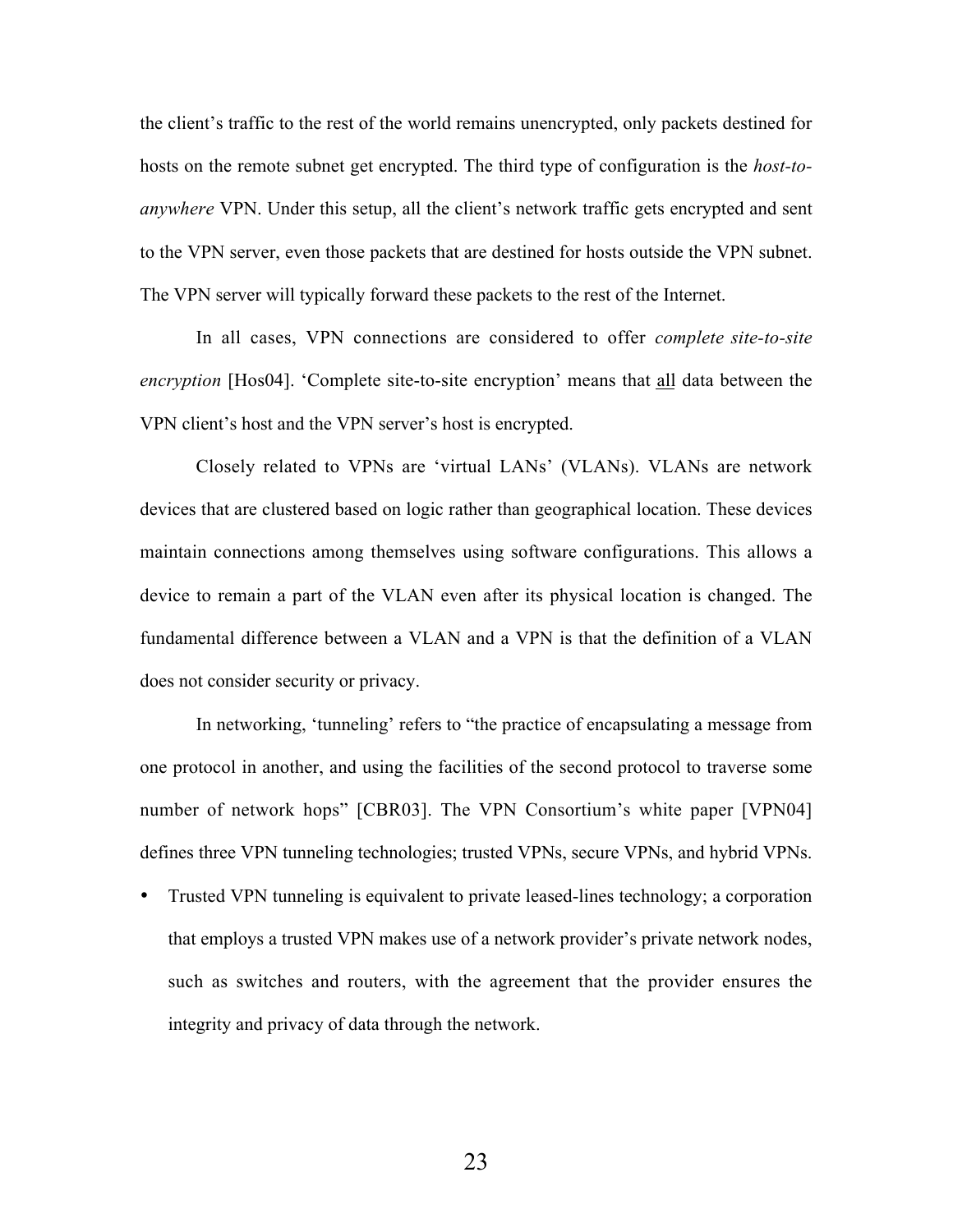- Secure VPNs make use of publicly-available circuitry and so they must employ encryption to achieve the same effect as trusted VPNs.
- Hybrid VPNs, as the name suggests, make use of both private network circuits and encryption.

Tunneling (with or without encryption) can be achieved by a number of protocols. This section will cover four of these protocols: IPSec, L2TP, PPTP and SSL.

### 2.1.2 IPSec

The Internet Protocol Security (RFC 2401-2411, 2451 Standards Track) is an Internet Draft Standard that was developed by the Internet Engineering Task Force (IETF) to ensure secure transfer of information on a public IP network [Fra01]. IPSec is a per-packet security implementation that consists of two independent protocols: The Authentication Header (AH) [KA98a], and the Encapsulation Security Payload (ESP) [KA98b]. Both protocols describe the IP header extensions for sending and receiving protected datagrams. ESP provides privacy through encryption (and optionally integrity) while AH provides packet integrity and authentication [SBDG02]. The IPSec protocol also specifies the Internet Key Exchange (IKE) protocol [HC98], which is used for authenticating, and for establishing session keys between two sites before any other data is transmitted.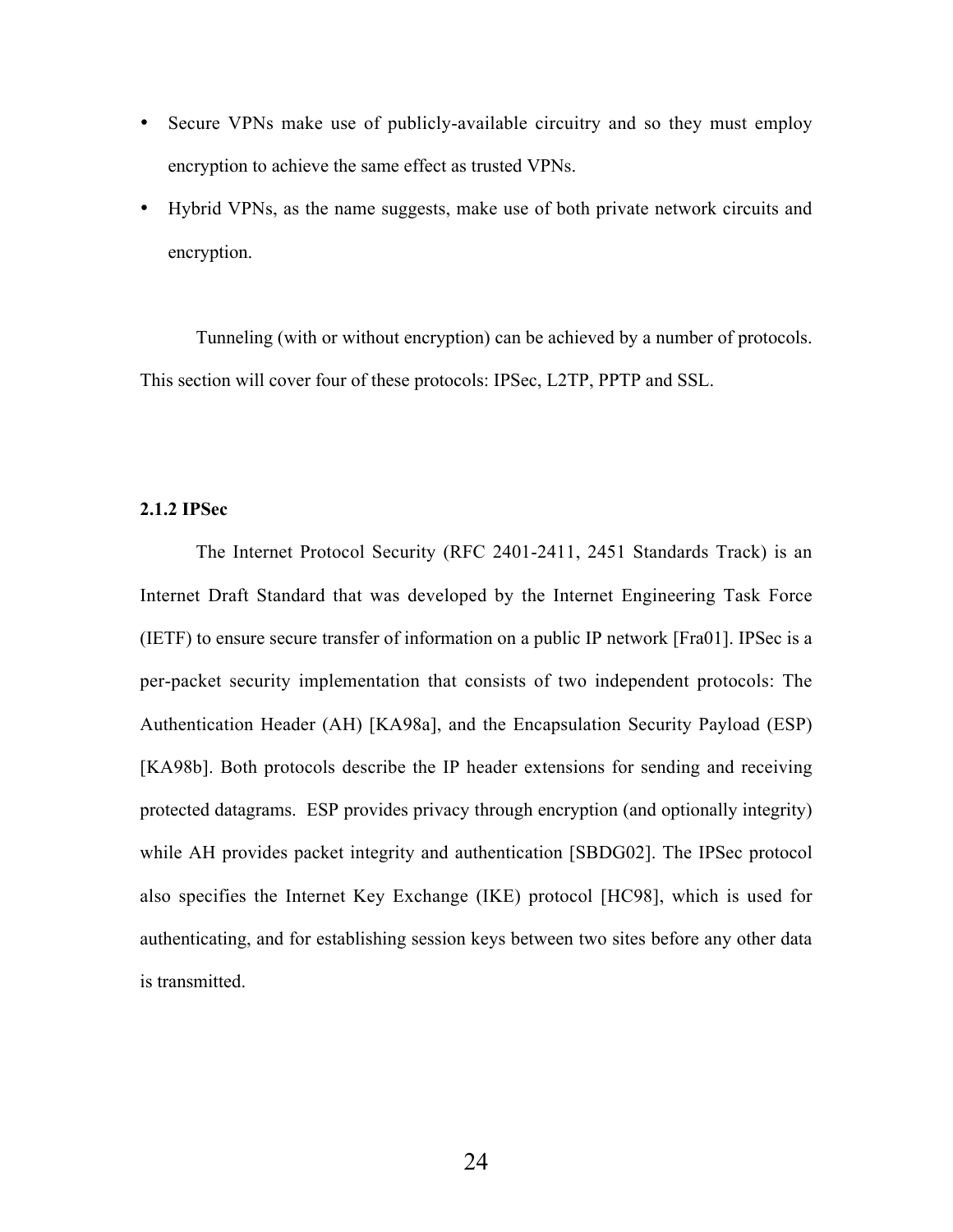

Figure 2.1.2-1: IPSec information part of IP packet

IPSec specifies two modes of applying protection:

1. Transport mode adds IPSec information (ESP or AH) between the IP header and the

remainder of the packet.



Figure 2.1.2-3: IPSec using ESP in Transport Mode

2. Tunnel mode adds a new IP header to the original IP packet, and keeps the IPSec information outside.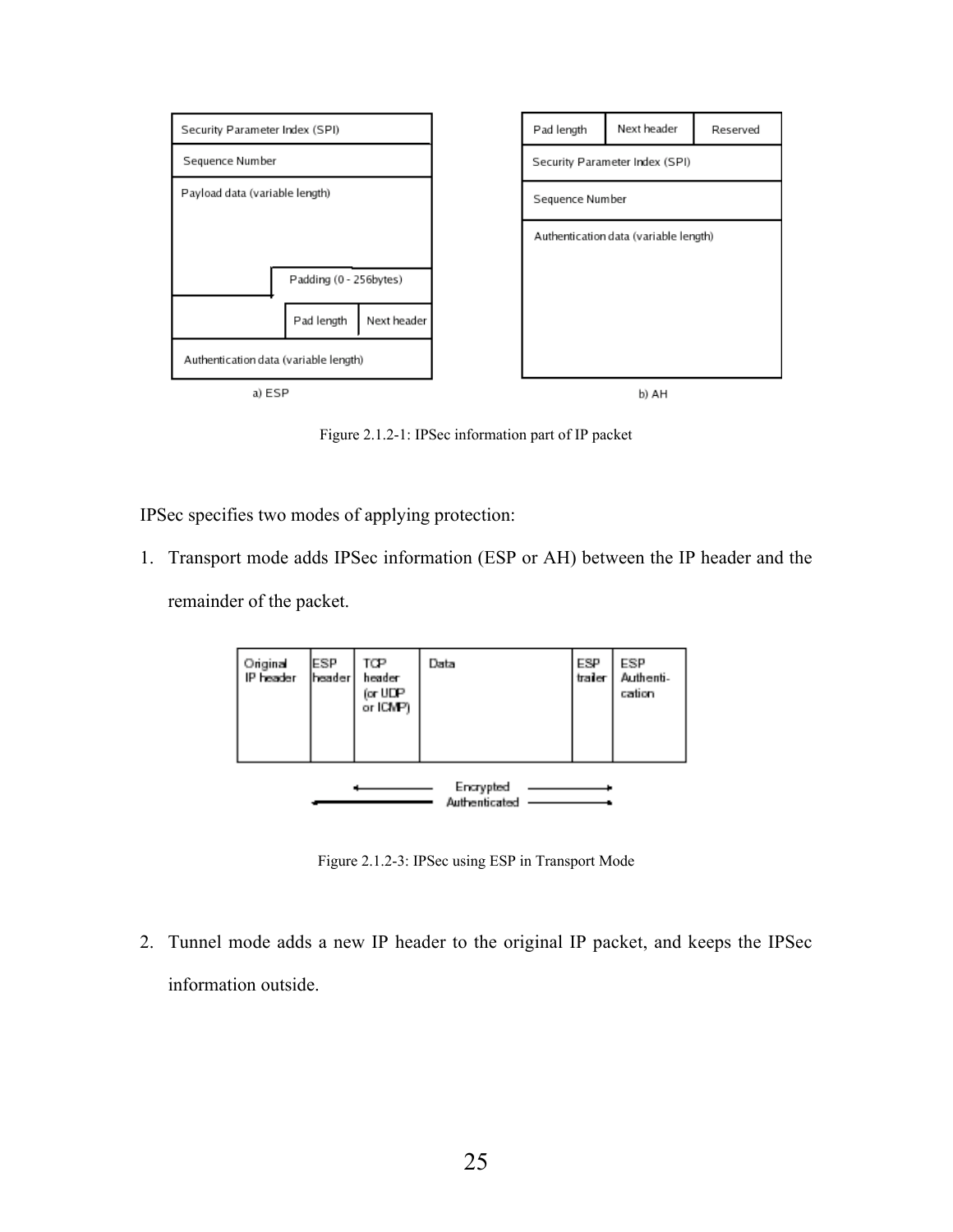

Figure 2.1.2-2: IPSec using ESP in Tunnel Mode

A security association (SA) is a relationship between two or more entities that defines how each entity will use security parameters and services to communicate securely [KPS02]. An IPSec SA is a cryptographic key and other information including the identity of the host on the other end of a connection, the sequence number currently being used, and the 'cryptographic services' being used [KPS02]. The 'cryptographic services' tell each end such information as whether to use integrity only (AH), or encryption and integrity (ESP /  $AH + ESP$ ), and which cryptographic algorithms to use. The purpose of IKE is to establish an SA between two parties. SA information on each IPSec connections is stored in an SA database and indexed by a security parameter index (SPI) that is included in the header of each IPSec packet (see figure A.1) and is unique for each connection to a given IPSec server.

#### 2.1.3 PPTP

The Point-to-Point Tunneling Protocol (RFC 2637) is a layer-2 protocol built on *Point-to-Point protocol* (PPP) and TCP/IP. PPP is a mechanism for creating and running the Internet Protocol (IP) and other network protocols over a serial link – be that a direct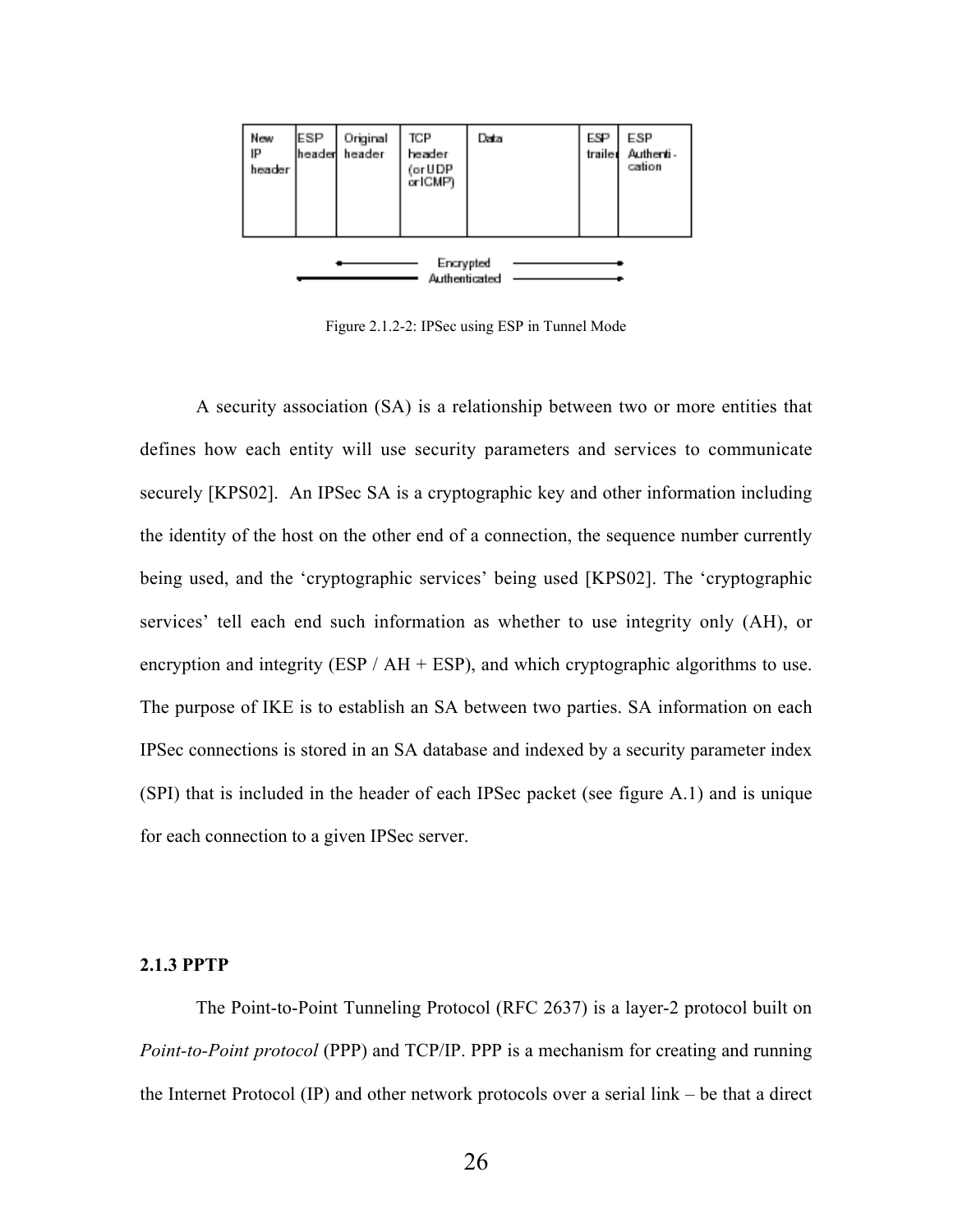serial connection (using a modem cable), over a telnet established link, or a link made using modems and telephone lines (or digital lines) [LDOC]. PPP allows authentication, privacy and data compression, and is commonly used in dial-up Internet connections via modem and phone lines. PPTP tunnels a PPP session through IP connections and so benefits from the security provided by PPP while using IP infrastructure. PPTP thus allows the transmission of packets that do not support IPv4 or IPv6 addressing standards. The vendor consortium responsible for developing this protocol includes Microsoft, US Robotics, and 3Com but the Microsoft implementation appears to be most widely used. PPTP uses a variety of protocols for authentication and encryption. Authentication protocols include Password Authentication Protection (PAP), Challenge Handshake Authentication Protocol (CHAP), and MS-CHAP (A Microsoft adaptation of the original CHAP). Encryption algorithms typically employed include RSA, RC4, and DES.

### 2.1.4 L2TP

Cisco Systems and Microsoft developed the Layer-2 Tunneling Protocol (RFC 2661) to combine the advantages of PPTP and an older Cisco layer-2 tunneling protocol called Layer 2 Forwarding (L2F). L2TP enables the transmission of PPP datagrams over IP, X.25, *Frame Relay* and *ATM* networks, and allows the establishment of multiple tunnels between the same endpoints [Fra01].

A typical L2TP implementation consists of two services; the L2TP Access Concentrator (LAC) and the L2TP Network Sever (LNS), and two tunneling modes; Voluntary or Compulsory. The LNS is the endpoint of an L2TP connection and the LAC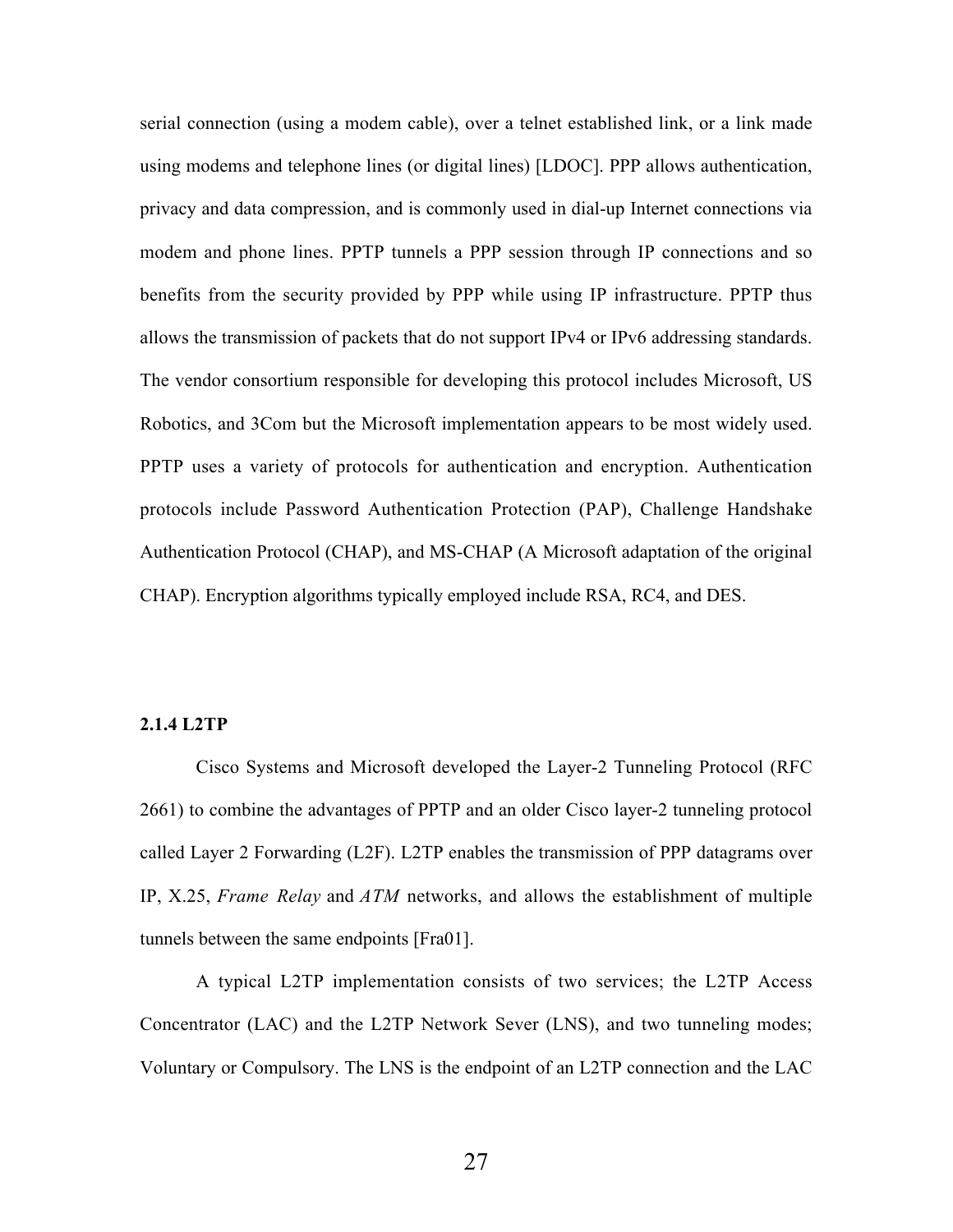is the intermediate service that routes packets between the LNS and a remote host at the other end of the connection. The LAC is able to receive non-IP connections and tunnels PPP datagrams to the LNS for authentication. The LNS receives L2TP connections from the LAC, processes PPP datagrams, uses PPP authentication to validate users, and assigns IP addresses. In compulsory tunneling mode, a client dials into an Internet Service Provider using a PPP connection. The ISP partially authenticates the client to establish which account to open, and then the LNS validates the client and assigns an IP address. Voluntary mode is very similar to compulsory mode only that the client already has a pre-establish connection to an ISP so no partial authentication is required.

L2TP uses Network Control Protocol (NCP) for assigning IP addresses and authenticates using PPP authentication schemes (CHAP or PAP) in order to control network access. L2TP is primarily concerned with user authentication, and the confidentiality and integrity of information between L2TP endpoints. L2TP does not provide replay protection.

### 2.1.5 Comparisons

Authentication provided by L2TP and PPTP is user-based and occurs during tunnel establishment only. Neither provides authentication of a packet's origin thus both lack replay protection. IPSec authentication is host- rather than user-based, because IPSec only identifies packets by IP addresses after a tunnel is established $\degree$  [KPS02]. IPSec provides replay protection through origin authentication and by maintaining sequence numbers of each packet in an SA database. However, IPSec does not support dynamic

<sup>-&</sup>lt;br>9  $\degree$  IPSec servers can potentially handle multiple connections between the same end points because they identify connections by SPI rather than IP addresses. However, most IPSec clients do not allow this.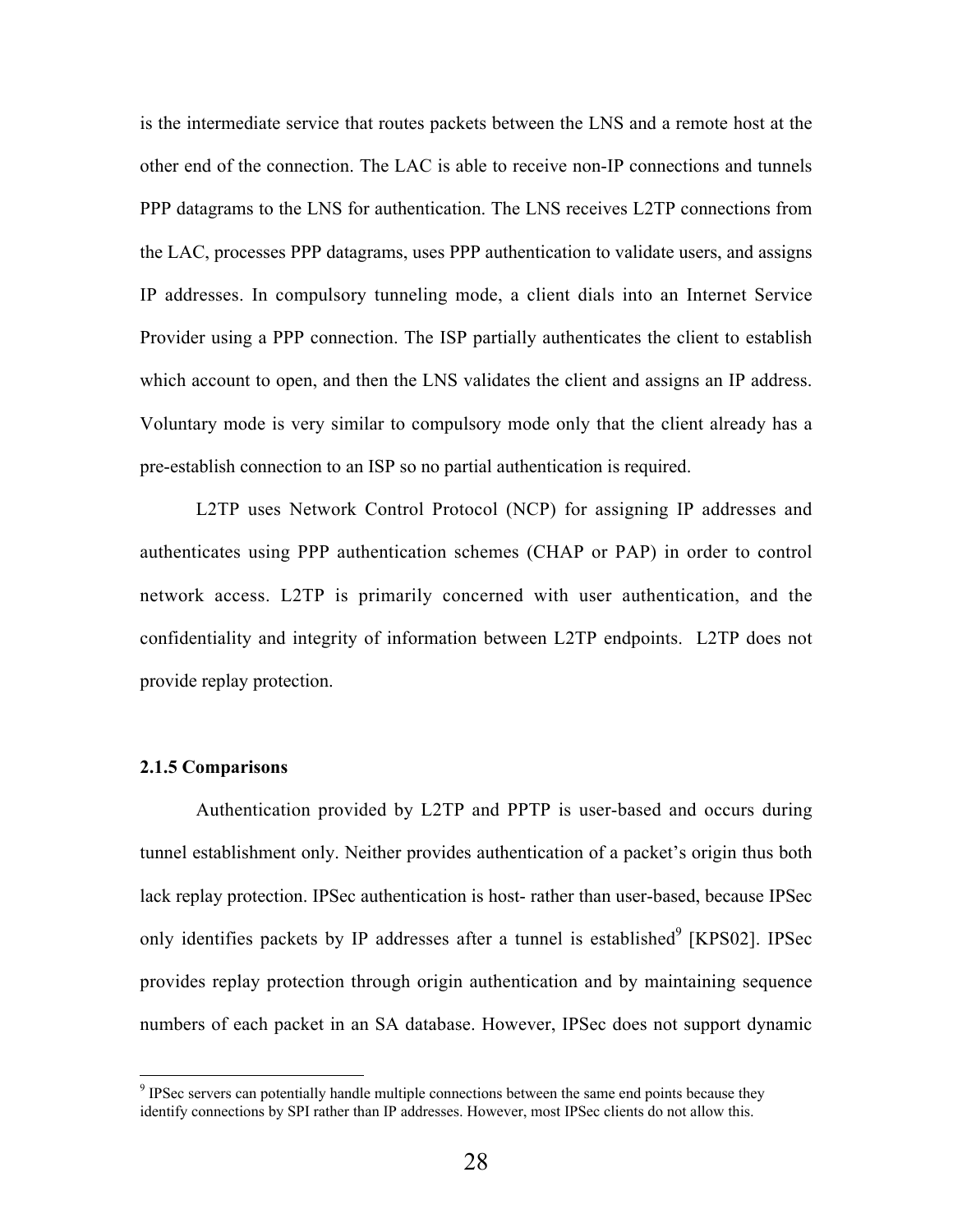configuration of parameters after the tunnel is formed [RS02] because once the SA is established each end of the connection must remain true to initial agreement during the IKE phase otherwise one end point will reject the others packets.

IPSec/L2TP (pronounced IPSec over L2TP) is typically used for VPN implementations. IPSec over L2TP combines the replay protection advantage of IPSec with the user-based authentication and routing ability of L2TP. This allows roadwarriors (mobile devices with non-fixed IP addresses), which may not have IP addresses prior to establishing a connection, to use IPSec/L2TP.

### 2.1.6 SSL

Netscape first introduced the Secure Socket Layer (SSL) protocol for securely sending messages over the Hypertext Transfer Protocol (HTTP). HTTP is the native protocol of the World Wide Web and so SSL was initially intended specifically for browser use. The protocol has existed for several years now (Netscape released the first official version, SSLv2 in 1994) and has developed in security and feature. Currently, the IETF's standard for SSL is the *Transport Layer Security* (TLS) protocol, which is a modified version of SSLv3.

#### 2.1.7 SSL VPNs

Unlike the previous protocols, SSL was not designed with layer 2 and 3 encryption in mind, but rather transport-layer encryption. There are four methods by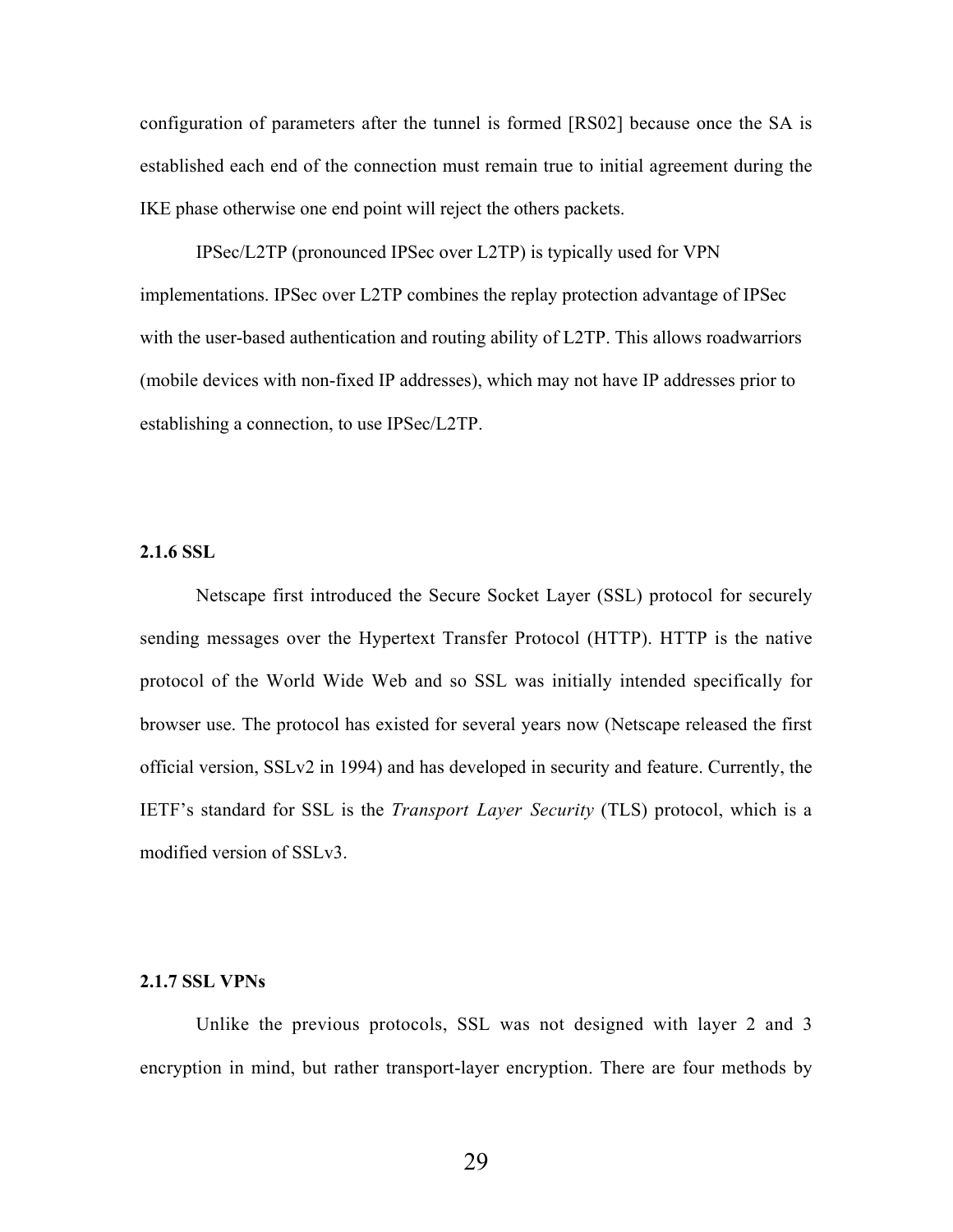which SSL VPNs may provide access: *proxying*, *application translation*, *port forwarding* and *network extension*. Some implementations may use more than one of these:

## I. Proxying

An application proxy is a service that sits between a client and remote server and acts as an intermediary between the two for a particular application. The proxy usually receives data from one end (client or server), may rewrite this data in some way (including encrypting or decrypting it), and then forward the data on to the other end. These proxies are commonly called *Application Level Gateways* (ALGs). A web proxy is an ALG that handles HTTP requests between a client and server. ALGs typically proxy a small subset of applications because they are protocol-dependent. Consequently, proxying cannot offer complete site-to-site encryption that is desired in a VPN.

#### II. Application Translation

Protocols like FTP can be adapted to other protocols like HTTP (used by web browsers). Proxy servers can do this translation on behalf of clients, in order to handle requests to servers. However, more complicated protocols, like the one employed by Windows File Sharing, are less readily translatable. This mechanism, like proxying, is protocol-specific and cannot offer complete site-to-site encryption.

#### III. Port Forwarding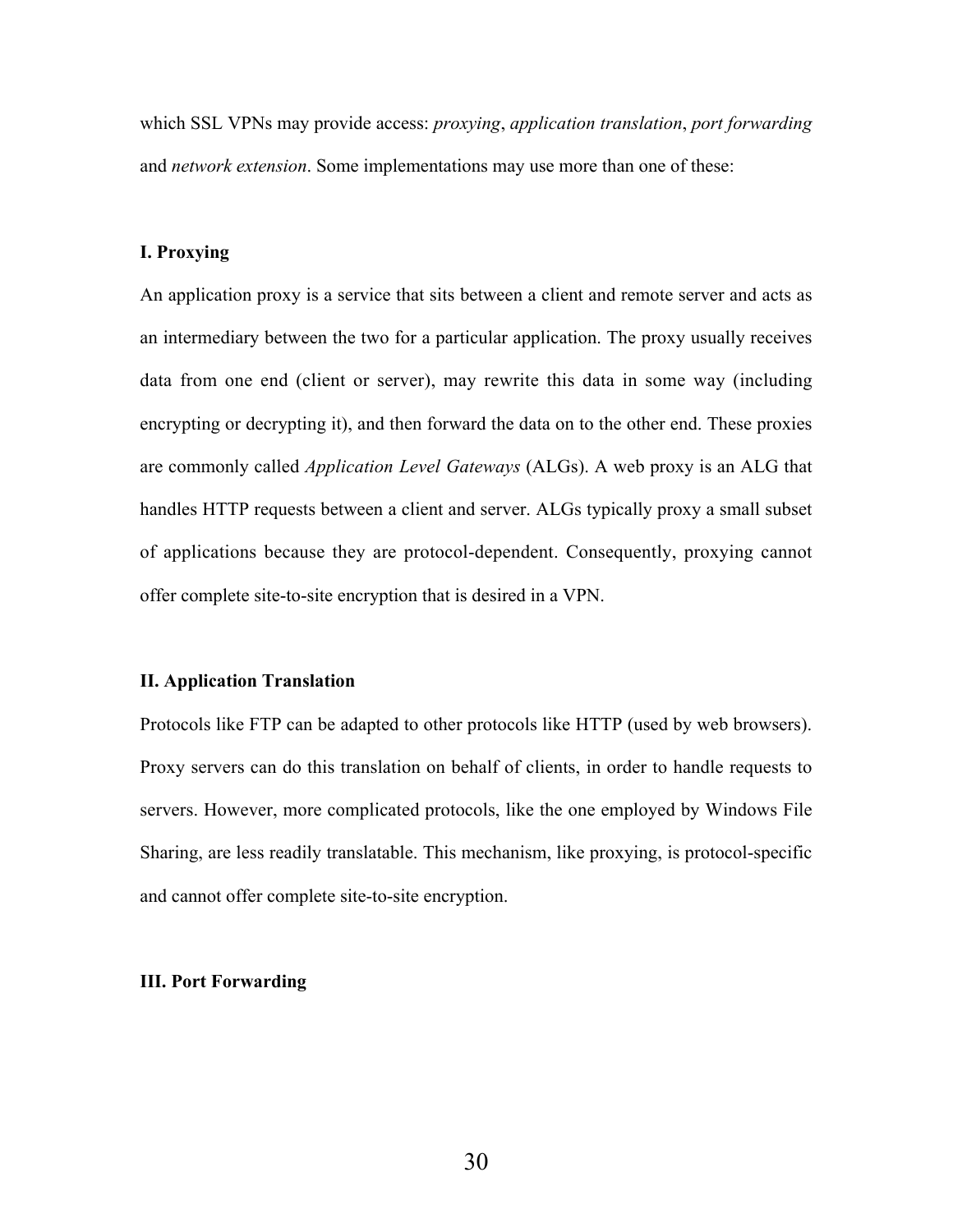Port forwarding is a type of network address translation typically used by servers to balance load. A host machine may receive a packet on one port and forward it to a port of another machine.

#### IV. Network Extension

This is the use of a tunnel to join two hosts at the network layer. Such tunnels do not discriminate based on application protocols because they built below the application layer.

SSL VPNs that use network extension can successfully encrypt all data between two hosts and so are regarded as 'true'<sup>10</sup> VPNs [Hos04]. I will use OpenVPN, considered a 'true' SSL VPN [Hos04], to explain how SSL VPNs work:

OpenVPN [Yon04] is an open source SSL VPN implementation created by James Yonan. OpenVPN uses the OpenSSL libraries and is available on all the common computing platforms (Windows XP, Mac OS X, and Linux). OpenVPN uses virtual interfaces, much like PPP does. It supports two virtual interfaces, a *tun* interface, which is a tunnel interface just like PPP's, and a *tap* interface. The *tun* interface routes IP packets, while the *tap* interface routes Ethernets packets. Each interface has a *virtual device driver.* The device driver is a user-land application that processes packets sent to the interface. Before the virtual interfaces are created, OpenVPN will perform a SSL handshake with the remote host. This handshake is a client-SSL authentication handshake so both ends of the tunnel get authenticated. Once the connection is established, packets can be routed to the remote host. Because the *tun* and *tap* interfaces are network

<sup>&</sup>lt;sup>10</sup> SSL VPNs are considered 'true' VPNS if they provide complete site-to-site encryption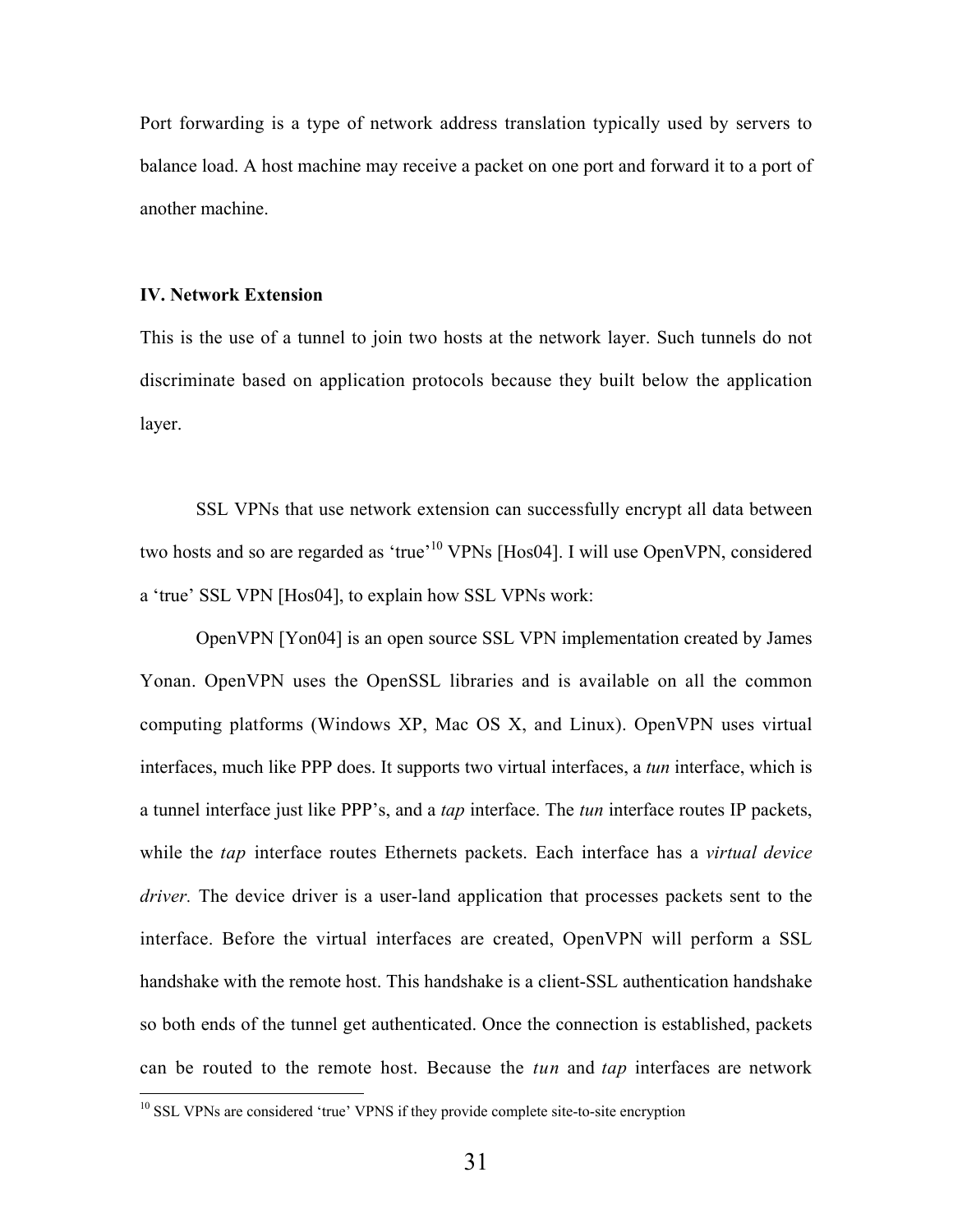interfaces the host operating system sends them entire IP (or Ethernet packets), not just application layer data as it would a regular process doing SSL encryption. The driver receives these packets and encrypts them employing algorithms from the OpenSSL library (*DES*, *3DES*, *AES*, etc). It then re-encapsulates the new packet in a UDP packet, addresses this packet to the remote host, and sends it onto the network.

Unlike IPSec servers, tunneling is done over UDP rather than plain IP. The reason for this is that OpenVPN (and any other SSL VPN implementation for that matter) does not have kernel support, so it must listen on a specific port to receive VPN packets. Tunneling is done over UDP, as opposed to TCP, because the encrypted (tunneled) packet may already be a TCP packet; tunneling TCP over TCP can cause network slowdowns because each TCP layer must handle resending requests when a packet is lost, and each layer must ensure that packets come in order.

SSL VPNs have a number of advantages over IPSec (or IPSec/L2TP) VPNs. Perhaps most notable amongst these is that they do not require any modification to a host machine's kernel stack. This advantage appears to make them much easier to install and configure, and allows them to operate more easily between different platforms [Yon04]. As a disadvantage, SSL VPNs are less common and less widely used by organizations. Due to this SSL VPNs have a lot fewer router and hardware support than their IPSec counterparts. One reason the public might have been so slow to pick up SSL VPN technology is that there is a common misconception that SSL only works at the application layer so cannot provide more than per application security [Hos04].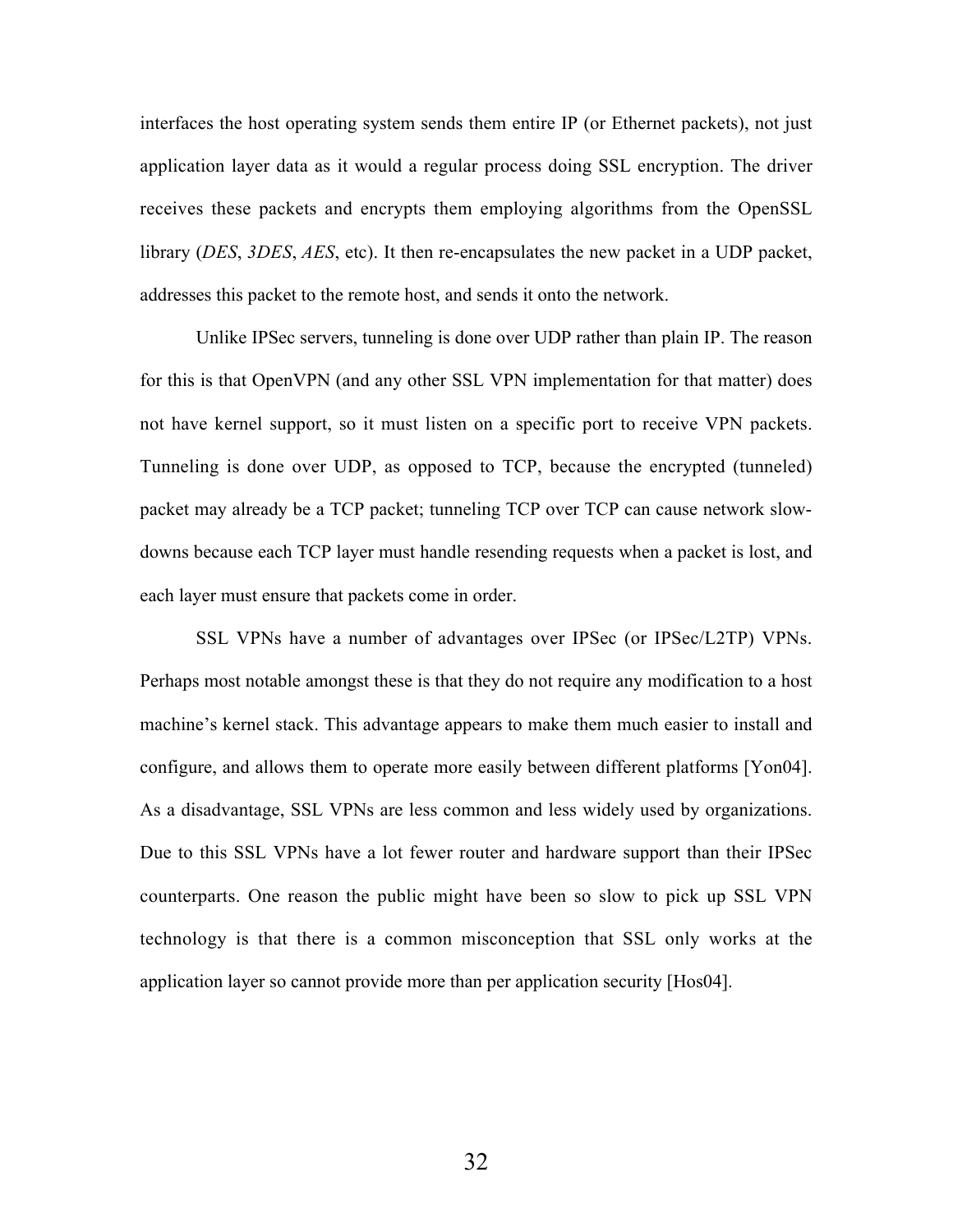# 2.2 Network Address Translation

The necessity of NAT arises from the inability of IPv4 to provide enough addresses for the Internet [CBR03]. NAT tries to circumvent this limitation by constructing a many-to-one mapping of IP addresses within a local network so that machines on this network appear to be sharing the same IP address on the Internet. The way a *NAT box* (the device doing Network Address Translation) achieves this varies from implementation to implementation, but the common approach is to assign all outgoing traffic (packets leaving the local network) the IP address of the NAT box, and multiplex incoming traffic (packets entering the local network) by mapping destination ports to machines on the local network.

#### 2.2.1 Problems associated with NAT

Most of the problems with NAT arise from the fact that some application protocols (e.g. FTP) use IP addresses in remote commands at the application layer. These IP-address references are not readily obvious to a NAT box so may be left untranslated and cause problems to the applications. NAT implementations must, therefore, handle FTP packets specially in order to circumvent this problem. This introduces a system where NAT boxes have to handle packets on a protocol-by-protocol basis, which is not very scalable.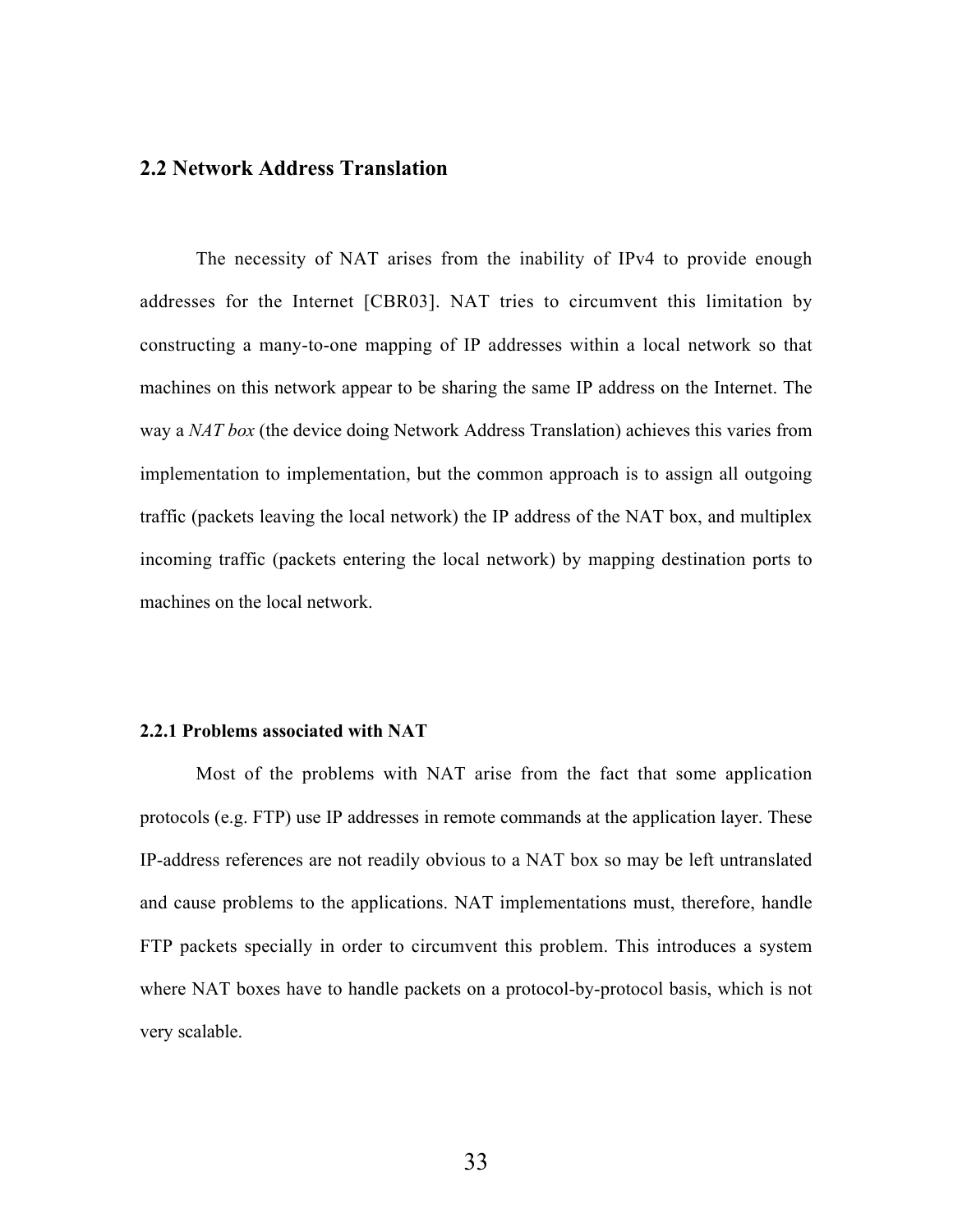Second, because the source IP addresses of outgoing packets are modified, hosts behind a NAT box cannot readily act as servers; remote clients would not have a static public address to which to connect. This particular problem also affects applications that ignore server-client models in favor of 'peer-to-peer' connection (e.g. voice over IP, Xwindows) because such applications require that either side be able to accept a connection (both sides of the connection are clients and servers at the same time).

Third, the process of translating IP headers introduces extra overhead to data packet flow on the Internet. Furthermore, translating addresses violates the standards of some security protocols such as IPSec; IPSec enforces packet integrity and under the AH protocol IPSec requires that the IP header remains unchanged throughout the packets transmission. NAT easily violates this standard because it requires that packets be modified at least at the header level [KPS02]. While there are some implementations of IPSec that permit NAT boxes to modify headers, such implementations introduce extra complexity to IPSec usage and still cannot accommodate some packet tampering that NAT requires. For instance, some NAT implementations handle FTP packets by tampering with application layer information. Application layer data falls within the payload of a typical IP packet and so is considered un-modifiable according to the IPSec protocols.

#### 2.2.2 Practical applications of NAT

NAT has become almost crucial in solving certain problems of security and balancing load for servers and databases [Vep02]. A server may use NAT to hand off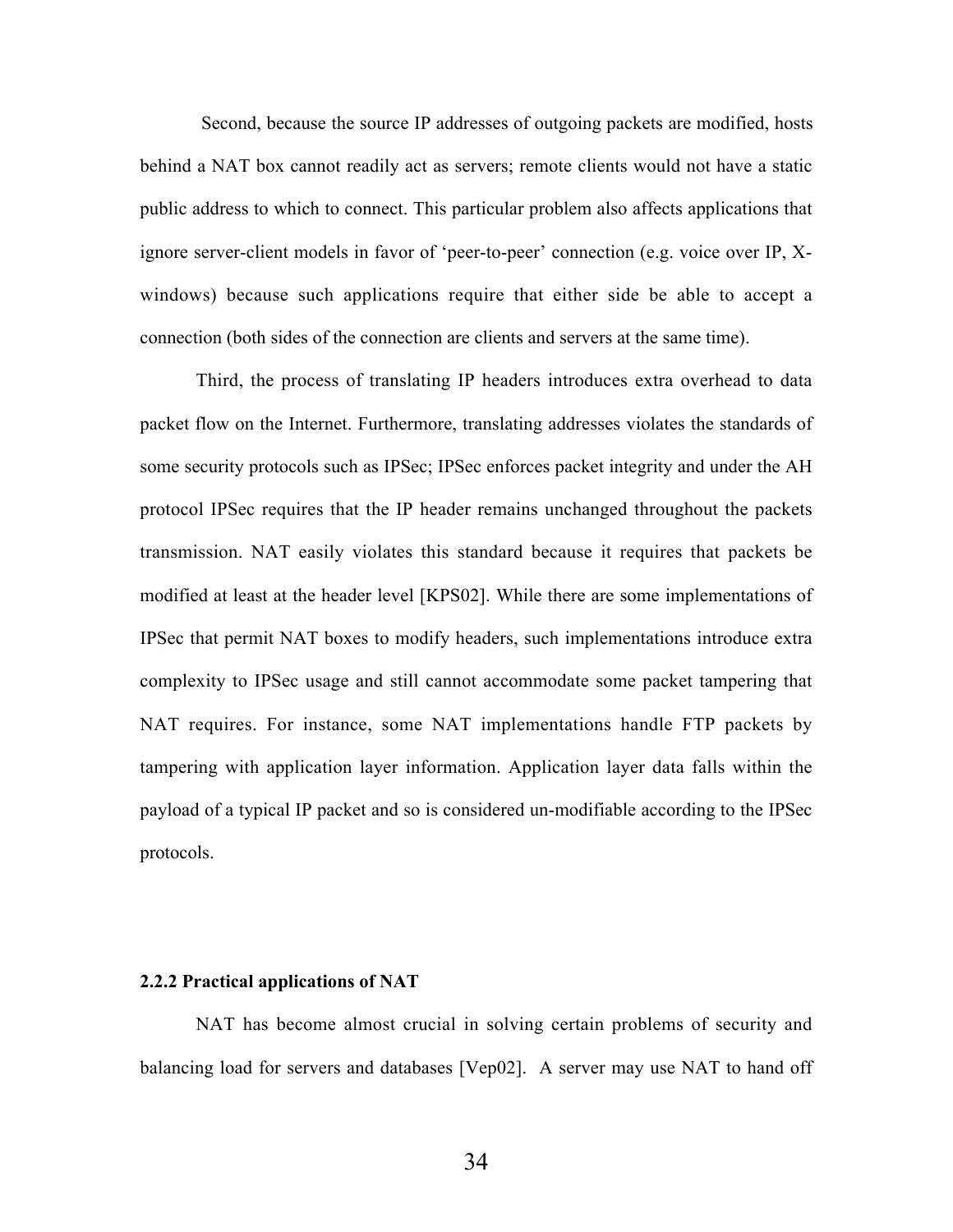packets destined for it to clone servers on other machines to deal with. This allows a server at a single IP address to balance client load. This scheme is used to handle high volumes of database queries. Additionally, NAT is used to provide a single gateway to multiple machines. Such a setup is called *masquerading* or 'many-to-one *natting<sup>11</sup> '*. The reasoning behind this configuration is that it is easier to secure one gateway to the Internet than multiple ones. Thus firewall rules applied to the single gateway provide security to all the masqueraded machines. Masquerading is also used to protect the identity and activity of machines on a network.

NAT is becoming more and more popular in establishments like airports and hotels. In such establishments, rather than register an entire subnet of public IP addresses, the establishment offers the patrons local addresses (like 10.0.0.1) and a NAT box masquerades outgoing traffic for them with a few public IP addresses. This setup is much more cost effective for these enterprises. The Internet Assigned Numbers Authority (IANA) has provided three IP address ranges for local network use [RMKGL96]. These address ranges are given in Table 2.2.2-1.

| Start address | End address     |
|---------------|-----------------|
| 10.0.0.0      | 10.255.255.255  |
| 172.16.0.0    | 172.31.255.255  |
| 192.168.0.0   | 192.168.255.255 |

Table 2.2.2-1 IANA assigned address spaces for local networks

 <sup>11</sup> 'Nat' is sometimes used as a verb and means, "to do a network address translation."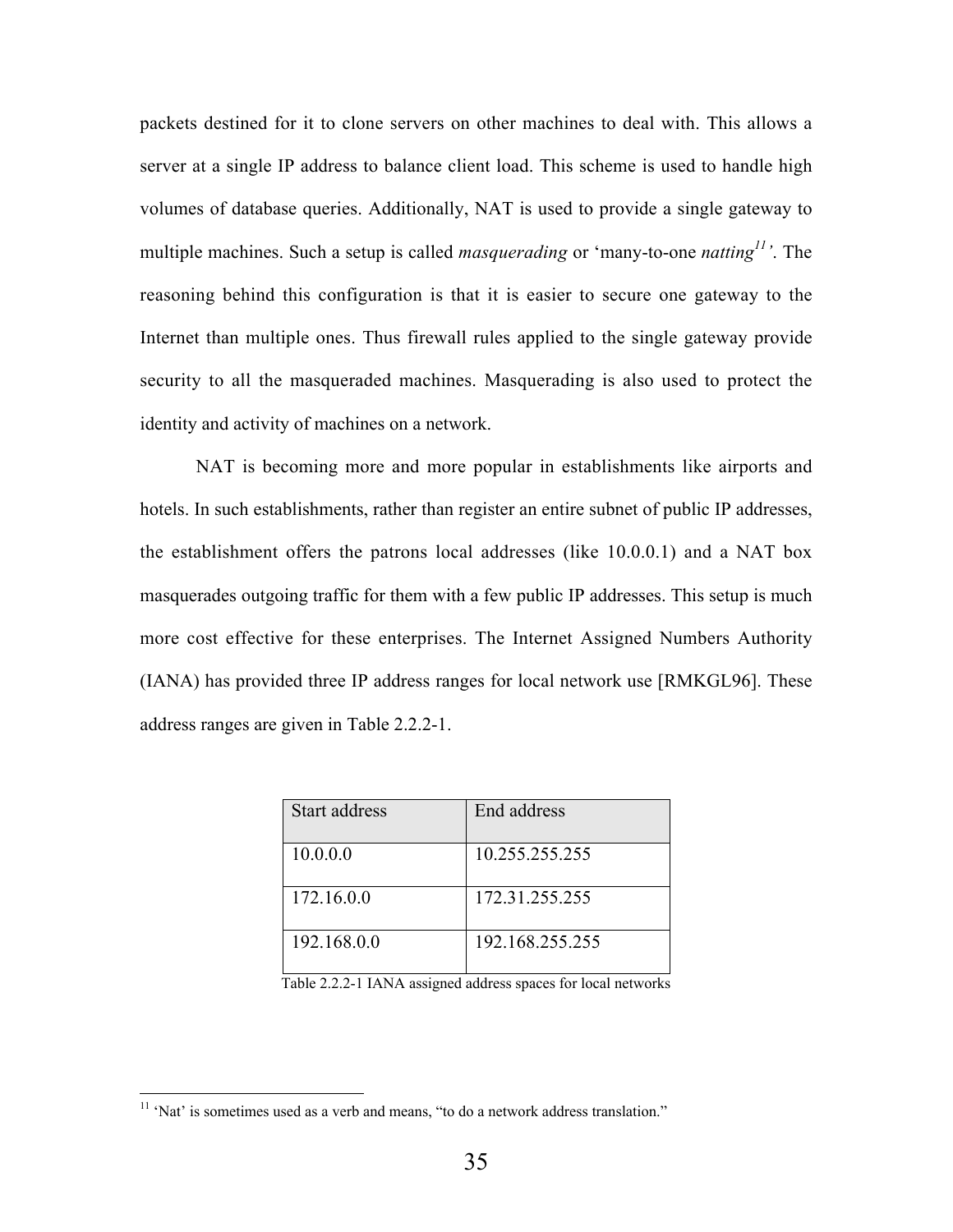# 2.3 Linux Packet Routing

## 2.3.1 Definitions

Packet routing allows a machine to discriminate between packets it receives or transmits. This permits a host machine to behave like a regular network router. In many cases, packet routing enables a host to also make other decisions about packets including modifying packet header information such as *time-to-live* and *type of service* fields (*mangling*), or changing source or/and destination addresses (*network address translation*). Packet routing can be said to provide three main functionalities in Linux:

- 1. Denying or permitting packets (whether those entering, or leaving the host). This type of discrimination allows a host to *firewall* traffic to and from it. A firewall is a set of rules a machine uses to make decisions on packets (whether to reject or accept), based on network layer information. This information is typically which port or address the packets originated from or to which port or address it is going. In Linux, tools such as *iptables* [NTFLTR] provide this functionality.
- 2. Deciding which address or network device to use for transmitting a packet. A network device can be a physical device, such as a *Network Interface Card* (NIC), or a virtual device, which is the way systems like Linux represent tunnels (e.g. PPP or IPSec). On a Linux machine, the *route* tool provides this functionality.
- 3. Changing some attribute about a packet entering or leaving the machine. This includes *mangling*<sup>12</sup> and network address translation, already discussed above.

<sup>&</sup>lt;sup>12</sup> Mangling is the process of changing time-to-live and time-of-service information on a packet header.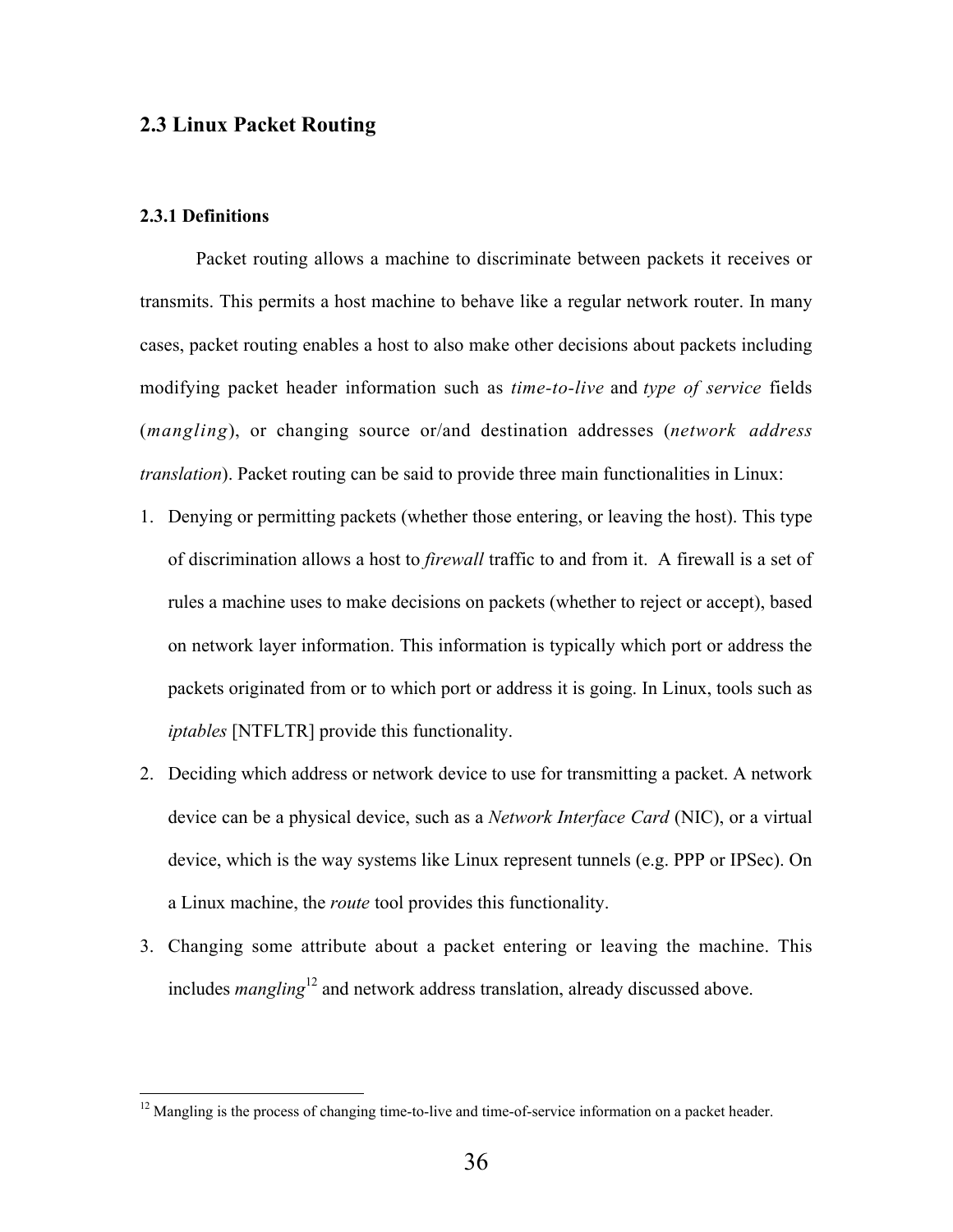Firewalls may make decisions on packets by inspecting the packet header. This is called *static packet filtering* [PCWEBa]. Another approach is to make decisions based on the packet's activity (and that of related packets) through the various interfaces of the host machine. This approach is called *dynamic packet filtering* or *stateful inspection* [PCWEBb]. Stateful inspection allows decision to be made on packets based on previously established or related connections. The *conntrack* module of iptables is responsible for this functionality.

## 2.3.2 Iptables

Linux provides packet routing through iptables on kernel versions later than 2.3 [Russ02]. Iptables is the successor of the userland tools *ipfwadm*, from Linux 2.0, and the more recent ipchains, for Linux 2.2. Both of these were based on BSD's *ipfw*. Iptables is a part of the Netfilter framework, which is a set of modules for the Linux kernel (these modules could optionally be built into the kernel). The Netfilter framework offers hooks into the kernel's packet processing mechanism. These hooks differentiate packets destined for *processes* within the host, those leaving the host, and those being forwarded to other network devices or back to the network. The framework also offers a series of 'chains' that mark the various stages a packet has reached in the kernel's packetprocessing mechanism. Associated with these chains are two tables, nat and mangle. Nat is the Network Address Translation table and is defined for only the PREROUTING and POSTROUTING chains. Figure 2.3.2-1 below shows these chains and corresponding tables.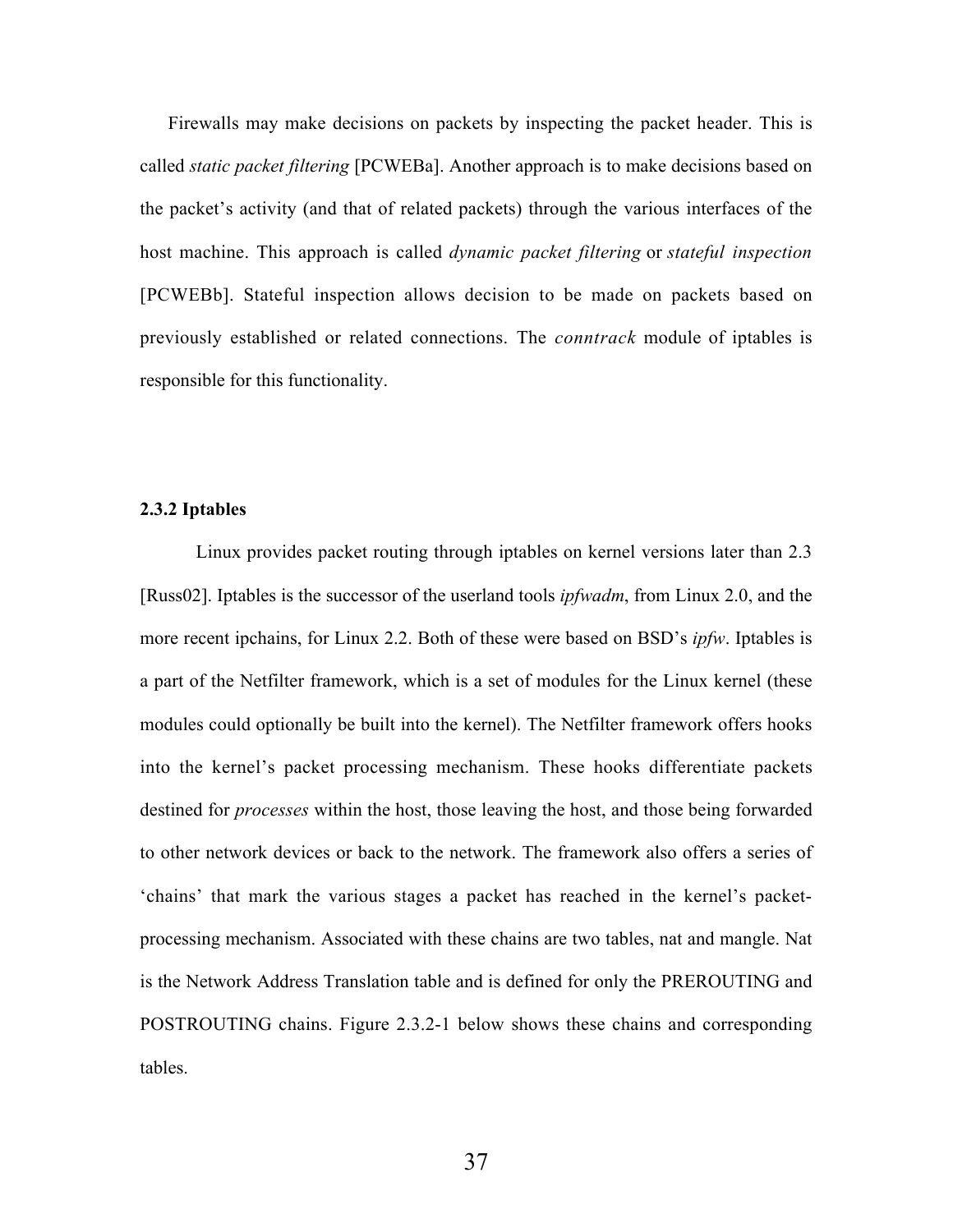

Figure 2.3.1-1: Iptables chains and tables

On each chain, the mangle table is visited before the nat table, if both exist. All rules are processed sequentially. Each chain can also be assigned a default target decision. A target, for most chains, is either ACCEPT or DROP. Other targets are QUEUE and LOG. The QUEUE target causes the kernel to queue a packet that reaches that rule. A process on the host machine that has a handle to the Netfilter queue may then read the queued packet. Netfilter provides a library, 'libipq,' through which applications may read and process queued packets. The LOG target uses *syslogd* to log packet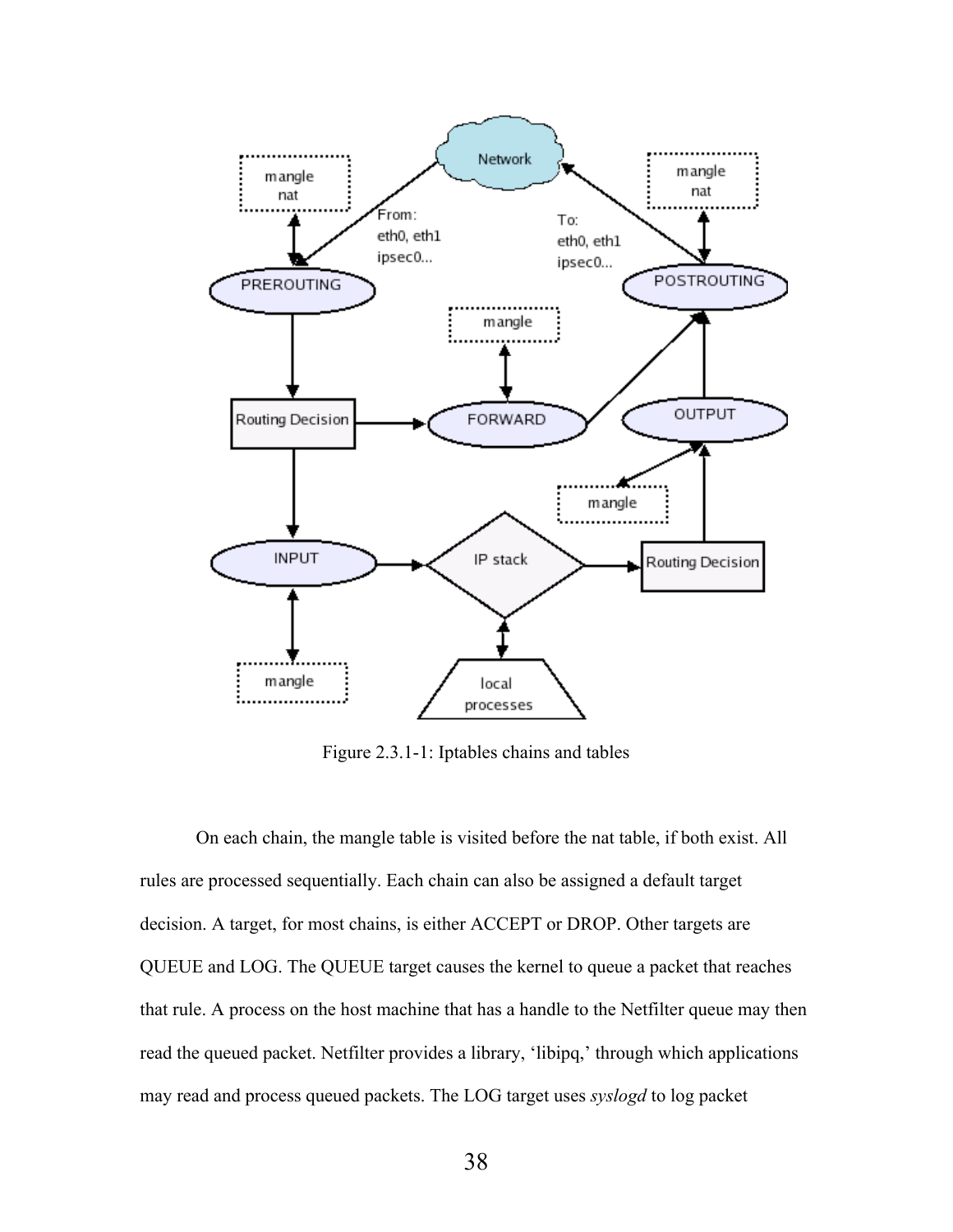information using the kernel facility (i.e. as kernel messages). The target allows specification of a priority for these log messages. Iptables also allows the creation of user-defined tables. In fact, Linux' *Lokkit* [RHLa] uses this feature for creating firewalls.

Iptables provides a module, called 'conntrack', for tracking connection state. This module identifies the start of a TCP connection when a SYN packet is transmitted from one site to another. The connection is considered *established* when a reply SYN/ACK packet is transmitted to the site that initiated the connection. The connection is considered terminated (or closed) when a FIN/ACK – ACK communication is transmitted in both directions [And03]. A RST packet can also be used for terminating the connection. For a connection over UDP, the module considers the connection 'new' when the first UDP packet is transmitted from one site to the other. The state of the connection changes to 'established' when a UDP packet is observed in the other direction. The connection remains 'established' for a predefined amount of time and times-out (is considered 'closed') if no more activity is seen between the two sites.

The conntrack module can also handle ICMP: An echo request packet starts a new connection and an echo reply packet ends it. Most other echo packets will end the connection (e.g. 'net unreachable' or 'net prohibited' packets). ICMP connections also have a default time out (about 30 seconds). Conntrack will consider a connection 'related' if there is already an established connection between the two sites. Thus an ICMP packet sent by one site to another to confirm the state of a UDP connection will not generate a new connection under iptables. If conntrack does not know the packet protocol it uses a default behavior to track connection state. The default behavior is much like the UDP connection approach explained above.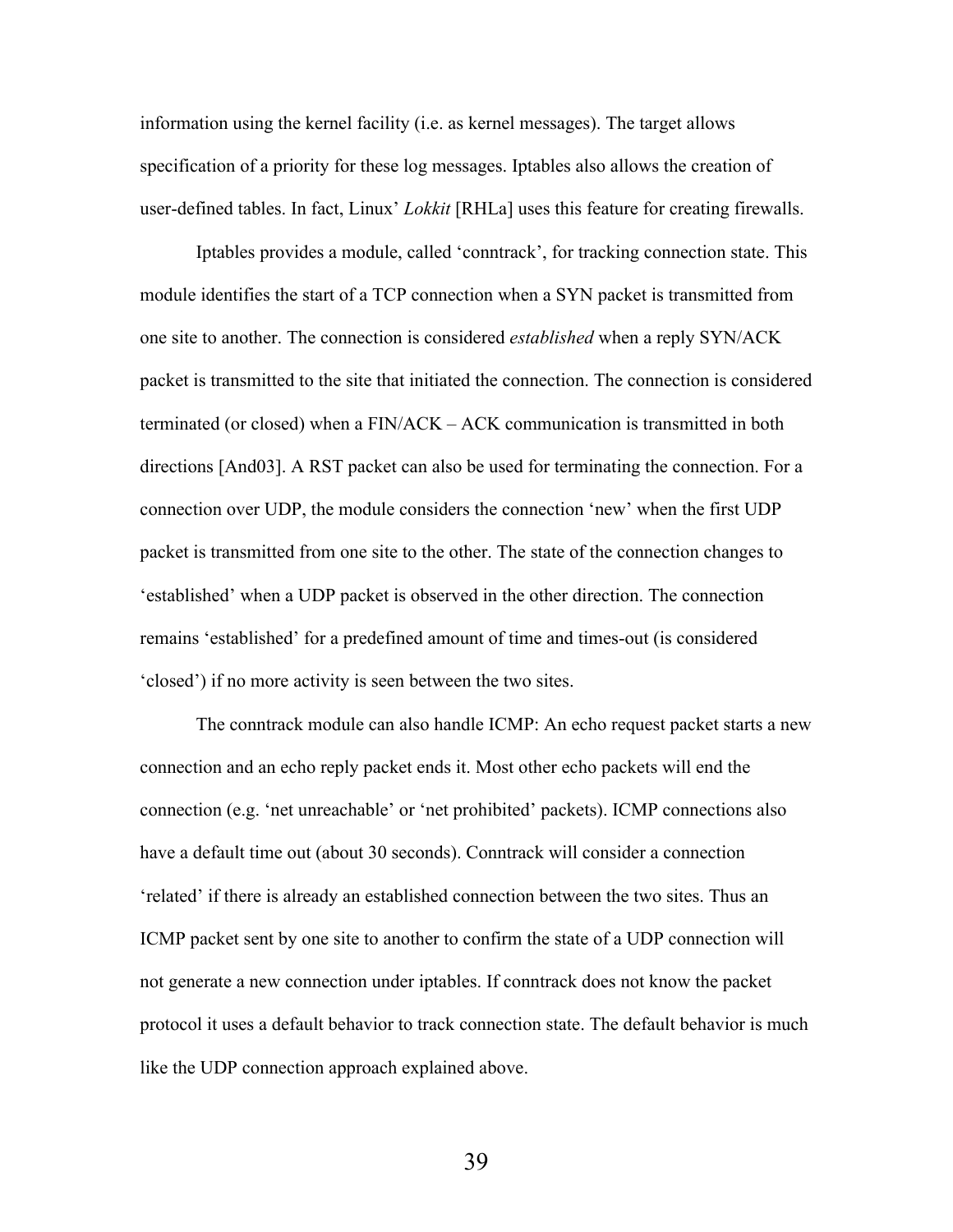Because chains, tables, and rules are traversed sequentially, complicated routing systems can easily slow down traffic on the machine [And03]. One way of speeding up rule-processing is to use sub-tables; rather than have all rules exist in one chain or table, packets can be categorized, and each category assigned a different sub-table, thus reducing the number of rules that have to be traversed for each packet. Categorizing packets can be made easier by marking packets that arrive from various interfaces. For example, packets arriving at a host via ipsec0 (ipsec0 is the virtual interface for an IPSec tunnel on Linux 2.4 using *KLIPS*) could be marked to distinguish them from packets arriving at other interfaces. Later, packets with this mark could be processed in a userdefined table so that other packets do no have to traverse rules intended for a VPN client.

# 2.4 The Greenpass Project

Dartmouth's Greenpass project seeks to enhance wireless access control to networks by introducing *decentralized delegated access* [Goff04]. Decentralized delegated access allows network access to be determined by a number of *principals* rather than one central authority. In *PKI* terminology, a principal is any authority that signs a certificate or vouches for a network user. In the Greenpass project, these principals are regular network users with delegation privileges. A *delegator* [Goff04] is such a privileged user. When a guest wishes to join a wireless network, the guest presents a certificate that is signed by a trusted *Certificate Authority* (any certificate issuing agent)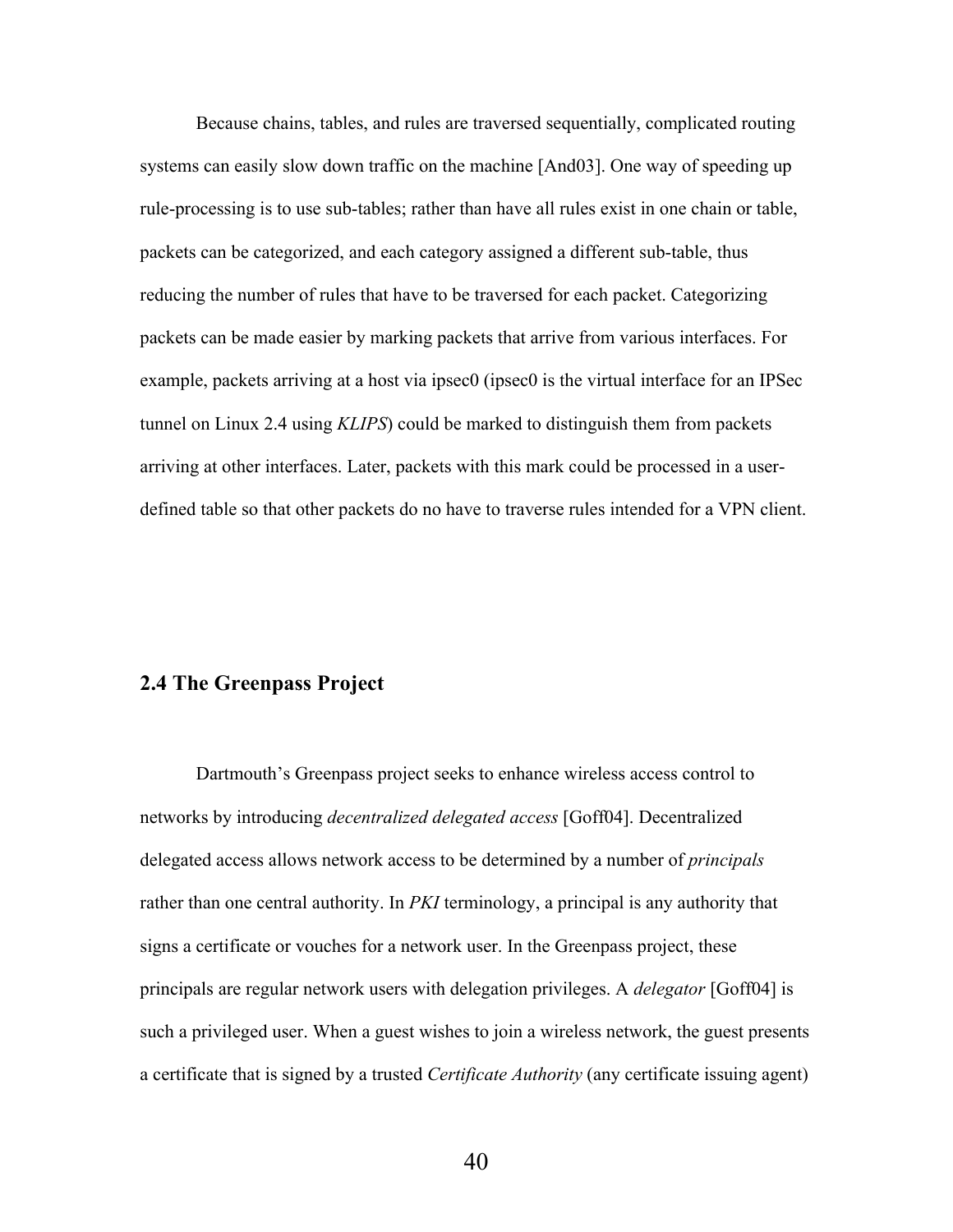to the *Access Point* (AP)<sup>13</sup>. The AP forwards this certificate to a *RADIUS (Remote Authentication Dial In User Service) server* [Rig00] [RWC00] [RWRS00]. The RADIUS server decides if the AP should accept the guest's request and the AP responds to the guest accordingly. Guests without the right credentials are shunted to a restricted VLAN from which they can access only a single delegation website. Here, the guest must make a request to be granted access by a delegator that they know. Once approved by the delegator, the guest is given a token as proof of authorization. This token (a web cookie) is actually a *SDSI/SPKI* [EFL+99] certificate chain (hereafter referred to as SPKI certificates for simplicity) showing the relationship between the guest and their delegator. SDSI/SPKI is a certificate specification (much like X.509) that has built-in support for delegation in the form of certificate chains.

By restricting network access to permit only authorized guests, the project enhances the wireless *EAP*-TLS authentication. The *Extensible Authentication Protocol* (EAP) [BV98] is a standard that was originally created for authenticating PPP sessions. EAP provides a standard for encapsulating various forms of authentication handshakes including challenge-response schemes, password-based, Kerberos, and PKI-based methods (like TLS) [SGK+04b]. EAP is a protocol that forms part of the standard called *802.1x* for wireless control to Ethernet networks. The *Institute of Electrical & Electronic Engineers* (IEEE) defined the 802.1x standards. The IEEE also defined *802.11*, which is the standard for wireless networks, also called Wireless Fidelity (or *Wi-Fi*). Security standards for wireless networks are defined by 802.11i, a draft standard. A subset of 802.11i is currently used in networking devices as *Wi-Fi Protected Access* (WPA). WPA client applications on host machines enable network users to communicate with APs to

<sup>&</sup>lt;sup>13</sup> An AP is the point-of-presence for a wireless network.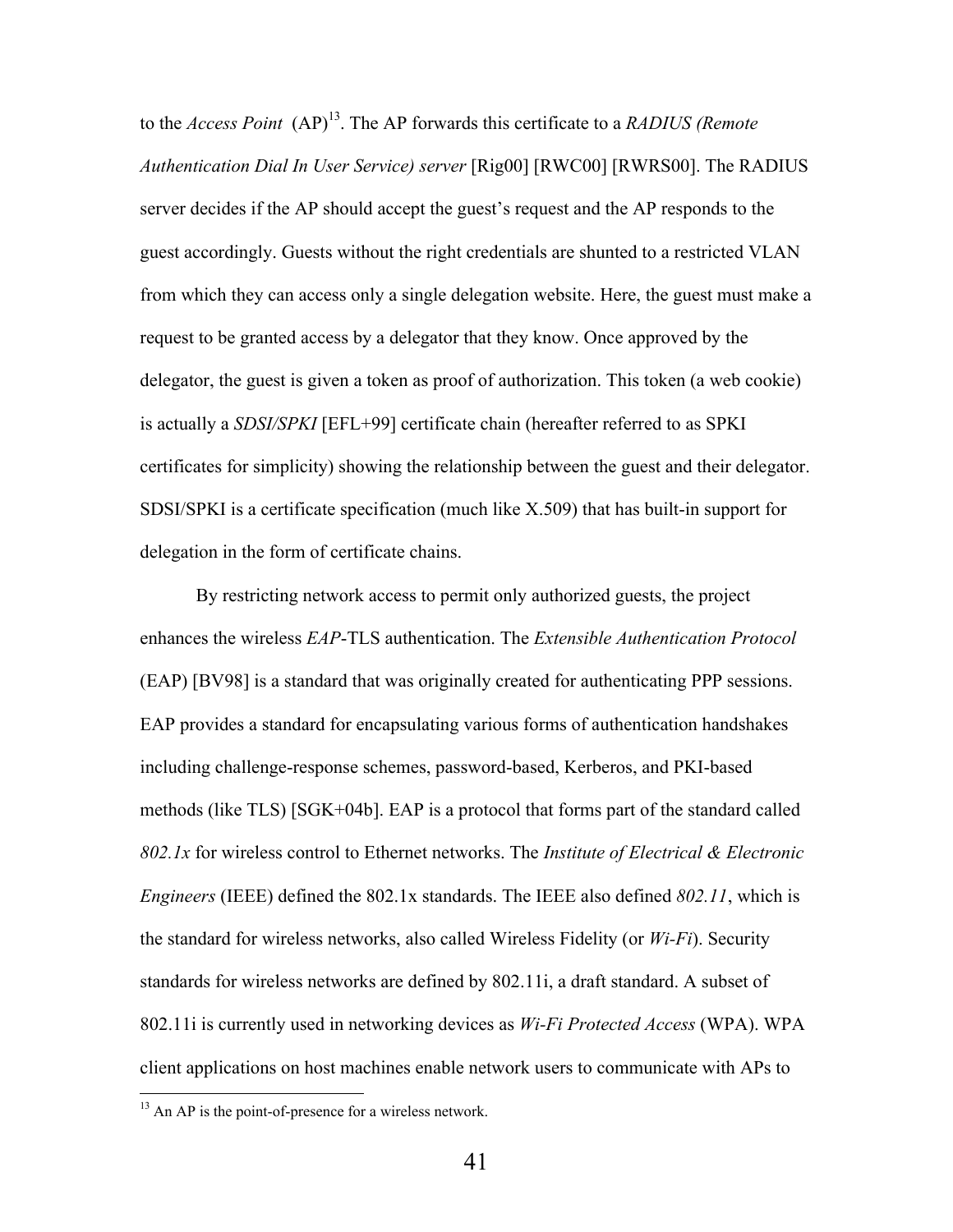negotiate security protocols for authentication and authorization. Figure 2.4-1 below shows the authentication and authorization process for a network user. The user communicates to an AP via a WPA client using EAP-over-LAN (called EAPOL). The AP consults a RADIUS server for approval using the RADIUS protocol. The RADIUS server responds to the AP and the AP returns an EAP "success" or "failure" to the WPA client.



Figure 2.4-1: A network user requests permission to join the network. In 802.1x terminology the network user is a *supplicant*, the AP is an *authenticator*, and the RADIUS server as an *authentication server*. The user and AP communicate by EAPOL while the AP and RADIUS use the RADIUS protocol. Both protocols encapsulate EAP messages that, in turn, encapsulate some other authentication protocol such as TLS. This figure is a re-creation of a diagram from Goffee's thesis on the same subject [Goff04]. Kwang-Hyun Baek put forward the concept for the diagram.

The Greenpass project can be broadly divided into two components: the RADIUS server, and the client tools.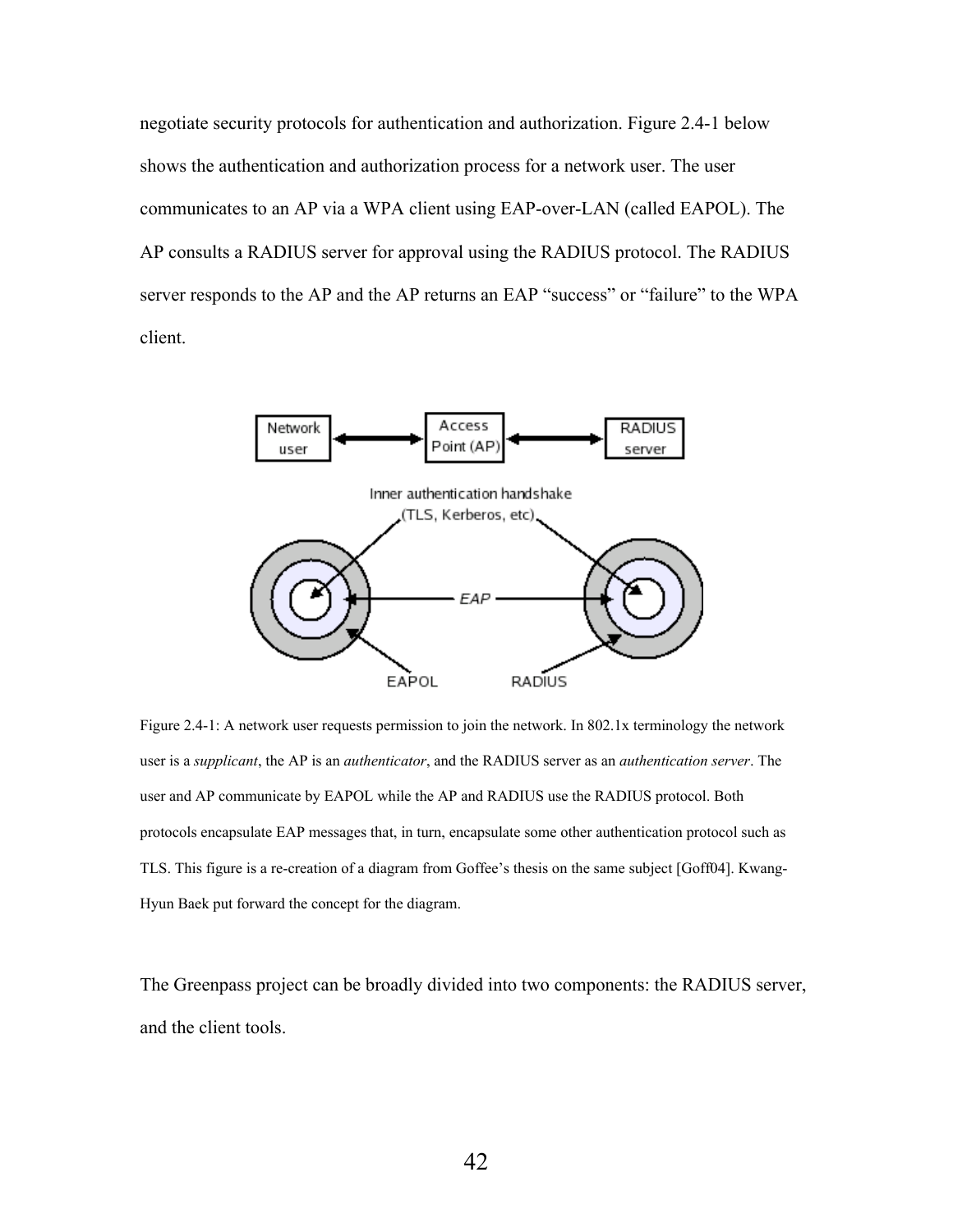#### 2.4.1 Greenpass RADIUS Server

The Greenpass RADIUS server [Kim04] is built from the open source RADIUS implementation, FreeRadius [FreeR]. Using an open source implementation has allowed the Greenpass team to add extra functionality to the server to handle SPKI certificate chains. Unfortunately EAP-TLS can handle the transmission of X.509 authentication certificates but not SPKI certificates. This restriction means that in their unmodified forms, neither AP, nor client machine, nor RADIUS server can handle SPKI authentication certificates. Rather than require new software, the project presents a solution in the form of a SPKI cache that the RADIUS server can consult for validating a guest. Guests present SPKI certificate chains to the AP, via their browsers (a certificate chain is sent as a cookie), and then present their X.509 Certificates by EAP-TLS. The SPKI cert is added to the certificate cache mentioned earlier. When the Greenpass RADIUS server receives a certificate, it first determines if it recognizes the CA for the certificate. If it does not, it refers to the SPKI certificate cache. If the RADIUS server can find a chain linking the requestor's public key to some trust root (a certificate signed by a trusted CA), then the RADIUS server considers the guest authorized, and informs the AP that forwarded the request. If no valid chain is found for the guest, then the guest is considered unauthorized so the AP redirects the guest to a restricted VLAN, as explained previously.

#### 2.4.2 Greenpass Client Tools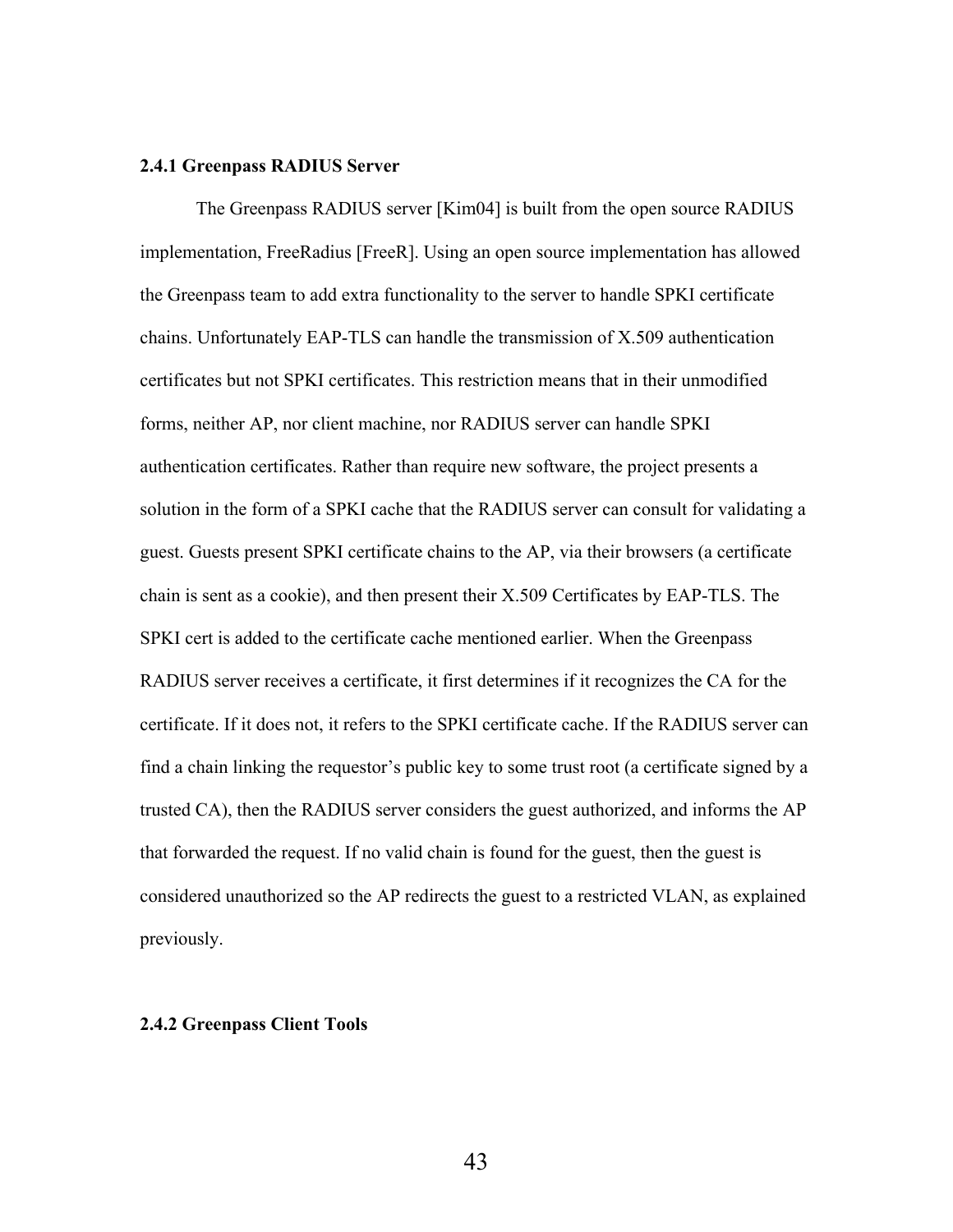The Greenpass Client Tools [Goff04] consist of all the interfaces that the delegator and guest interact with before a guest is granted access onto the network. These include the Greenpass web application and Python scripts that receive and process a guest's request, as well as the caches that hold the SPKI certificates for authorization. The client tools component is outlined below:

- 1. Greenpass Web applications: This consists of a set of introductory web pages accessible from the restricted VLAN; the delegation web page that allows delegators to examine requests, compare guests' public keys, and create new SPKI chains for guests' future authentication; and a front page that allows delegators and guests to determine their status in the delegation process. The front page tells guests where to go to get authorization, as well as provides them with the option of seeing their SPKI certificate chains in human readable form or deleting all Greenpass related cookies from their browsers.
- 2. Enrollment CA: For guests who do not have public keys (do not have X.509 certificates), the introductory page works with a python CGI script to generate a temporary X.509 certificate that the guest's web browser installs in the browser's keystore. This 'dummy' certificate is created to provide the guest with a means of transmitting a public key over EAP-TLS that can be used to authenticate the guest.
- 3. There are two caches provided as part of the client tools: an introductory cache and an authorization cache. The introductory cache stores guests' X.509 certificates until a delegator views a guest's request via the delegation page. The authorization cache stores SPKI certificates and provides functions to the RADIUS server for verifying *trust paths* (chain of certificates to some trust root) for guests' public keys, verifying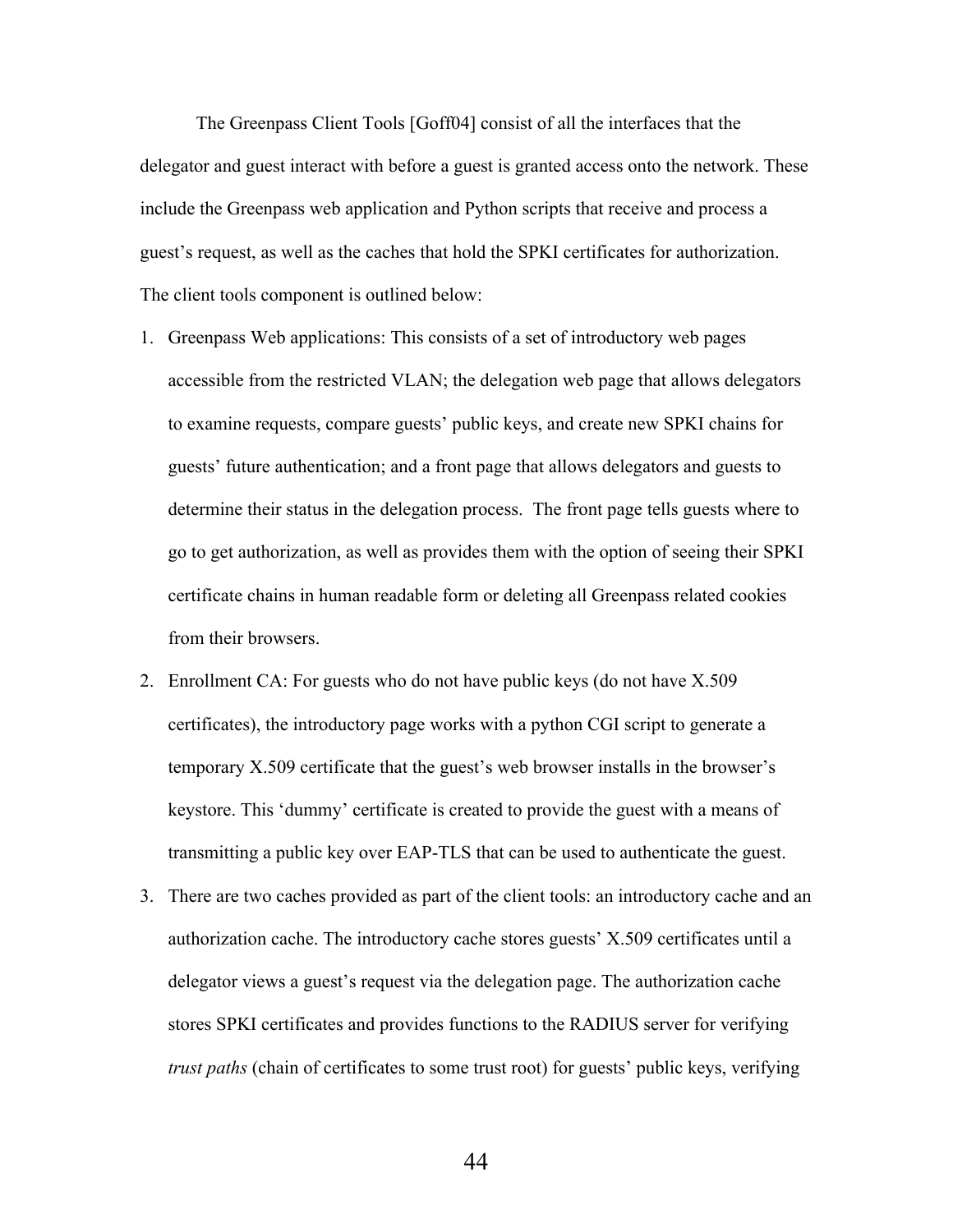a guest's status (authorized or unauthorized), and adding new certificates. These functions are available by *XML-RPC*, a set or protocols that allows an application on one machine to call functions in another application, perhaps on some other machine.

#### 2.4.3 Greenpass guest access procedure

The steps for providing guest access under the Greenpass approach can be summarized as follows:

- 1. A guest attempts to join the network and must present an X.509 certificate to an AP. If the guest has a certificate, the AP obtains this certificate via EAP-TLS and forwards it to the Greenpass RADIUS server for authentication. If the RADIUS server recognizes the CA for the certificate or can find a trust path in the authorization cache it returns affirmative to the AP, which then lets the guest onto the network. Otherwise either the RADIUS server cannot find a trust path or the client has no certificate and is shunted off to a restricted VLAN.
- 2. On the restricted VLAN the client can only access the Greenpass front page (via a web browser) that explains how the guest may obtain authorization, or the introduction page where the guest may enroll for an X.509 certificate if they do not have one. At the front page the guest's browser is asked for an X.509 certificate. The Greenpass web application passes this certificate to the introductory cache for a delegator to review it.
- 3. A delegator views the guest request via a web browser and approves it. This creates a SPKI chain from the delegator to the guest, and thus provides a trust path from the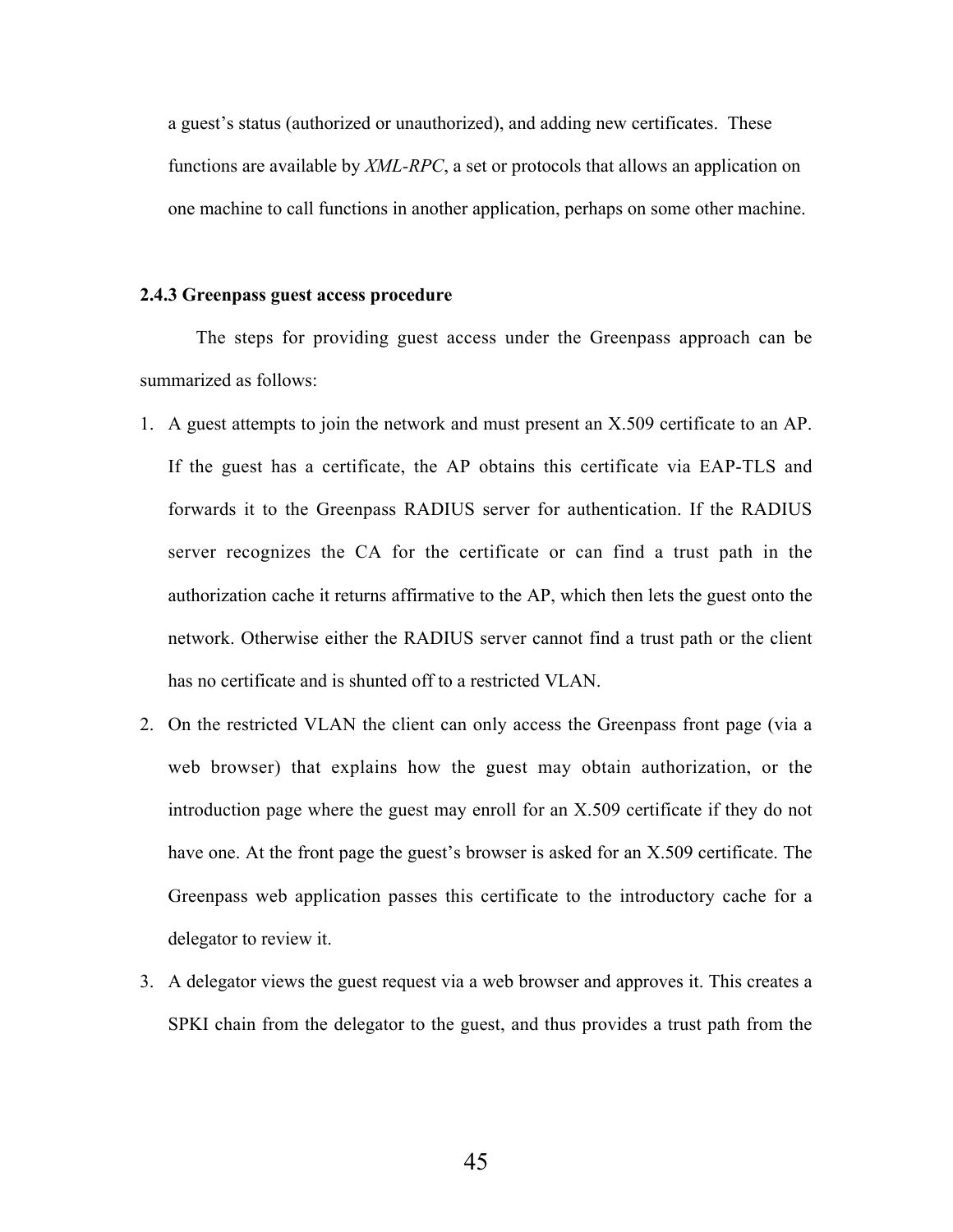guest to the delegator's trust root. The new SPKI chain is then added to the authorization cache.

- 4. On the front page the guest is notified that her status is now authorized and is presented with the SPKI chain as an HTTP cookie. The guest may then reattempt to join the network. By this time, the guest has an X.509 certificate (it might be a dummy one created from the Greenpass introduction page), and the AP forwards this to the RADIUS server. The RADIUS server will find a new SPKI chain with a valid trust path and so instruct the AP to allow the guest onto the network.
- 5. The SPKI chain on the guest's machine (as an HTTP cookie) is used to refresh the authorization cache when it expires.

The Greenpass project places a number of requirements on a wireless network user's machine but most of these should not be a problem for many network users:

- 1. The machine must support EAP-TLS wireless authentication and possess a WPA client. While most operating systems (e.g. Windows XP) provide this application, earlier versions of Mac OS  $X \leq X.3$  do not have a built-in WPA 802.1x client.
- 2. The user's browser must have cookies enabled, and must support client-side SSL. Most standard browsers support enabling and disabling cookies but not all support client-side SSL (Internet Explorer 5.2 on Mac OS X still doesn't for instance). Fortunately, each platform has at least one freeware browser that supports client-side SSL (Mozilla browsers support it).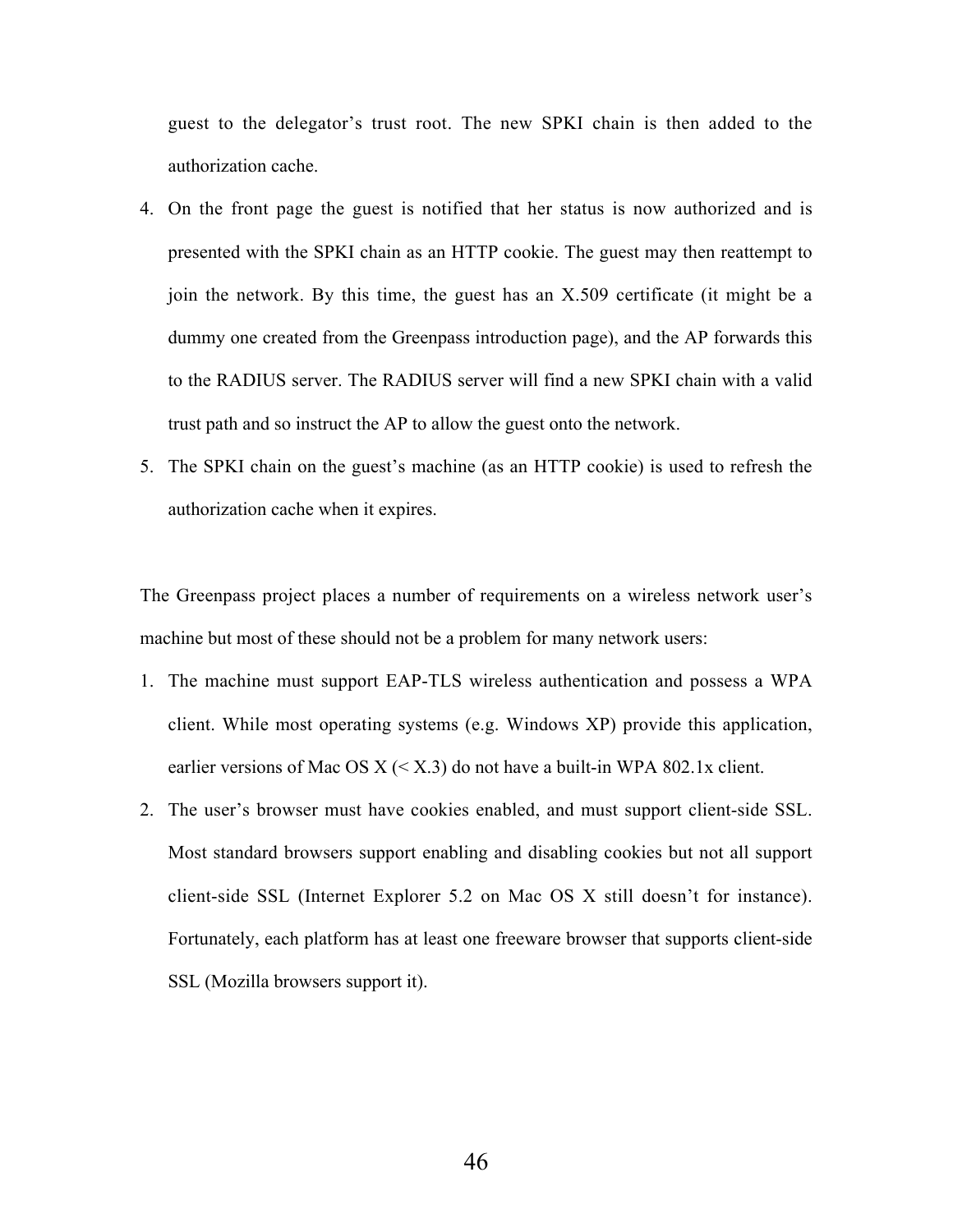# Chapter 3

# The Access Control Service

# 3.1 Objectives

In constructing the model for the ACS I considered the following ideals:

- 1. An implementation of the ACS should place few or no software constraints on users' host machines, besides the need for a VPN client that they would use for network access. This was desirable because one of the objectives of the project was to reduce demands on remote network users to find machines that possess one capability or the other.
- 2. An implementation should provide some means by which administrators could specify policies and privileges. Furthermore, if an administrator was not trying to restrict a resource's users to a particular application, platform, or location then these details about a user should be insignificant to the user's ability to gain access.
- 3. An implementation should build on current technology (rather than attempt to replace it). This objective means that implementing the ACS should be feasible and affordable for an institution.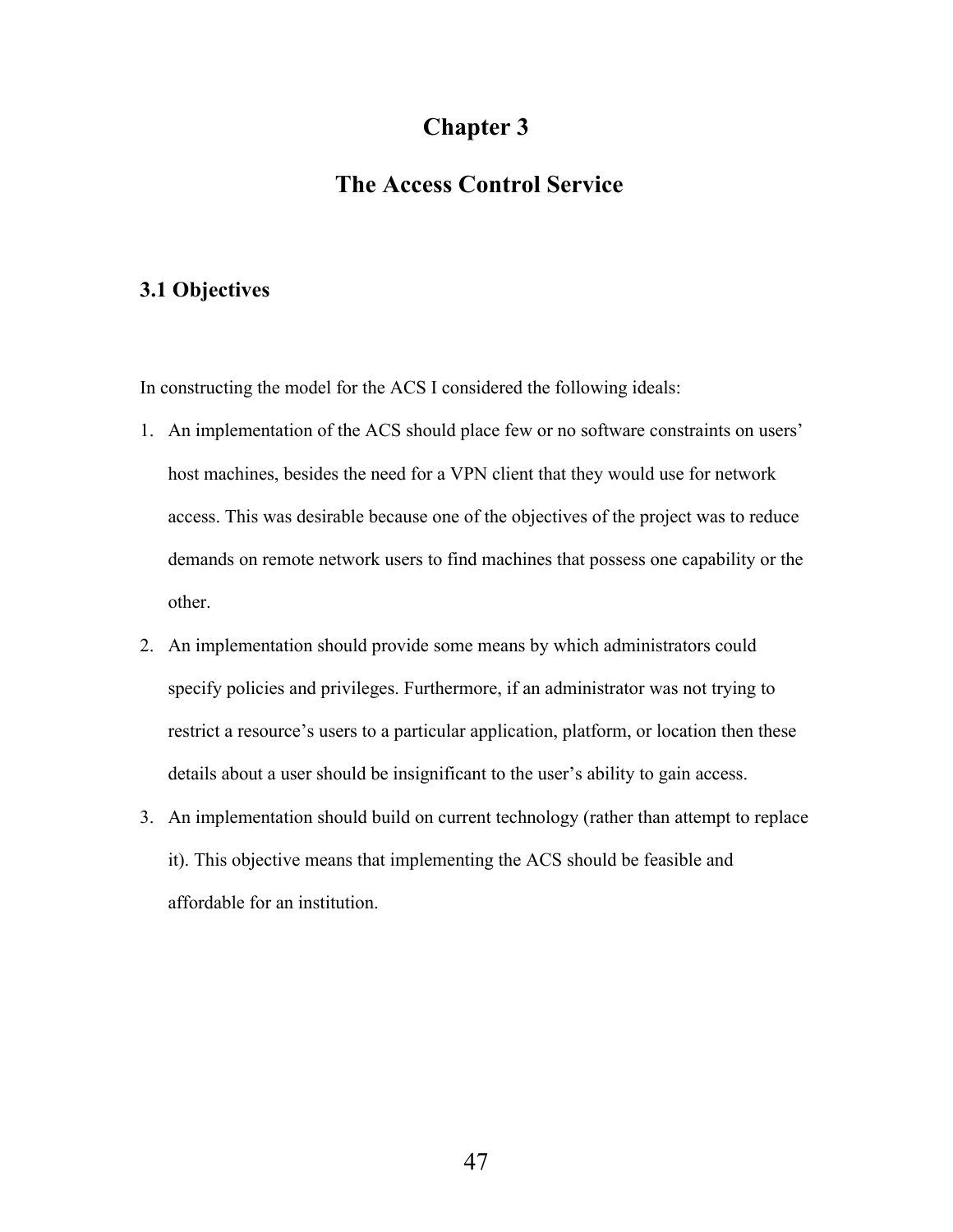# 3.2 The Model

The access control service (ACS) is made of four primary components: a VPN service, a database service, an accounting and mediating service, and a web service. The function of each service is listed below:

# I. VPN Service

• Provides a gateway to the VPN as well as authentication for remote users.

# II. Database service

• Stores account information about each VPN user as well as their privileges, as specified by administrators.

## III. Accounting and mediating service

- Monitors VPN users' traffic and identifies when users attempt to connect to resources.
- Establishes connections to resources on behalf of valid users.
- Logs users network activities.

# IV. Web Service

- Provides an interface through which:
	- 1. Network administrators may edit users and user groups
	- 2. Resource administrators may edit user and group privileges for their resources

as well as specify how the accounting and mediating service would mediate

between the resources' access control systems and the users.

3. Users may view their account information and privileges.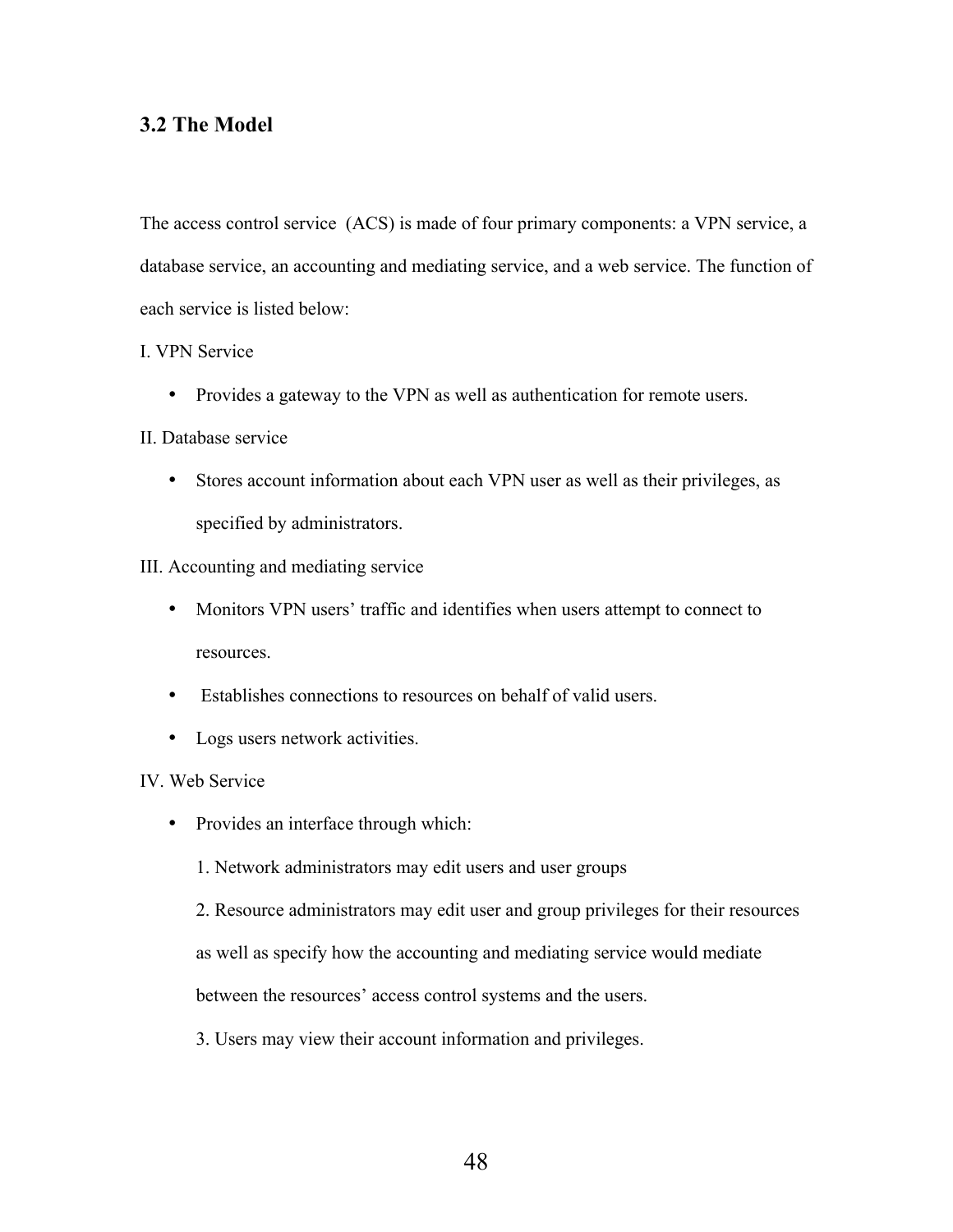# **Access Control Service Framework**



Figure 3.2-1: Various components of the ACS Framework.

The ACS' components interact as follows:

- 1. The web service provides web pages for users and administrators. The web service stores specifications made by administrators with the database service.
- 2. The VPN service accepts remote users' network connections and notifies the accounting and mediating service
- 3. The accounting and mediating service identifies the privileges and specification for each connected user by querying the database service.
- 4. The accounting and mediating service then sets up rules to track the network user's traffic from the VPN gateway to specific resources on the network. These rules will allow the service to be notified if the user tries to initiate a connection for which the ACS has instructions to mediate.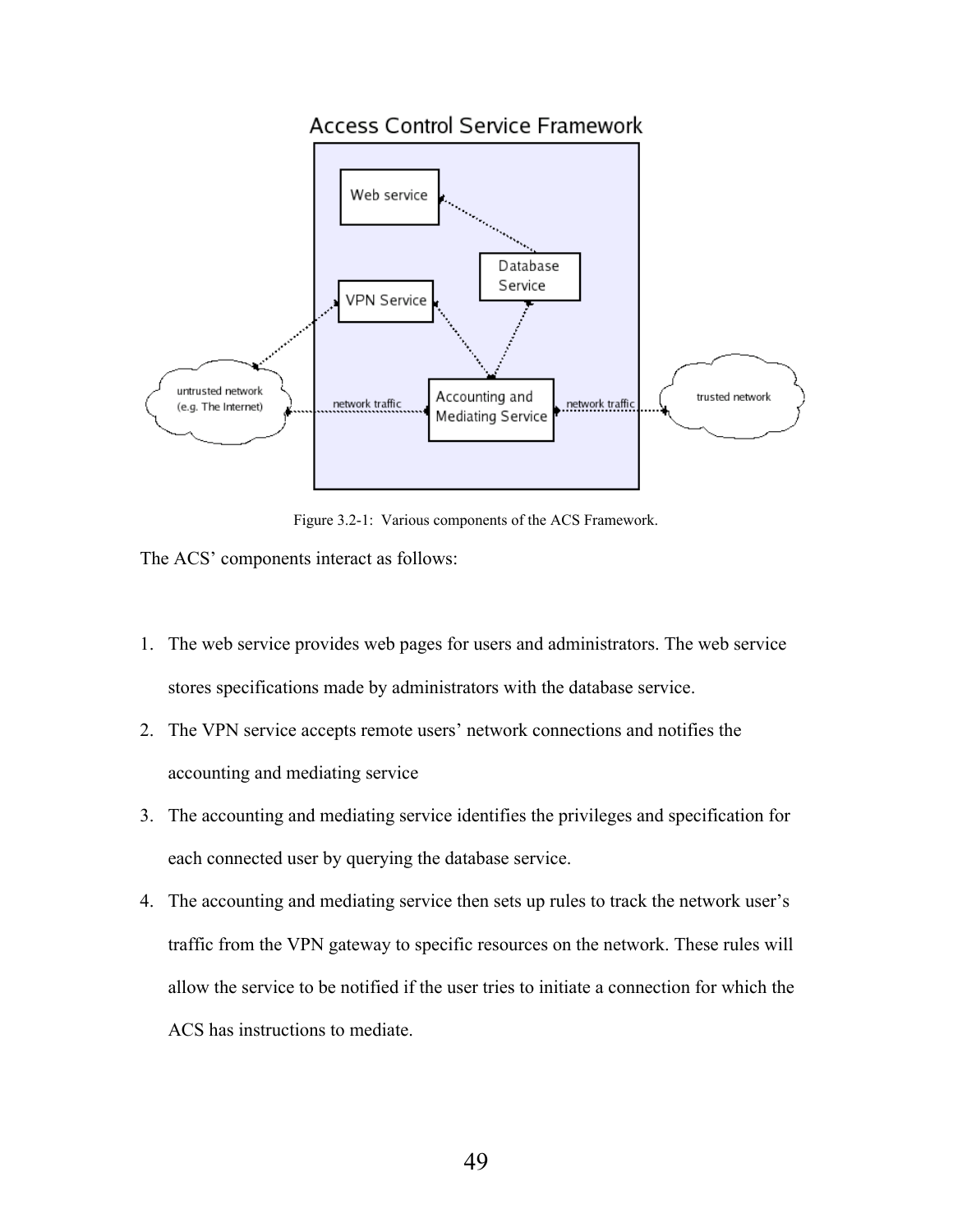- 5. When the user initiates one of these connections, the accounting and mediating service will establish a connection to the resource using the specifications associated with that user. It will then route the users traffic to that resource through the established connection.
- 6. The accounting and mediating service will then begin logging information about the users activity on that connection (e.g. time of connection and time of disconnection).

# 3.3 Implementation



Figure 3.3-1: Design for ACS prototype. The circled components are those installed or programmed in my implementation. The dotted lines between components represent communication, usually by passing messages.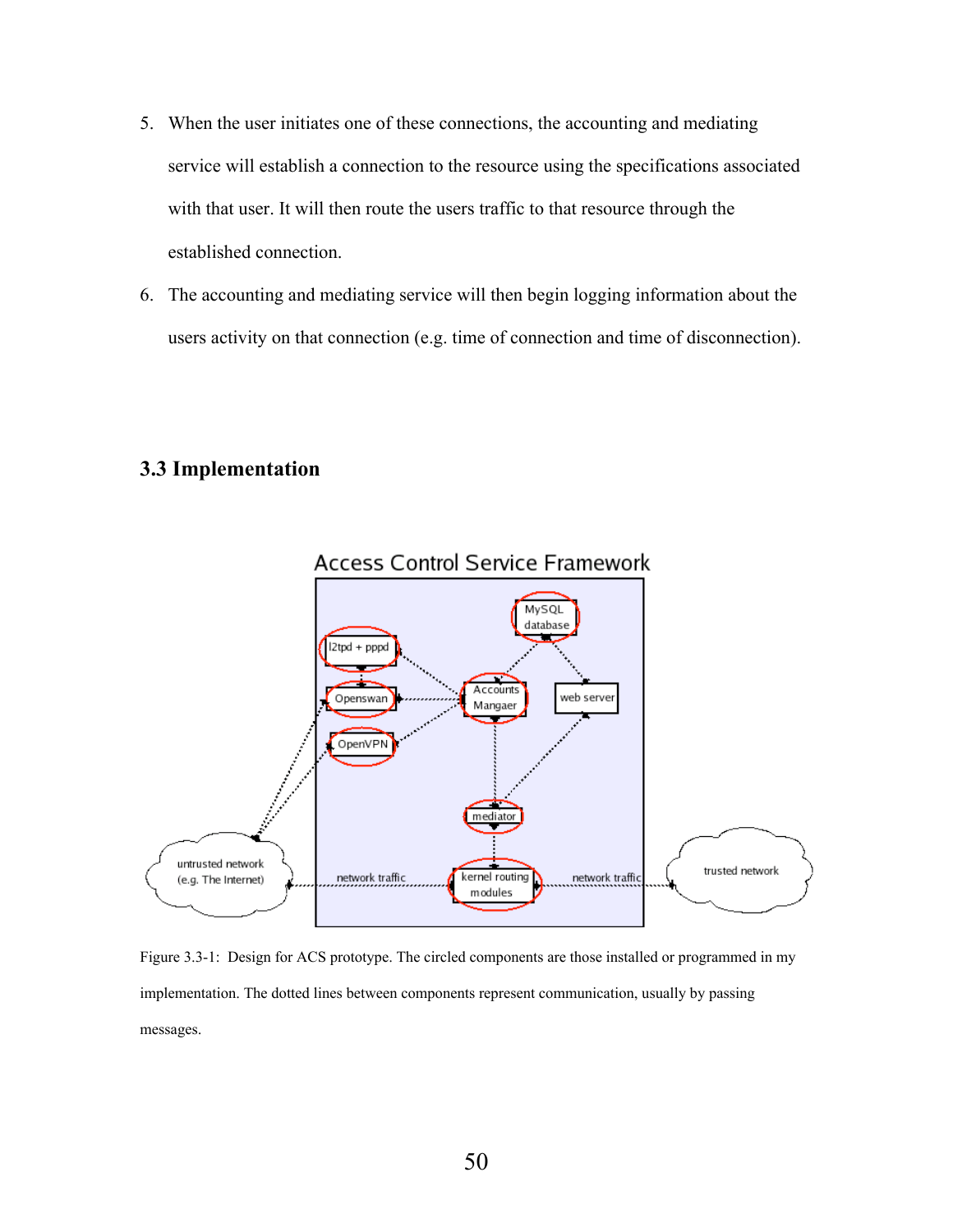My implementation of the ACS (Figure 3.3-1) is not a fully functional version, but a prototype of what I envision the actual service to be. I built this prototype to aid my proof of concept and to better understand what issues its construction might present. I implemented the access control service framework with a Pentium 4 Dell Inspiron running the Fedora Core 1 distribution of Linux. I chose Linux because of the abundance of open-source solutions for the various components that I thought would be necessary for the service. I built Linux kernel 2.4.22 and downloaded and installed all the other components discussed here. I configured a MySQL database for the database service and installed and configured Openswan [SWANb] and OpenVPN [Yon04] for the VPN service. My implementation of the ACS uses IP address to keep track of a user's activity and to identify resources on the network.

I wrote two programs to provide the accounting and mediating service (see Figure  $3.3 - 1$ :

1. A Java database manager called the Accounts Manager (AM)

2. A C++ program called the mediator.

In all of the design choices I considered efficiency because I was aware that packet processing at the application level (i.e. outside the kernel) could impact network throughput [And03] [CB97]. It seemed necessary to use identification numbers, rather than IP addresses or hostnames, because remote users might not connect from the same site on each visit to the network. Additionally, unsigned integer comparisons were more efficient than these alternatives. These ID numbers are primary keys in the MySQL database and are used for comparisons and information retrieval within the mediator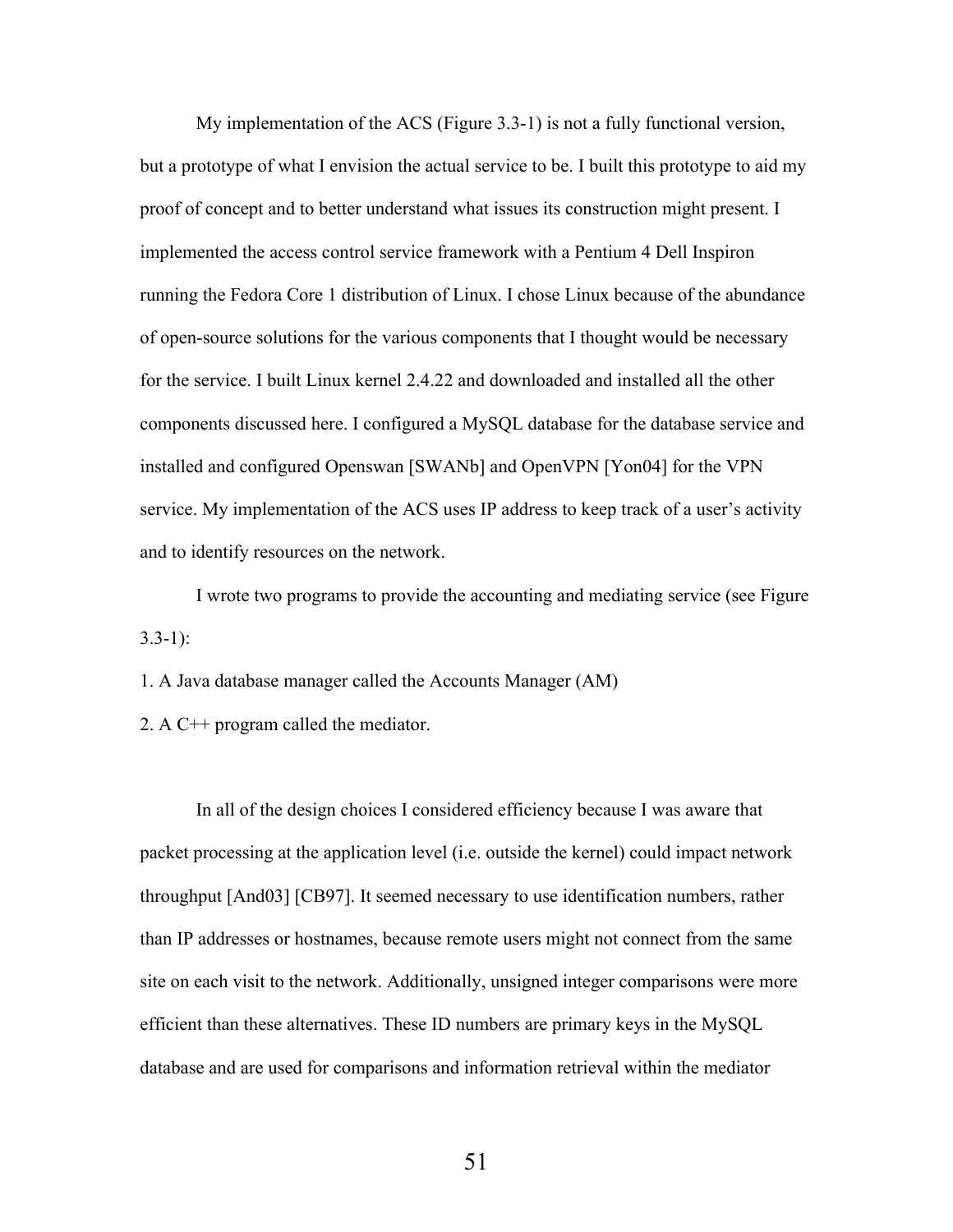program as well. In the MySQL database these ids are mapped to usernames and public key *fingerprints*. Each fingerprint is a message digest of a user's public key. Message digest functions, such as MD5 and SHA1, provide unique hashes for unique messages (in this case, public keys). I used MD5 as the digest function for calculating a user's fingerprint. Once users have connected to the ACS and their id numbers have been established, the ACS builds mappings between id numbers and IP addresses for the duration of the users' connections. These mappings allow the ACS to resolve packet ownership for routing and mediating purposes.

### 3.3.1 The VPN Service

The VPN service supports IPSec, IPSec/L2TP and SSL VPN connections. My implementation of the ACS uses two different open-source VPN servers to achieve this: Openswan (for IPSec and IPSec/L2TP) and OpenVPN. A kernel module, called KLIPS, provides IPSec support for traditional (IPSec) VPN tunneling. I used a user-land L2TP daemon (l2tpd), and Linux's pppd to add L2TP functionality to this service, if a user needs it. Jacco De Leuuw has documented how to setup an IPSec/L2TP Linux VPN server using open source tools [DeL02]. Figure 3.3.1-1 is a schematic of the interaction between the various pieces that make up an IPSec VPN server.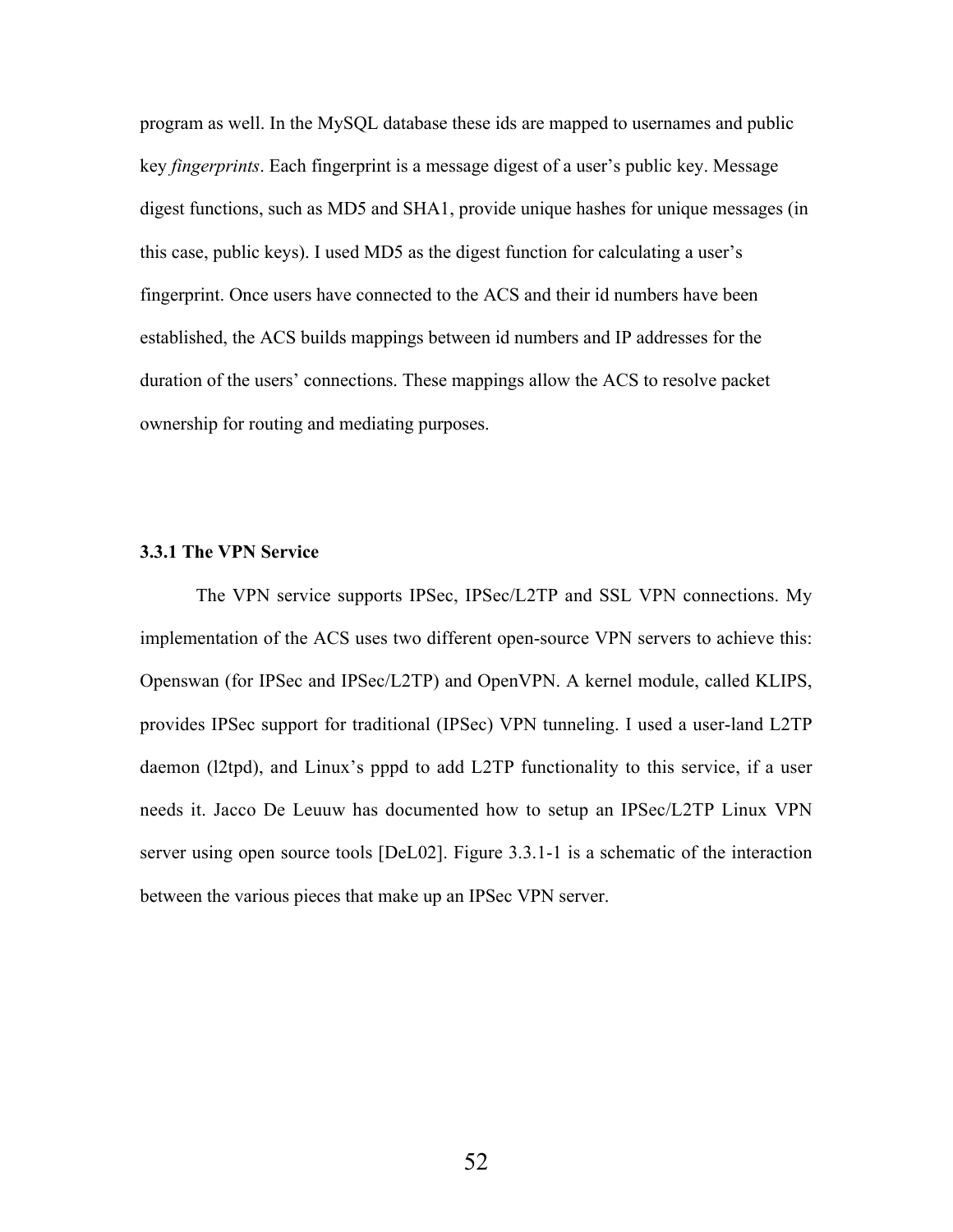

Figure 3.3.1-1: Linux VPN Server setup using pppd, user-land l2tp daemon and Openswan IPSec tool. Reproduced from a similar diagram on De Leuuw's website [DeL02].

There are several open source implementations of IPSec tools for Linux including Freeswan [SWANa], Openswan [SWANb], and Strongswan [SWANc]. I chose Openswan for my implementation though I also experimented with Freeswan and Strongswan. Freeswan is the predecessor of Openswan and Strongswan so it lacks a few features that make configuring the tool as a server a bit easier in its successors; it is somewhat easier to set up Strongswan and Openswan to accept connections without prior knowledge of client configurations. Strongswan and Openswan are very similar in their core functionality but differ in parts of their security focus; Strongswan supports a few more PKI and X.509 certificate functionalities than Openswan. The documentation for setting up a Linux VPN server [DeL02] tabulates the major differences between the IPSec tools. For the purpose of my prototype, Openswan was as equally a good choice as Strongswan.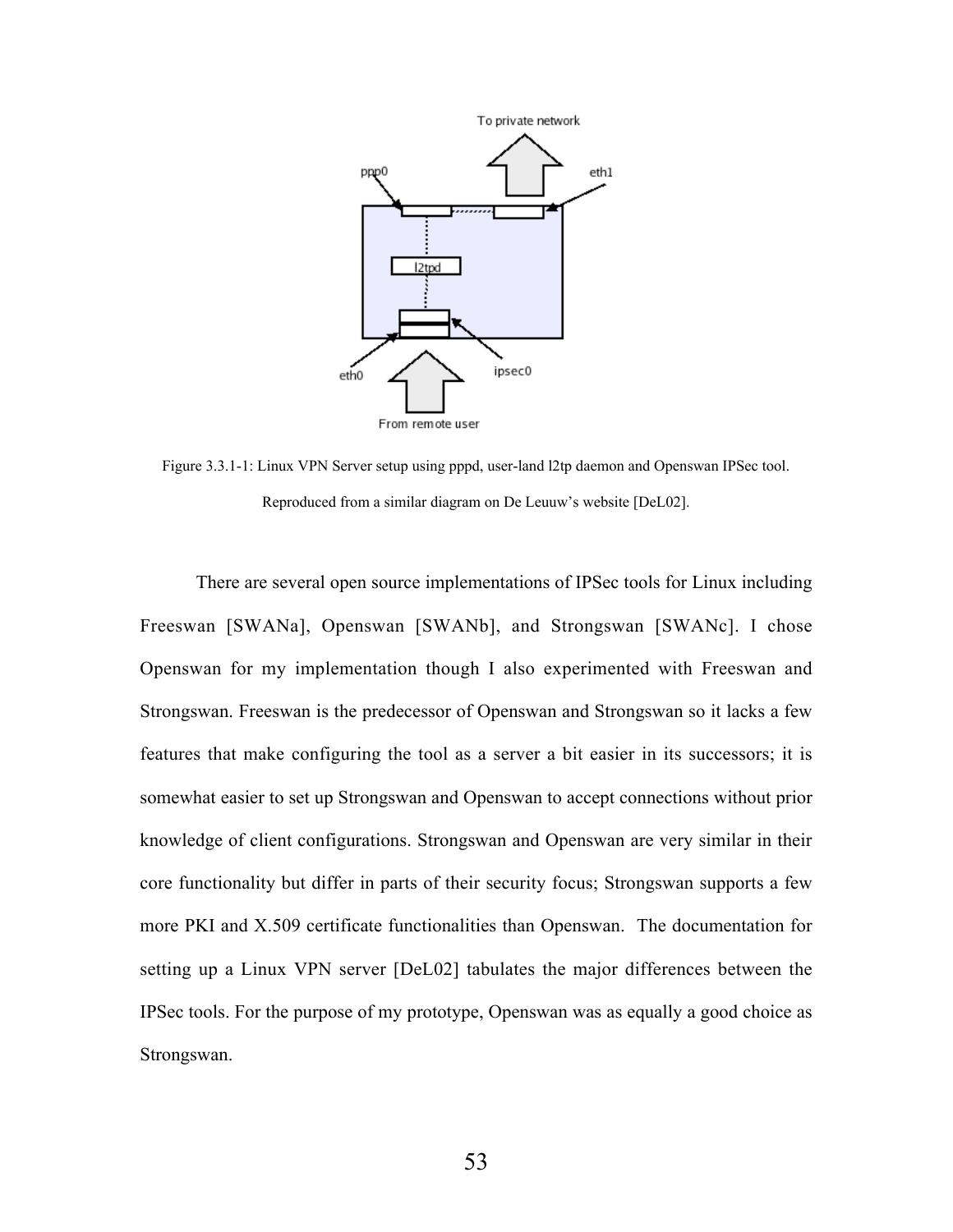I built an Openswan 2.2-1 IPSec server for Linux kernel 2.4.22. Linux kernels 2.4.x and earlier require the KLIPS kernel patch in order to handle IPSec (for Kernel 2.6.x this functionality is built in as *26sec*). KLIPS also provides a virtual device interface for processing IP packets. This allows processes on the machine to refer to each IPSec tunnel by a device name much like they would *eth0* or *eth1*. KLIPS uses ipsec0, ipsec1, etc for tunnels. The device driver can handle multiple tunnels under one device name. In my implementation all client tunnels are accessible via ipsec0 (which corresponds to eth0) and all tunnels within the private network are accessible via ipsec1 (which corresponds to eth1). My implementation uses Linux's iptables [NTFLTR] for routing packets from one service to another (e.g. for routing packets between Openswan and l2tpd).

Openswan also provides an IKE daemon called Pluto, which handles the encryption key exchange using a configurable set of algorithms and hash functions (Openswan 2.2 defaults to 3DES-MD5). I configured Openswan to require user certificates for authentication.

I created a certificate authority (CA) for the ACS and generated and signed certificates for all the machines I used in with my prototype. I created the CA and certificates with OpenSSL [OpenSSL]. On my iBook, I also tried out a free IPSec GUI application, Ipsecuritas [LBTMO], which has support for certificates (The CISCO Mac VPN client also supports certificates). Ipsecuritas does only IPSec VPN connections, and the Panther (OS X.3) VPN client does only IPSec/ L2TP VPN connections. I used Ipsecuritas to verify that the VPN service worked for either flavor of tunneling.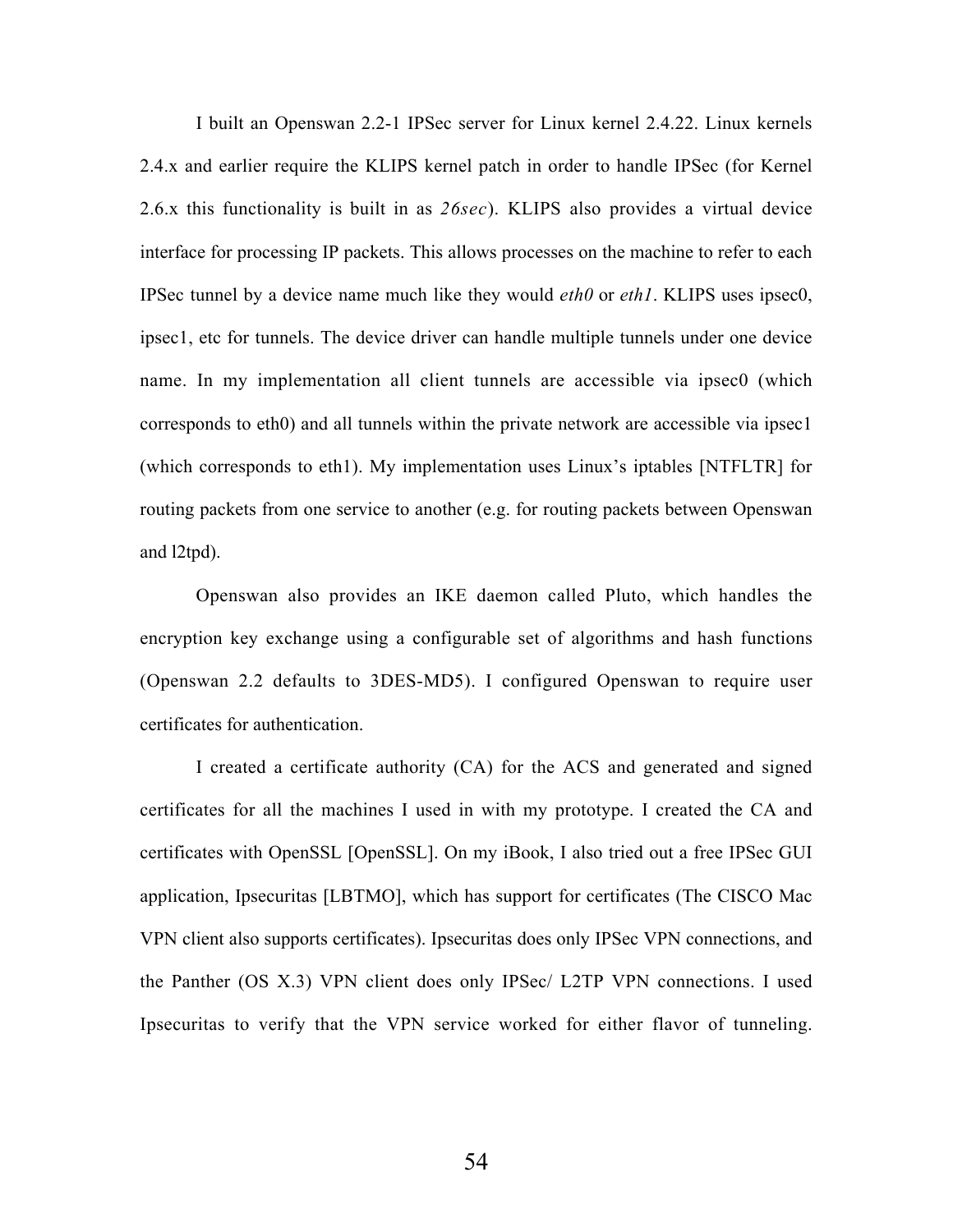Additionally, I set up OpenVPN on the ACS so that the machine could accept SSL VPN connections as well.

A traditional VPN sever has two network interface cards (NICs), one reachable through the Internet (or over the less trusted network) and the other on the more trusted network. Because L2TP/IPSec uses PPP, a client of the VPN server may be assigned a local IP address after authentication (i.e. an address on the more trusted network) by a DHCP server. With purely IPSec VPNs, the client can optionally be masqueraded $^{14}$ . Iptables provides masquerading as part of its NAT package. Iptables' NAT has fixes for most of the common problems associated with NAT so protocols like FTP, IRC, and Real Audio, can work with hosts doing NAT via iptables [NTFLTR].

Linux (and many other operating systems) allow users to enable IP forwarding<sup>15</sup> between subnets. This functionality is at the core of most Linux open source VPN implementations because it allows packets coming to the server from a less trusted network (or the Internet) to be able to reach the more trusted one solely at the discretion of the server. My ACS prototype has two NICs, each on a different Dartmouth subnet. In my implementation neither subnet was more trusted than the other, and both were reachable from the Internet. However, the same setup applies to the traditional set up (i.e. where one NIC is on a more trusted network than the other).

#### 3.3.2 The Accounts Manager

 <sup>14</sup> Masquerading is a form of network address translation (NAT). Please see Chapter 2 for an explanation of masquerading and NAT.

<sup>&</sup>lt;sup>15</sup> IP forwarding is the same thing as 'bridging' in Windows (for readers familiar with the 'bridged connections' option in Window's network configuration).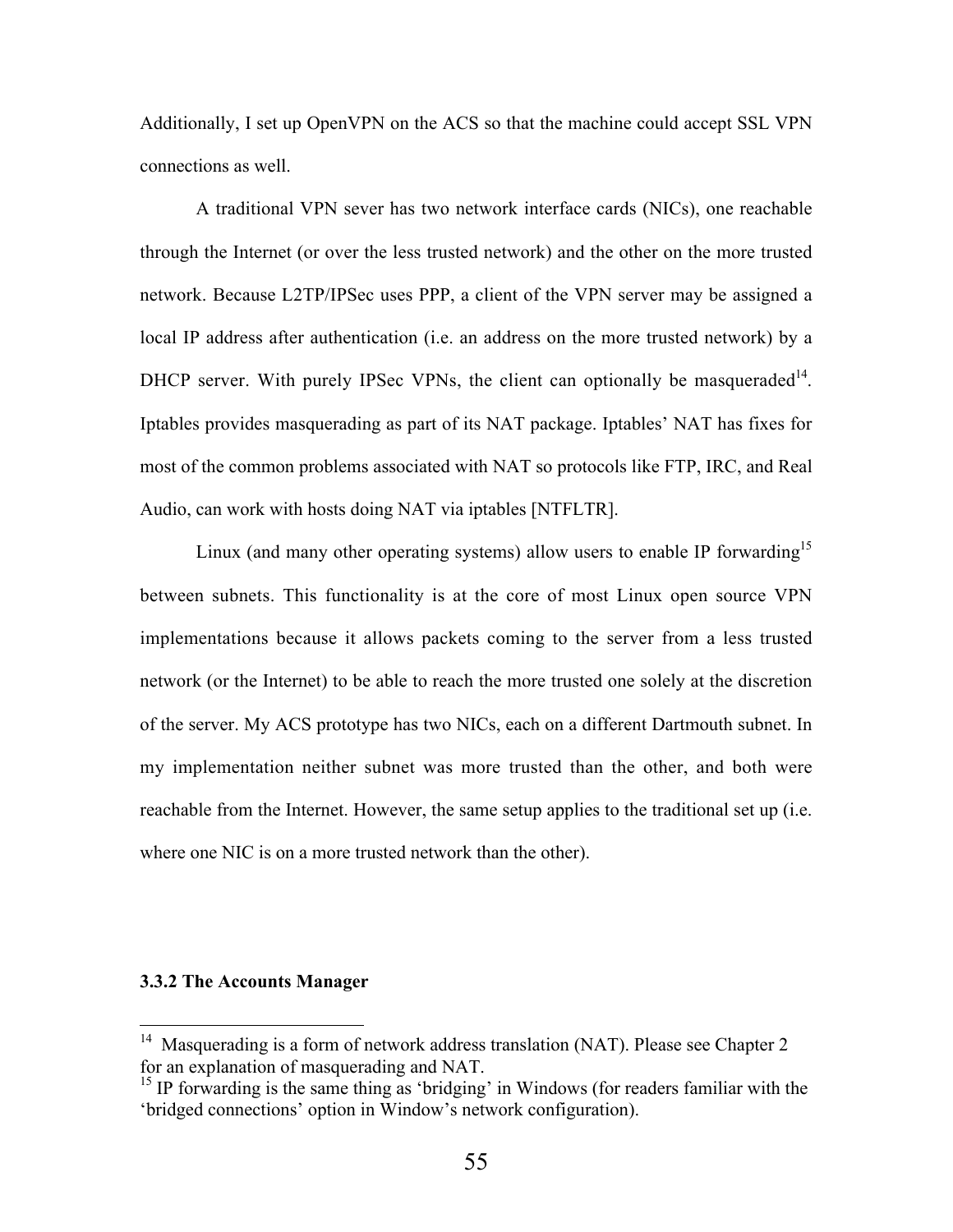I wrote a Java application to interface with the MySQL database. The accounts manager (AM) is responsible for mapping a newly connected user's information to a preassigned id number and informing the mediator. For example, when Pluto concludes the IKE phase of an IPSec authentication with a user it should forward the user's IP address and certificate to the accounts manager<sup>16</sup>. The AM retrieves the user's public key from the certificate and calculates the MD5 fingerprint of the key. It then queries the database for an id-to-fingerprint mapping with the given fingerprint. If it can find such a mapping then the user has an associated object in the mediator's database. Once the AM has resolved the user's id it sends a message telling the mediator that the user is now connected with the given IP address. The AM sends the message using the ACS syntax explained in section 3.3.4. An example is given below:

CLIENT 381 { HOST 129.170.210.183 } CLIENT 381 UP

Example 3.3.2-1: Sample notification message from AM to mediator service.

The message tells the mediator to update its database for a client with an id 381, and assign that client an IP address of 129.170.210.183. The last line 'activates' the client object. Upon receiving this message the mediator can add routing rules for the particular client and perform a network address translation on the client's traffic if needed. Activating a client object is an indication that the mediator should monitor the ACS'

<sup>&</sup>lt;sup>16</sup> Pluto does not naturally provide this functionality; it requires a patch to do this.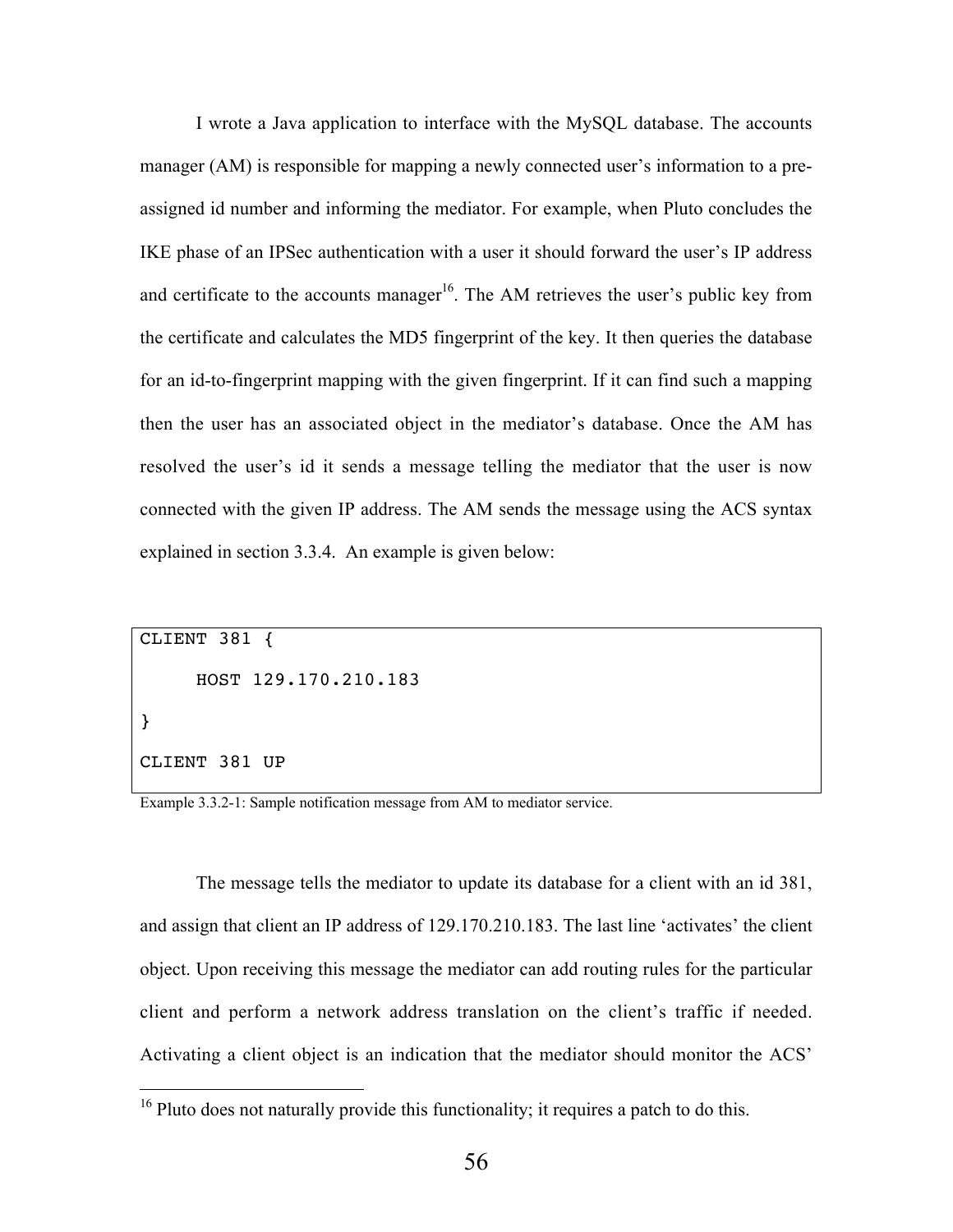network traffic for data from or to the corresponding network user, based on the privileges of the user. Activating a resource object, on the other hand, indicates that the mediator should consider the resource available for access on the network.

Under my current design, if the user connects using IPSec/L2TP then after the IPSec server authenticates the user the l2TP server would forward the username and IP address assigned to the user. The AM is able to look up the user's id by username. If it can find such a mapping, it would construct a message for the mediator as described above. The same applies to OpenVPN.

## 3.3.3 The Mediator

The mediator manages the state of each user's connections to various network resources. In my prototype, the mediator loads up policies for each user from a file at start time, and creates objects for users and resources to represent their current states at any given time. During regular execution, the mediator is usually waiting for an event to occur. It waits on two classes of events: (1) messages from either the AM for updates to its objects. (2) Messages about clients' attempts to connect to network resources. The mediator has a dedicated port for receiving updates to its internal objects structure. The mediator uses the conntrack module, provided by iptables, to identify a connection request from a client (see Chapter 2 for an explanation of the iptables state tracking module).

I designed the mediator with loadable policy-handling modules in mind. I felt this approach would provide extensibility to the mediator's current policy-handling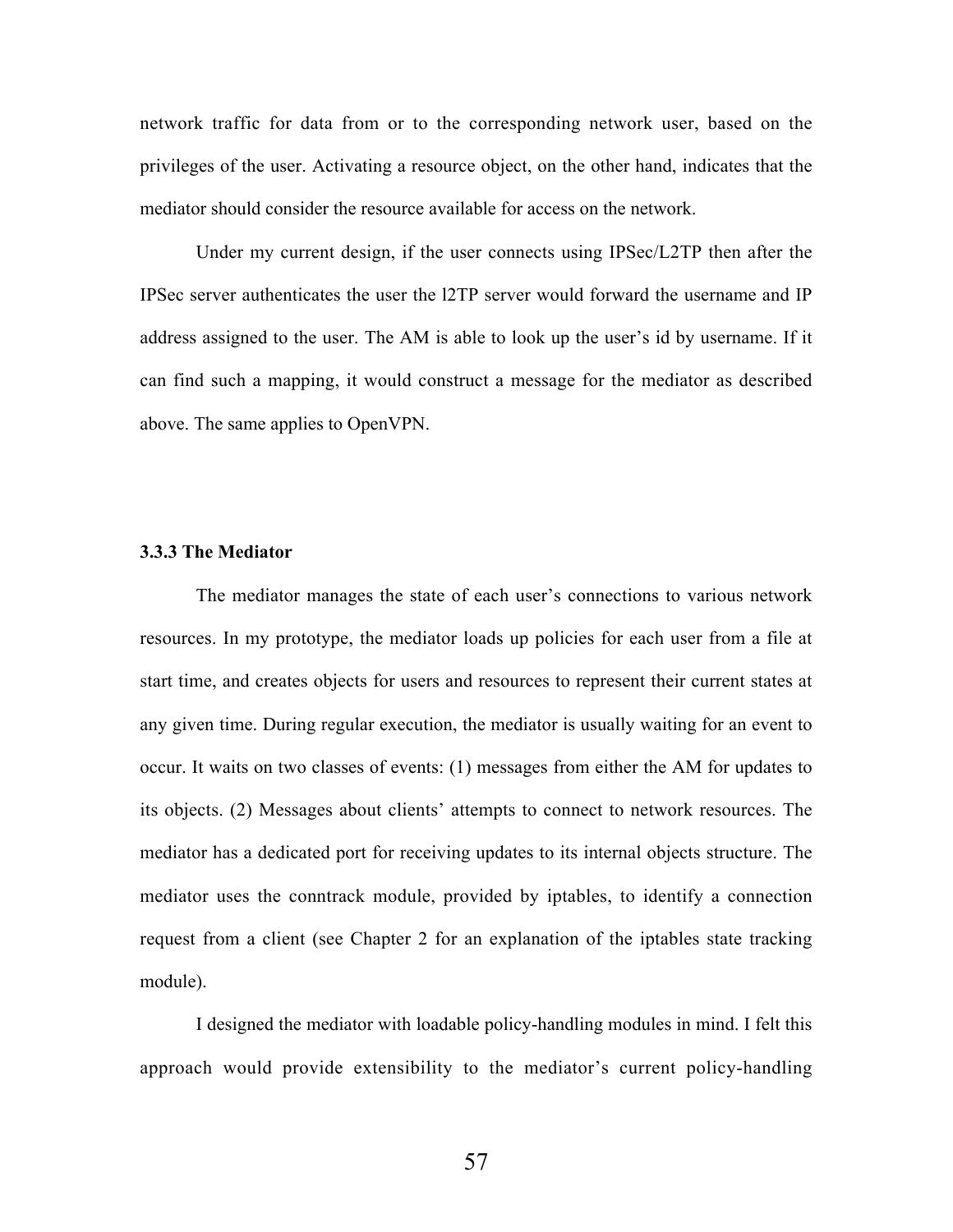capability. My implementation of the ACS handles IP-filtering policies and can proxy other VPN connections to other subnets or hosts. When a policy-handler is invoked for the first time, it applies iptables rules to queue client packets that are destined for target secure servers. Iptables provides hooks for queuing packets for userland applications (the mediator in this case) through the Netfilter library, libipq, and iptables' QUEUE target (See section 2.3.2: Iptables). I make all adjustments to the iptables rule-set using shell scripts invoked by the mediator through system calls. These shell scripts receive arguments for a particular client and modify one or more chains and tables with these arguments.

# iptables –t nat –A POSTROUTING –s \$CLIENT –d \$SERVER –j SNAT –to \$NAT\_ADDRESS

Example 3.3.3-1: Sample iptables rule for 'source' natting. The \$CLIENT parameter is the IP address of the network user, the \$SERVER parameter is the IP address of the target resource on the VPN, and \$NAT\_ADDRESS is the IP address to which the ACS will map the user's traffic for the target resource.

Once the mediator receives a user's connection-request packet it identifies the user and destination resource and checks its database to determine if a policy handler is available for the user's connection. If no policy handler exists then there is no authorized connection for the user to the resource and the ACS simply removes the queuing rule so that packets of this nature are left to the target resource's discretion (i.e. the resource's access control policies). If, on the other hand, such a handler exists, then the mediator calls the handler with arguments stored with the handler's declaration, and instructs it to execute because a connection attempt has been made. The arguments passed to the policy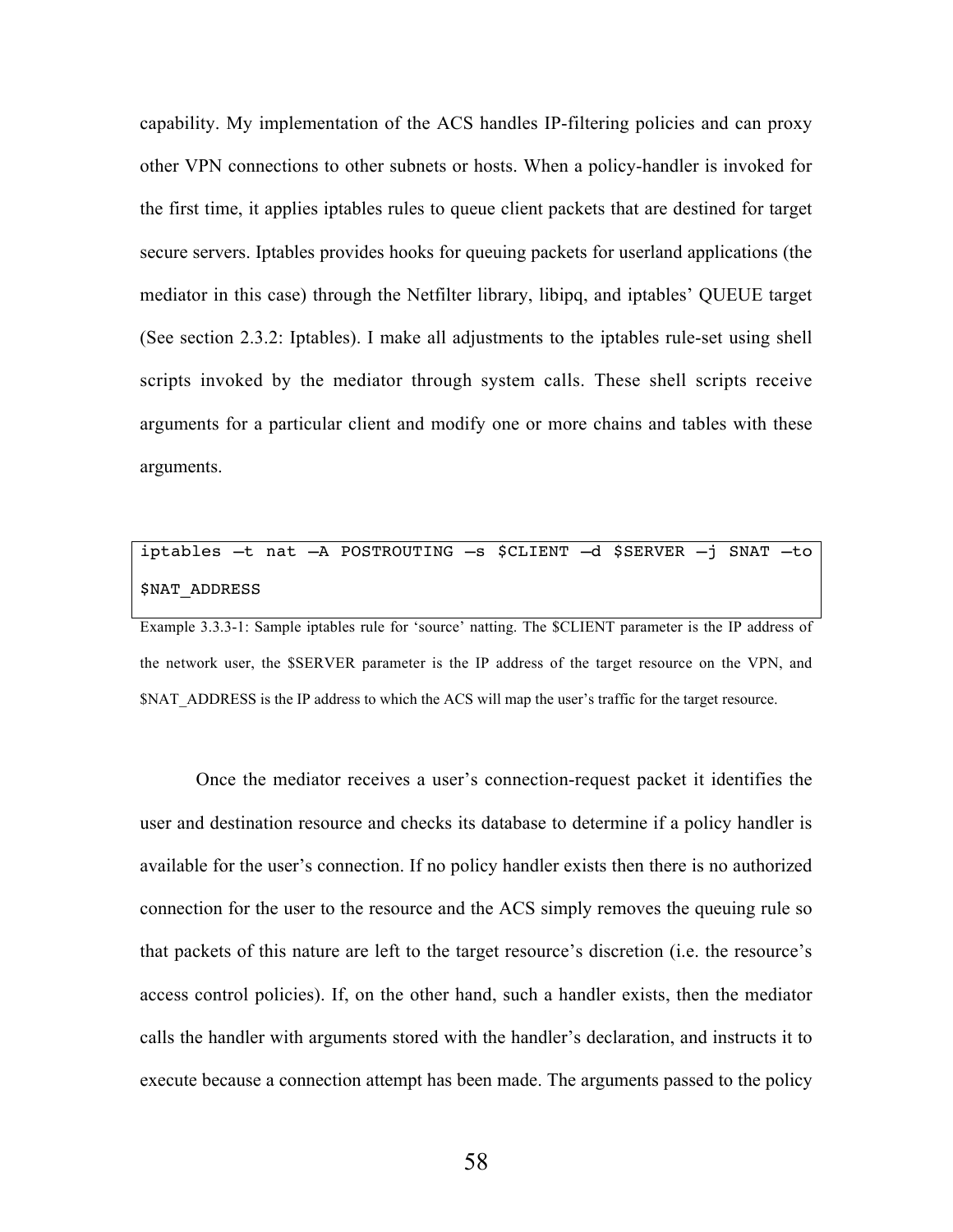handler differ based on the particular handler and allow any policy handler to discriminate between clients by specifying which credentials the ACS should use for authentication. In all cases, the ACS has a pool of credentials (certificates and matching private keys, IP addresses, etc), in its name. The policy handler uses one of these credentials to authenticate with the target server. When the mediator program ceases execution, or the C++ client objects are destroyed, the handler is called again to do the necessary clean up (including removing Iptables rules). I will explain the operation of the policy handler for two policies that the prototype currently handles:

### I. IP-Filtering Handler

In this policy, the target server allows connections from hosts with a specific type of IP address (or IP addresses from a specific range/pool). The server allows the ACS to use a subset of its accepted IP pool for remote clients. The handler for this policy keeps a table of these IP addresses and records those that are in use by a client at any given time. The argument passed to the handler is a reference to the current table entries (as well as a Cstruct containing information on the user and server that is passed to all policy handlers). When the handler is informed that a connection request has been made it finds the next available IP address and adds an iptables rule so that all subsequent traffic from the user to the server will be 'natted' with the selected IP address. If there are no more IP addresses then the ACS has ran out of available connections to the target server and the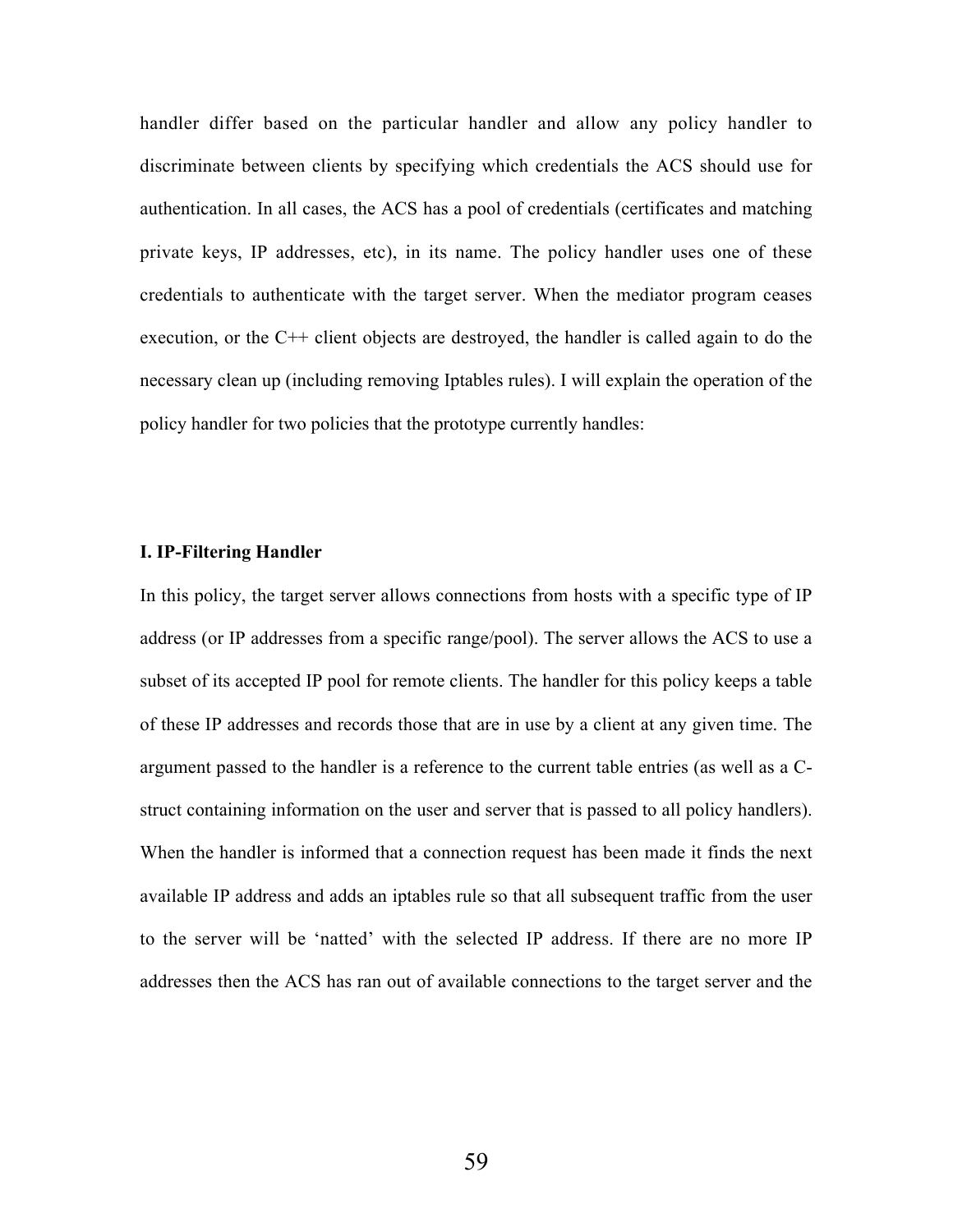handler will issue an *NF\_DROP<sup>17</sup>* directive for the packet. The ACS will, therefore, drop all packets to that server from users without an established connection until other users free up their connections. This behavior is configurable: alternatively the handler can be instructed to reuse IP addresses when entries in the table ran out. The latter option allows the ACS to create an unlimited number of connections to a resource. The former configuration will limit the number of connections from the ACS and so can prevent possible *denial-of-service<sup>18</sup>* attacks through the service.

## II. VPN Handler

In this policy, the target server is a VPN concentrator/server to some subnet, perhaps within the same network as the ACS. The server machine could even be another ACS. The ACS has a certificate that is signed by a trusted CA of this target server. The mediator and uses this certificate to setup a VPN tunnel (IPSec or SSL) to the target server. Before the tunnel is set up, the ACS blocks all forwarded packets from going through the tunnel (without this initialization, other ACS clients may access the target server and the restricted subnet behind it). When the handler is invoked (upon a connection request by the client), the handler adds a routing rule to the route chain to exempt the client's forwarded traffic from the previous restriction rule. Subsequently, these packets are automatically routed through the VPN tunnel, between the ACS and target server, to the secure subnet behind the server.

<sup>&</sup>lt;sup>17</sup> NF\_DROP and NF\_ACCEPT are flags that a process sends to the iptables queuing handler to decided the fate of a queued packet (i.e. to drop or accept the packet). <sup>18</sup> Denial-of-service (DOS) occurs when a server can no longer accept connections from users because it is already maintaining the maximum number of connections it can support. By restricting the ACS to a number of connections at a time, a server will always have connections available to users who are not requesting access through the ACS.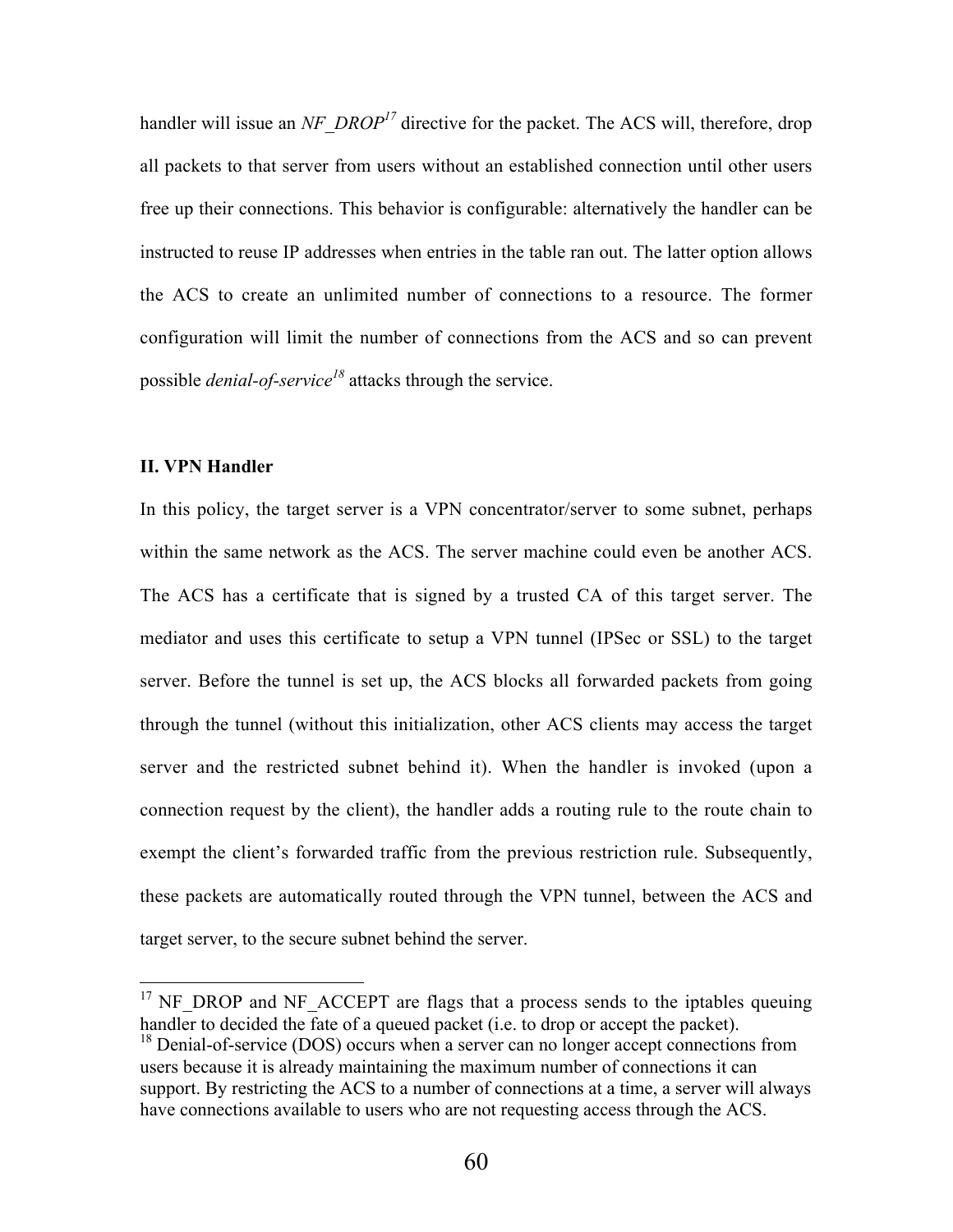The ACS maintains state on all users and resources through client and server objects. Server and client objects can be 'activated' or 'deactivated.' A client object corresponds to a particular network user. Activating such an object means that the user is currently connected to the ACS. When the user disconnects, the AM informs the mediator and the corresponding client object is deactivated. Server objects represent resources on the more trusted (private) network. For these objects, activation means that the resource is available to receive access requests from network users. It also means that the administrator of the corresponding resource wants the ACS to mediate on behalf of the resource's authorized users. If a server object is 'deactivated' then the administrator does not want the ACS to do any mediation for users accessing that resource. This might also indicate that the resource is temporarily unavailable (or offline).

### 3.3.4 Specifying policies

I designed a simple grammar for describing resources, users, the privileges the users have, the policies used for authenticating the user, and which credentials the ACS would employ to proxy the user. In the absence of a web service in my implementation, the grammar serves as a means for specifying policies. The syntax uses a few keywords and delimiters to mark the start and end of the definition of an object. A parser for the grammar recognizes three keywords for specifying objects: *server*, *client*, *and conn*. Each of these implies the declaration of an object if the object does not already exist in the database, or the modification of the object if the object has previously been created. The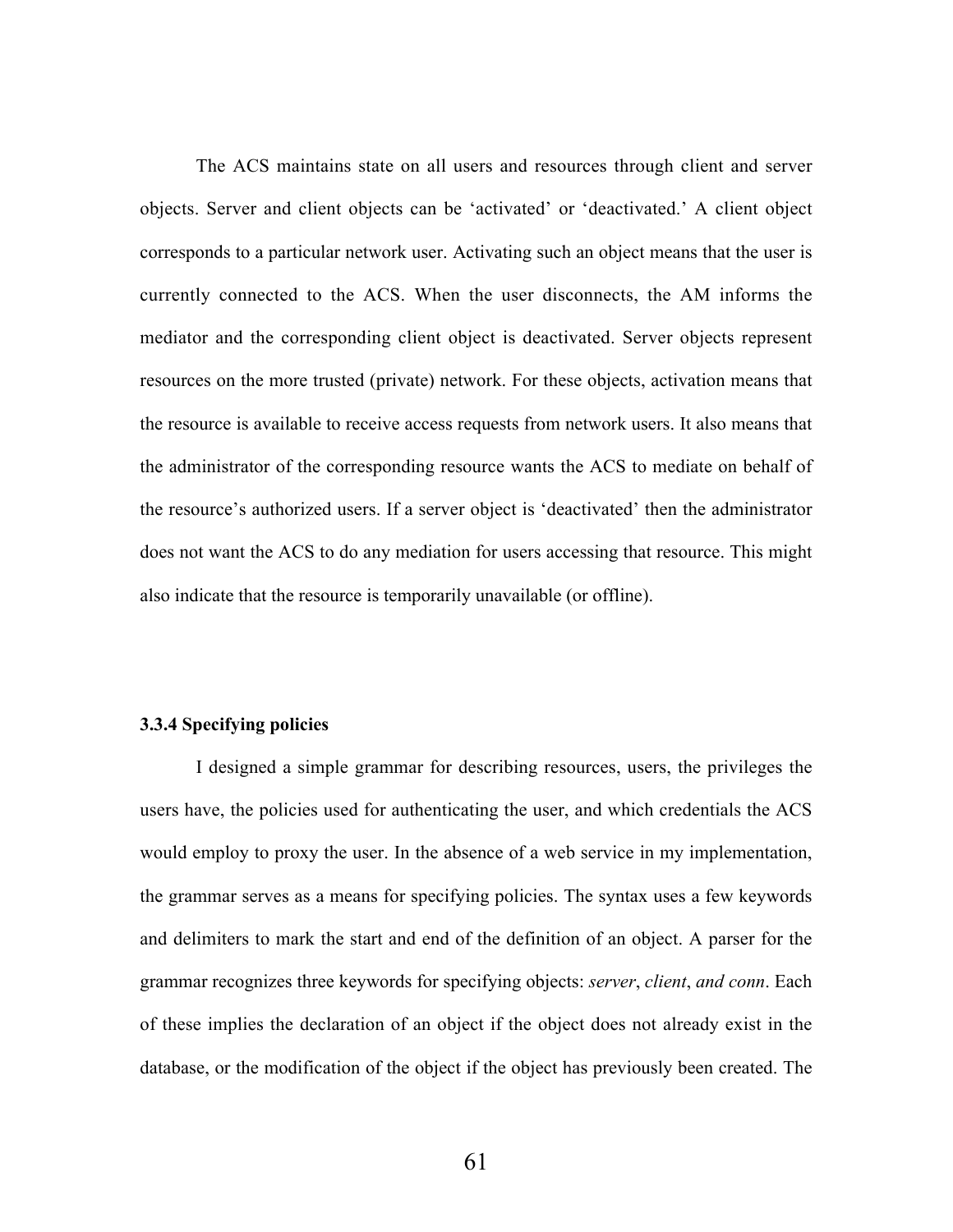ACS parser recognizes the delimiters '{' and '}' as markers for the start and end of the attributes of an object, and the end of line character as a meta-symbol before a new declaration. Example 3.3.4-1 presents an example of instructions using the ACS syntax.

```
SERVER server-id {
     HOST IP-address
     CLIENT client-id {
          CONN {
               TYPE IP-FILTER {
                     SUBNET first-IP-address last-IP-address
                     UNIQUE
               }
          }
     }
}
```
Example 3.3.4-1: Sample Server Declaration for ACS input file. All italicized words are variables; an actually policy file (or message) would have numeric constants in their place. The variables are included here to clarify the meaning of these constants. All terms in bold face are keywords that the ACS parser recognizes. *Subnet* and *unique* are underlined because a 'special' parser is required to recognize these keywords. These 'special' parsers are explained later in this chapter.

The specification in Example 3.3.4-1 declares a server with a particular identification number and IP address. It then declares a client, also with a particular ID number, and specifies that the client will be authenticated by an IP-based filtering policy and so should be assigned an IP address from a range between *first-IP-address* and *last-IP-address*. Like the policy-handling mechanism of the mediator, the mediator's parser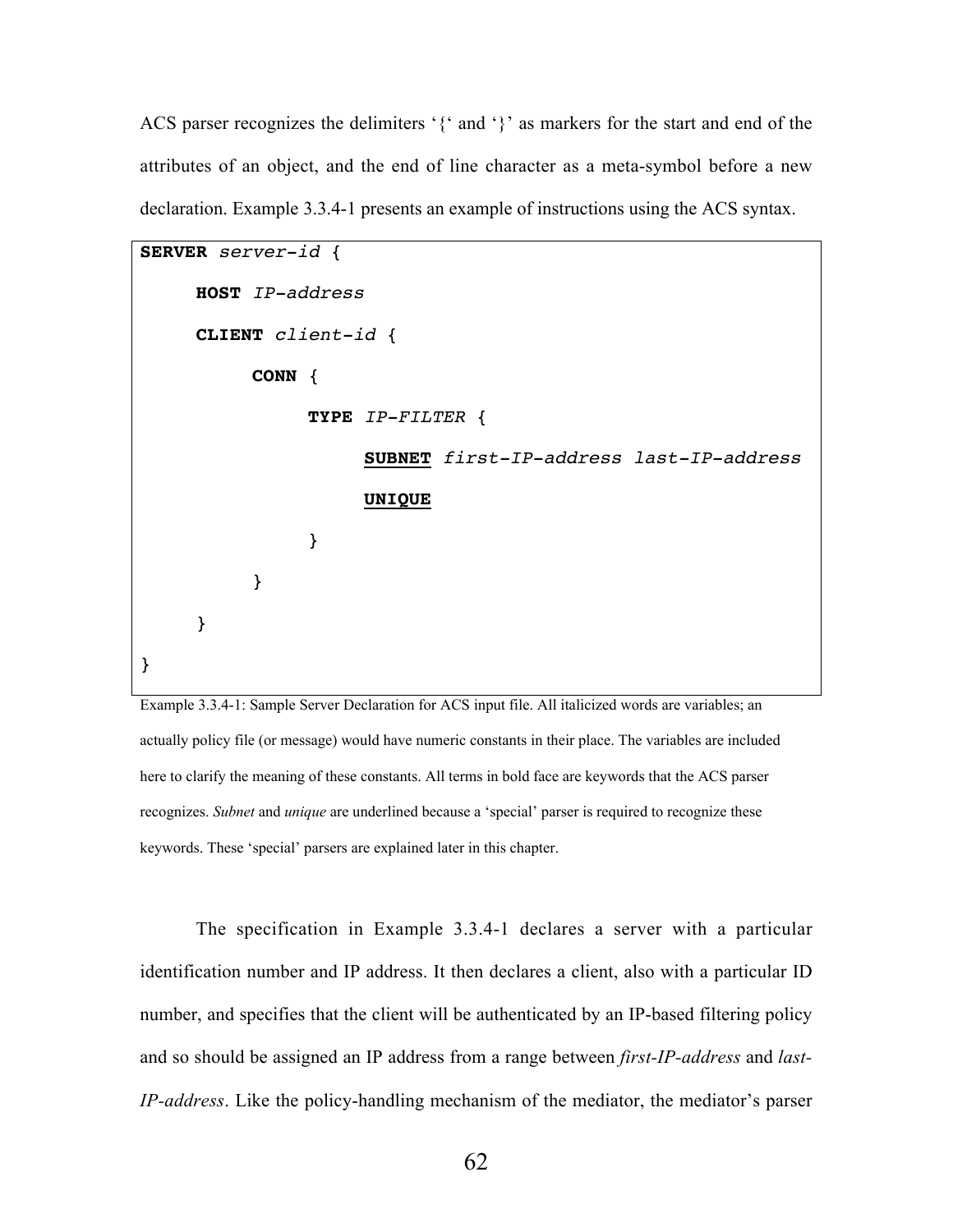was also designed with modules in mind. The parser itself must invoke special, more specific parsers for various policies. Thus when the parser encounters the *type* keyword. It looks up the appropriate special parser (in this case the IP-Filter parser), which parses further specification between the '{' and '}' delimiters. Again this modularity is intended to provide extensibility to the ACS, allowing it to parse other policies that may be added to its capabilities in the future.

In Example 3.3.4-1, the IP-Filter parser recognizes the *subnet* keyword and stores the upper and lower bounds that define the address pool. The ACS has a table with entries for all the IP addresses it can use for its clients and the IP -Filter handler will search this table within the specified bounds when it needs to assign a user an IP address. The *unique* keyword tells the policy handler not to use an IP address that is already in use. This might be desirable if an administrator wishes to restrict the number of connections the ACS can make on behalf of its users. Without this keyword, the handler will first try to assign a client an available IP address and then pick any non-unique one if all are in use. If a handler picks an IP address for a client object that uses 'unique' keyword then a flag is set against the IP address in the ACS' global table so that other handlers do not reuse the address until it is freed.

## 3.3.4.1 The ACS Grammar

The parser uses a grammar of the form given in Table 3.3.4-1 below. A more accurate grammar is given in Appendix A. I give this simplified version because it captures the essence of ACS grammar and is much easier to explain.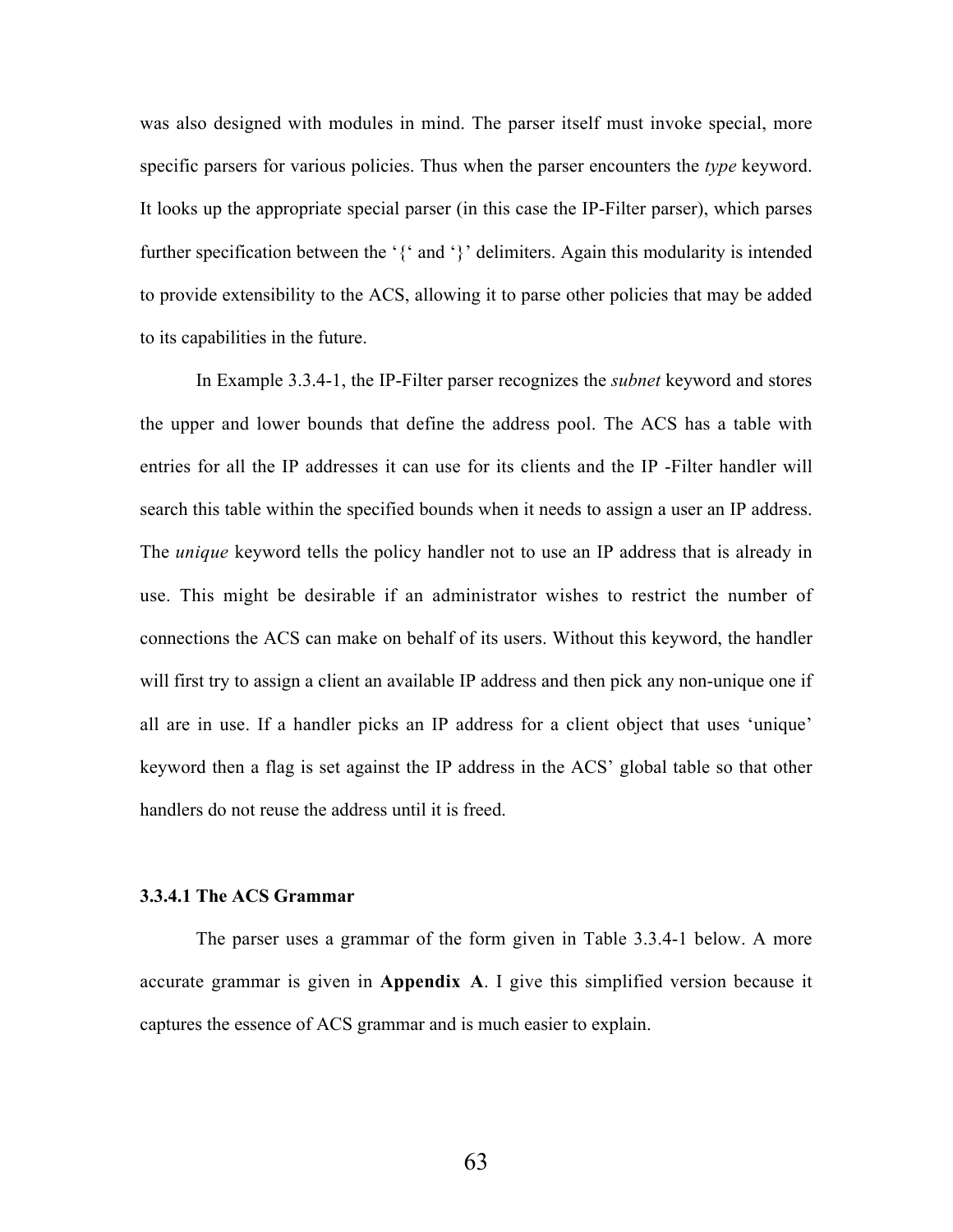<Input File>

<Declarations>

# <Declarations>

<Server Declaration> <Declarations>

<Client Declaration> <Declarations>

NIL

<Server Declaration>

SERVER *uint*

**SERVER** *uint* {<Server Definition>}

<Client Declaration>

CLIENT *uint*

CLIENT *uint* {<Client Definition>}

<Server Definition>

<Client Declaration> <Server Definition>

<Host Declaration> <Server Definition>

NIL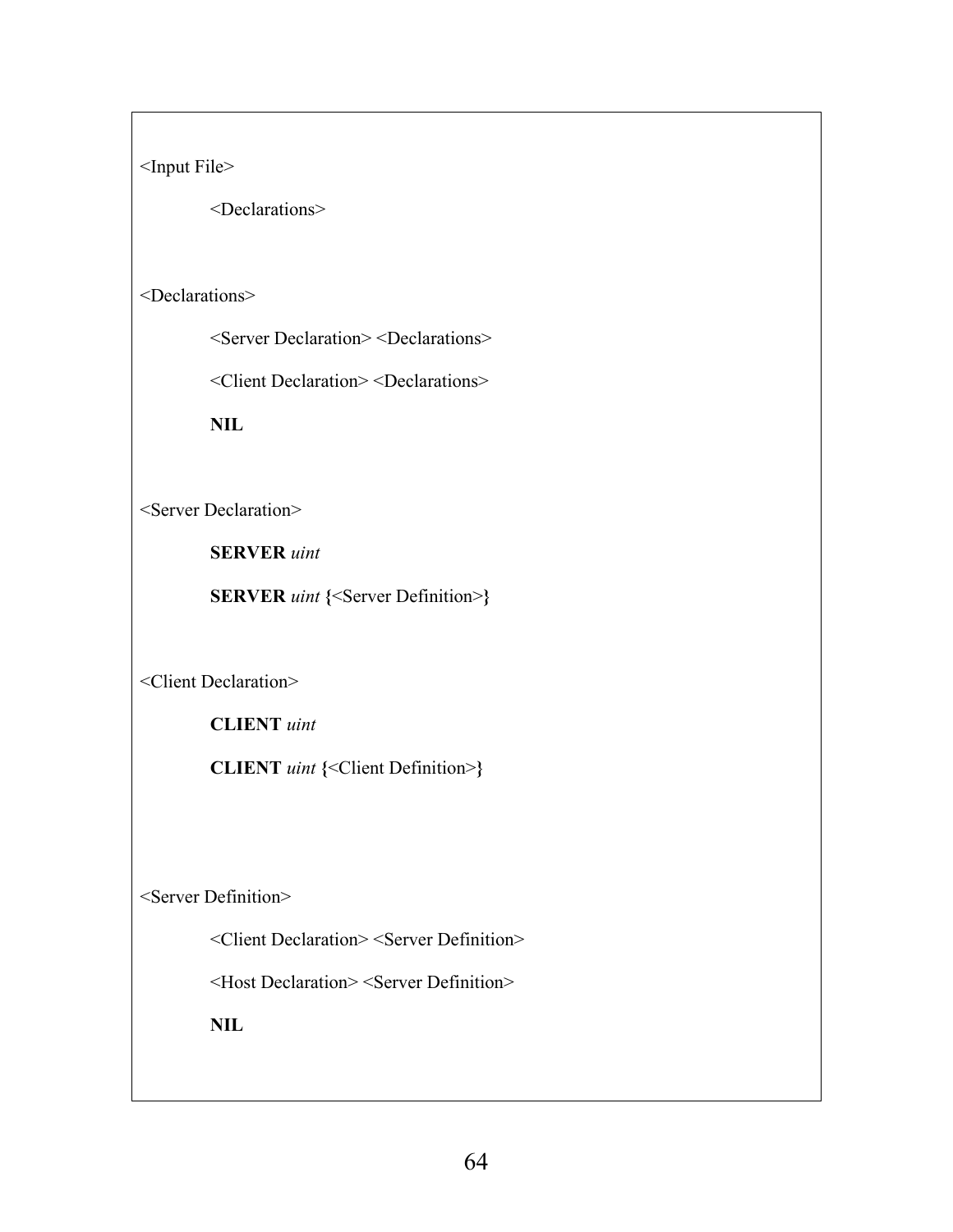<Client Definition>

<Conn Declaration> <Client Definition>

<Host Declaration> <Client Definition>

NIL

<Host Declaration>

HOST *string*

<Conn Declaration>

CONN {<Conn Definition>}

<Conn Definition>

TYPE *uint* {<Type Definition>}

<Host Declaration> <Conn Definition>

Table 3.3.4-1: Simplified ACS Grammar for policy specifications. The actual ACS grammar is defined for files and messages (passed between processes).

Each rule of the grammar consists of a variable (left justified) followed by several variables and/or terminals that can be substituted for it<sup>19</sup>. Phrases between ' $\leq$ ' represent variables of the grammar, and words in bold face represent terminals. Italicized words represent an entire class of terminals. Thus *uint* is the class of integers greater than or equal to 0 (and no greater than  $2^{32}$ ). NIL means no input text. Each variable begins on a

<sup>&</sup>lt;sup>19</sup> I first came across formatting grammar in this particular way after taking a class with Prof. Bill McKeeman at Dartmouth College.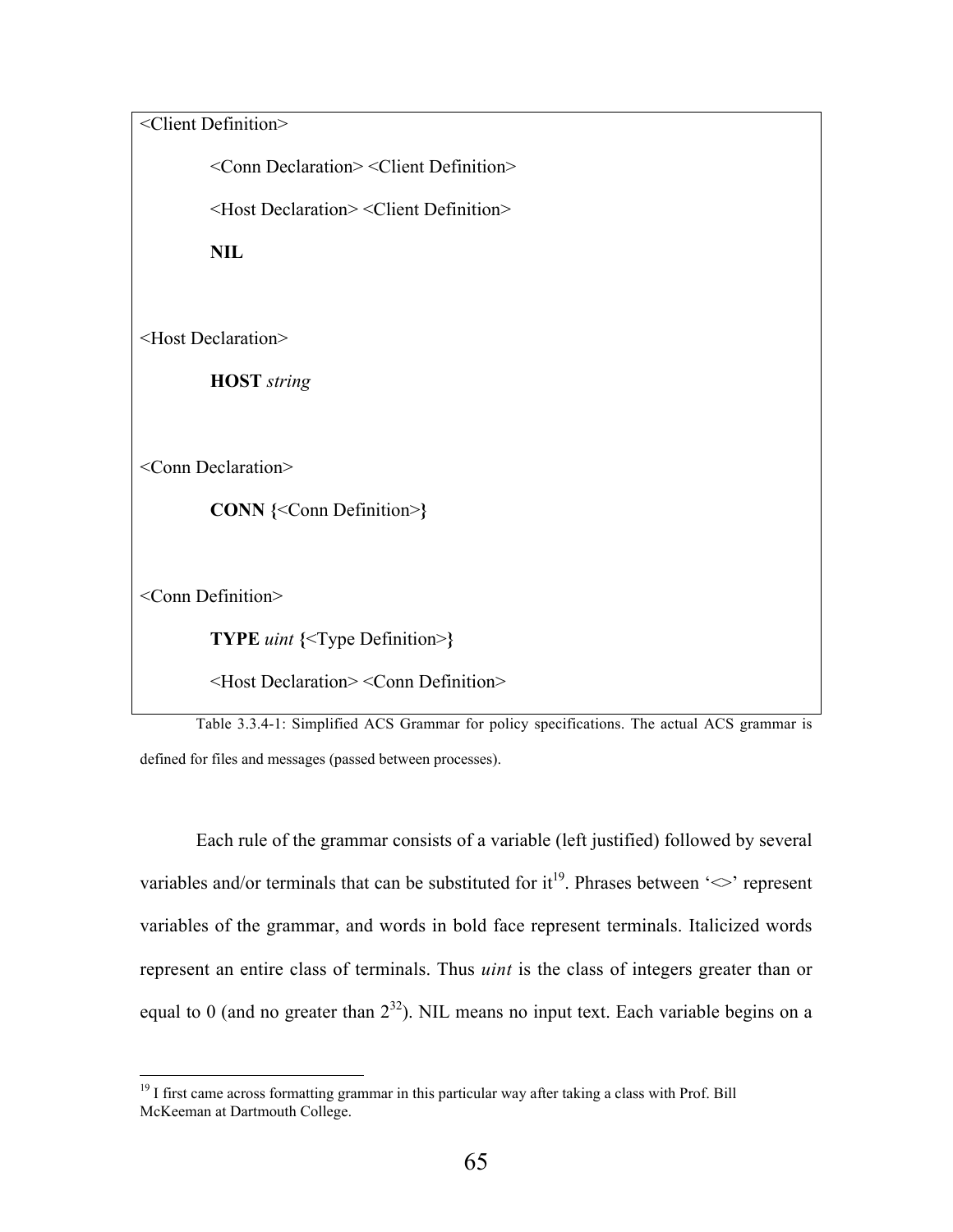new line. Thus if  $\leq A \leq B$  is the right-hand of a rule, then it represent instructions that take up at least two lines in a valid input file (or message).

The mediator accepts an input file if it can be parsed with the grammar given in Table 3.3.4-1. Parsing is done 'top-down' in the order the file is read. A valid input file contains 0 or more declarations at the *top-level* (i.e. outside of any curly braces) of the file. Each declaration is either for a server or client. Consequently, at the top level the grammar only permits the creation and modification of client and server objects (the complete grammar also allows the deactivation and activation of these objects). Both client and server declarations must begin with the appropriate keyword, and be followed by an identification number. Optionally, these declarations may include a definition for the object that must be between two curly braces. The definitions of both types of objects (servers and clients) may include a host declaration, specifying the IP address of the object.

The definition for a server may include the declaration of one or more client objects. Similarly, the definition for a client may include the declaration of one or more *conn* objects, which are specifications for the authentication policy the client must satisfy when connecting to a given server. A conn declaration must include the definition of the conn object between curly braces. A conn definition may also include an IP address assignment. The IP address within a conn definition specifies the server; the client of the conn object is already known from the scope in which the declaration occurs (conn objects are defined within client object definitions). If the enclosing client definition is within a server definition then the host declaration is optional; the server for the conn object defaults to the server in which the client is being defined. This exclusion is not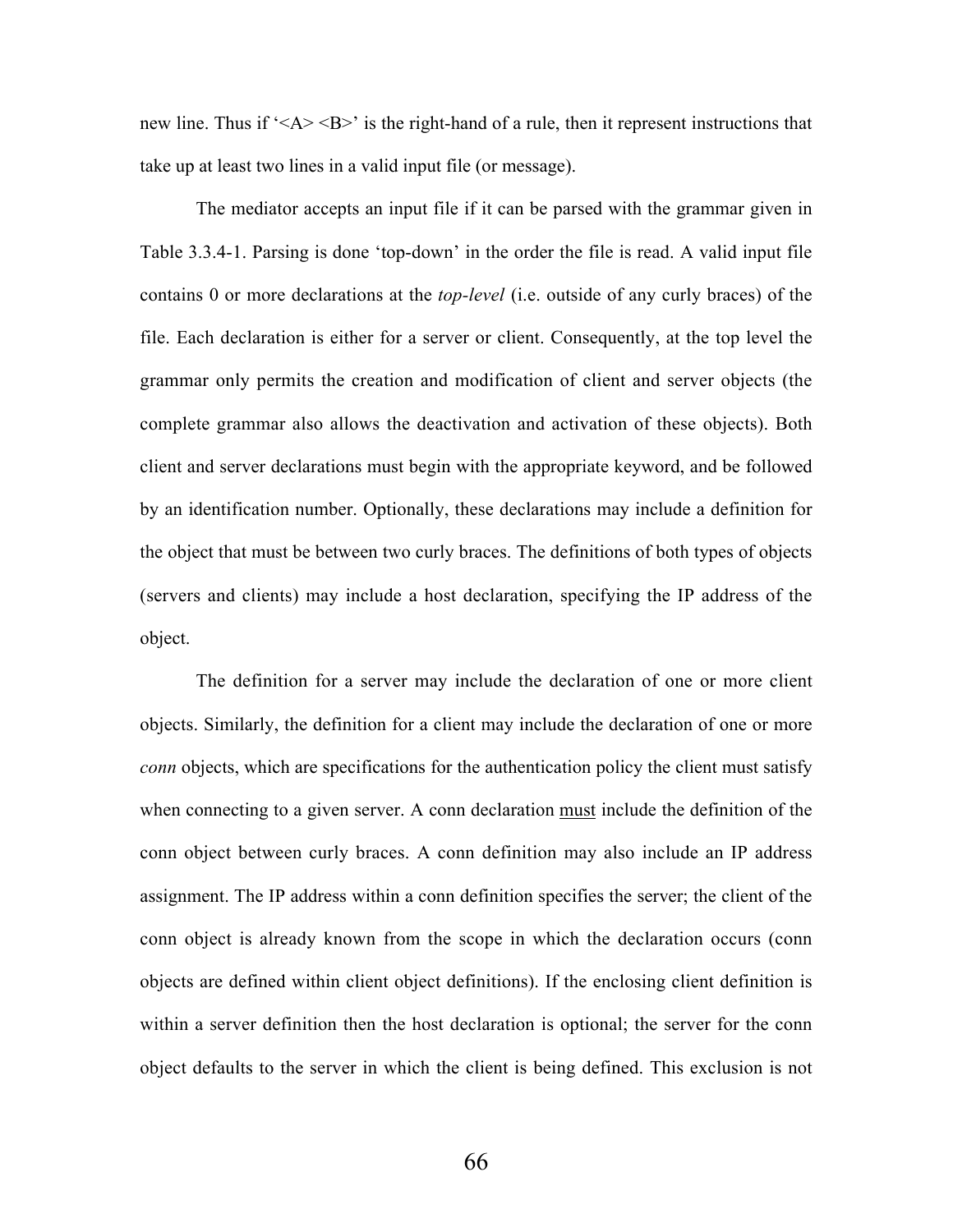specified in the grammar in Table 3.3.3-1 but the parser will reject the input file at runtime if it cannot resolve a server for any given connection. Appendix A presents a more complete grammar that my implementation uses.

A conn definition must include a type definition, which is the set of arguments and details for the particular policy. There are no rules for the variable <type definition> in the ACS grammar because the parser does not resolve this variable. As previously explained, the parser invokes a special parser for each specific policy type. The parser maintains a database of parsers that it may invoke to resolve each specific policy. Thus when the main parser encounters the 'type' keyword, it reads the subsequent unsigned integer token as an index into its database of policy parsers. The specialized policy parser will parse the type definition and return control to the main parser. The specialized parser also returns an indication of success, if it is able to obtain a valid type definition, and failure otherwise. Example 3.3.4-1 demonstrates the type definition for an IP-filtering policy.

### 3.3.4.2 The Web Service (not implemented)

In a full-scale implementation, the web service would provide several web pages for both administrators and network users. Administrators' web pages would allow them to select their resources via web-form objects (e.g. drop down boxes). Administrators would be able to add new resources or modify the policies for those already displayed by the website. They would also be able exclude resources from the ACS' mediation. The web pages would identify each policy by type (e.g. IP-Filter or VPN) and for each type would allow the administrator to edit configurations. For example, for configuring a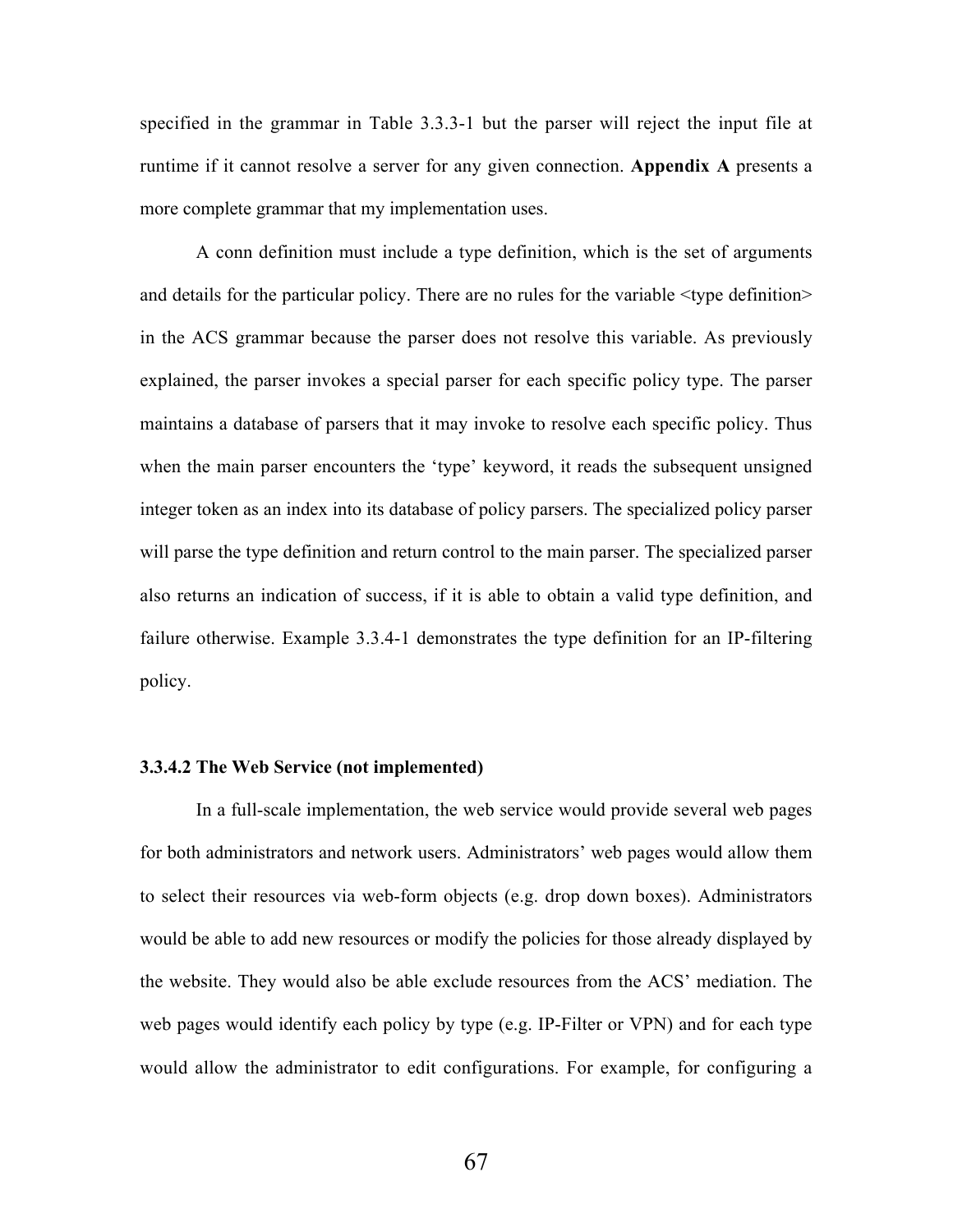VPN's access policy, the website would present an admin with a form to upload a certificate and private key file that the ACS may use to establish a tunnel, and select what type of protocol the resource required for VPN access – IPSec, IPSec/L2TP, or SSL. For each resource, the Administrator would also be able add or drop which network users she has authorized to access the resource, and perhaps what type of access privileges these users may have: For example a user might have administrative access or restricted access, etc. In this case the administrator would have to provide the ACS with a different set of credentials for each access privilege type.

I created the ACS syntax for specifying policies in the absence of a web service. However, I could have added the web service to my implementation by providing scripts to translate specifications made on a web form into ACS syntax; once the web service generates the messages, it would send these messages to the mediator the same way the AM currently does.

| Web Form Specification                       | ACS Syntax equivalent              |
|----------------------------------------------|------------------------------------|
| Prevent the ACS from mediating between       | <b>SERVER 32 DOWN</b>              |
| users and a particular resource              |                                    |
| Add a server as a network resource.          | <b>SERVER 35 {</b>                 |
| Specify the name and IP address of the       | HOST 129.170.214.90                |
| server. State that the server uses SSL VPN   | TYPE VPN SSL {                     |
| access control.                              | CERT /usr/share/acs/certs/cert.pem |
| Upload a private key file. Upload a          | KEY/usr/share/acs/secrets/key.pem  |
| certificate file (The ACS will present these |                                    |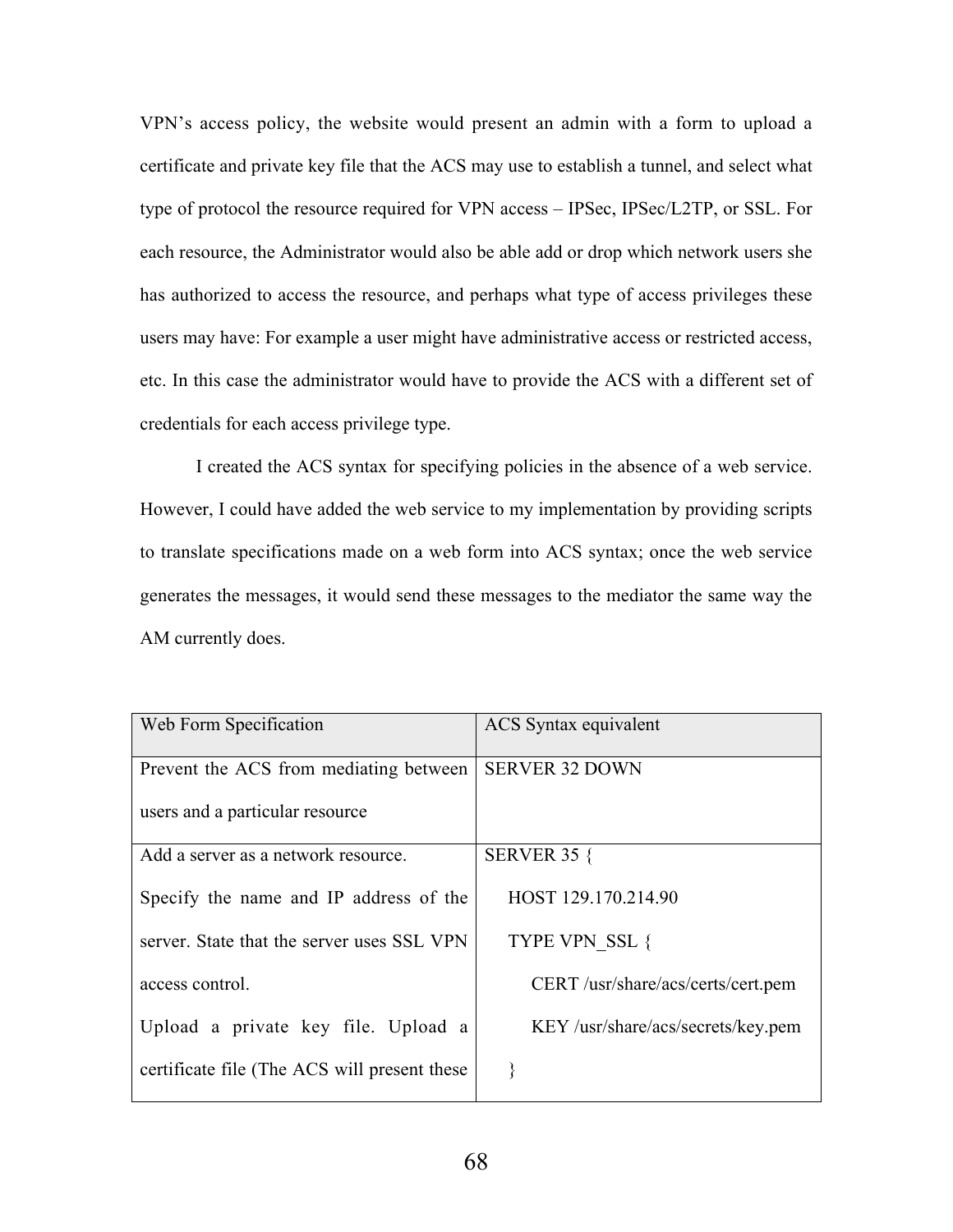| to gain access for a privileged user)                   |                       |
|---------------------------------------------------------|-----------------------|
| State that the resource is active (i.e. its             | <b>SERVER 35 UP</b>   |
| available to receive connections for                    |                       |
| network users)                                          |                       |
| Authorize the ACS to mediate on behalf of   CLIENT 62 { |                       |
| a client to obtain access to the server                 | CONN $\{$             |
| defined above. The client will use the                  | HOST 129.170.214.90   |
| default settings for establishing a tunnel to           | <b>TYPE VPN SSL {</b> |
| the server.                                             | }                     |
|                                                         |                       |
|                                                         |                       |

Table 3.3.4.2: The web service could generate ACS syntax messages from information gathered from the web forms. The entries above are examples of this translation.

The web service would also provide web pages for network users to view their privileges and any other relevant account information.

## 3.4 Putting it Together

My prototype does not include the web service component identified in the model for this framework. Instead, specifications are made by means of a syntax that I designed for allowing the various components to communicate. My prototype also implements the accounting and mediating service as two separate programs: the Accounts Manager and the mediator.

The prototype is designed as follows: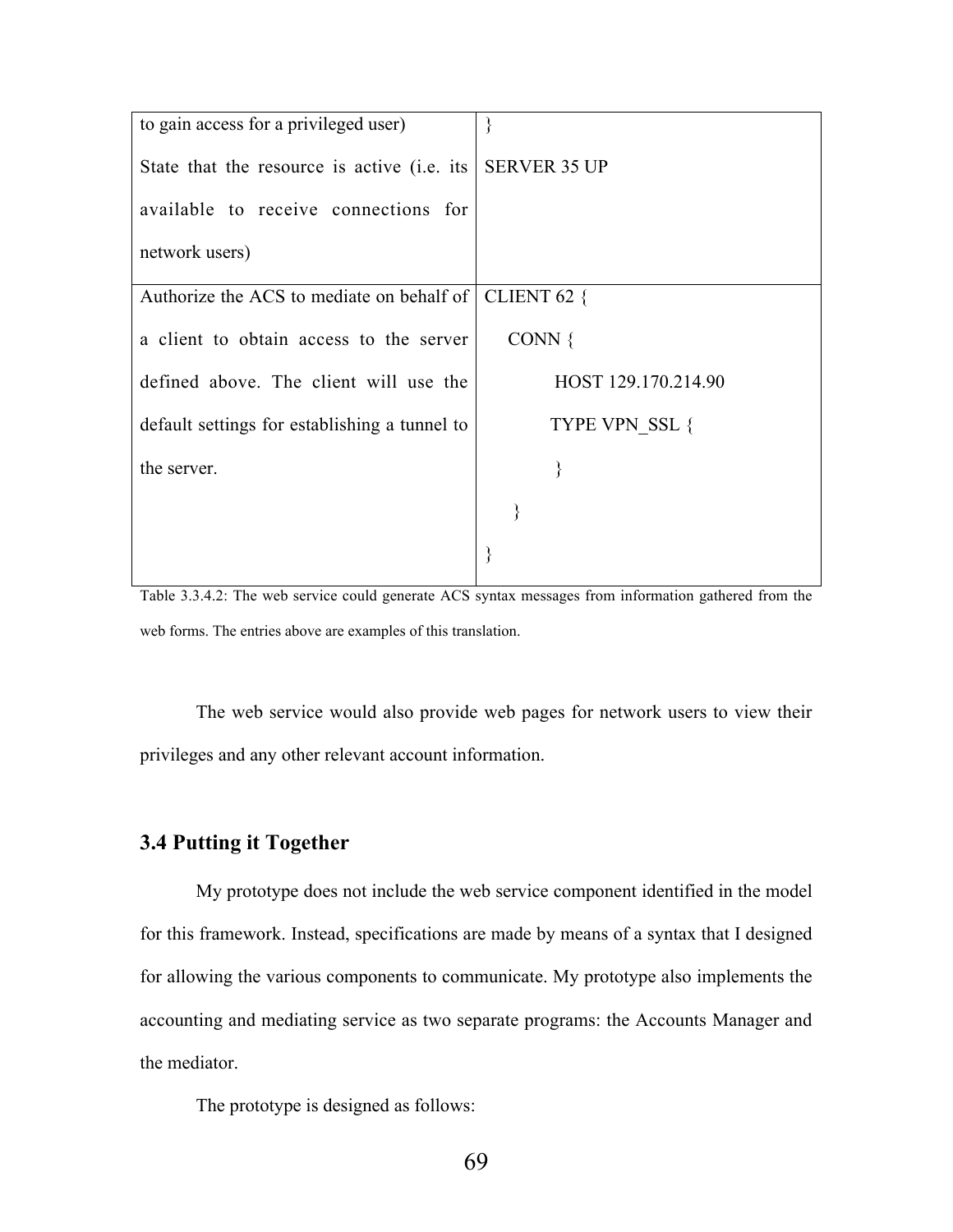- 1. The VPN services comprise of OpenVPN, Openswan, l2tpd, and ppd. When a user connects to the VPN service, it will give the AM some identifying information about the client (username or X.509 certificate) and current IP address.
- 2. The AM looks up the id number of the user with the given identification information (username or public key fingerprint) by querying the MySQL database.
- 3. The AM constructs a message, using ACS syntax, telling the mediator that the corresponding client object should be activated, as well as providing the user's current IP address.
- 4. With the given IP address, the mediator can add routing rules to queue certain packets from the user's traffic based on the destination of these packets (which resources the client is trying to access). These packets represent connection attempts.
- 5. When the mediator detects a connection attempt (i.e. it receives a queued packet) it establishes a connection with the resource and allows the user to access the resource through this established connection. The mediator establishes connections on behalf of a user based on the resource administrator's specifications.
- 6. When a network user disconnects from the ACS, the VPN components will send another message to the AM with some identifying information for the user (in this case an IP address). The AM looks up the user's id with the given information and constructs a message telling the mediator to deactivate the corresponding client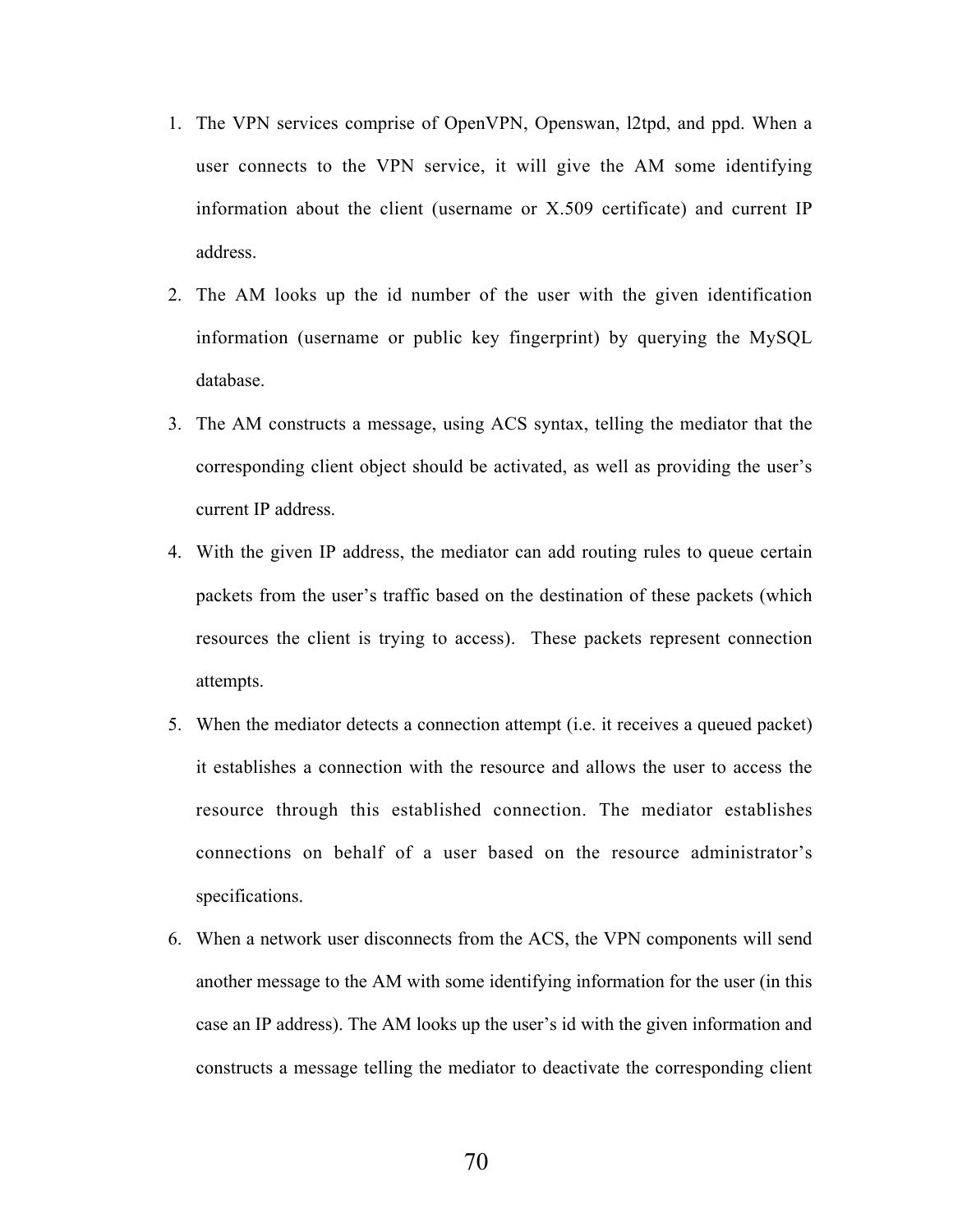object. The VPN services disconnect idle connections automatically so inactive users do not remain connected to the system.

## 3.5 Summary

The ACS model presented in this chapter and my prototype implementation have demonstrated the following:

- 1. The ACS is able to reduce unintended access denial of authorized users by mediating connections between users and resources.
- 2. The ACS endeavors to maintain the security standards of the various network resources<sup>20</sup> because it uses VPN technology, which provides authentication, confidentiality, and data integrity; users that benefit from the ACS are not only authenticated but are also authorized to access the resources that the ACS enables them to.
- 3. Because the ACS forms an intermediary between resources and network users, it provides a centralized system for administrators to control access to their resources in a way that captures the administrator's intentions for securing the resource. This point also suggests that resources network-wide may benefit from new technology introduced to the ACS framework. Chapter 4 discusses how ACS could be upgraded to work with Greenpass tools and so enable resources on the VPN to support decentralized delegated access without further configuration.

<sup>&</sup>lt;sup>20</sup> In the sense that it provides direct access to only authorized users. This does not guarantee the integrity of the data after the host receives it; the ACS cannot vouch for the security of the host the user is using (see Chapter 4 for further discussions)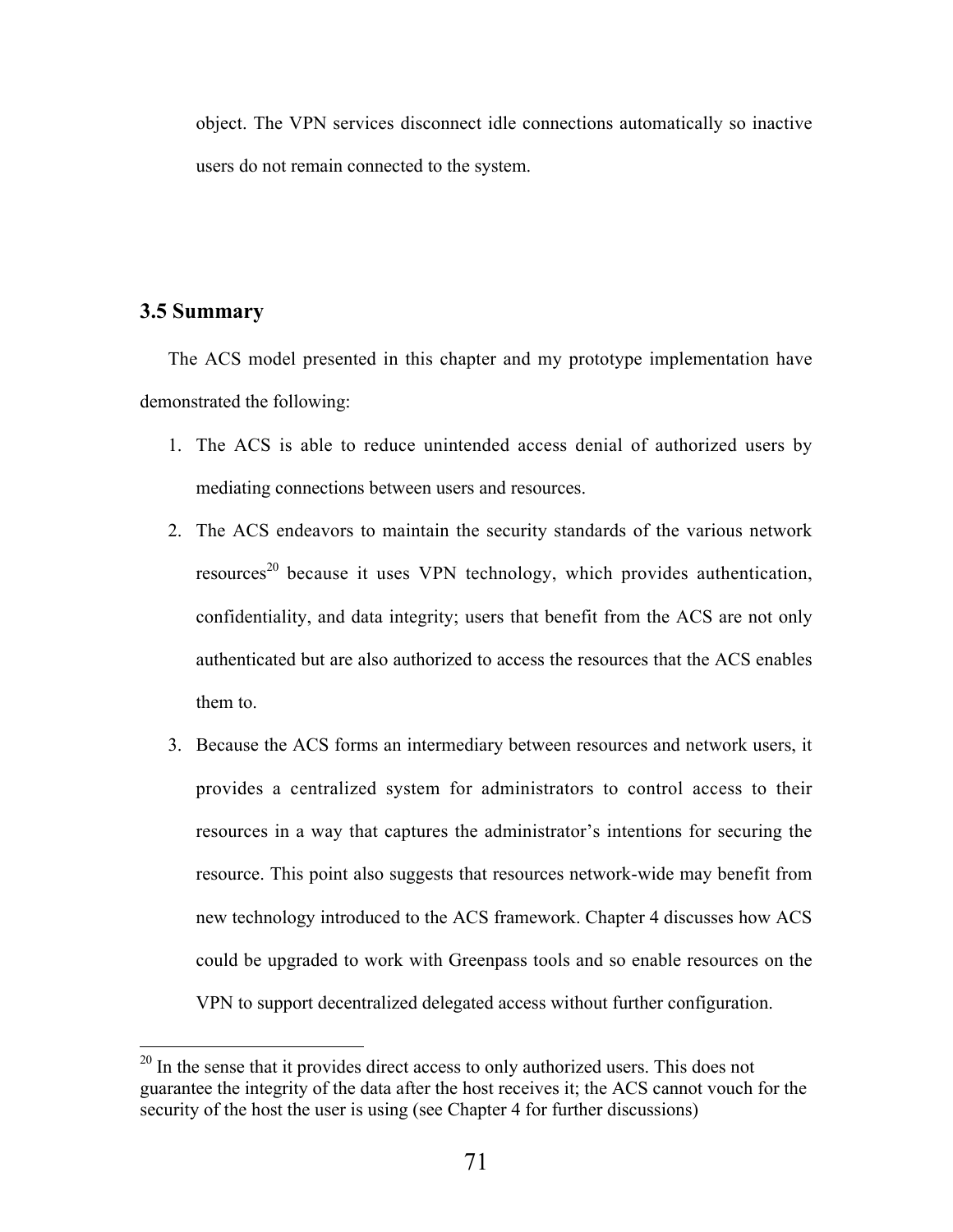## 3.6 Concluding Remarks

My prototype deviates somewhat from the model presented at the beginning of this chapter. This discrepancy is due to the fact that I was able to refine the model only after considering some of the decisions and their effects on the prototype. For this reason, the prototype could have had a single program for the accounting and mediating service. With a single program, the service could read specifications directly from the database service and there would be no need for a policy specification grammar; while the web service and the accounting and mediating service would have agree on a format for storing and retrieving specifications, this format would be a lot simpler than the ACS syntax that my prototype currently uses.

Besides establishing a proof of concept, I embarked on implementing a prototype as a way to better understanding what putting together a framework like the ACS would entail. I believe that my prototype has accomplished just that.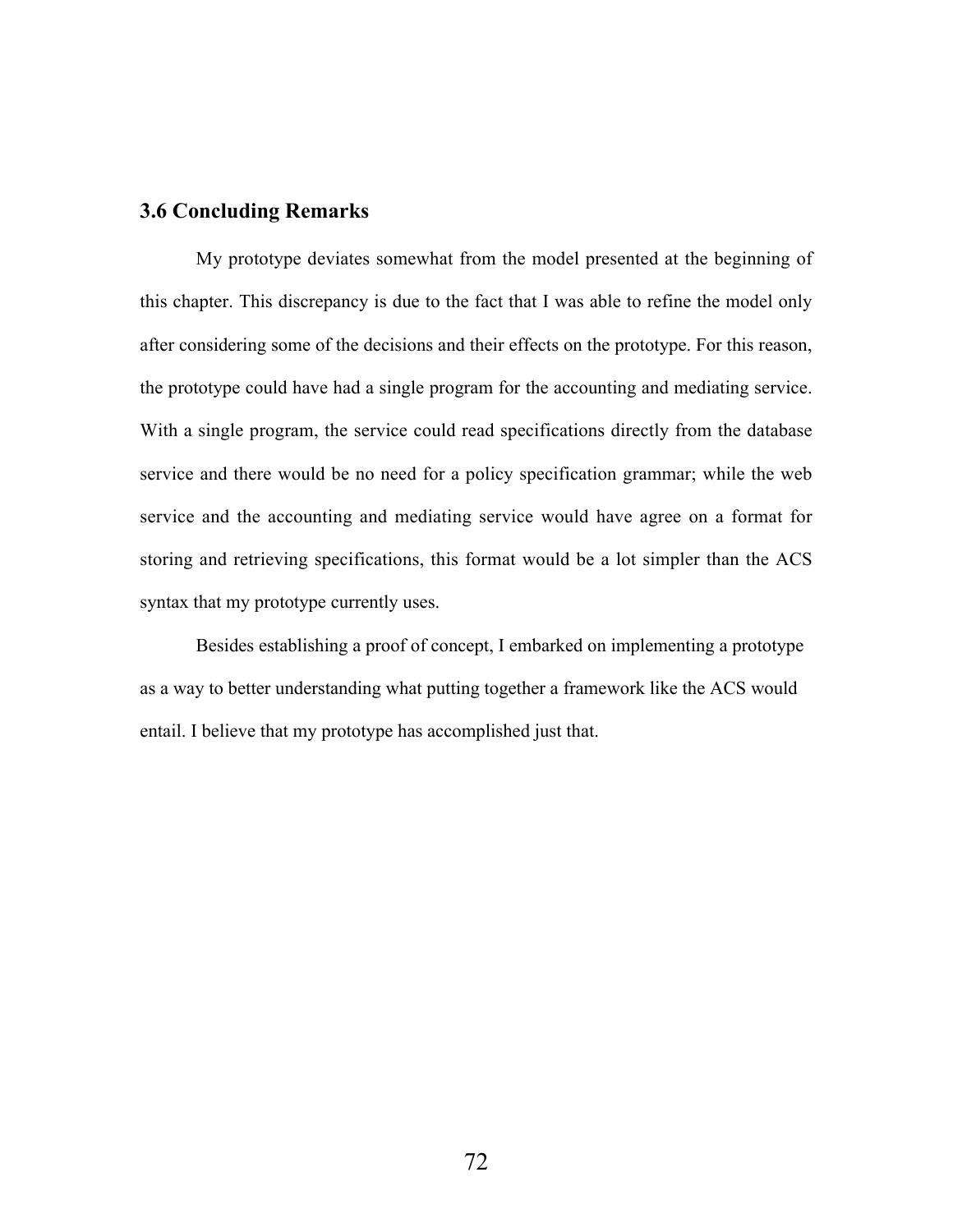# Chapter 4

# **Discussions**

This chapter answers some of the questions that arise from my implementation. I will focus on the issues of usability, efficiency, and security, as well as discuss the improvements to the model, which are necessary for addressing these issues. Before this, I will explain how the ACS may be made to work with Greenpass tools for introducing delegated access on the network.

## 4.1 Delegation

The ACS framework allows multiple resources to be managed centrally. In particular, enabling the ACS framework to understand delegated access will enable all services on the network to benefit from delegated access. The ACS model can be upgraded to support Greenpass tools including RADIUS authentication to the VPN service and implementing the accounting and mediating service to work with the authentication cache. These suggestions can also be directly applied to my prototype and sections 4.1.1 and 4.1.2 explain what modifications need to be made to enable decentralized delegated access for network resources.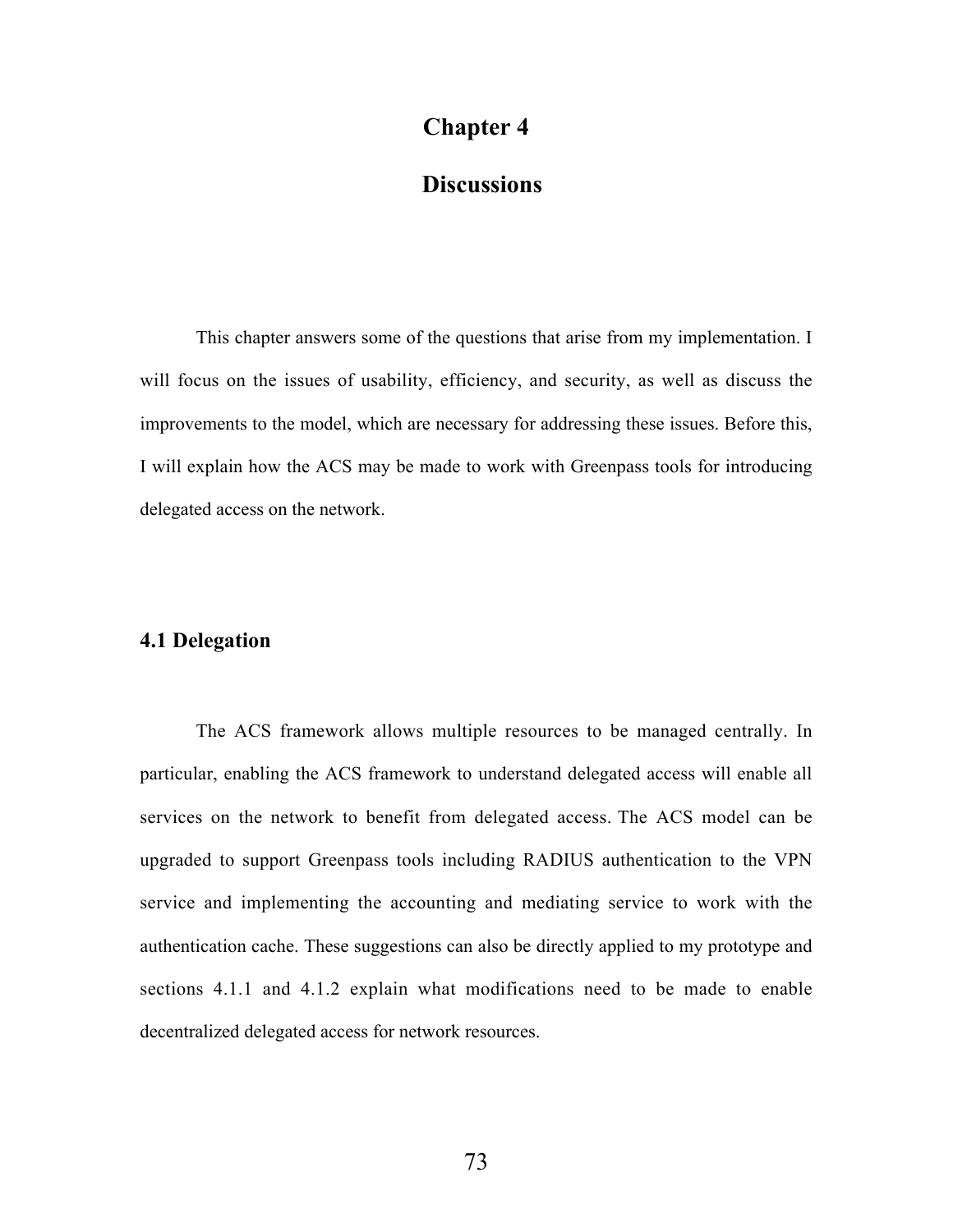### 4.1.1 Adding RADIUS-server support

- 1. Openswan supports *Xauth*. Xauth is a program used to edit and display configuration information for connecting to an *X server* [Ful05]. Xauth can be made to use *PAM* (Pluggable Authentication Modules), an authentication system that controls access to Red Hat Linux [RHLb]. PAM can also be configured to use RADIUS authentication so that client certificates can be forwarded to a RADIUS server for validation. It should be noted that Openswan developers do not consider the use of PAM with Xauth very safe [SWANd]; only recently, iDefense published a buffer-overflow vulnerability in Openswan when compiled for Xauth/PAM authentication [iDFNS05]. In light of this I hope to find an alternative for authenticating IPSec VPN connections.
- 2. Linux PPP can be configured to do RADIUS authentication. This functionality is built-in for pppd 2.4.2 and later versions [DeL02]. For earlier versions of pppd there are plug-ins available. Because the L2TP/IPSec VPN setup uses Linux's pppd, configuring pppd to use a RADIUS server will provide RADIUS authentication for the VPN connection.

OpenVPN also has a PAM plug-in that can be configured to use RADIUS. This is similar to approach (1) above. Alternatively, the OpenVPN configuration file provides a number of instructions that allow scripts to handle user authentication [Yon04]. These scripts can be used to send a certificate to a RADIUS server for authentication.

#### 4.1.2 Adding delegated-access support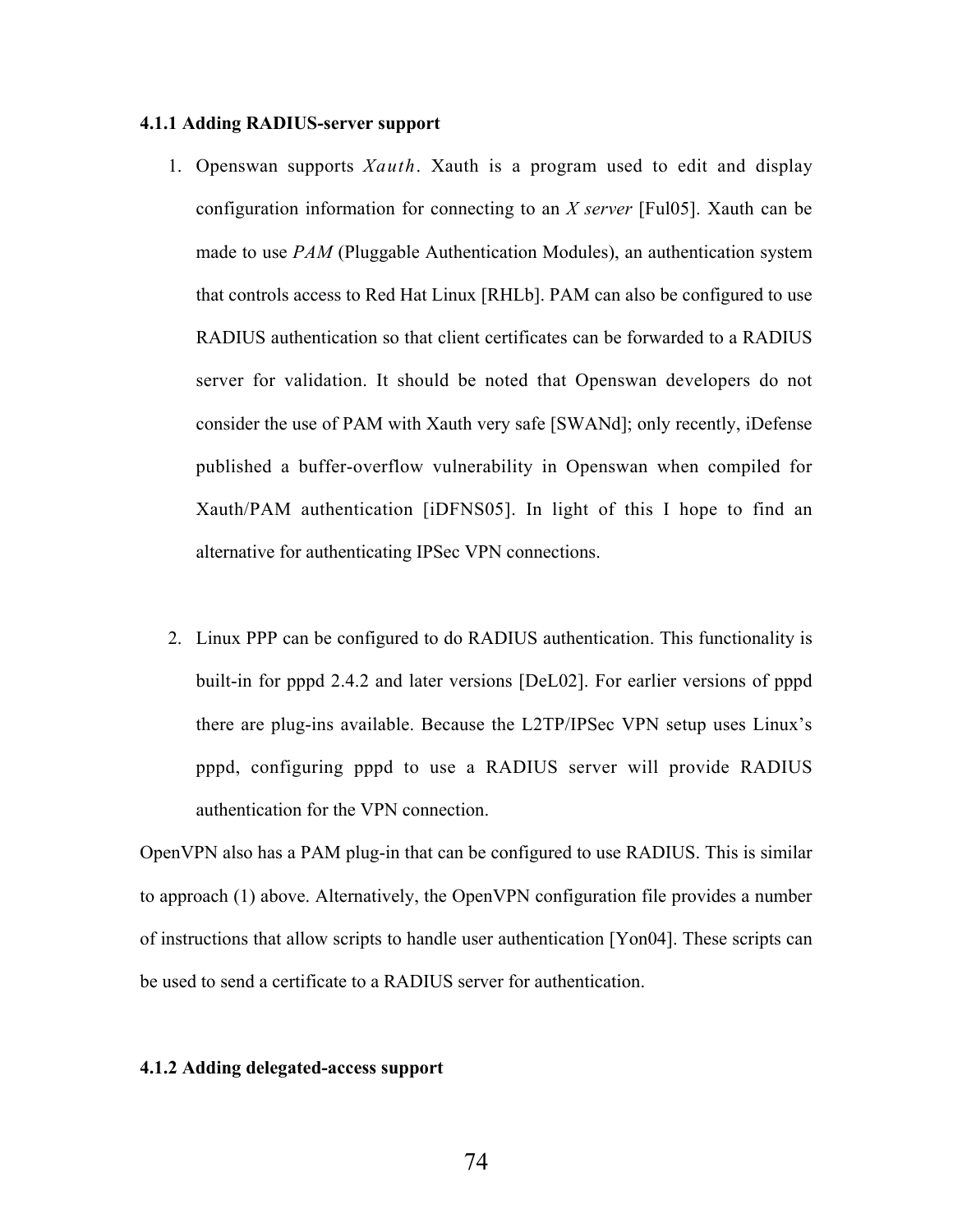In order to extend the prototype's service to delegated users, the AM and mediator must be modified to understand delegated access: If the AM receives a certificate and cannot find an id assignment for the user, for instance, then it should query the Greenpass RADIUS server's authentication cache [Goff04] (see section 2.4 for information about the authentication cache). The Greenpass authentication cache API can be modified to return entire SPKI chains for a given user's public key. Greenpass currently does not support delegating a subset of a user's privileges<sup>21</sup>, however, there have been plans to incorporate such a scheme and it is likely that the tag extensions of a guest's SPKI chain will convey information about delegated privileges

The prototype's grammar can be extended to use three keywords, *guest*, *until* and *like* for representing transient users and privileges. Table 4.1.1-1 shows how these keywords would work.

| <b>Syntax</b>             | Interpretation                                       |
|---------------------------|------------------------------------------------------|
| GUEST $5 \{$              | Create a client object that should be treated        |
| <b>LIKE CLIENT 82</b>     | as <i>transient</i> ; it will 'expire' at the end of |
| UNTIL 05/01/2005 18:00:00 | the date given by the 'until' instruction.           |
| HOST 190.181.183.14       | Assign this client the IP address                    |
|                           | 190.181.183.14 and accord it all the                 |
|                           | privileges of the client with id 82 until it         |
|                           | expires.                                             |
| GUEST $6 \{$              | Create a transient client object that is valid       |

<sup>&</sup>lt;sup>21</sup> It has not been necessary to do this yet since until now the only privilege in question has been network access and a user either has it or does not

until 6pm on May 1st 2005 and with IP and with IP and with IP and with IP and with IP and with IP and with IP and with IP and with IP and with IP and with IP and with IP and with IP and with IP and with IP and with IP and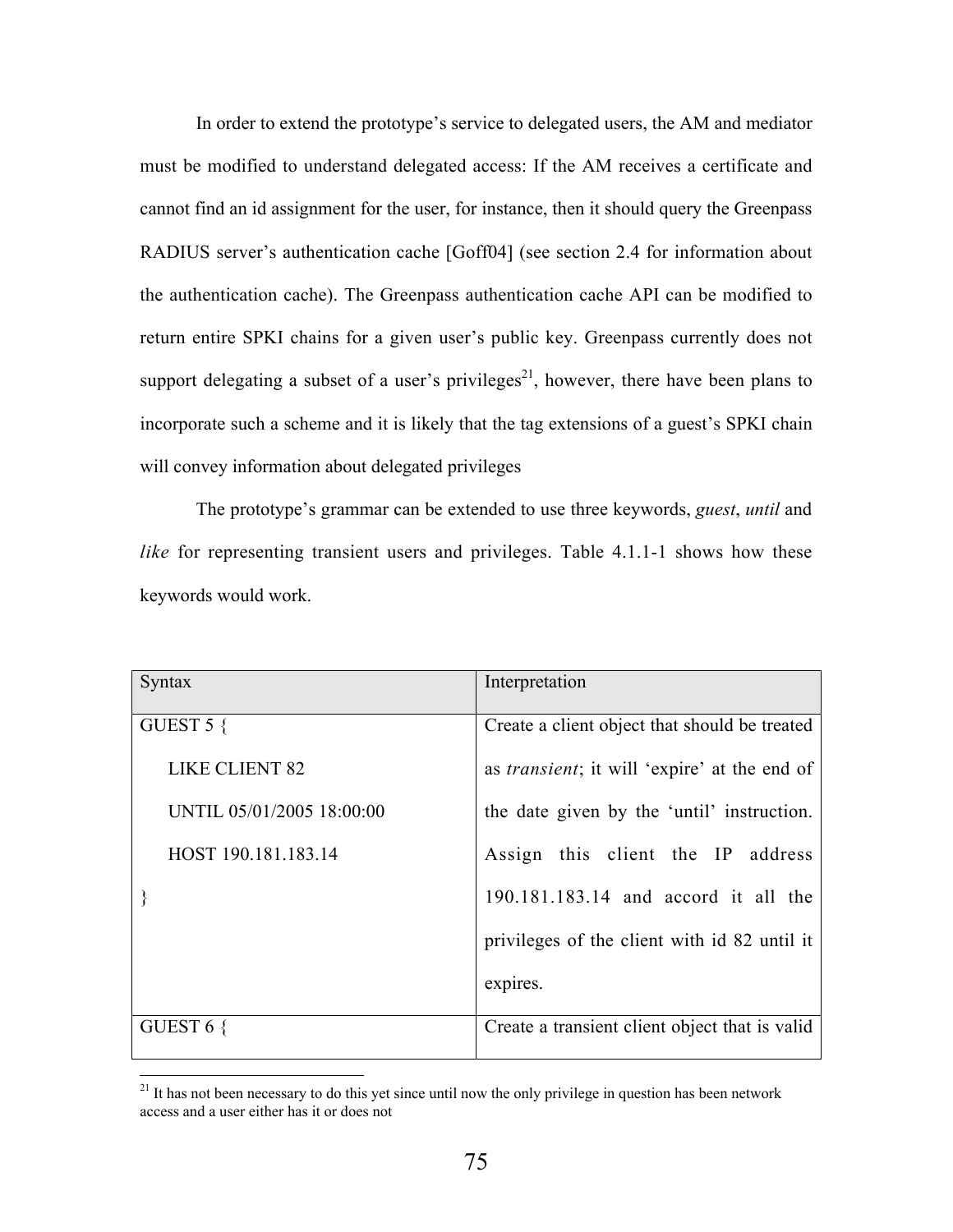| HOST 190.181.183.15       | until 6pm on May $1st$ 2005 and with IP      |  |
|---------------------------|----------------------------------------------|--|
| UNTIL 05/01/2005 18:00:00 | address 190.181.183.15. Use specifications   |  |
| CONN $\{$                 | for client object 82 only for connections to |  |
| HOST 129.170.253.74       | server object with IP<br>address<br>a        |  |
| LIKE CLIENT 82            | 129 170 253 74                               |  |
|                           |                                              |  |
|                           |                                              |  |

Table 4.1.1-1: Interpretation of syntax using GUEST, UNTIL, and LIKE keywords.

The 'guest' keyword is much like the 'client' keyword introduced in Chapter 3. The difference is that the client object created by a 'guest' instruction persists only until the date and time specified by the 'until' instruction. After this time, the corresponding user's privileges expire. The client object is, therefore, *transient*.

The 'like' keyword instructs the mediator to use the specifications of some other client object for the current client object. The other object corresponds to the delegator for the user whose object uses the 'like' keyword.

The recommendations presented in this section would allow ACS to work with Greenpass tools for delegated access. With this enhancement to the model, users will be able to delegate their access authorization if they have delegation privileges. The end result would be a system whereby users can grant temporary access to network resources in a decentralized fashion.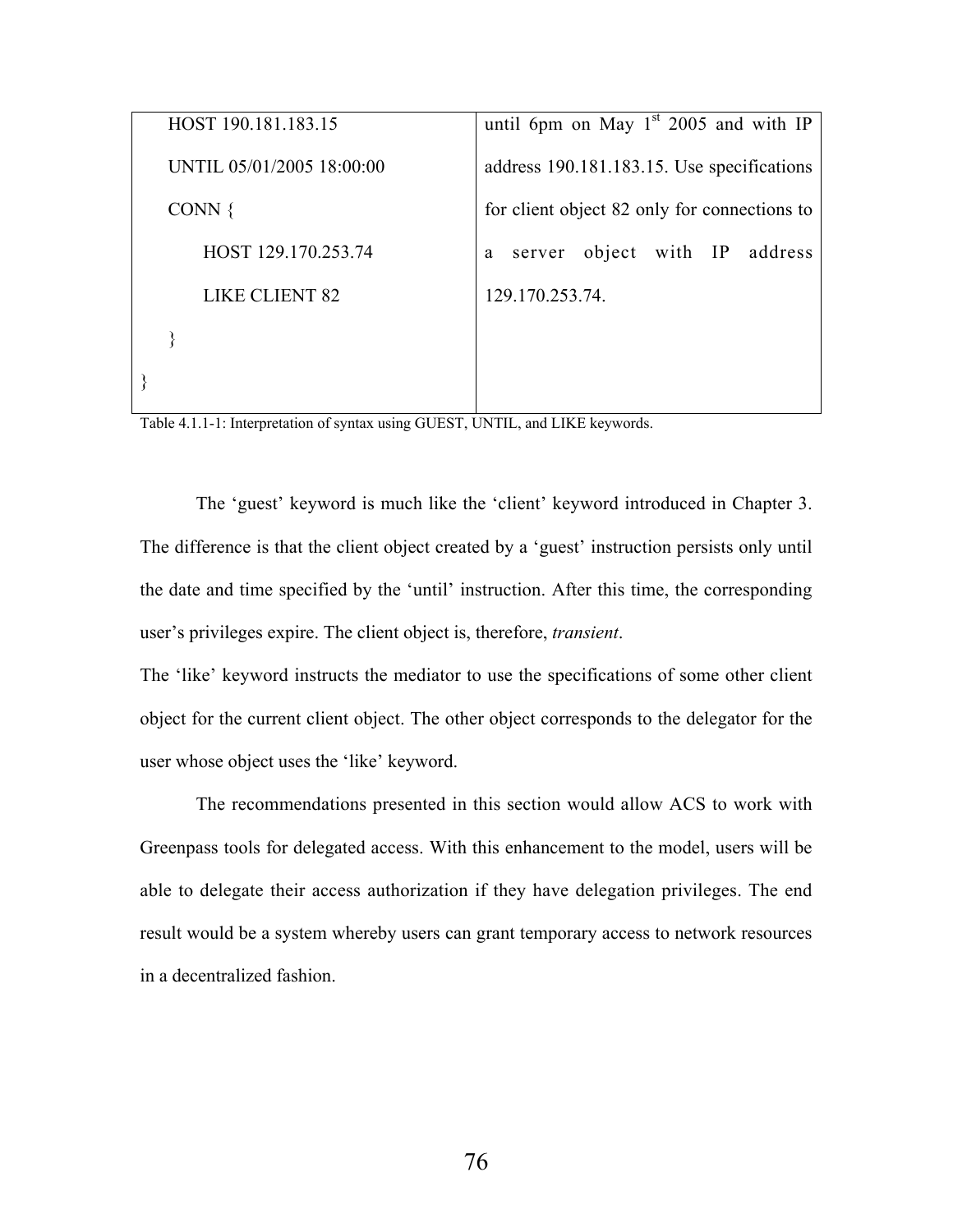## 4.2. Usability and Efficiency

#### 4.2.1 Handling larger client load

The ACS does not discriminate based on a user's location, i.e. it can accept user connections from within the VPN. This could allow local (internal) network users to benefit from the ACS' services as well. Figure 4.2.1-1 shows a network topology with internal (local) and remote users benefiting from the ACS's services.



Figure 4.2.1-1: ACS supporting remote and local network users.

At the same time the ACS might potentially have to serve as many people as there are network users. A network may, therefore, need to support multiple clones of the various components; an overloaded accounting and mediating service, for instance, could use port forwarding to reroute all connections to a less busy clone and so balance user load.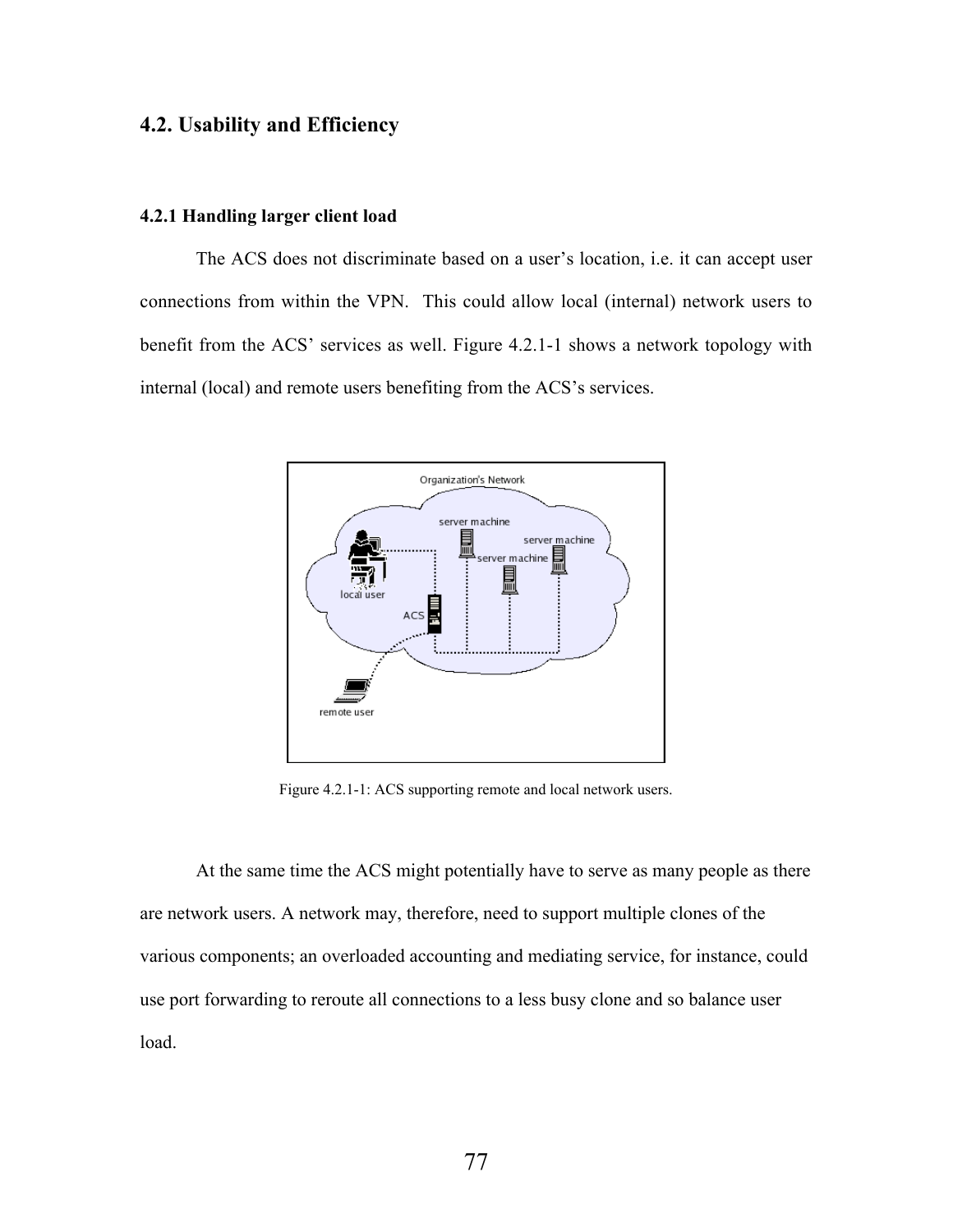Large user populations may also create an inconvenience if administrators have to add and remove users one at a time for each of their resources. Therefore, another logical improvement to the current implementation would be to include support for user and resource groups.

#### 4.2.2 Increasing the protocol working set

My prototype of the ACS has been concerned with IPSec, SSL, IPSec/L2TP VPN policies and IP-based firewall policies. These policies all control access at the network layer (or lower). However, the ACS model does not restrict service to only network layer access. Consequently, above the network layer (specifically at the application layer), it might be necessary to proxy access on an application-by-application basis in order to extend the implementations working set of policies. I currently have plans to provide a web proxy approach to handling client-side PKI policies for web servers on the network. I hope to have enough information about a solution, and a possible implementation, shortly.

### 4.3 Security Considerations for the ACS Framework

In my research, I identified that the ACS must be secured against two primary classes of adversaries: unauthorized network users, and malicious authorized users. The former have no permission to access the VPN. The latter have authorization to connect to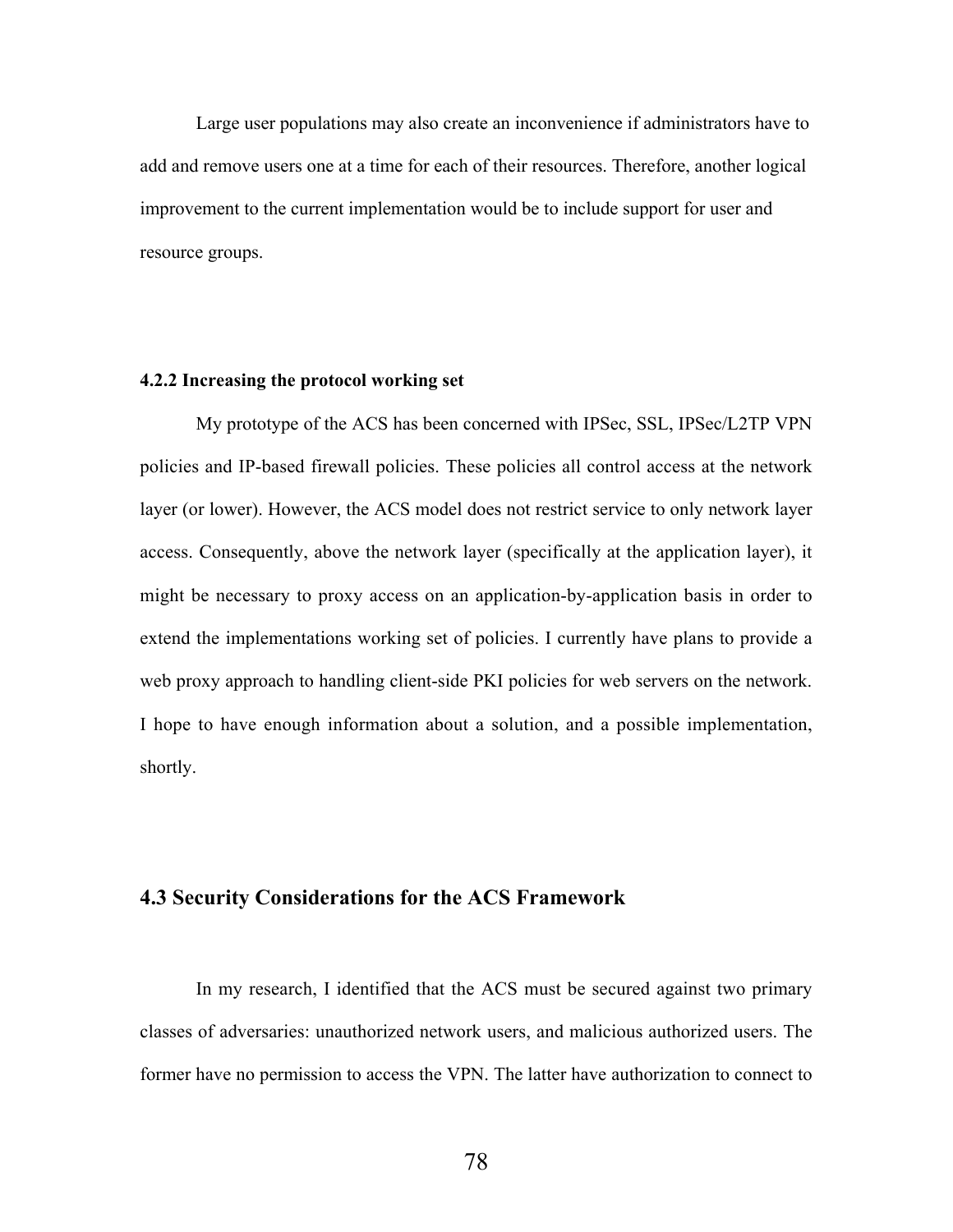the VPN but may misuse their privileges on the network. Alternatively, a malicious network user could *hijack* other users' authorizations and misuse their network privileges. I also identified that the ACS stores two classes of sensitive information (1) Account information for administrators and users (2) Private keys and shared secrets that belong to the ACS. In the ACS model this sensitive information is stored with database service. This makes the database service an integral part of the framework's *trusted computing base* (TCB) – i.e. the security policies that govern the database service determine the reliability of sensitive information within framework.

#### 4.3.1 Securing access to the ACS

First, a number of policies could be used for securing access from the web service and VPN service. For instance, the web interface for administrators could require clientside SSL authentication as well as usernames and password because client-side SSL authentication uses PKI, which is considered more secure than server-only SSL authentication or username-password schemes [Hos04].

Second, all network ports accessible from the less trusted network (except those for the web server and VPN server) could be firewalled. This would leave the VPN and web services as the only entryway for access from the less trusted network. Because both services authenticate connections that they receive, all access from the less trusted network to the ACS or the resources on the network would be authenticated. Consequently, any malicious user who attacks from the less trusted network must have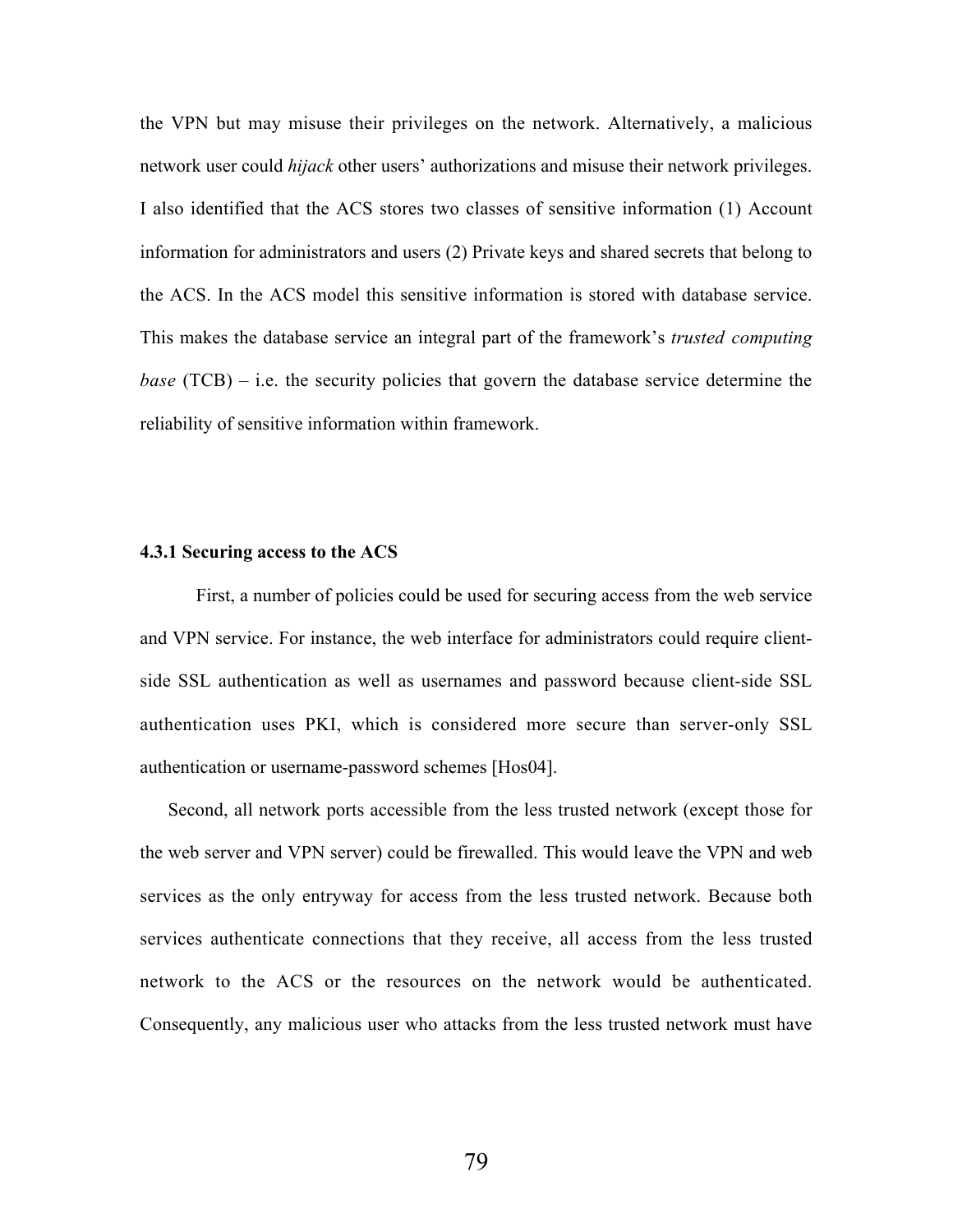authorization, either hijacked from another user or provided by a network administrator<sup>22</sup>. With 'best practices'<sup>23</sup>, the probability of a malicious user hijacking another's authorization (by stealing their credentials or sessions) could be minimized:

- The ACS could rely more on PKI (private key and certificate) authentication than passwords. Where passwords are used, certificates could also be required for additional security. For example, for authenticating administrators on the web service.
- Users should not leave open sessions idle on public machines when they are done accessing resources. The ACS could help out by causing idle sessions to time-out (OpenVPN and Openswan already provide this functionality).
- 'Strong' passwords could be used for accessing accounts on the web server; the ACS could ensure that when users and administrators create passwords, the chosen passwords would not be easily susceptible to dictionary attacks.

Attacks may also be initiated from within the more trusted network or by taking control of processes within the ACS framework. Various policies could be employed to limit such attacks as well. For instance, in order to reduce the damage that an attacker could exact by taking control of a process, the various components of my implementation ran at user privileges on the Linux box. For example, the MySQL database runs under user 'mysql' privileges, while the web server runs as user 'www'. This means that even if both are compromised, they cannot be used to access a substantial amount of system

<sup>&</sup>lt;sup>22</sup> In practice it is virtually impossible to claim that a system can only be compromised by some means and not by others because the tools and capabilities of malicious network users are constantly improving.<br><sup>23</sup> 'Best practices' refers to security measures that are considered most effective in reducing the risk of attacks. Even the most effective measures are not foolproof.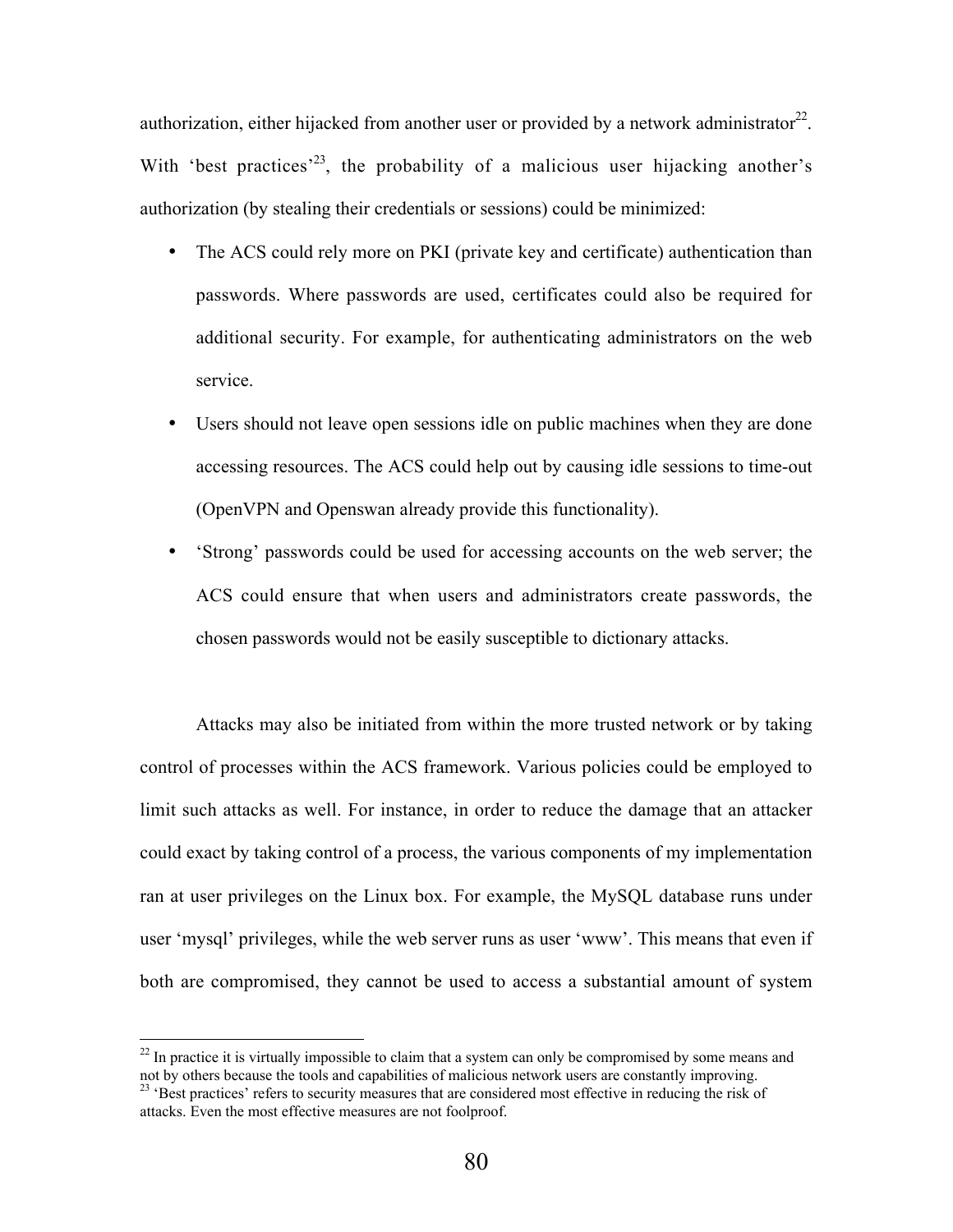resources. Additionally, on the web interface, the ACS would reduce direct interaction with the database service by providing HTML form-objects to users. It would be the results from these objects that would be used for database queries rather than users' inputs. All processes that send requests to the database service could also *escape* (i.e. quote) their queries first. In my implementation, I followed a few other security measures including removing the 'test' database from MySQL (this is a default database that is usually unprotected), and configuring the server to allow 'root' access from only within the host (i.e. disallowing remote 'root' access). There are several other best practices and security policies for securing a database server [ISS] and any implementation of the ACS should consider employing these.

#### 4.3.2 Auditing network activity

The ACS framework must provide a way for administrators to audit resource access activity. The ACS can trivially log each user's activity because it always maintains state on the connection of each user. Administrators could be provided with these logs, upon request, from their web accounts. Additionally other monitoring tools can be used to filter the logs for inconsistency and suspicious behavior so that administrators might be notified.

#### 4.3.3 Concerns about binding IP addresses to privileges

My prototype of the ACS authenticates a user, determines the user's IP address and creates rules for routing the user's traffic based on this IP address. Similarly, the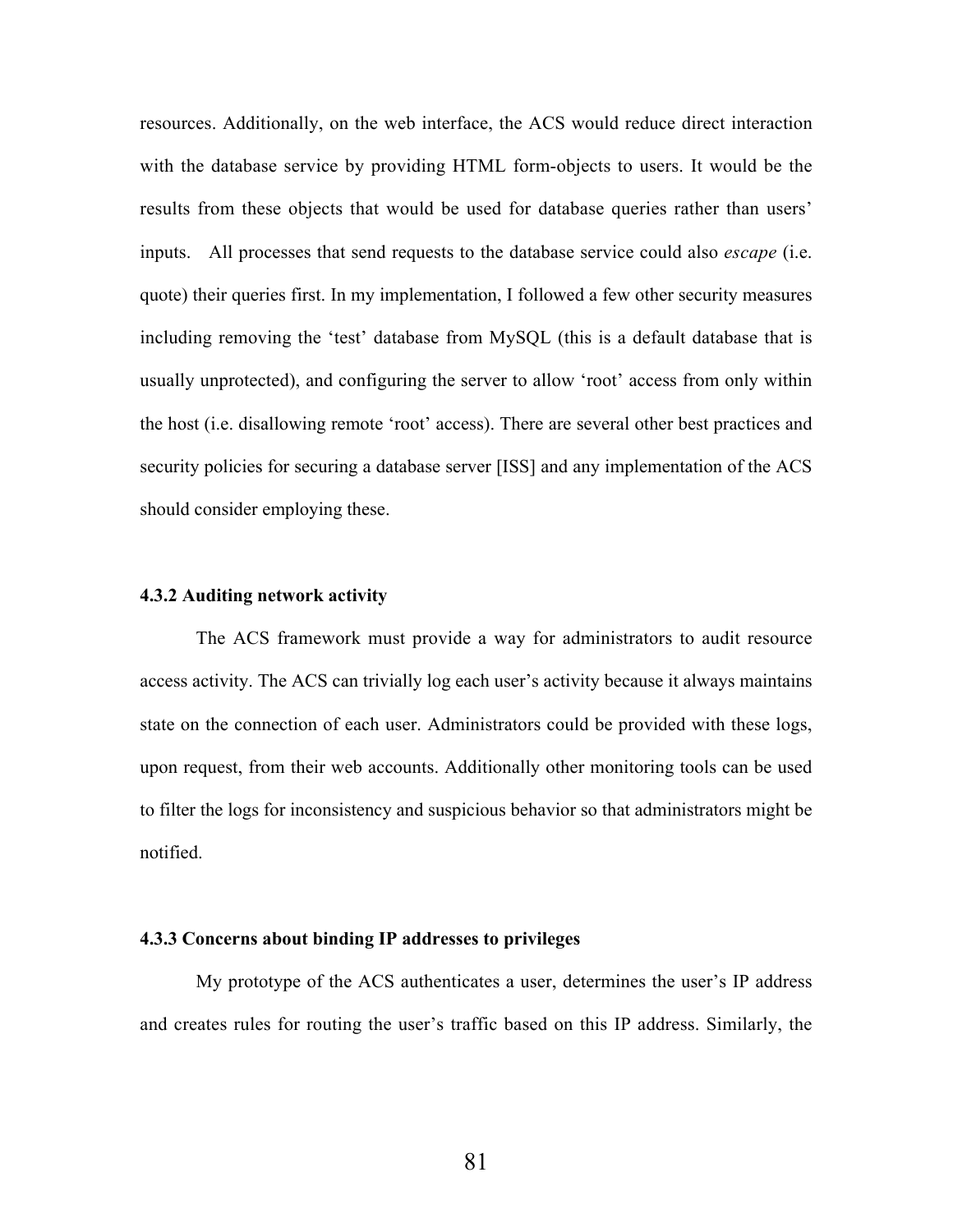mediator looks up privileges based on the IP address of an access request packet that it receives. There are a number of problems with such a design:

- In the introduction to this paper (chapter 1), I mentioned that there were packet fragment attacks and IP spoofing schemes to thwart systems that make decisions based on IP addresses. The current design suggests that malicious users could employ one of above-mentioned techniques to gain access to resources for which they did not have authorization.
- It is not clear how the ACS would differentiate between users connecting from behind a NAT box under the current design; to the mediator, such users would appear to have the same IP addresses.

These potential problems arise from the fact that IP addresses are not uniquely identifying, as are public keys or usernames. Therefore, a mapping from public keys or usernames to IP addresses loses some information about a user. If the ACS is to continue using IP addresses for identifying users then some other information must be available for differentiating between users with the same IP address. I have identified a number of feasible solutions:

### Approach 1:

Users connecting from behind the same NAT box usually have different source ports associated with them. NAT boxes typically use these ports to uniquely identify each host (see section 2.2). The ACS could associate users with <u>both</u> IP addresses and port numbers as unique identification.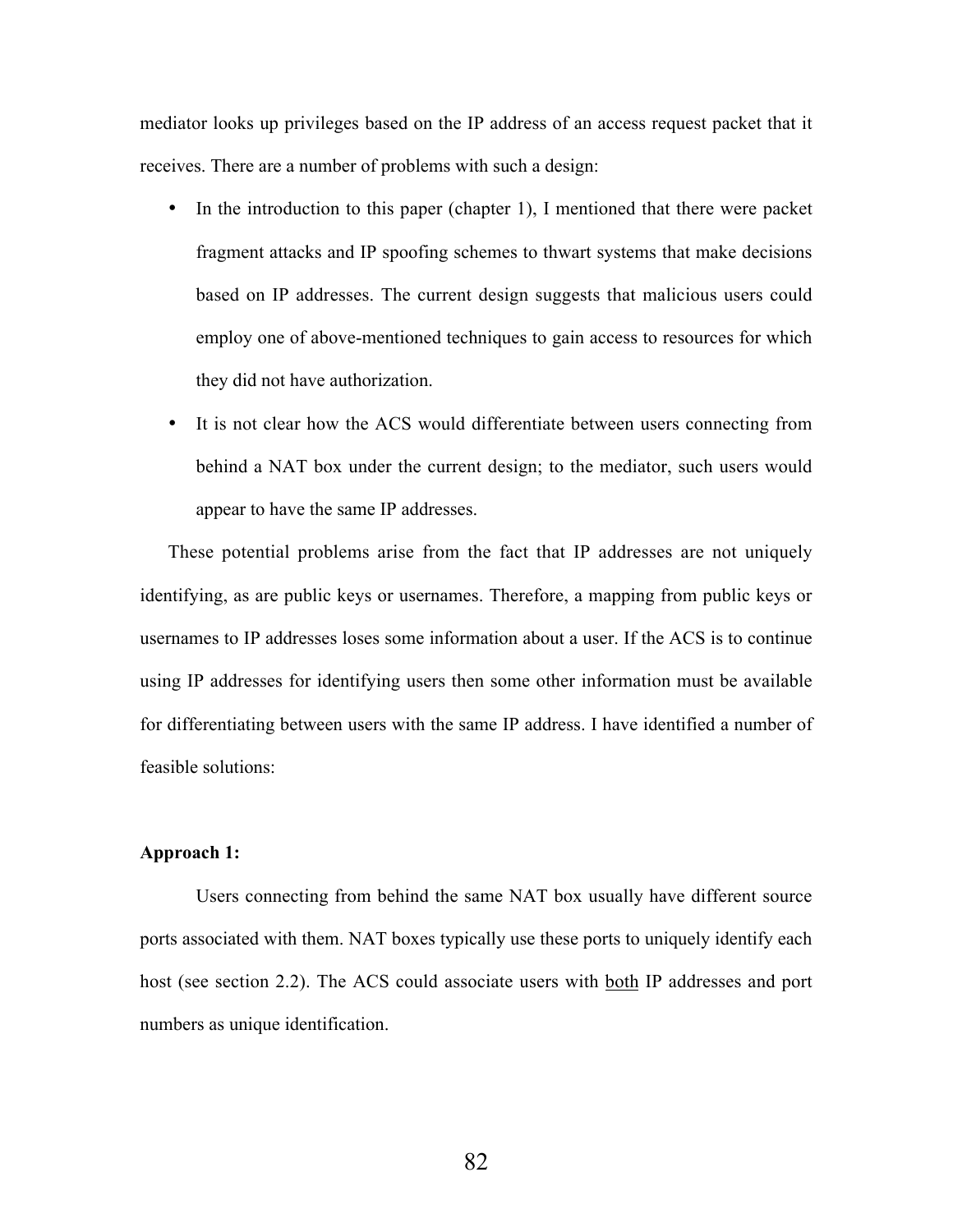This approach does not prevent a malicious user from spoofing another user's port number along with the IP address. However, the ACS' VPN sever cannot correctly maintain two tunnels with identical remote IP addresses and port numbers because it would not know which to use for sending reply packets. It is, therefore, arguable that a malicious user cannot successfully spoof both another user's IP address and port number so this approach may be adequate for uniquely identifying network users.

### Approach 2:

Netfilter provides a connection-tracking module that can differentiate multiple connections between the same endpoints. The module identifies individual connections based on IP addresses, protocols, ports and other unique identifying information. The module can be modified to include a unique identification number for each related connection (i.e. all connections from the same unique user). The ACS always knows when two users have conflicting IP addresses because two active client objects will map to the same IP address in its database. In such a situation, the ACS could resolve conflicts by consulting the connection-tracking module's logs. The ACS could then determine which user made the request from the unique identification number in the log.

#### Approach 3:

Netfilter can mark packets at almost every stage of a packet's journey through the kernel's routing system (see section 2.3). The ACS' VPN servers are able to uniquely identify each user even if two users share the same IP address. VPN servers are able to do this because each VPN protocol must necessarily use some unique identification, other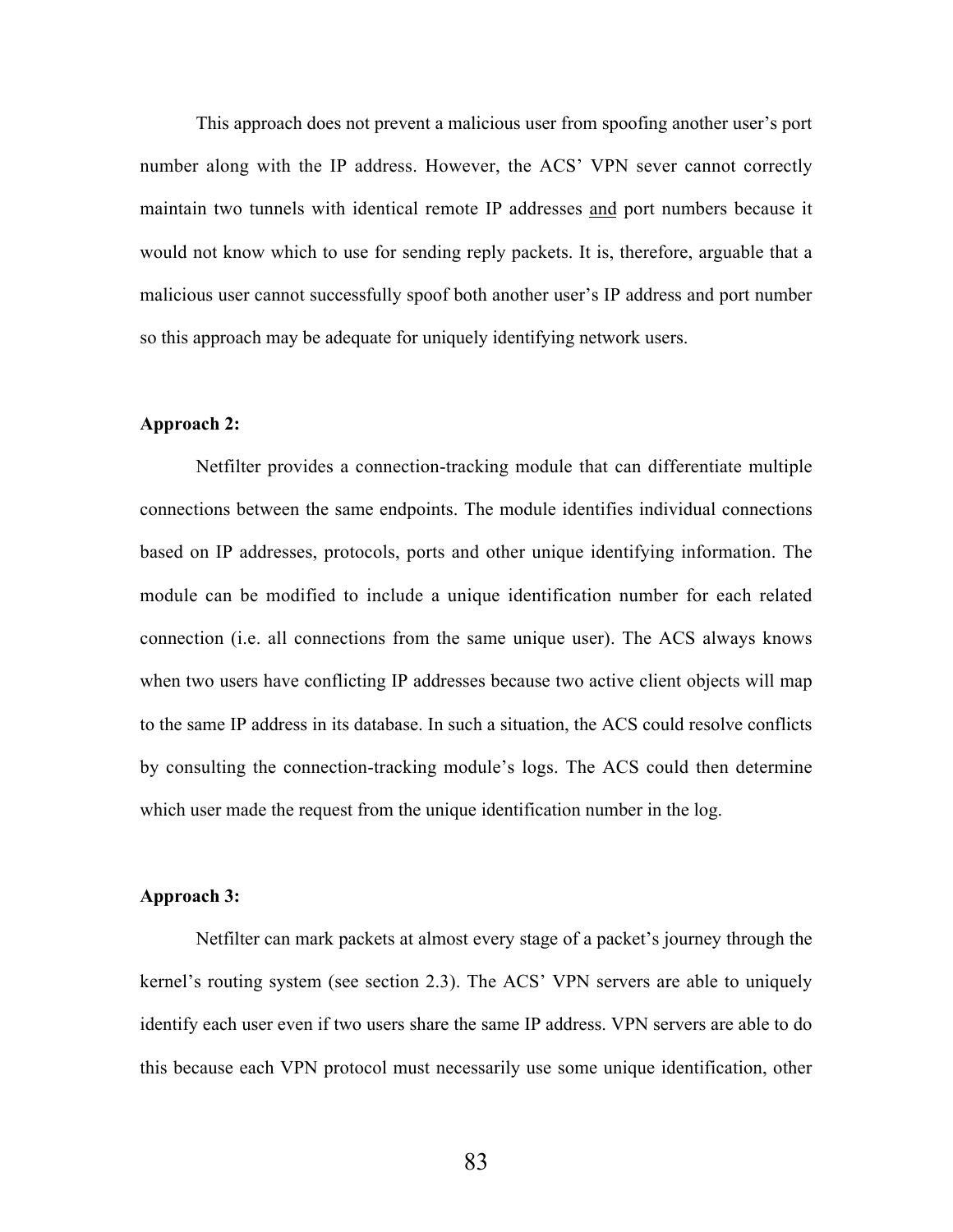than IP-header information, for each user's traffic. For example, the IPSec protocol identifies each client's packet based on an SPI number, which is resolved before any other header information is used. Similarly, the SSL protocol uses session ids to uniquely identify connections. Thus, of the various components that make up the ACS, the VPN servers can best differentiate between packets coming off the VPN tunnel. In light of this, the servers can be patched to call Netfilter's mark module to mark each packet based on the identified user. The servers will communicate this mark as part of the identification information sent to the AM. This way, the mediator can use both the IP address and the identification mark of each packet to uniquely identify a user.

### 4.4 Summary

The implementation employed in this research raises a number of security, efficiency and usability concerns. In this chapter, I have presented answers to most of the identified concerns, with a call for further research into any that might not have been addressed here. In many cases, these concerns are specific to the design decisions of my current implementation and not the project's concept (the model) itself. This suggests a need for more rigorous analysis of each design decision and, perhaps, further research into alternative designs for the ACS.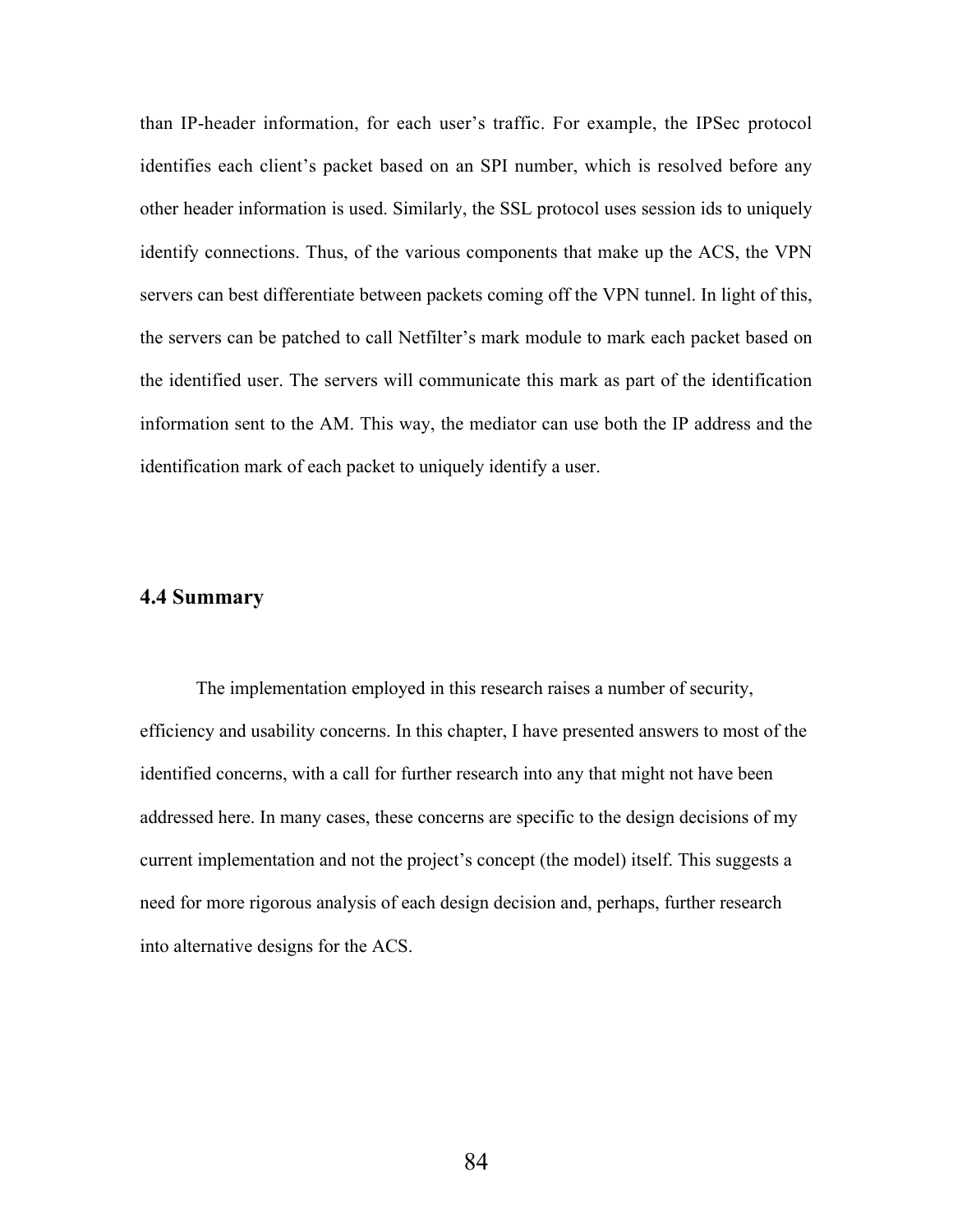# Chapter 5

# Related Work

## 5.1 Napoleon Tools

Napoleon [TOB98] is a policy specification tool for application developers. Napoleon is built on the Role Based Access Control (RBAC) framework, and is primarily for *CORBA* applications. RBAC is designed to aid administrators and developers in specifying network-wide access control policies. Napoleon provides a set of tools that integrate the RBAC functionality. While RBAC provides a way for defining and controlling resource access for network users, it does not work well with legacy applications that were not built with the RBAC model [TOB98]. Such applications require RBAC object representation under Napoleon, and this may be sometimes infeasible. For example, it is not trivial to create an object that captures the complete functionality of an FTP server [TOB98].

## 5.2 Integrated Secure Communications System (ISCS) Project

The ISCS [Open+05] is an on-going project that aims to provide easy network security management. The ISCS will manage firewalls, VPN tunnels, intrusion detection, virus scanning, application proxying, and user authentication. It currently manages some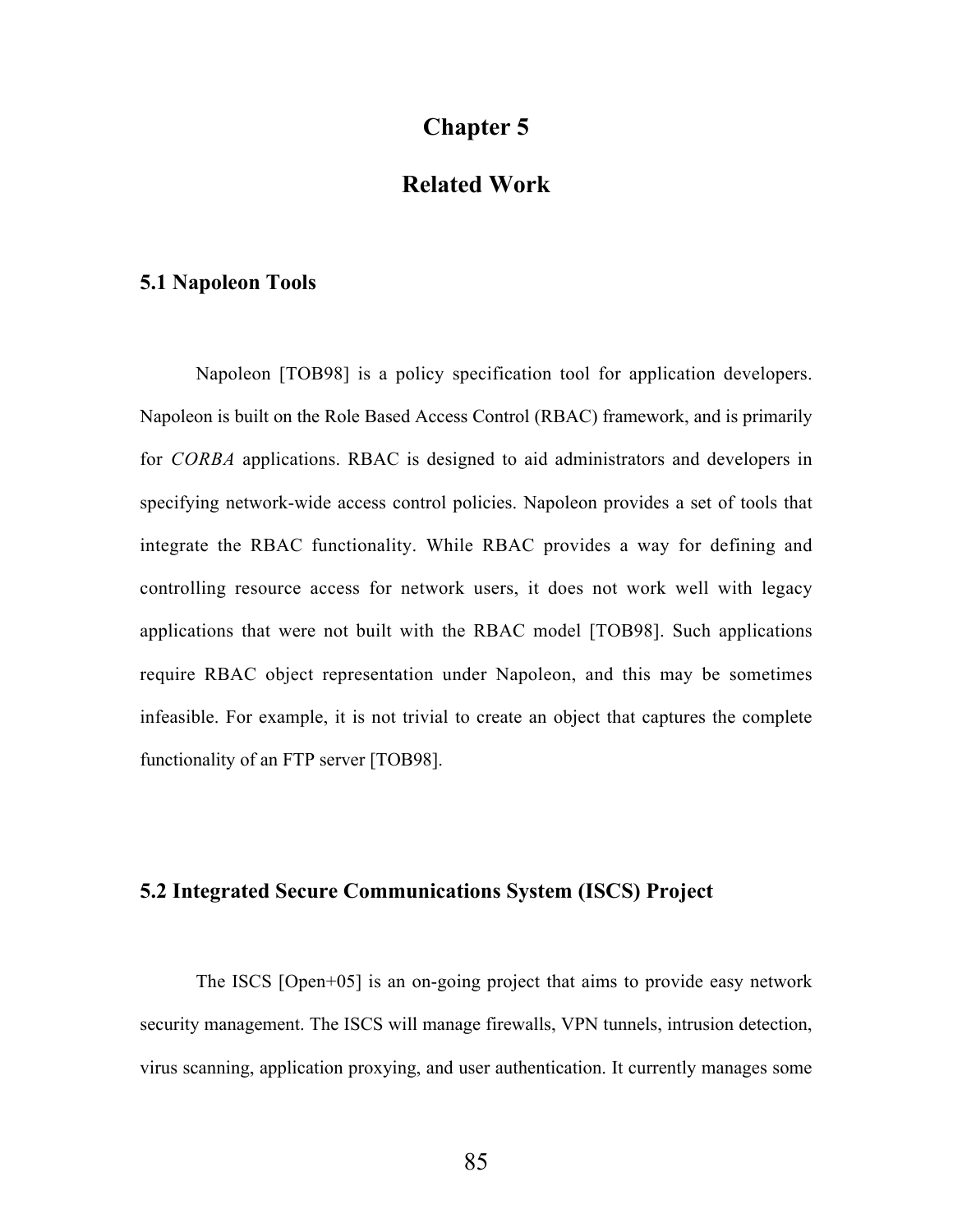but not all of these security features. The ISCS is not a security tool itself; instead it is a management system for other open source security tools. Currently, the underlying tools used are Openswan, Freeswan, Strongswan, iptables, OpenCA, Linux Advanced Routing, OpenSSH, the ISC DHCP server, and the Strongsec DHCP relay. Because of its integrated environment and centralized control to network security, measurements show that the ISCS can cause as much as a 90% reduction in the time taken to configure a network-wide security system.

The ISCS provides a GUI<sup>24</sup> Security Policy Manager (SPM). The GUI allows administrators to write high-level security policies that are translated into low-level rules used in firewalls, at VPN gateways, etc. The SPM maintains a database of *Accessors* (users) and Accessor Groups on one hand, and Resources and Resource Groups on the other. High-level administrative policies define how Accessor and Accessor Groups may access Resources and Resource Groups [Sull04]. The project is fairly new; pre-alpha releases for ISCS have been available since August 2004 and one white paper is available on line [Open+05]. No full release is available at the time of writing this paper.

The ISCS promises to provide some of the same services as the ACS:

(1) Both provide a centralized solution for resource administrators to specify policies for multiple resources.

(2) Both identify resources on one hand, and users on the other, and allow many-to-many mappings between these sets, where the mappings are access control specifications.

(3) Both can provide more modern and technologically superior security to legacy systems that may have little or no security at all.

<sup>&</sup>lt;sup>24</sup> GUI stands for Graphical User Interface.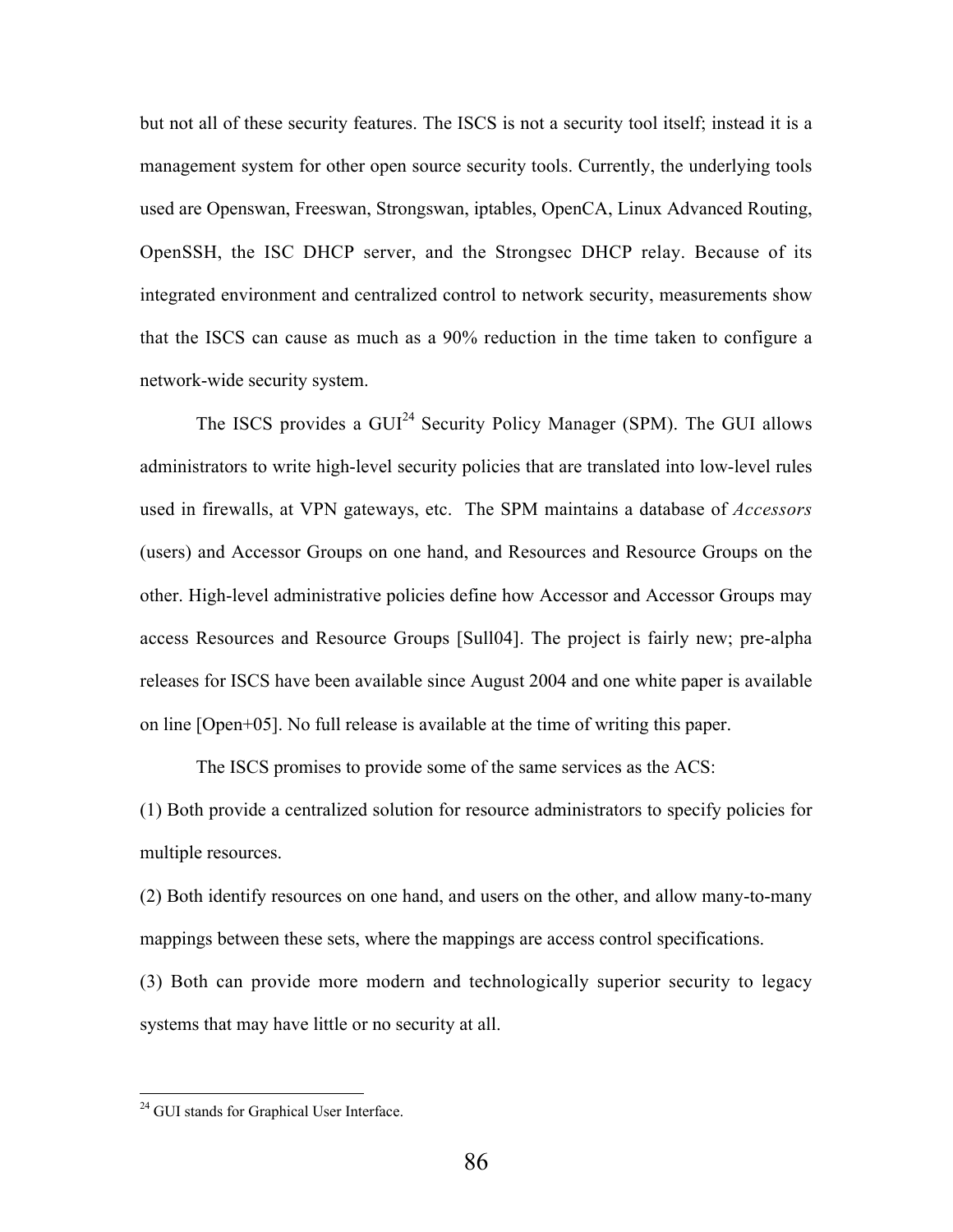The fundamental differences lie in the focuses of the two projects: The ACS aims to make access control management easier for administrators, with an emphasis on facilitating accessibility for users (even where advanced security is employed). The ISCS aims at making it easier for administrators to configure policies for large numbers of security tools, with a focus on allowing corporations to integrate their networks in the event of mergers, partnerships, and acquisitions. The ISCS project appears to target businesses more than any other institutional field, identifying that network security systems of growing businesses undergo large modifications and frequent changes. Additionally, the ACS allows decentralized network access management: Different administrators can specify policies on it that affect only their resources. The ISCS does not provide this kind of decentralized management. Because of this and the differing focus of the project's objectives, the ISCS cannot directly provide solutions to the issues of network accessibility that the ACS seeks to address.

## 5.3 Globus Project

The Globus Alliance is a consortium of organizations and individuals developing fundamental technologies for the "Grid" [Glob05]. The Grid is a distributed computing infrastructure that enables coordinated resource sharing and problem solving among users across corporate, institutional, and geographic boundaries without sacrificing local autonomy [FKT01] [Fos02]. The Globus Alliance makes all its technology available in the form of the Globus Toolkit. The Toolkit provides a framework for building Grid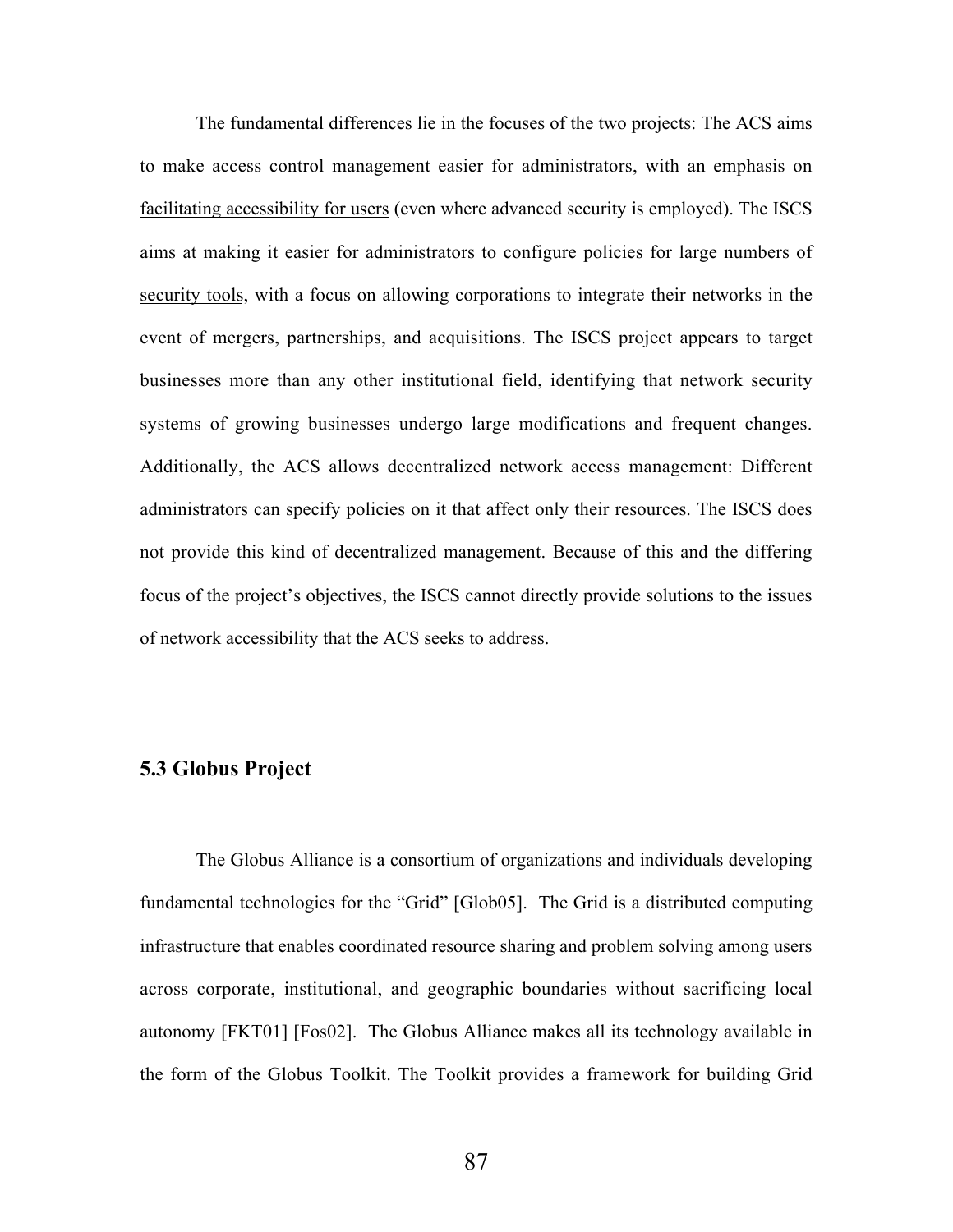applications by providing basic mechanism of communication, security, and data access [FKT97]. It currently contains C and Java libraries, as well as Java and Python web services, for resource monitoring, discovery, and management. The toolkit also provides tools for security and file management across networks.

The Globus project introduced X.509 Proxy Certificates [WFK+04] as part of its security infrastructure. Proxy Certificates are similar, in structure, to regular X.509 certificates; the main difference is that an end user of a regular X.509 can be the issuer of a proxy certificate. This allows users to delegate privileges to other users, machines and services.

The Globus toolkit and Proxy Certificates provide a means for privilege delegation but do not work with legacy network systems that cannot process Proxy certificates. In the absence of other infrastructure, therefore, the toolkit cannot provide solutions to the issues of network access control that this research identifies.

### 5.4 Now User Filtering Works (NuFW) Project

NuFW is an authentication firewall software suite for Linux [NuFW]. The suite is built on top of the Linux Netfilter package (see Chapter 2), and uses the connectiontracking capabilities at its core. NuFW provides authentication for each connection to a machine. It identifies new connections using the connection-tracking module, and so can differentiate between sessions, and multiple users from the same host or from behind a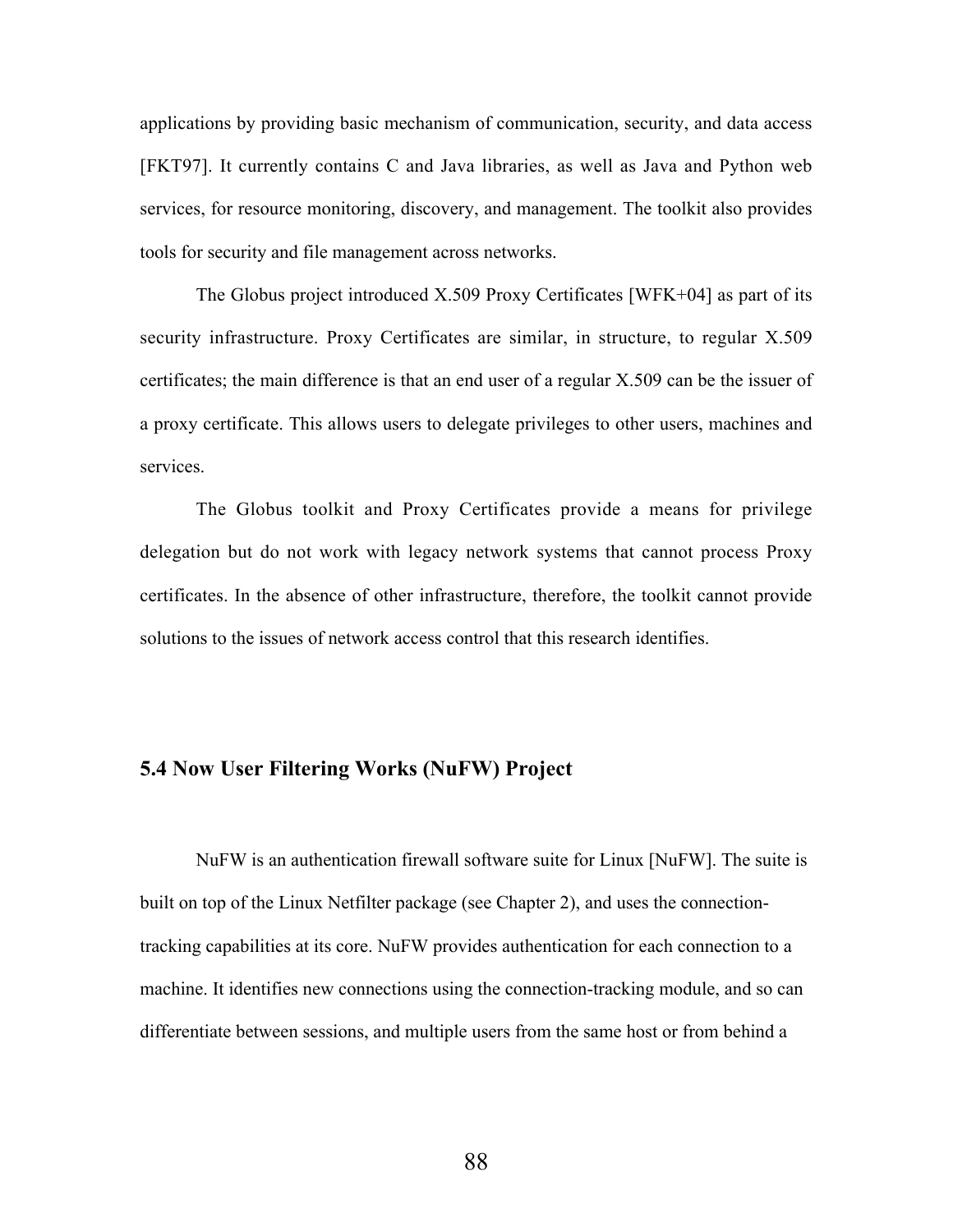common NAT device. This functionality may enhance security of most firewall systems that discriminate solely based on IP addresses.

While the suite can provide added security to a gateway, it does not provide any policy-configuration benefits to administrators. Neither does it appear to enhance network accessibility. Additionally, the NuFW suite does not work well with destination network address translation.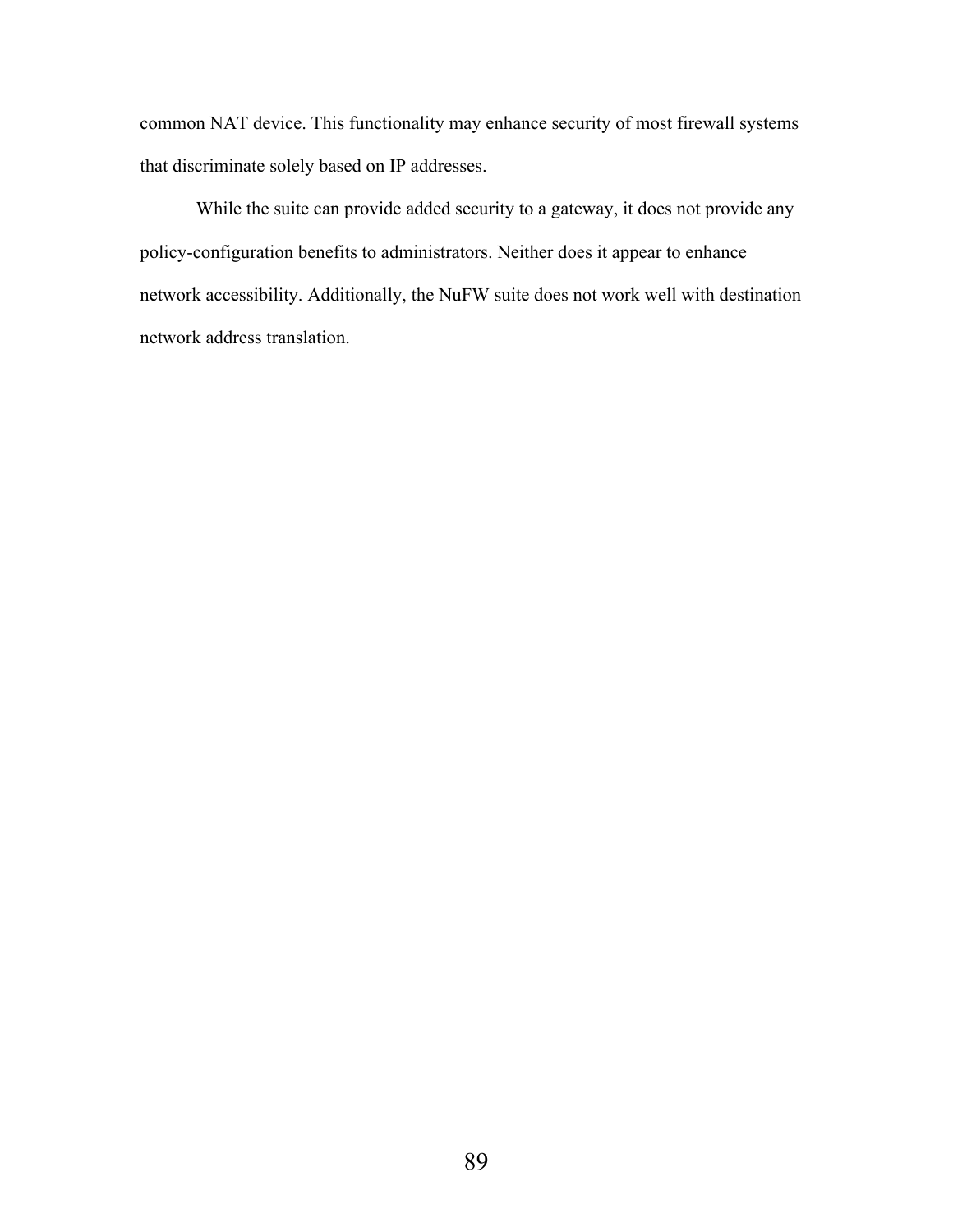# Chapter 7

# Conclusion

This research has considered several issues regarding VPN access control and managing multiple resources on a network. As a solution to these problems, this research offers an access control framework that facilitates VPN user access as well as providing centralized management for network resources. At the same time this framework, called the Access Control Service (ACS), provides a means by which legacy access control systems network-wide can benefit from newer access control technology (such as decentralized delegated access) with minimal modification. As a proof of concept for the functionality of the framework, this research also presented a prototype that successfully facilitates VPN user access to resources using firewall and VPN access control. The prototype has also served to refine the model for the ACS framework.

A number of concerns about the current implementation have been raised in this paper, but for each of these the research presented here has offered a practical solution. Additionally, this work has identified ways of improving the framework while inviting more research on the identified issues of VPN access control, as well as the solution presented by the Access Control Service.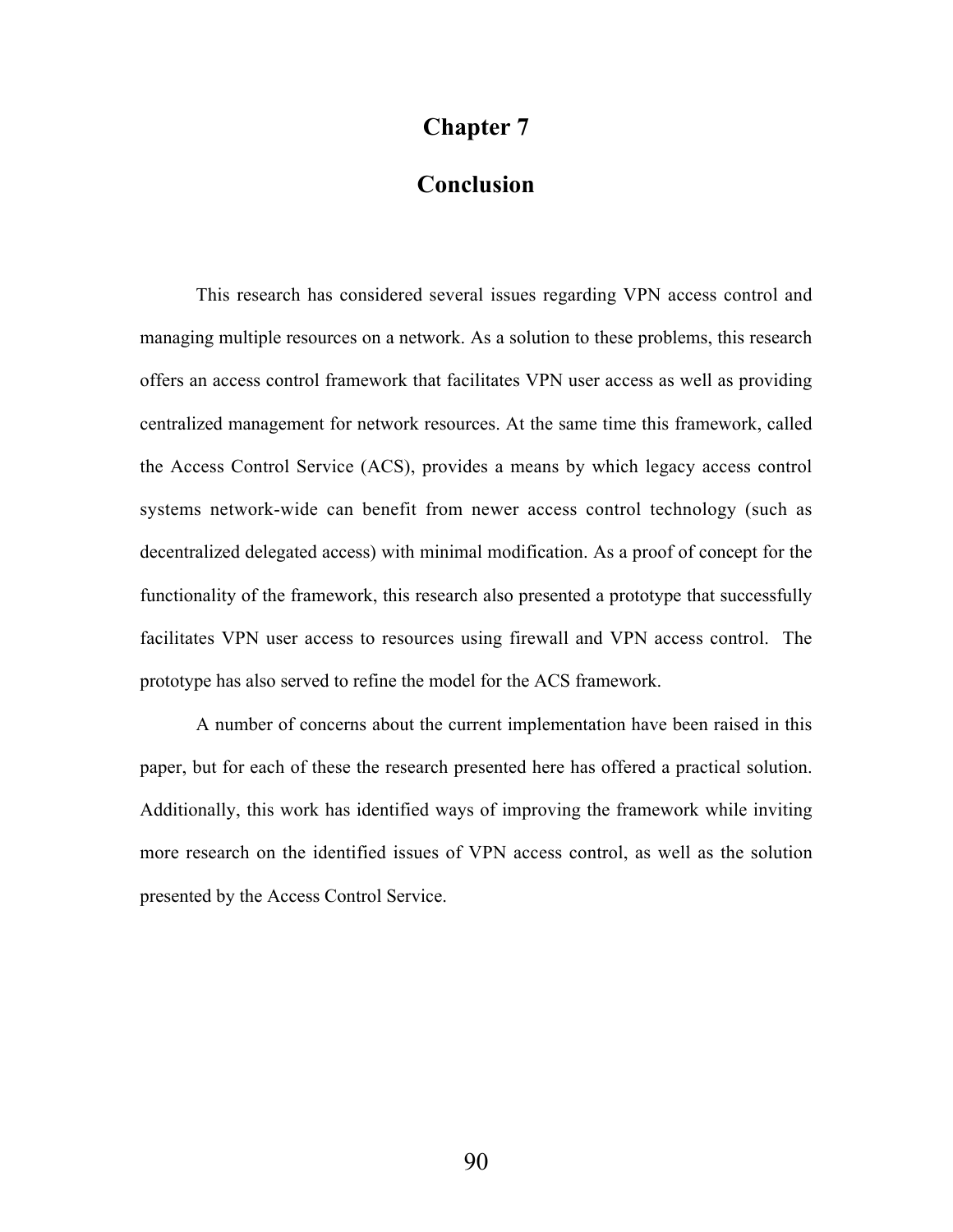# Appendix A

# The Complete ACS Grammar

This appendix gives the ACS grammar currently in use by my implementation. The input may be a file or a message received on the mediators dedicated port. A message or file is considered 'valid' if it contains one or more object declarations at the top level (outside of any curly braces). The complete grammar includes syntax for activating or deactivating client and server objects (using UP or DOWN keywords after identifying the object).

The complete ACS grammar also enforces that a conn object declared within a client that is defined at the top level of an input must include an IP address assignment for the server on the other end of that connection.

In this grammar, a server object may include a *type* declaration. This allows an administrator to specify a template by which future *conn* objects can be created for clients authorized to access the particular resource (the resource corresponding to the server object).

 $<$ Input $>$ 

<Declarations>

<Declarations>

<Server Declaration> <Declarations> <Client Declaration Sans Server> <Declarations> <Server State Change> <Declarations>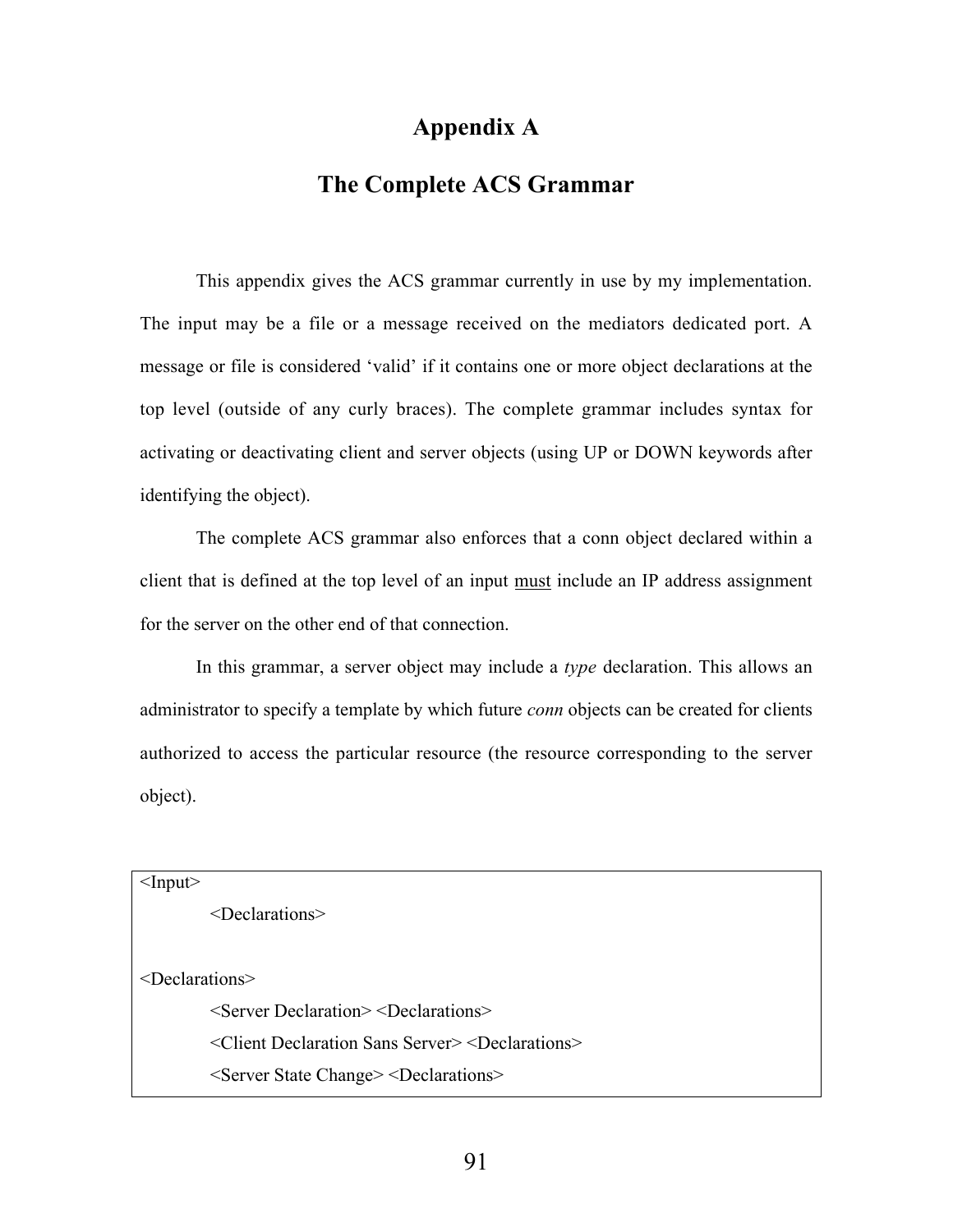<Client State Change> <Declarations>

NIL

<Server Declaration>

Server *uint*

Server *uint* {<Server Definition>}

<Server State Change>

Server *uint* up

Server *uint* down

<Client State Change>

Client *uint* up Client *uint* down

<Client Declaration>

Client *uint*

Client *uint* {<Client Definition>}

<Client Declaration Sans Server>

Client *uint*

Client *uint* {<Client Definition Sans Server>}

<Server Definition>

<Client Declaration> <Server Definition>

<Host Declaration> <Server Definition>

Type *uint* {<Type Definition>} <Server Definition> NIL

<Client Definition>

<Conn Declaration> <Client Definition>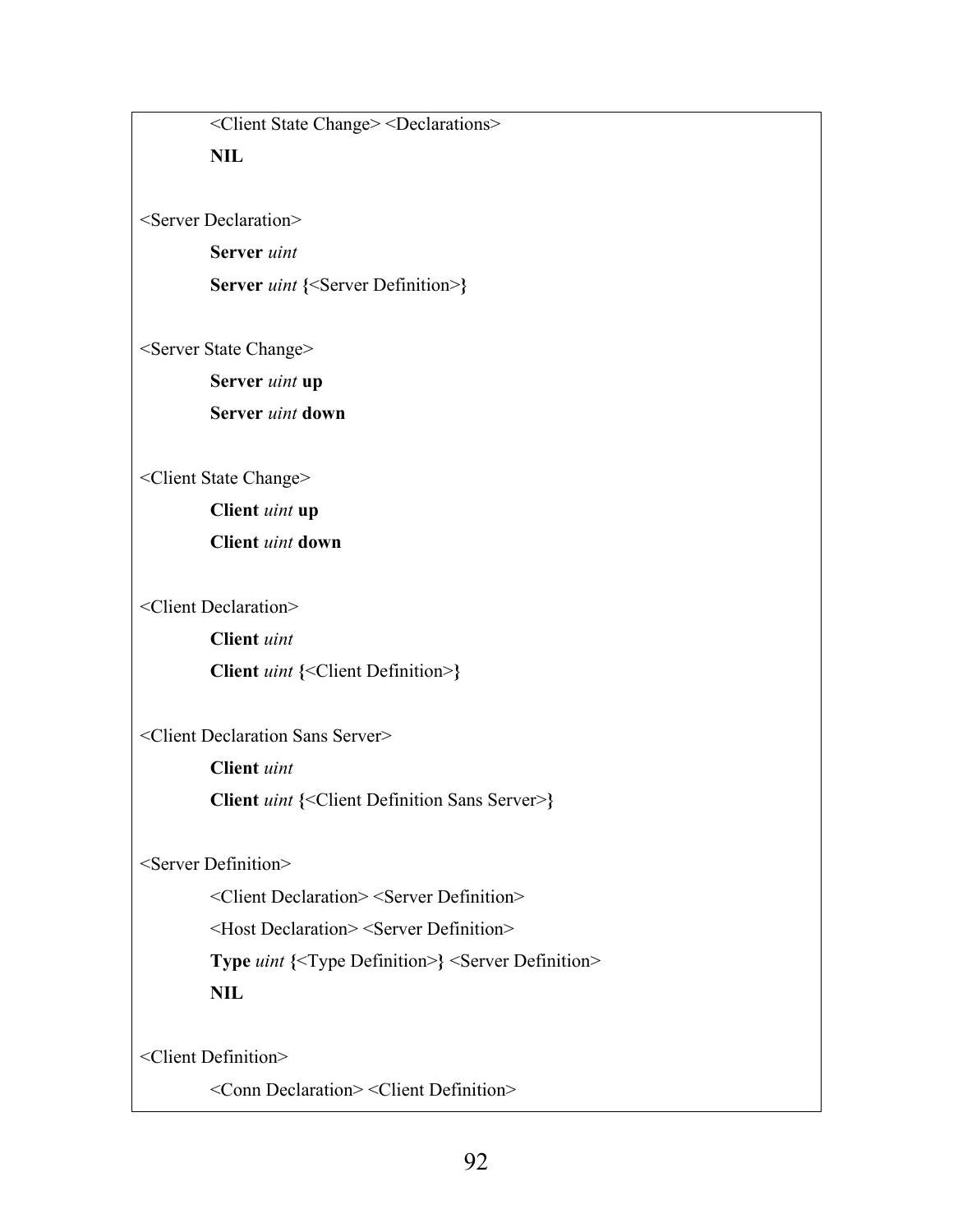<Host Declaration> <Client Definition> NIL

<Client Definition Sans Server>

<Conn Declaration Sans Server> <Client Definition Sans Server> <Host Declaration> <Client Definition Sans Server> NIL

<Host Declaration>

Host *string*

<Conn Declaration>

Conn {< Conn Definition >}

<Conn Declaration Sans Server>

Conn {<Conn Definition Sans Server>}

<Conn Definition>

Type *uint* {<Type Definition>}

<Host Declaration> <Conn Definition>

<Conn Definition Sans Server>

<Host Declaration> <Conn Definition>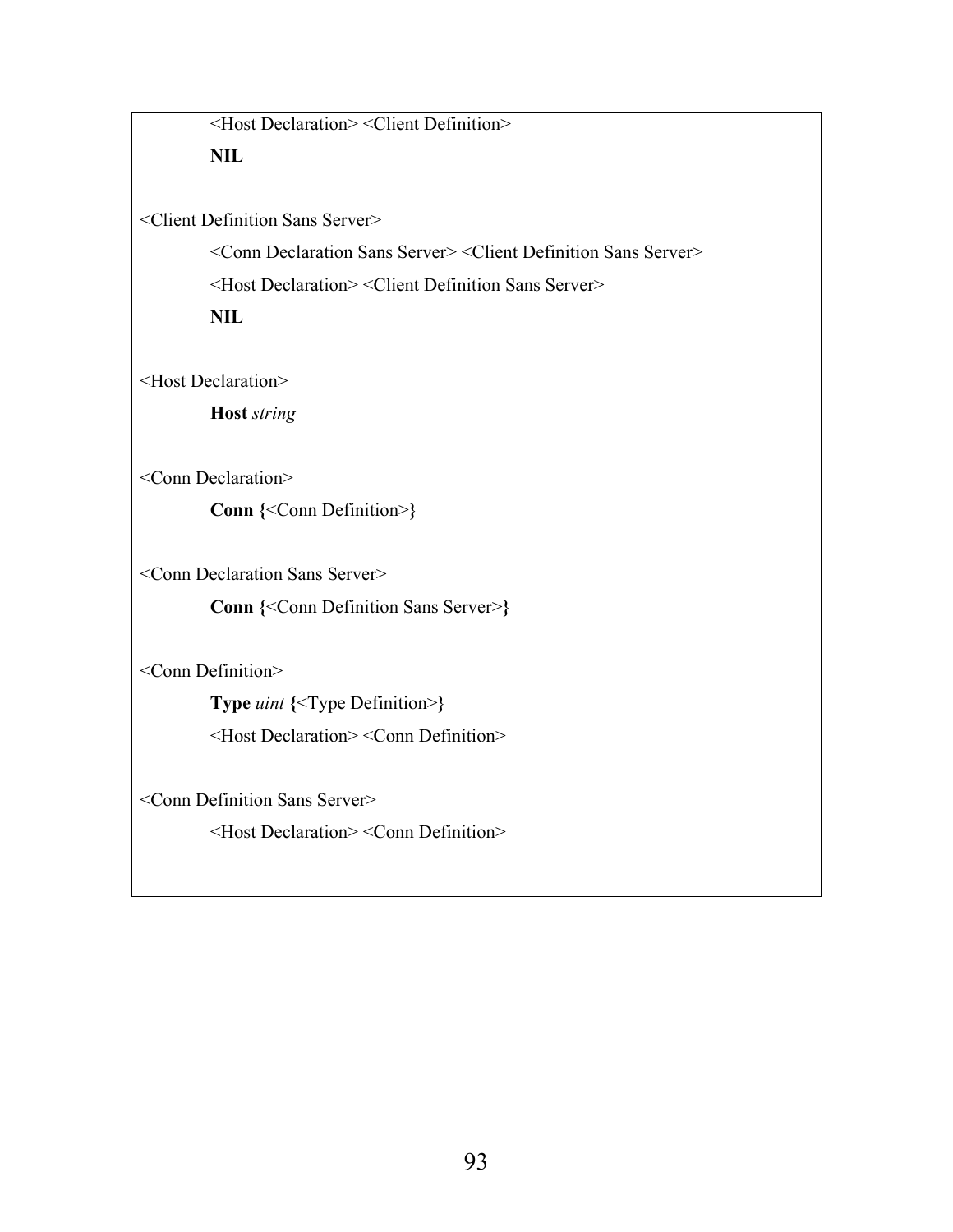# **Glossary**

**26sec** – The native IPSec module of the 2.6 family  $(2.6 \text{ x})$  of Linux kernels.

ATM – Stands for *Asynchronous Transfer Mode*. This is a network architecture that uses fixed-length units (53-byte frames) for data transmission. Because ATM frames are fixed-length they can be processed quickly. This allows ATM to be used for data transfer that where speed is a priority (e.g. Audio and Video data).

AH – Stands for Authentication Header. The AH protocol encrypts the payload and some fields in the header of a packet. It provides integrity for an IPSec packet.

Buffer-Overflow – When a computer program receives input it typically writes this in a buffer before working on it. Because buffers are fixed chunks of memory, a program that does not correctly check the size of its input can write beyond the end of a buffer and into other regions in memory. This scenario is called buffer-overflow. Well-crafted bufferoverflows can cause a program to write new instructions into its memory that can be executed later.

CHAP – Stands for *Challenge Handshake Authentication Protocol*. CHAP is a standard for verifying a user's identity much like PAP. Unlike PAP, CHAP uses encryption for the username and password by sending the user an encryption key before any further information is exchanged. CHAP may periodically request re-authentication to ensure that the user at the other end of the connection has not changed.

CORBA – Stands for *Common Object Request Broker Architecture*. CORBA is a specification for an architecture by which applications may communicate in a distributed computing environment.

Datagram – See *Frame*.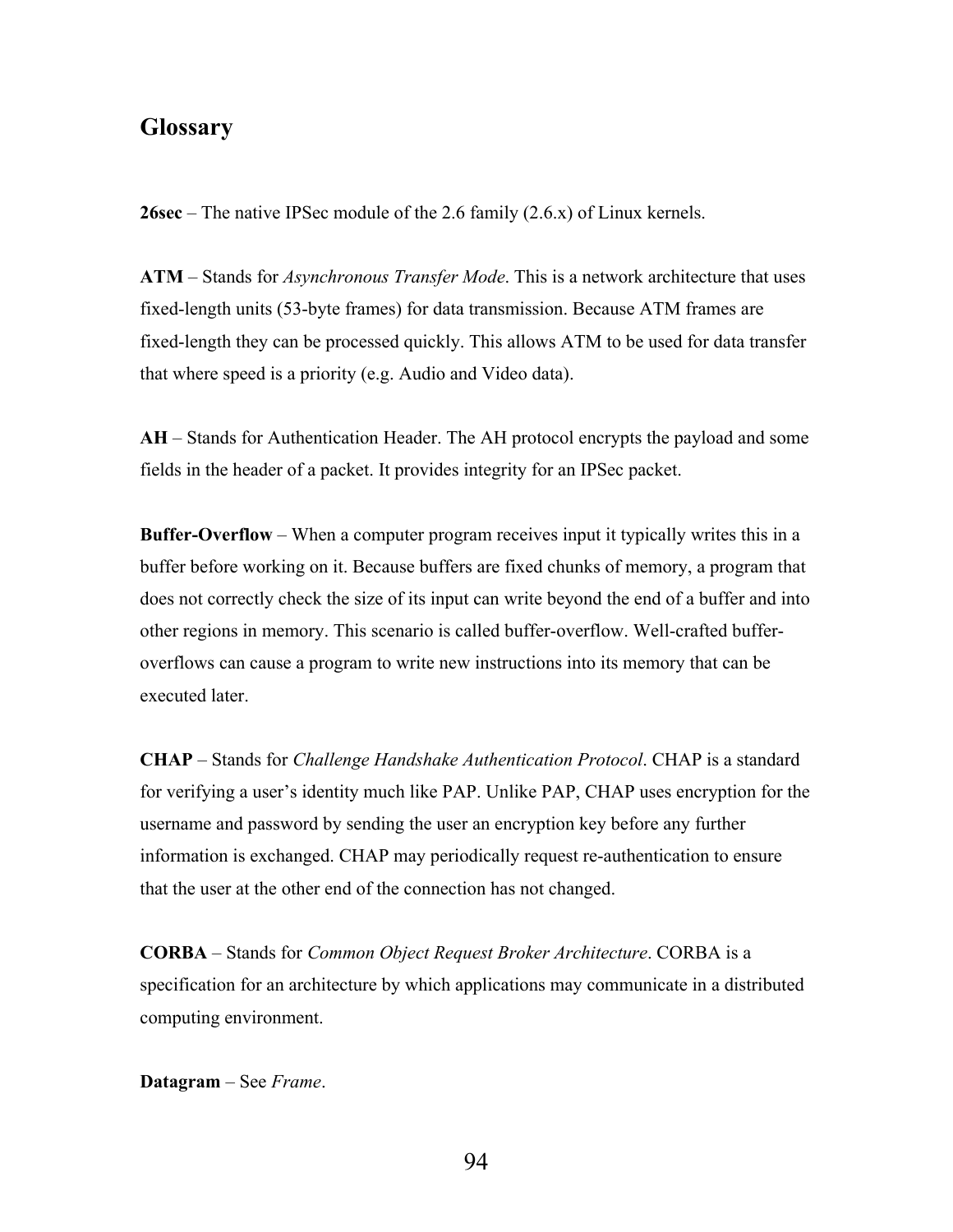DSN – Stands for *Dedicated Secure Network*. This is a synonym for a leased line.

EAP – Stands for *Extensible Authentication Protocol*. EAP is a standard used for transmitting access requests and credentials between devices. EAP provides a framework by which one device may select certain security parameters (e.g. which encryption algorithm to use) for communicating with another device. It also supports the transmission of simple messages to indicate acceptance or rejection. For example, a wireless device may request network access from an Access Point using EAP, and receive a 'success' or 'failure' decision for the request. Similarly, using EAP, one server may forward an access request to a remote server for authentication and approval.

ESP – Stands for *Encapsulation Security Payload*. The ESP protocol offers encryption for the payload of an IPSec packet. It optionally offers integrity if the entire underlying IP packet is encrypted rather than just the transport-layer data (TCP, UDP, etc).

Eth0 – The name of given to one of the Ethernet network interface cards (NICs) in Linux systems. Other cards may be assigned eth1, eth2, etc.

Fedora – A distribution of Linux. See http://fedora.redhat.com.

Firewall – A firewall is a set of rules that a device uses to make decisions about packets based on network-layer information.

Frame – A unit of data transmitted across a network. Depending on the network protocol, a frame may also be called a 'packet' or a 'datagram'.

Frame Relay – A fast data transfer protocol. Frame Relay avoids accounting and error checking of data in favor of increased throughput. It is based on X.25 technology but is not restricted to analog circuitry.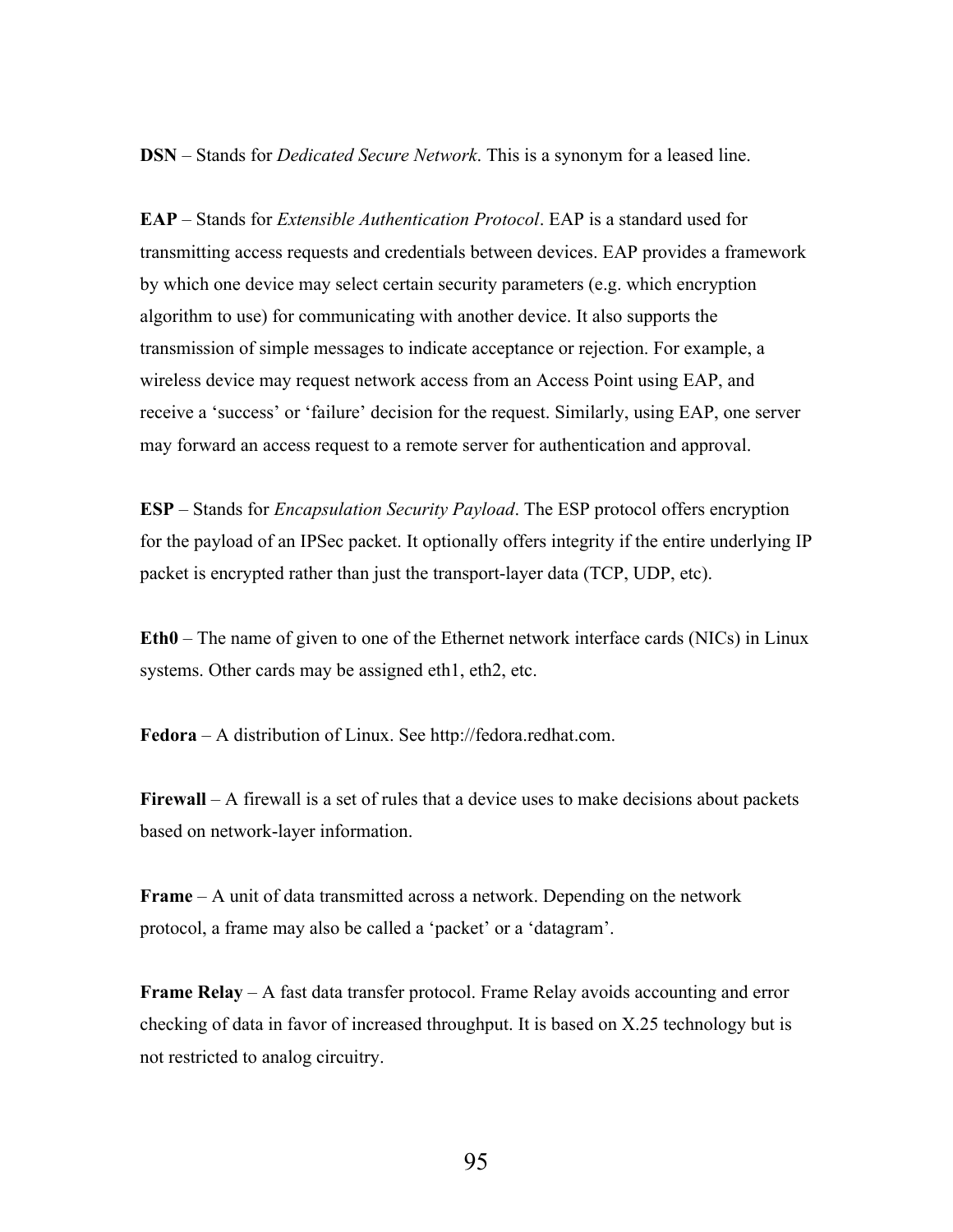Freeswan – An IPSec VPN server implementation for Linux. The project has been discontinued. Openswan and Strongswan have succeeded Freeswan. See http://www.freeswan.org

GUI – Stands for *Graphical User Interface*. It usually refers to all that part of an application that includes windows, buttons, etc, and responds to mouse clicks and key presses as input to the application.

HTML – Stands for *Hyper Text Markup Language*. HTML defines parameters (called tags) for formatting documents displayed in a web browser.

HTTP – Stands for *Hyper Text Transfer Protocol*. This is the standard used by the World Wide Web for requesting and transmitting documents over the Internet.

ICMP – Stands for *Internet Control Message Protocol*. ICMP is used for communicating errors and control messages. These control messages are typically information about the state of a host or a connection. Some common ICMP control messages are the *echorequest* and *echo-reply* messages. A host sends an ICMP echo-request to determine if another host is available on the network. The site that receives this message responds with an echo-reply in acknowledgment.

IETF – Stands for *Internet Engineering Task Force*. The IETF is an open international community of network users, organizations, and researchers that is responsible for the technical management of the Internet. The community publishes standards for protocols and best practices as RFCs.

IP – Stands for *Internet Protocol*. IP is a protocol that network-layer devices us to communicate. Under this protocol, a packet is divided into two main parts, a header and a payload. The header contains information such as the source and destination addresses of the packet, as well as the payload length. The payload is the actual data that the packet transmits.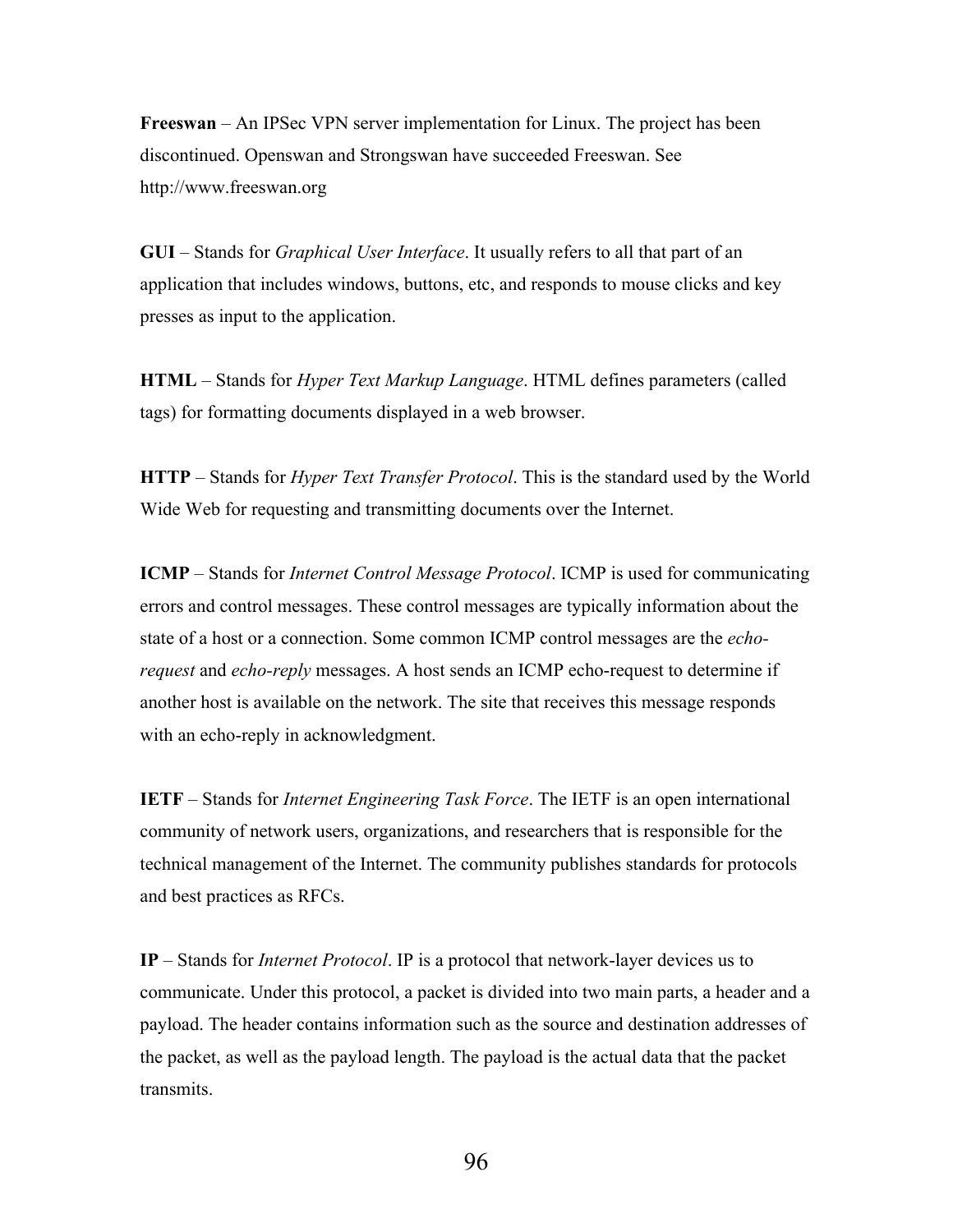IP Filter – This is a policy that makes decisions based on the header information of an IP packet.

IPSec – Stands for *Internet Protocol Security*. This describes a standard for tunneling and encrypting IP packets using two protocols, AH and ESP.

Ipsec0 – the name of the virtual interface assigned to the first IPSec tunnel created in a Linux system. It may also correspond to eth0. Subsequent tunnels may be assigned 'ipsec1', 'ipsec2', etc. Linux kernels using 26sec do not provide this interface.

Iptables – A Linux application for controlling the Kernel's routing mechanism. Iptables was created as part of the Netfilter project.

Kerberos – A network authentication protocol developed at the Massachusetts Institute of Technology (MIT). Under Kerberos, a user is authenticated by a trusted third-party and issued a ticket as proof of authentication. All servers that recognize the third party will honor this ticket.

KLIPS – Stands for *KerneL Internet Protocol Security*. KLIPS is a module, distributed as part of FreeSwan, which provides kernel support for IPSec on Linux kernel versions earlier than 2.6

L2F – Stands for *Layer 2 Forwarding*. L2F is a standard that Cisco Systems® developed for tunneling link-layer (layer 2) frames over a point-to-point connection.

L2TP – Stands for *Layer-2 Tunneling Protocol*. L2TP is an IETF standard that combines PPTP and L2F.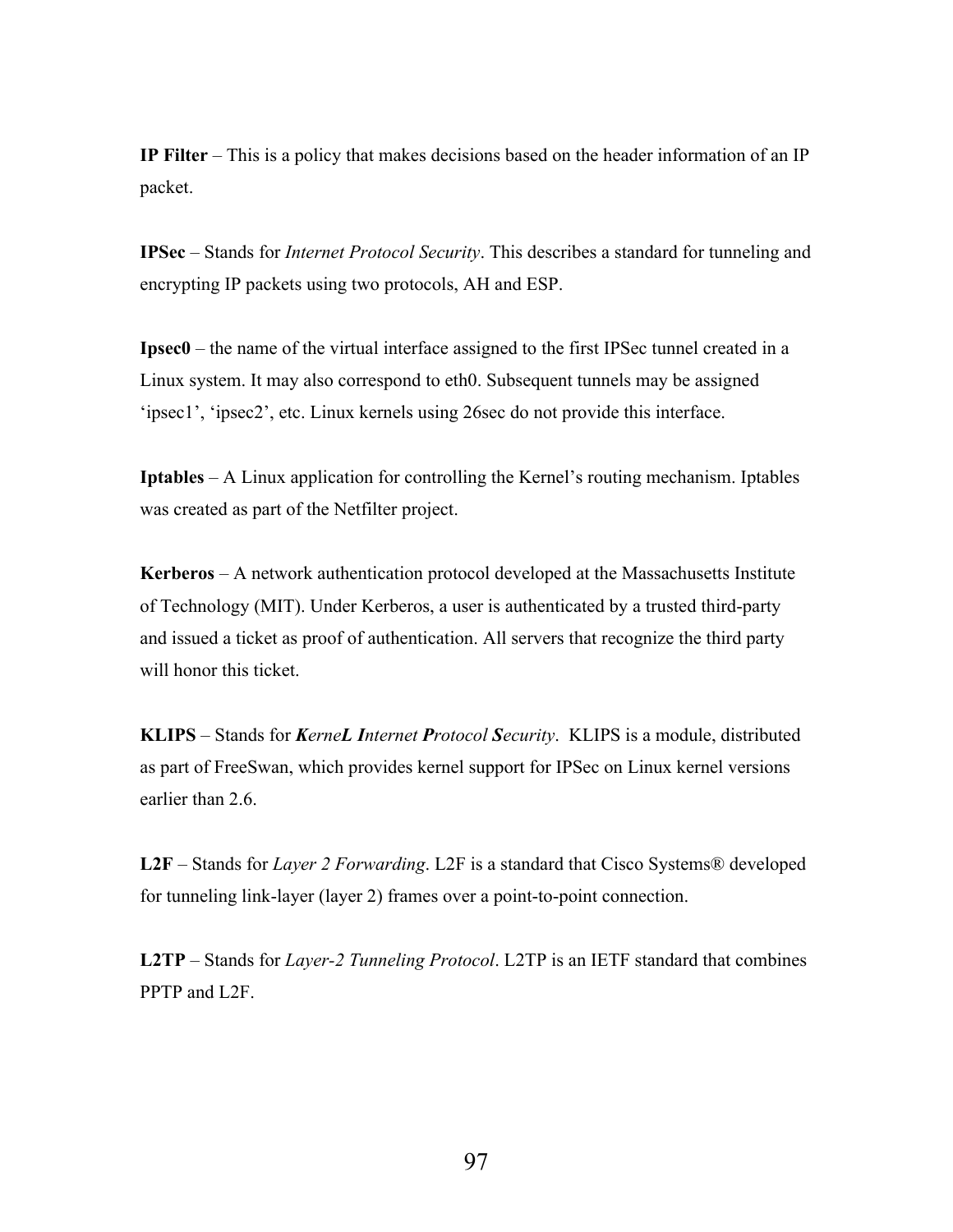LAC – Stands for *Layer-2 Tunneling Protocol Access Concentrator*. As part of the L2TP standards, a LAC is a server that tunnels PPP datagrams to another server for authentication.

LAN – Stands for *Local Area Network*. A LAN is a cluster of devices that covers a small geographical area (such as a room or building) where communication between these devices is not done over the Internet.

Leased Line – Private physical network infrastructure that is managed by an ISP for its customers. This infrastructure usually comprises of cable, routers, and optical fiber.

LNS – Stands for *Layer-2 Tunneling Protocol Network Sever*. As part of the L2TP standards, the LNS receives tunneled PPP datagrams for authentication.

Masquerade – This is a form of Network Address Translation, also called 'many-to-one NAT,' where multiple devices with different IP addresses are made to appear as if sharing the same IP address.

MS-CHAP – Stands for *Microsoft Challenge Handshake Authentication Protocol*. MS-CHAP is Microsoft's implementation of CHAP.

NAT – Stands for *Network Address Translation*. This is a mapping of the fields of a packet header to another set of fields in which a subset of the source, destination, or port addresses of the original packet is changed.

Netfilter – An open source project for Linux that provides a framework for managing firewalls, network address translation, and packet mangling. See http://www.netfilter.org.

Network Address Translation – See *NAT*.

Network Interface Card – See *NIC*.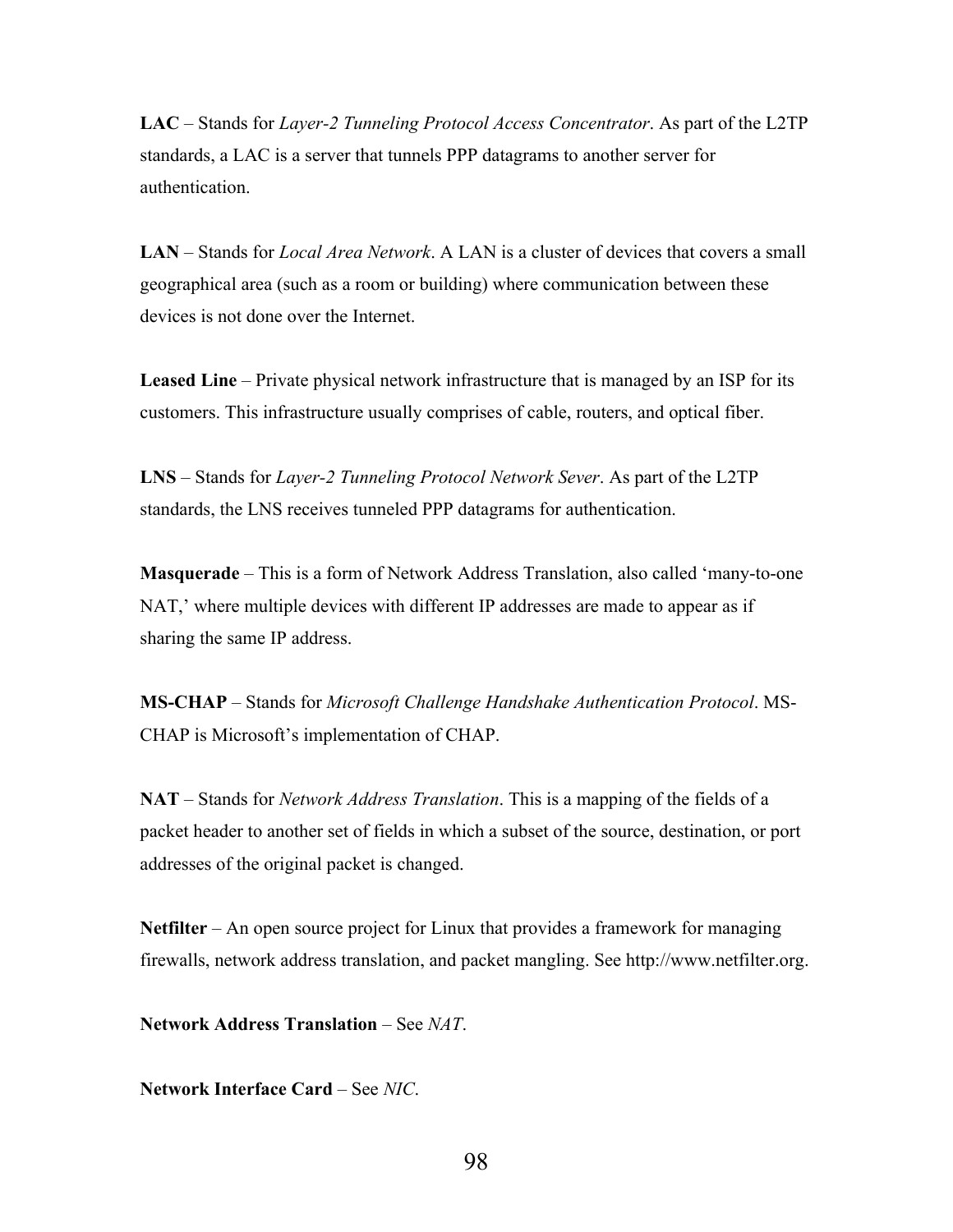NIC – Stands for *Network Interface Card*. A NIC is a device that serves as a computer's interface to a network; it is the first part of the computer to receive packets from the network and the last part to handle packets before they are sent off onto the network.

Openswan – A successor of Freeswan. A company called Xelerance actively maintains Openswan. See http://www.openswan.org

OpenVPN – An SSL VPN server implementation for Linux, Windows and Mac OS X. See http://openvpn.net

Packet – See *Frame*.

PAM – Stands for *Pluggable Authentication Modules.* PAM is an authentication system that controls access to Linux.

PAP – Stands for *Password Authentication Protection*. PAP is a method of verifying a user's identity by transmitting a username and password over the Internet to be compared with a stored username and password on another machine. The username and password is transmitted unencrypted.

PKI – Stands for *Public Key Infrastructure*. It is a system that defines a number of entities (end-users, principals, trusted authorities, and issuers), and provides a framework for identifying these entities, maintaining confidentiality, and verifying the integrity of data.

|          | End-User – The entity that owns a key-pair (public and private key), and a |  |
|----------|----------------------------------------------------------------------------|--|
|          | certificate containing this public key.                                    |  |
|          | Principal – The entity that signs some data with a key.                    |  |
| Trusted  |                                                                            |  |
|          | Authority – The entity that endorses an end-user's certificate.            |  |
| Issuer – | The entity that gives an end user a certificate.                           |  |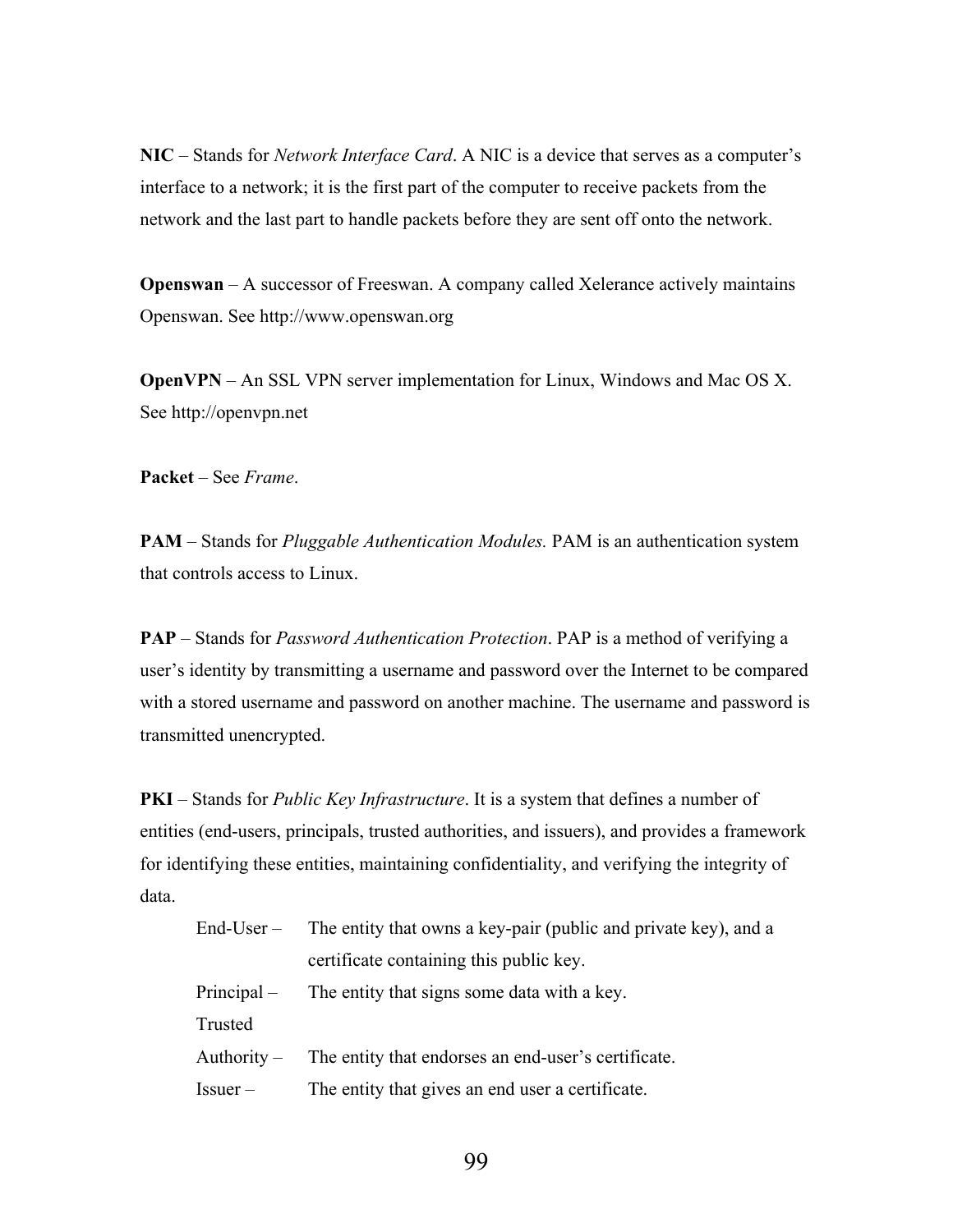The system uses structures such as certificates, and revocation lists as part of this framework.

POP – Stands for *Point of Presence*. It is the first device (switch, AP, router, etc) on a network to which a user connects even before authenticating with the network's gateway.

PPP – Stands for *Point-to-Point Protocol*. PPP is a standard for creating and running network protocols over a dial-up connection (e.g. modem cable, telephones lines or any other serial links).

PPTP – Stands for *Point-to-Point Tunneling Protocol*. PPTP is a tunneling standard, invented by Microsoft®, which encapsulates PPP in other networking protocols such as IP.

Process – If a computer program is a set of instructions that a computer can execute then a process is an execution of that program. As this definition suggests, a computer can usually create many processes from one program.

Python – An open source object-oriented interpreted language. Python can be interpreted in most of the common platforms.

RADIUS – Stands for *Remote Authentication Dial In User Service*. RADIUS is an authentication, accounting, and authorization protocol for network access.

RFC – Stands for *Request For Comments*. The RFCs are a series of documents covering issues concerning the Internet and its usage. The IETF is responsible for gathering and published these documents.

SA – Stands for *Security Association*. A security association is a relationship between two or more entities (i.e. devices, processes, etc) that defines how each entity will use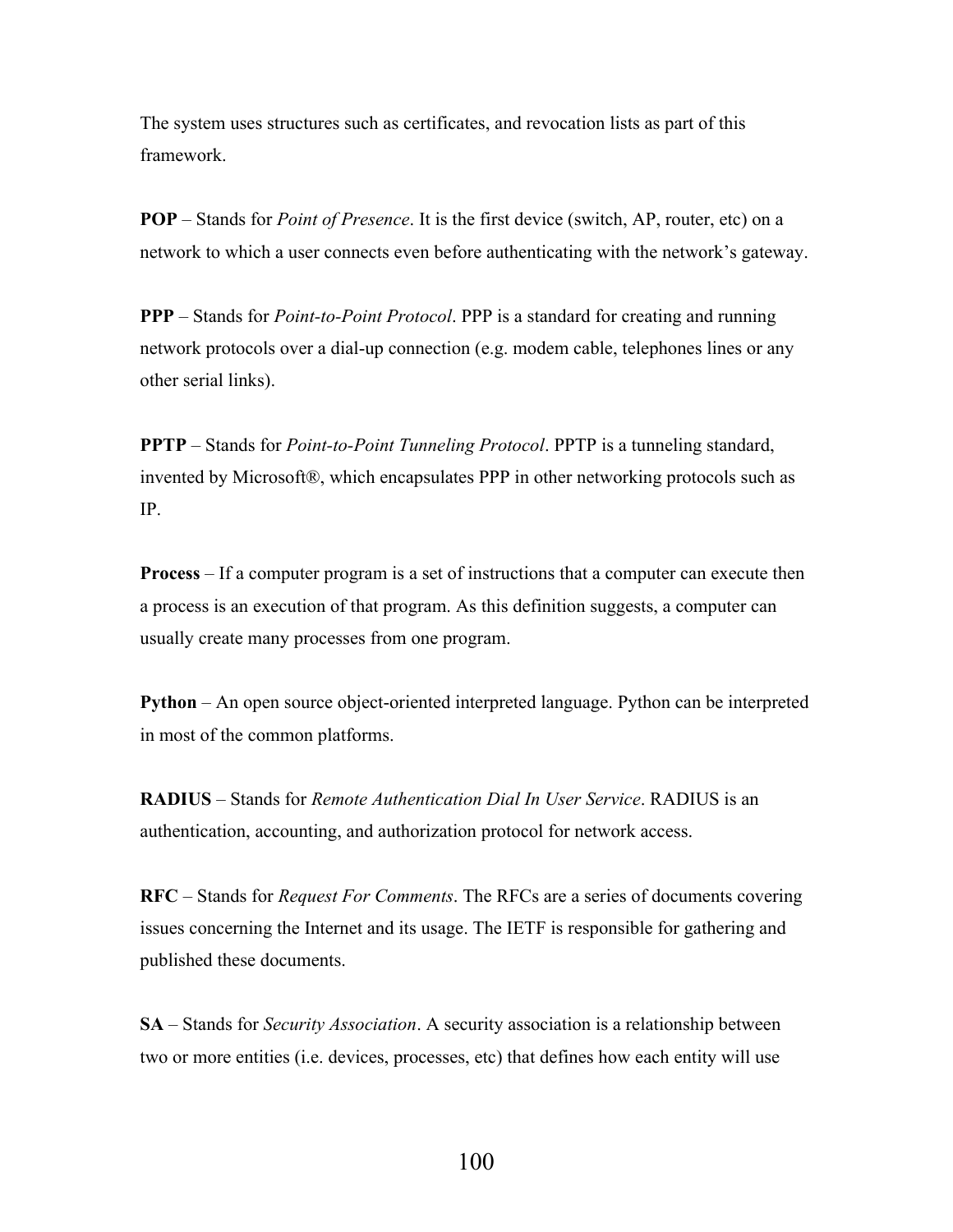security parameters (e.g. number of bits for encryption) and services (i.e. encryption, hashing, and padding algorithms) to communicate securely.

SDSI/SPKI – Stands for *Simple Distributed Security Infrastructure* / *Simple Public Key Infrastructure*. SDSI/SPKI is a certificate standard that was developed to overcome some of the shortcomings of X.509. The SDSK/SPKI standard includes support for delegation and certificate chains.

SSL – Stands for *Secure Socket Layer*. The SSL protocol defines a method for authenticating one end of a connection (or optionally both), establishing a number of shared secrets, and encrypting data between both end-points for the duration of the connection.

Strongswan – A successor to Freeswan. The Strongswan project differs from the Openswan project in its goals; Strongswan focuses more on using strong security authenticating IPSec connections. For this reason Strongswan provides more sophisticated PKI capabilities than Openswan. See http://strongswan.org.

TCP – Stands for *Transmission Control Protocol*. The protocol provides a means for guaranteeing that IP packets are not only delivered, but that these packets are received in the correct order. The TCP header also allows the specification of source and destination ports.

TCB – Stands for *Trusted Computing Base*. The TCB includes all components of a system that have policies for securing sensitive information that the system uses.

TLS – Stands for *Transport Layer Security*. The TLS protocol is the IETF's standard for SSL.

UDP – Stands for *User Datagram Protocol*. Unlike TCP, UDP does not provide confirmation on the receipt of an IP packet. Neither does it guarantee that packets are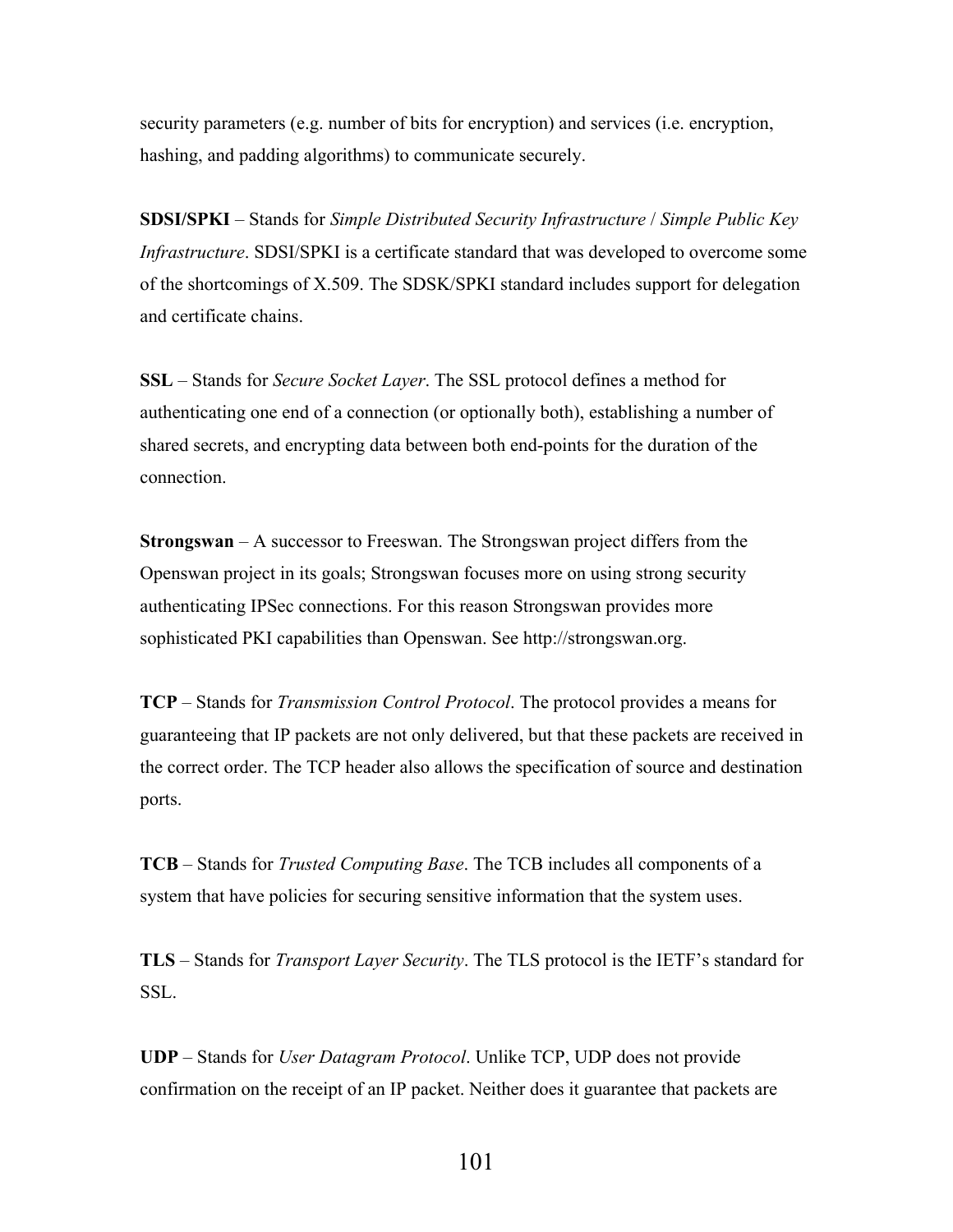received in the correct order. Like TCP, UDP also provides port specification in its header.

VLAN – Stands for *Virtual Local Area Network*. A VLAN is much like a LAN with the exception that the devices on the network are not necessarily in proximity with one another (i.e. there are no geographical constraints).

X.25 – A data transmission protocol for analog circuitry. The Consultative Committee on International Telephone and Telegraph (CCITT) developed the X.25 standard.

X.509 - A digital certificates standard developed by the International Telecommunications Union (ITU).

 $X$  server – This is the part of the X Windowing System that interacts with the graphics hardware to draw windows and receive input from the user on behalf of an application.

X Windowing System – This is a windowing system found on most modern operating systems. It is used for bitmap display by interfacing with the graphics hardware on behalf of applications. The system is commonly used over networks with an application running on one machine but its graphical output appearing on another machine.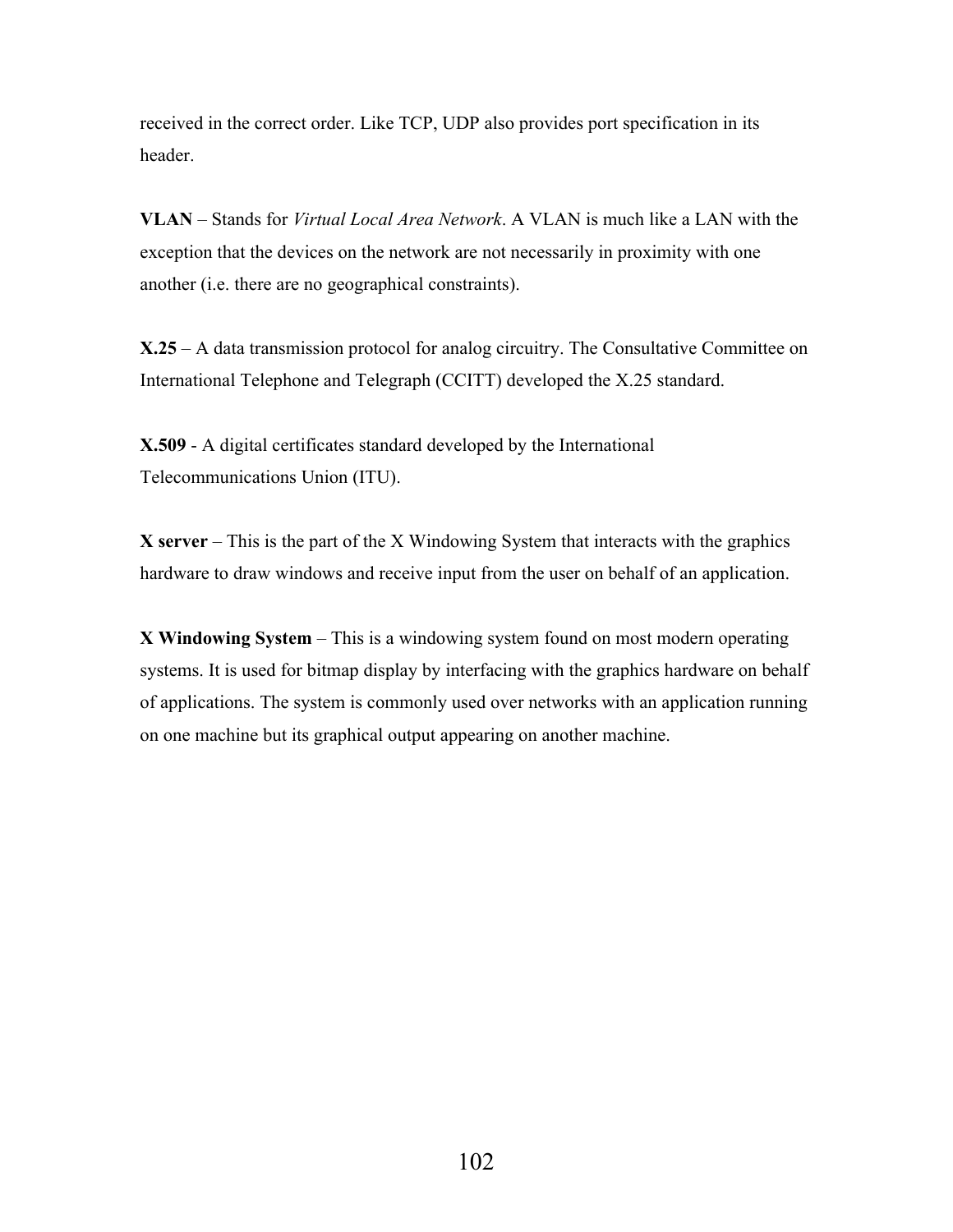## Bibliography

[AMW01] Kevin Atkinson, Sinisa Milivojevic, Michael Widenious. A C++ API for MySQL. http://dev.mysql.com/doc/plusplus/en. Retrieved 05/17/2005.

[And03] Oskar Andreasson. Iptables Tutorial 1.1.19. http://iptablestutorial.frozentux.net. 2001 - 2003. Retrieved 04/23/2005.

[BV98] Larry J. Blunk and John R. Vollbrecht. PPP Extensible Authentication Protocol (EAP). IETF RFC 2284, March 1998.

[CB97] Tzi-Cker Chiueh, Allen Ballman. Performance optimization of Internet firewalls. In Video Techniques and Software for Full-Service Networks. Vol. 2915, p. 168-173. Copyright 1997 SPIE--The International Society for Optical Engineering.

[CBR03] William R. Cheswick, Steven M. Bellovin, Aviel D. Rubin. Firewall and Internet Security (2nd Ed): Repelling the Wily Hacker. Addison-Wesley professional Computing Series, Addison- Wesley, Copyright 2003 AT&T and Lumeta Corporation.

[DeL02] Jacco de Leeuw. Using a Linux L2TP/IPsec VPN server. http://www.jacco2.dds.nl/networking/freeswan-l2tp.html, 2002. Retrieved 05/01/2005.

[EFL+99] Carl M. Ellison, Bill Frantz, Butler Lampson, Ron Rivest, Brian M. Thomas, and Tatu Ylonen. SPKI Certificate Theory. IETF RFC 2693, September 1999.

[FKT01] I. Foster, C. Kesselman, S. Tuecke. The Anatomy of the Grid: Enabling Scalable Virtual Organizations. International Journal of Supercomputer Applications, 15(3), 2001.

[FKT97] I. Foster, C. Kesselman. Globus: A Metacomputing Infrastructure Toolkit. International Journal of Supercomputer Applications, 11(2):115-128, 1997.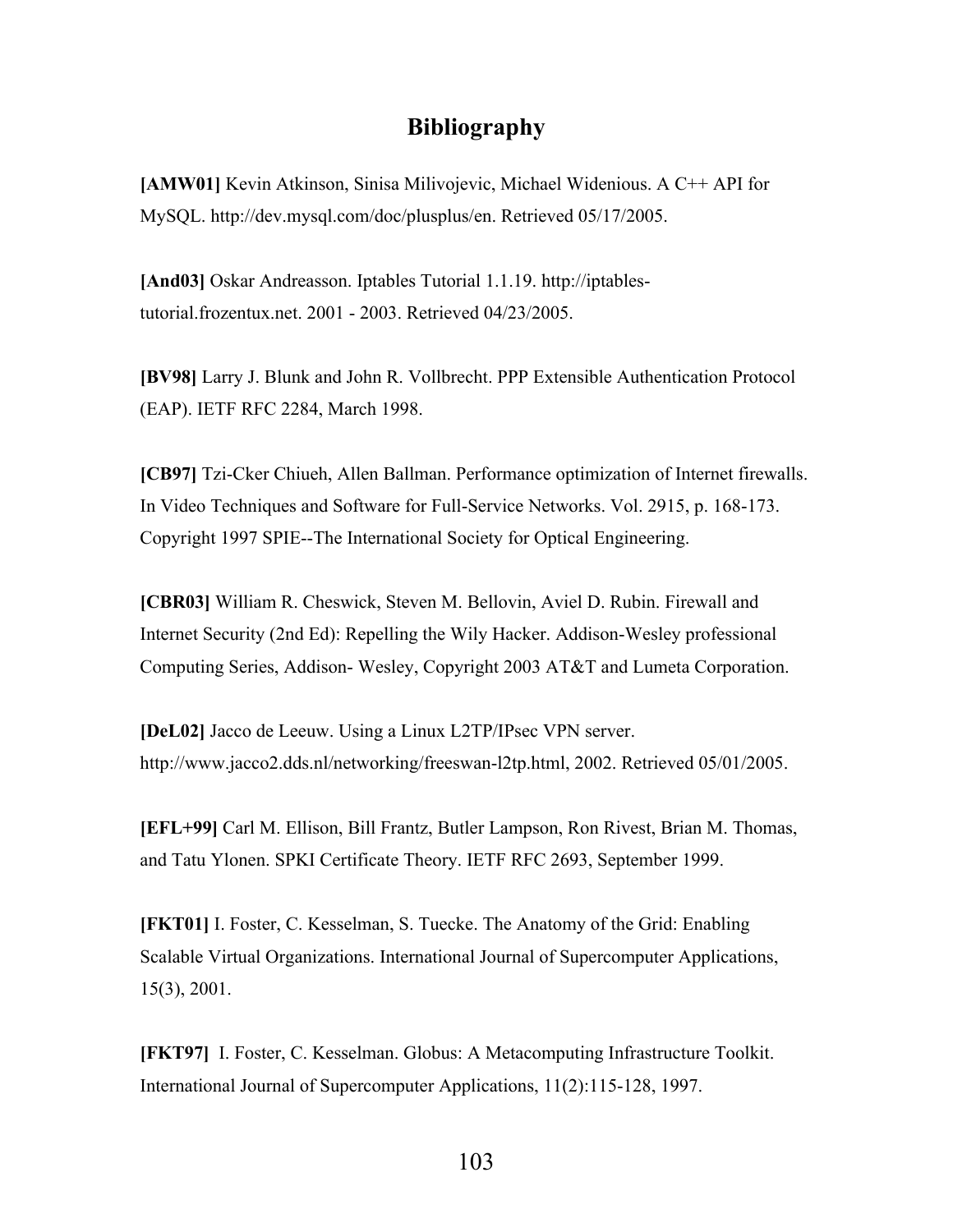[Fos02] I. Foster. What is the Grid? A Three Point Checklist. GRIDToday, July 20, 2002.

[Fra01] Moye Fraser, Understanding Virtual Private Networks, Sans Institute, March 2001.

[FreeR] The Free RADIUS Project. http://www.freeradius.org. Retrieved 05/01/2005.

[Ful05] Jim Fulton. MIT X Consortium. XAUTH MAN PAGES. http://www.xfree86.org/4.4.0/xauth.1.html. Retrieved 04/11/2005.

[Glob05] University of Chicago. The Globus Alliance. Retrieved 04/2/2005.

[Goff04] Nicholas C. Goffee, Greenpass Client Tools for Delegated Authorization in Wireless Networks, July 2004, Dartmouth College.

[HC98] D. Harkins, D. Carrel. The Internet Key Exchange (IKE). Request for Comments (RFC) Standards Track 2408. November 1998.

[Hos04] Charlie Hosner. OpenVPN and the SSL VPN Revolution, Sans Institute, March 2004.

[iDFNS05] iDEFENSE Security Advisory 01.26.05. http://www.idefense.com/application/poi/display?id=190&type=vulnerabilities&flashstat us=true. Retrieved 04/11/2005.

[ISS] Securing Database Servers. ISS white paper. URL: documents.iss.net/whitepapers/securedbs.pdf. Retrieved 05/27/2005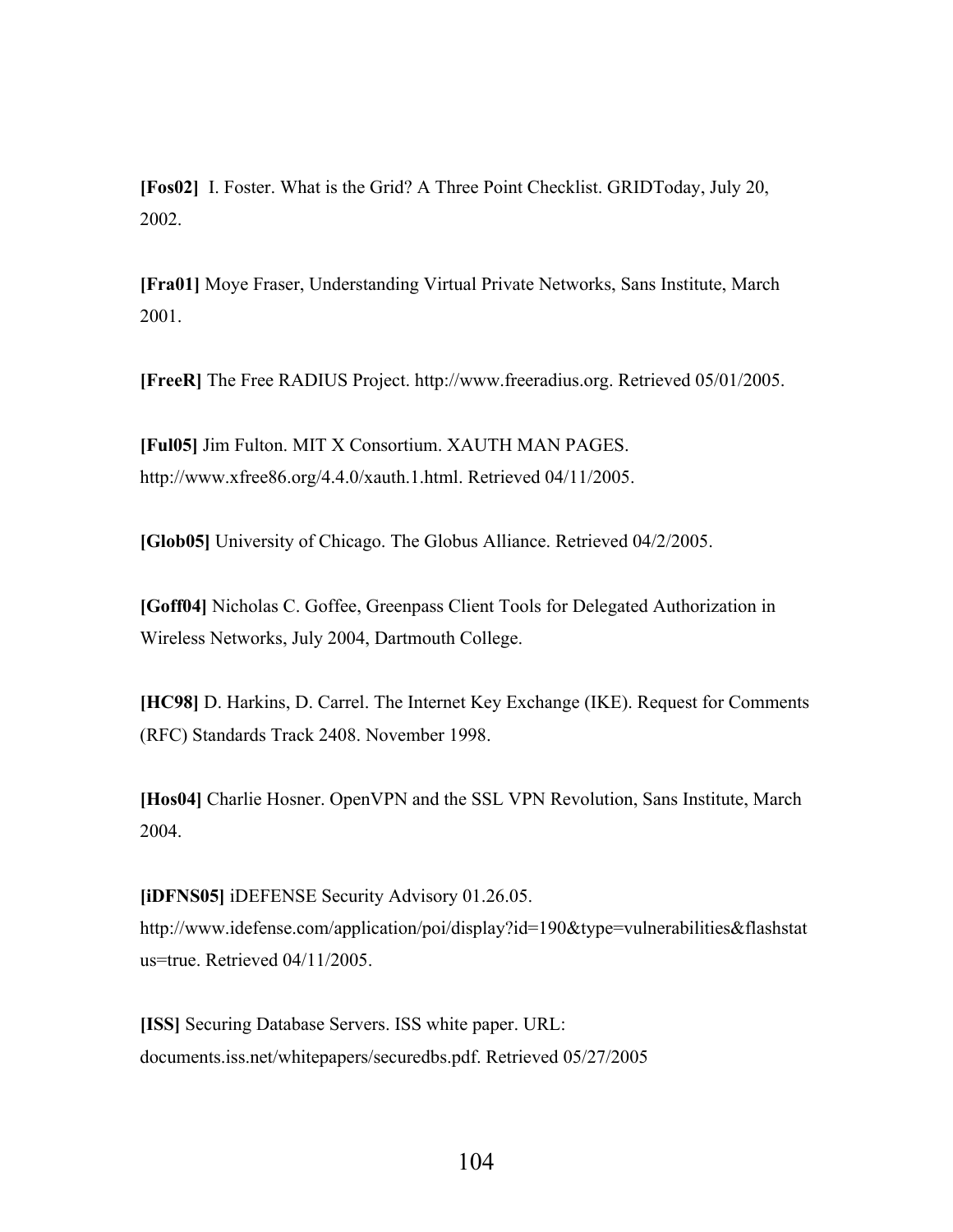[KA98a] S. Kent and R. Atkinson. IP authentication header, November 1998. RFC 2402.

[KA98b] S. Kent and R. Atkinson. IP encapsulating security payload (ESP), November 1998. RFC 2406.

[Kim04] Sung Hoon Kim. Greenpass RADIUS Tools for Delegated Authorization in Wireless Networks. Master's thesis, Dartmouth College, June 2004.

[KN93] John Kohl and B. Clifford Neuman. The Kerberos Network Authentication Service (Version 5). Internet Request for Comments RFC-1510. September 1993

[KPS02] Charlie Kaufman, Radia Perlman, Mike Speciner, "Network Security: PRIVATE Communication in a PUBLIC World", Prentice Hall Series in Computer Networking and Distributed Systems, Prentice Hall 2002.

[LBTMO] Lobotomo Software. Ipsecuritas 2.0.6. http://www.lobotomo.com/products/IPSecuritas. Retrieved 05/01/2005.

[LDOC] Point-to-Point Protocol - HOWTO. From the Linux Documentation Project. www.tldp.org. Retrieved 04/12/2005.

[MSFT00] Microsoft Corporation, Configuring Remote Access/Virtual Private Networking, April 2000.

[NT94] B. Clifford Neuman and Theodore Ts'o. Kerberos: An Authentication Service for Computer Networks, IEEE Communications, 32(9): 33-38. September 1994.

[NTFLTR] The Netfilter/IPTables Project. http://www.netfilter.org. Retrieved 04/01/2005.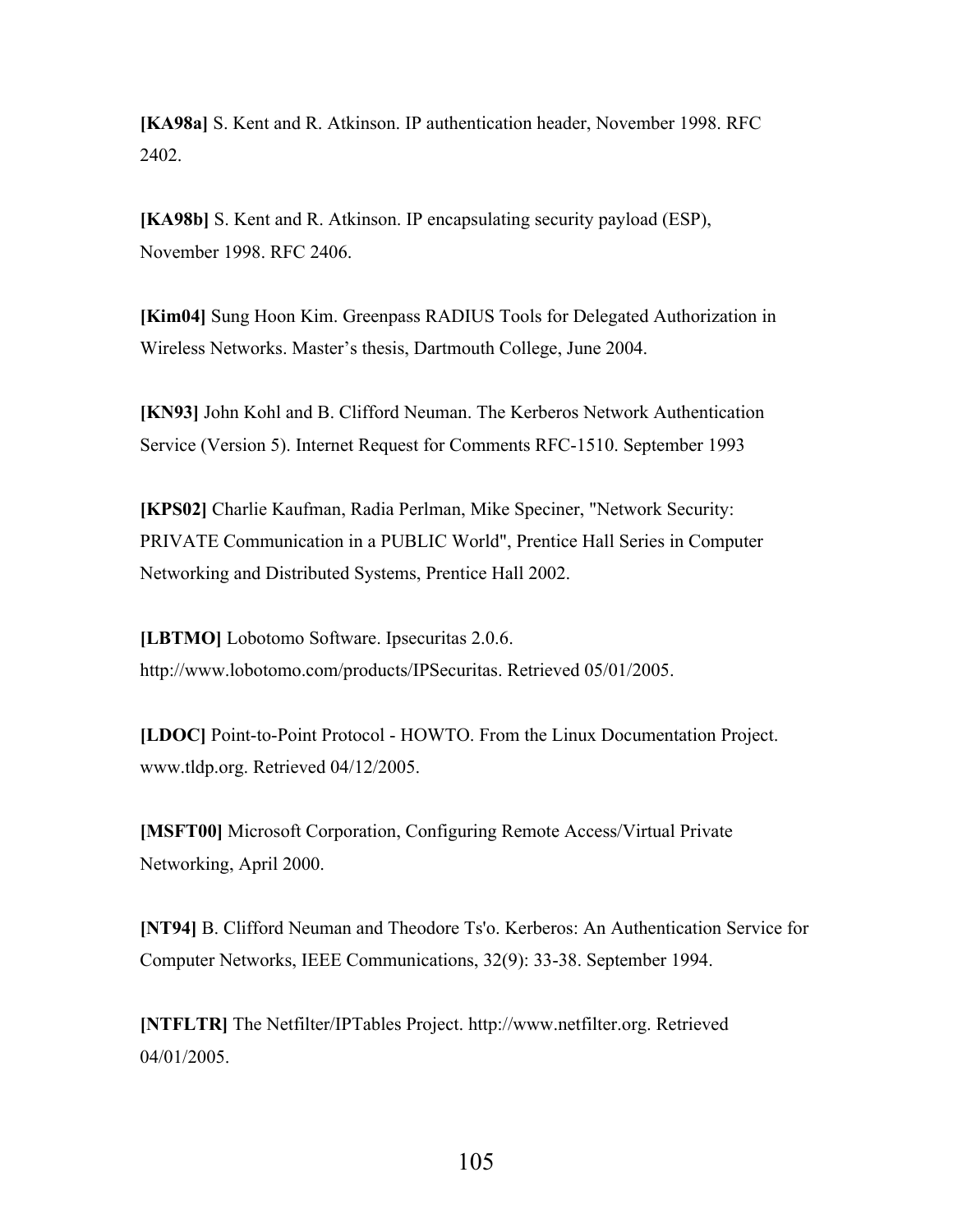[NuFW] Now User Filtering Works. http://www.nufw.org. Retrieved 05/04/2005.

[OpenSSL] The Open Source toolkit for SSL/TLS. http://www.openssl.org. Retrieved 04/7/2005

[Open+05] Open Source Development Corporation, Astaro Network Security, and Missions. Integrated Secure Communications System Project Page. http://iscs.sourceforge.net/. Retrieved 05/2/2005.

[PCWEBa] What is packet filtering? - A Word Definition From the Webopedia Computer Dictionary. http://www.pcwebopedia.com/TERM/S/stateful\_inspection.html. Retrieved 04/07/2005.

[PCWEBb] What is stateful inspection? - A Word Definition From the Webopedia Computer Dictionary. http://www.pcwebopedia.com/TERM/S/stateful\_inspection.html. Retrieved 04/07/2005.

[Pow04] Kimberly Powell. Testing the Greenpass Wireless Security System. Senior honors thesis, Dartmouth College, June 2004.

[Ran03] David A. Ranch. Linux IP Masquerade HOWTO. http://en.tldp.org/HOWTO/IP-Masquerade-HOWTO, Nov 2003. Retrieved 04/25/2005.

[RHLa] Red Hat Inc. GNOME LOKKIT. http://www.redhat.com/docs/manuals/linux/RHL-8.0-Manual/custom-guide/s1-basicfirewall-gnomelokkit.html. Retrieved 05/01/2005.

[RHLb] Glossary. Red Hat Linux 6.2 Manual. www.redhat.com/docs/manuals/linux/RHL-6.2-Manual/getting-started-guide/chglossary.html Retrieved 04/11/2005.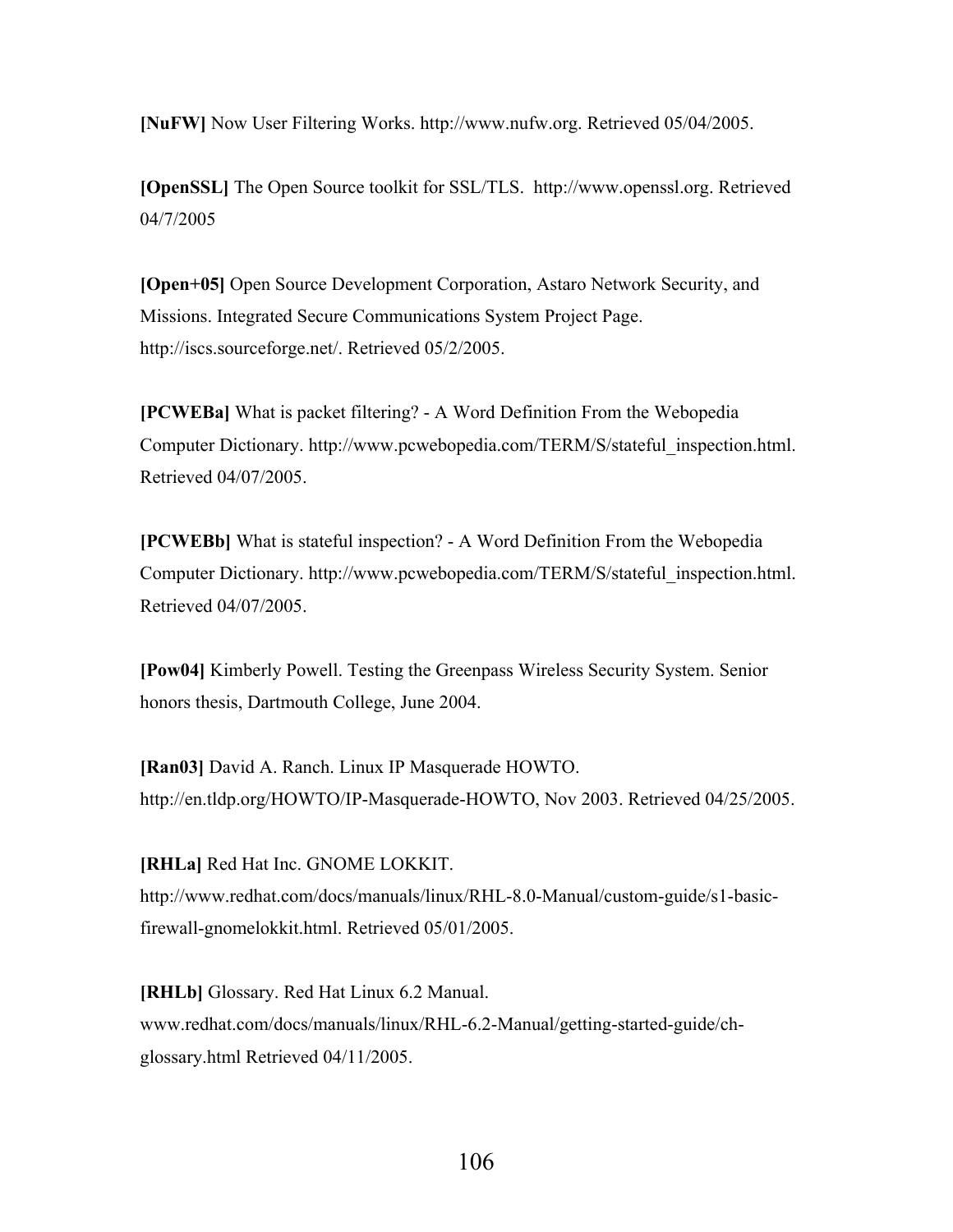[Rig00] Carl Rigney, RADIUS Accounting. IETF RFC 2866, June 2000.

[RMKGL96] Y. Rekhter, B. Moskowitz, D. Karrenberg, G. J. de Groot, E. Lear. Address Allocation for Private Internets. Request For Comments (RFC) Best Current Practice. February 1996.

[RS02] Rodrigo Blanco Rincon, Gunter Schafer, On Securing Wireless LANs and Supporting Nomadic Users with Microsoft's IPSec Implementation, 2002.

[Russ02] Rusty Russel. Linux 2.4 Packet Filter Howto. www.netfilter.org, 2002. Retrieved 05/01/2005.

[RWC00] Carl Rigney, Ward Willats, and Pat R Calhoun. RADIUS Extensions. IETF RFC 2869, June 2000.

[RWRS00] Carl Rigney, Steve Willens, Allan C Rubens, and William Allen Simpson. Remote Authentication Dial In User Service (RADIUS). IETF RFC 2865, June 2000.

[SBDG02] Marc-Alain Steinemann, Torsten Braun, Marc Danzeisen, Manuel Gunther, Virtual Private Networks, Wiley Encyclopedia of Telecommunications, 2002, ISBN 0- 471-36972-1, pp. 2807-2815.

[SGK+04a] Sean Smith, Nicholas C. Goffee, Sung Hoon Kim, Punch Taylor, Meiyuan Zhao, and John Marchesini. Greenpass: Flexible and Scalable Authorization for Wireless Networks. Technical Report TR2004-484, Dartmouth College, 2004.

[SGK+04b] Nicholas C. Goffee, Sung Hoon Kim, Sean Smith, Punch Taylor, Meiyuan Zhao, and John Marchesini. Greenpass: Decentralized, PKI-based Authorization for Wireless LANs. In *3rd Annual PKI Research and Development Workshop*, 2004.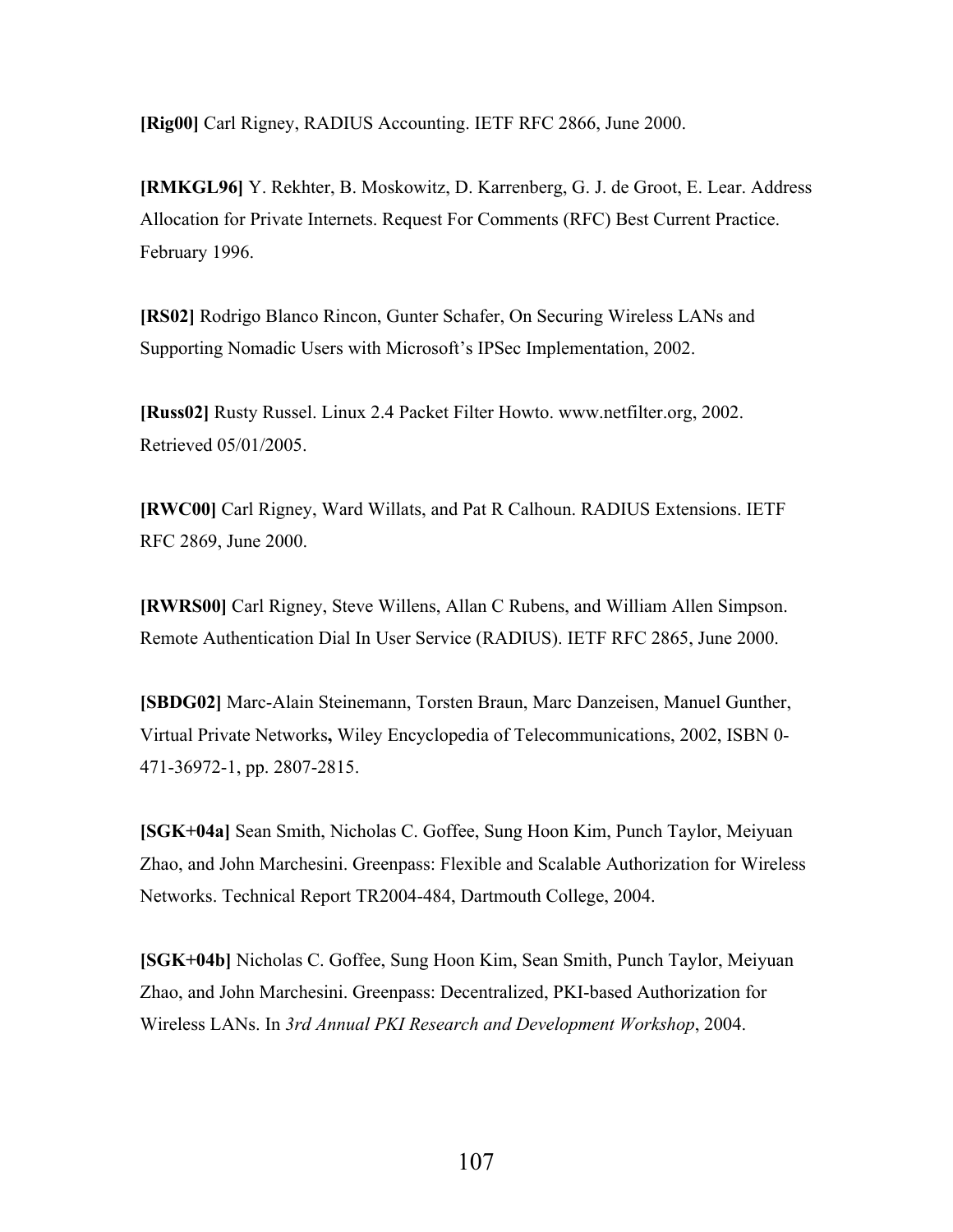[Sull04] John A. Sullivan III. The Brief How and Why of ISCS. Nexus Management. http://iscs.sourceforge.net/HowWhyBrief.html. Copyright 2003-2004. Retrieved 04/2/2005.

[SWANa] FreeS/WAN Project. http://www.freeswan.org. Retrieved 05/17/2005

[SWANb] Openswan. http://www.openswan.org. Retrieved 05/17/2005

[SWANc] Strongswan – IPSec for Linux. http://www.strongswan.org. Retrieved 05/17/2005.

[SWANd] XAUTH - authenticator. http://wiki.openswan.org/index.php/XAUTH%20authenticator. Retrieved 04/11/2005.

[TECHWEB] TechWeb Encyclopedia. http://www.techweb.com/encyclopedia/defineterm.jhtml?term=x+server. Retrieved 04/11/2005.

[TOB98] DJ Thomsen, D O'Brien, J Bogle. Role-Based Access Control Frameworks for Network Enterprises, 1998.

[Vep02] Linas Vepstas. Linux Network Address Translation. http://linas.org/linux/load.html. Retrieved 05/01/2005.

[VPN04] VPN Consortium. VPN Technologies: Definitions and Requirements (white paper). http://www.vpnc.org/vpn-technologies.html, July 2004. Retrieved 05/10/2005.

[WFK+04] V. Welch, I. Foster, C. Kesselman, O. Mulmo, L. Pearlman, S. Tuecke, J. Gawor, S. Meder, F. Siebenlist. X.509 Proxy Certificates for Dynamic Delegation. Globus Organization. 3rd Annual PKI R&D Workshop, 2004.